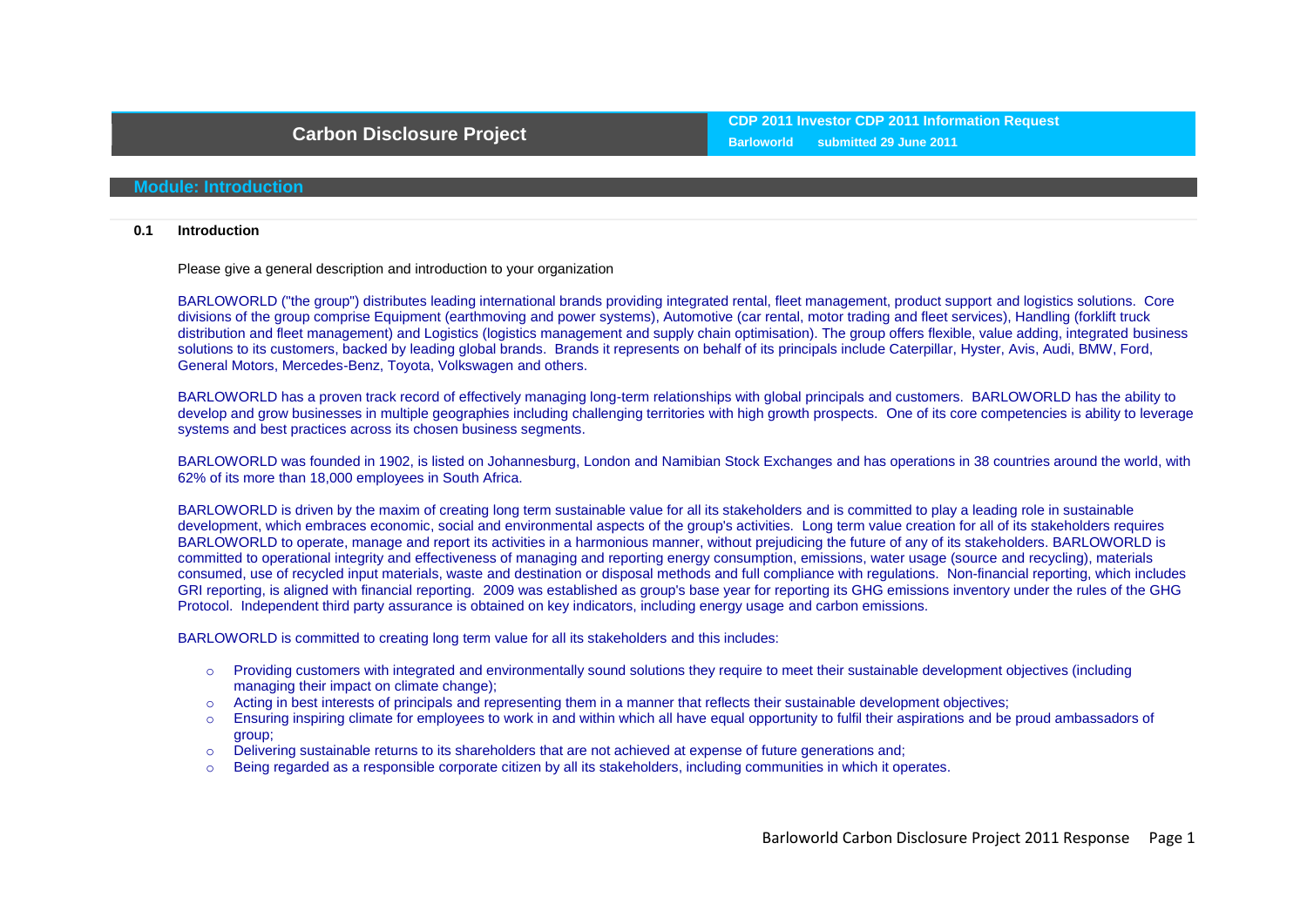This is underscored by integrated management approach which requires accountability and responsibility for economic, social and environmental aspects of business activity, entrenched risk management approach, stakeholder engagement and strategic planning framework that structures activity and management focus on group"s 6 strategic focus areas of:

- o Integrated customer solutions
- o People
- o Empowerment and transformation
- o Sustainable development
- o Financial returns and profitable growth.

Sustainable development strategic focus area positions climate change response as central to success of group's long term value creation objectives. Although BARLOWORLD"s GHG emissions are fairly limited, Scope 1 and Scope 2 emissions were 199 053 tons in 2009 and 201 733 tons in 2010. BARLOWORLD understands the climate change impacts of its products and customer offerings and strives to conduct its activities in a responsible manner. The group has set internal aspirational targets of a 12% efficiency improvement for both its non-renewable energy consumption and emissions (scope 1 and scope 2) by 2014 off a 2009 baseline, and has models to predict and assess its performance which is monitored on ongoing basis. These aspects are included in performance scorecards including those of executive and senior management.

BARLOWORLD"s geographic regions of activity are South Africa, Rest of Africa, Europe and United Kingdom, Australia, North America, Middle East and Asia, and reported emissions reflect this activity.

#### **0.2 Reporting Year**

Please state the start and end date of the year for which you are reporting data. The current reporting year is the latest/most recent 12-month period for which data is reported.

#### **Enter Periods that will be disclosed**

Thu 01 Oct 2009 - Thu 30 Sep 2010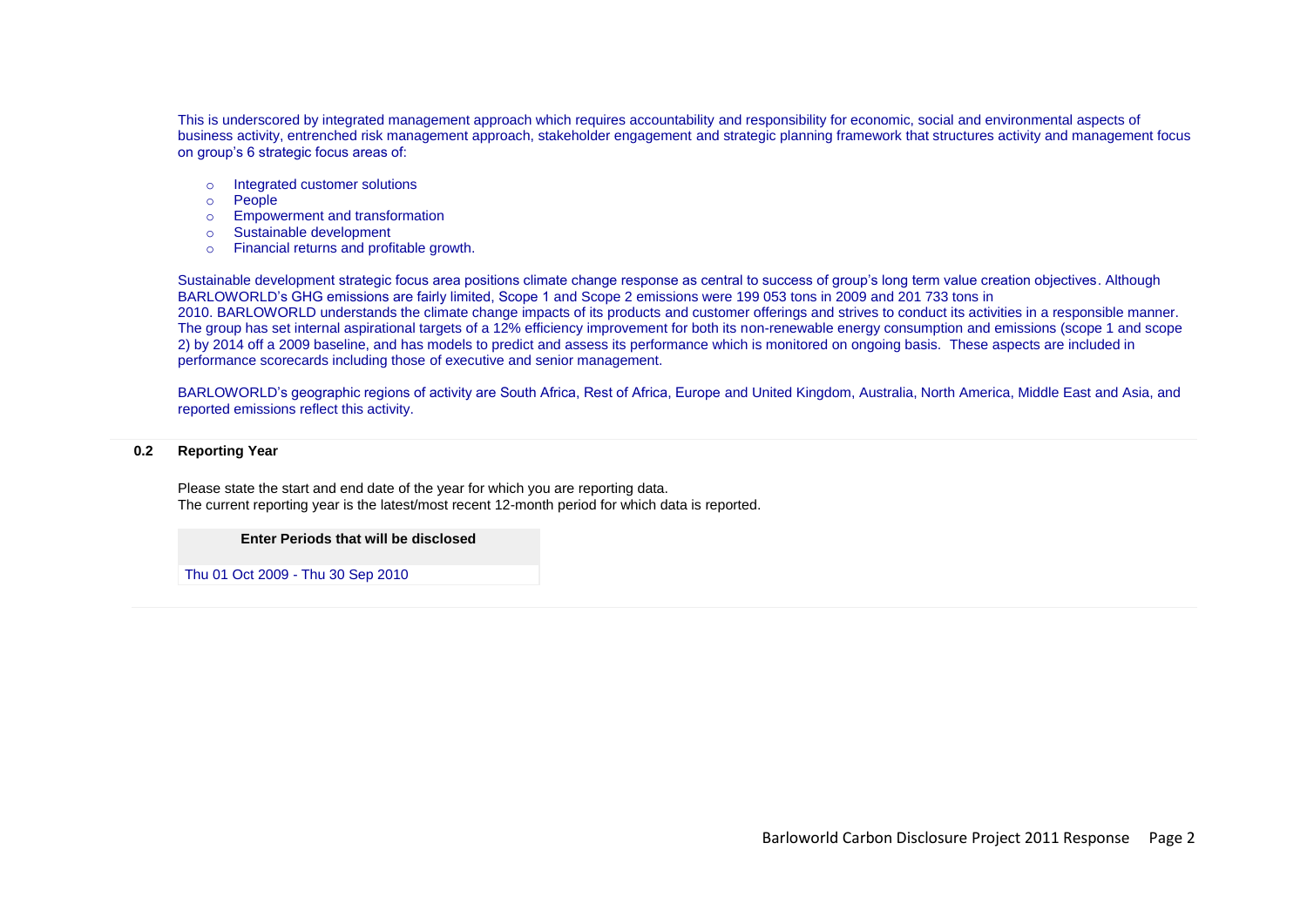## **0.3 Country list configuration**

**Please select the countries for which you will be supplying data. This selection will be carried forward to assist you in completing your response**

|    | <b>Select country</b>                |
|----|--------------------------------------|
| 1. | Andorra                              |
| 2. | Angola                               |
| 3. | Australia                            |
|    | 4. Belgium                           |
|    | 5. Botswana                          |
|    | 6. Burundi                           |
|    | 7. Cape Verde                        |
|    | 8. China                             |
| 9. | Congo, Democratic Republic of<br>the |
|    | 10. Cote d Ivoire                    |
|    | 11. Dubai                            |
|    | 12. Germany                          |
|    | 13. Ghana                            |
|    | 14. Hong Kong                        |
|    | 15. India                            |
|    | 16. Ireland                          |
|    | 17. Kenya                            |
|    | 18. Lesotho                          |
|    | 19. Madagascar                       |
|    | 20. Malawi                           |
|    | 21. Mauritius                        |
|    | 22. Mozambique                       |
|    | 23. Namibia                          |
|    | 24. Netherlands                      |
|    | 25. Nigeria                          |
|    | 26. Portugal                         |
|    | 27. Russia                           |
|    | 28. Sao Tome and Principe            |
|    | 29. South Africa                     |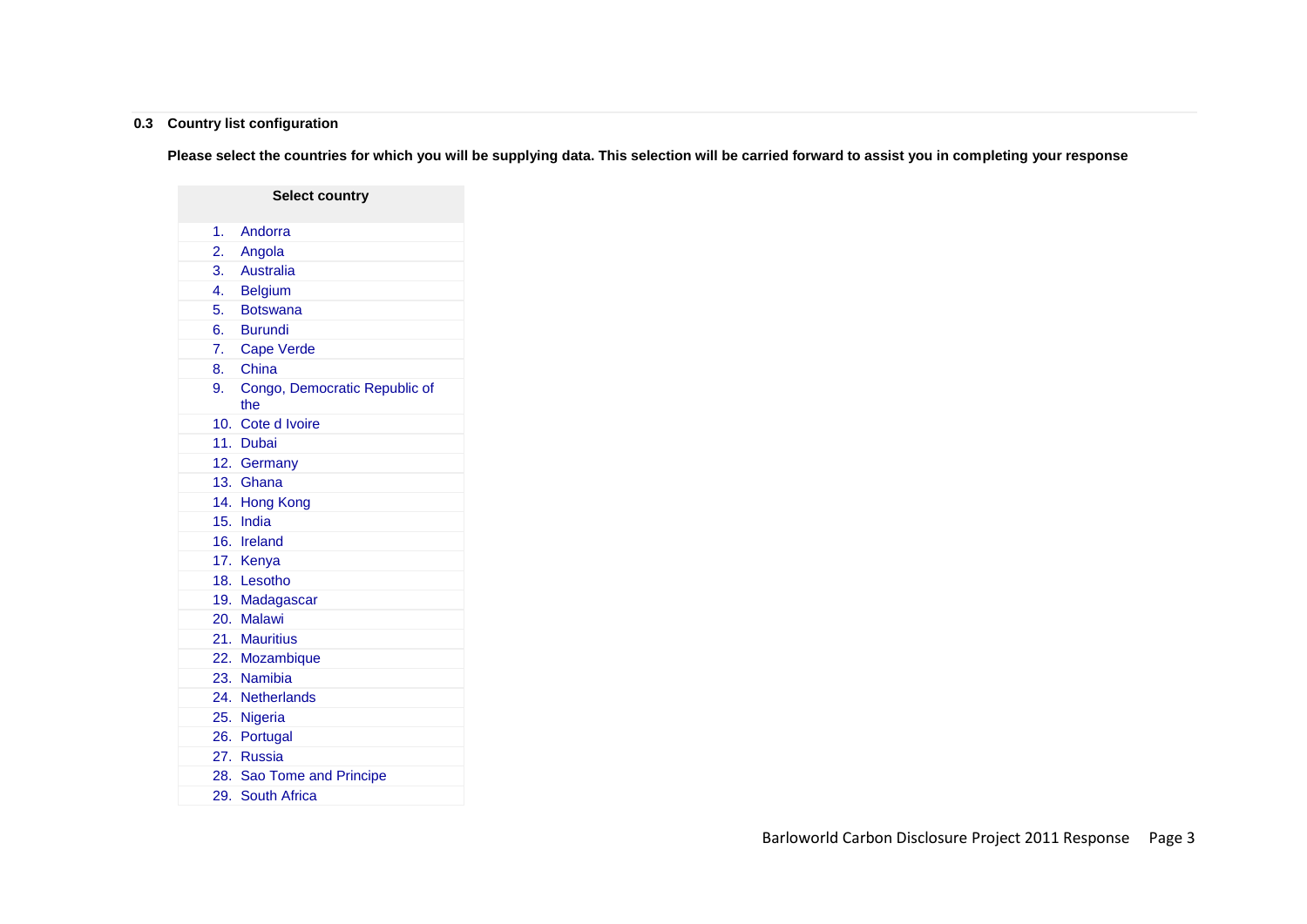| <b>Select country</b> |                              |  |  |  |  |
|-----------------------|------------------------------|--|--|--|--|
|                       | 30. Spain                    |  |  |  |  |
|                       | 31. Swaziland                |  |  |  |  |
|                       | 32. Tanzania                 |  |  |  |  |
|                       | 33. Togo                     |  |  |  |  |
|                       | 34. United Arab Emirates     |  |  |  |  |
|                       | 35. United Kingdom           |  |  |  |  |
|                       | 36. United States of America |  |  |  |  |
|                       | 37. Zambia                   |  |  |  |  |
|                       | 38. Zimbabwe                 |  |  |  |  |

#### **0.4 Currency selection**

**Please select the currency in which you would like to submit your response. All financial information contained in the response should be in this currency.**

### ZAR (R)

#### **Further Information**

Sustainable development strategy, which includes environmental and climate change objectives, is embedded in core operations, including tracking and managing performance against KPI"s and efficiency improvement targets.

At group level, performance against safety, health, environmental and climate change issues is reviewed at regular quarterly meetings of the risk and sustainability committee. This is a sub-committee of the board, members of which include executive directors and which is chaired by an independent non-executive director. The chairman reports to the board, which endorses decisions of the risk and sustainability committee. Data on performance against safety, health, environmental and climate change issues is included in BARLOWORLD"s annual report for review by all stakeholders.

Daily responsibility for managing business divisions' environmental performance, in the context of the group's and divisional environmental and climate change policies, GHG and other relevant group standards, policies and protocols, is delegated to divisional CEO"s and their respective boards. All divisions have sustainability champions whose responsibilities include collection and submission of sustainability data (including energy consumption and emissions), which is regularly reviewed as part of established management, executive and board processes. Ultimately, in the context of the group"s values and ethics, which include specific aspects relating to responsible custodianship of the environment, every employee is responsible for sustainability of the organisation through dedicated fulfilment of their respective roles.

Functional responsibilities are managed through a group-wide, integrated performance scorecard system which includes sustainable development aspects. Independent, external auditors verify energy consumption, water use and emissions data. Organisational boundaries for collection of data reflect those used for financial purposes to ensure alignment between financial, social and environmental management and reporting.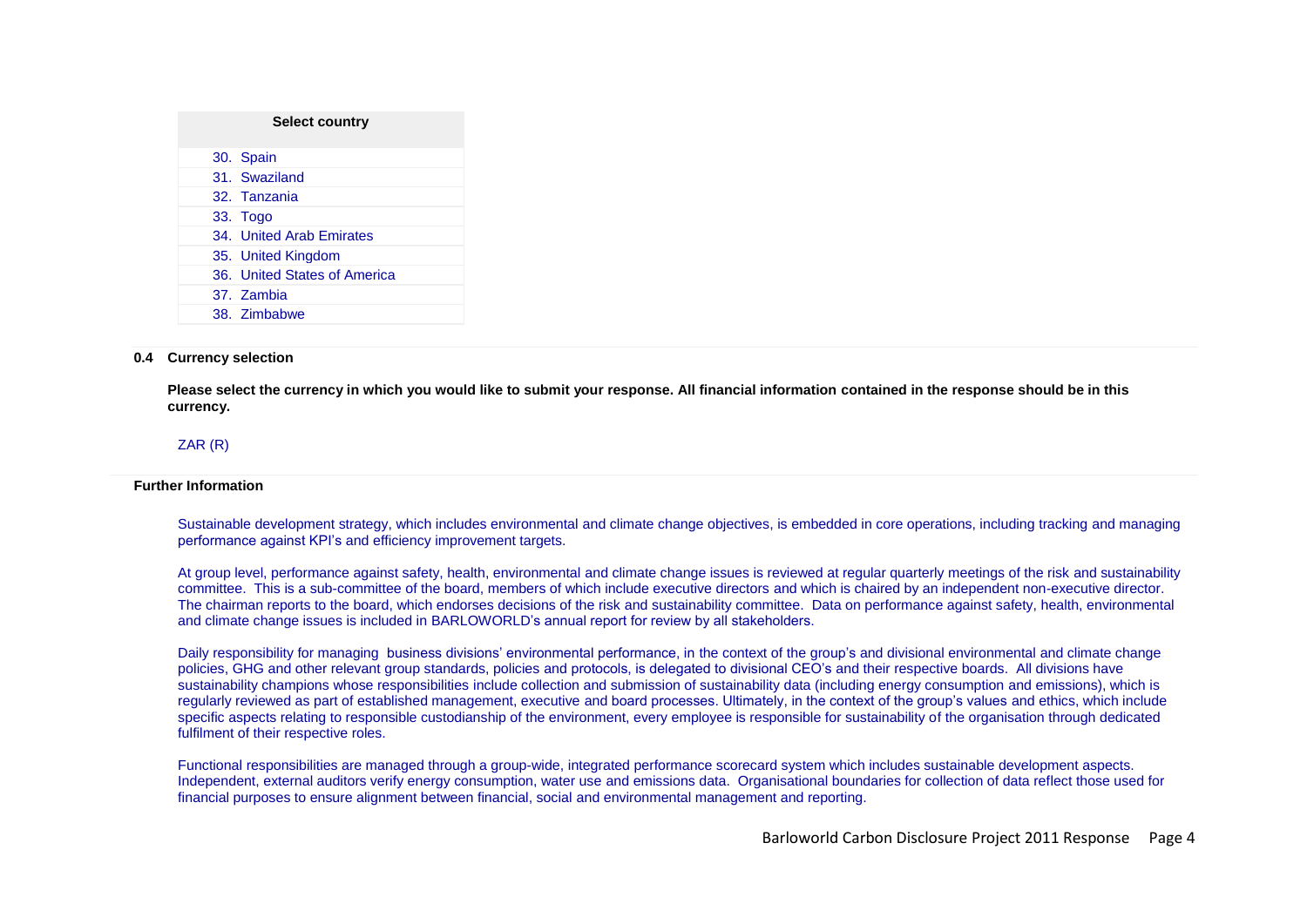Data from operations in Ivory Coast, Democratic Republic of Congo, Siberia and Zimbabwe is not consolidated into financial and non-financial reporting since these are not companies over which BARLOWORLD exercises financial control. This is in line with the GHG Protocol Reporting Standard (financial control).

Sale of BARLOWORLD's car rental operations in Scandinavia was effected during the reporting period and reported data (including carbon footprint and baselines for efficiency targets) have been restated to include continued operations only.

## **Module: Management [Investor]**

#### **Governance**

**1.1 Where is the highest level of direct responsibility for climate change within your company?**

Individual/Sub-set of the Board or other committee appointed by the Board

#### **1.1a Please identify the position of the individual or name of the committee with this responsibility**

The group risk and sustainability committee, which is one of seven sub-board committees established to assist the board in ensuring good corporate governance, improving internal controls and performance of company, acts according to a written terms of reference approved by the board, which sets out its purpose, membership requirements, duties and reporting procedures. It assists the board in recognising all risks and sustainability issues to which the group is exposed and ensuring that the requisite risk management culture, practices, policies and systems are progressively implemented and function effectively. These include, among other aspects, business continuity management, occupational health and safety, sustainable development, environmental management and climate change-related issues, and ethical commercial behaviour.

**1.2 Do you provide incentives for the management of climate change issues, including the attainment of targets?**

Yes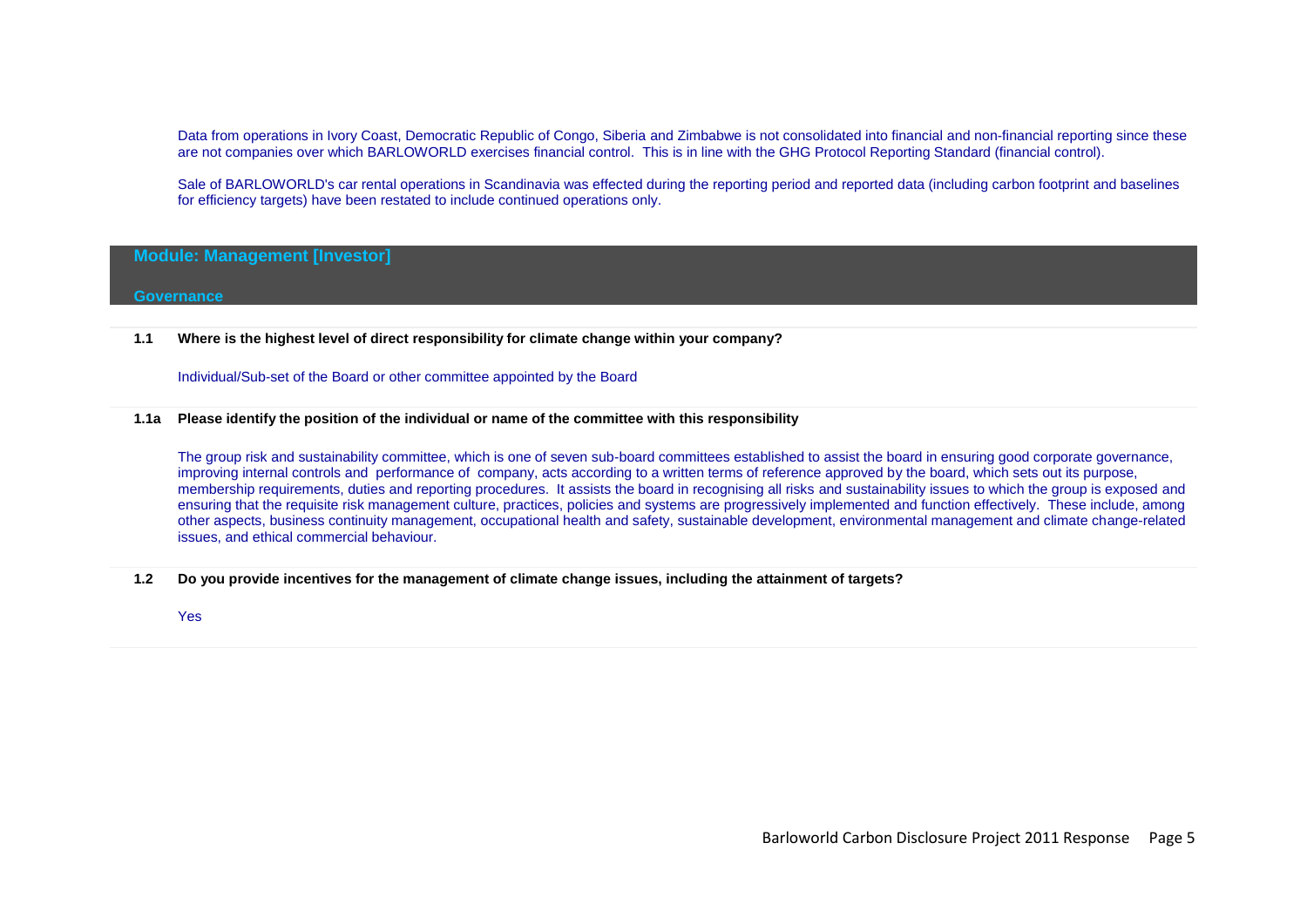## **1.2a Please complete the table**

| Who is entitled to benefit<br>from these incentives? | The type of<br>incentives     | Incentivised performance indicator                                                                                                                                                                                                                                                                                                                                                                                                                                                                                                                                                                                                                                                                                                                                                                                                                                                                                                           |  |
|------------------------------------------------------|-------------------------------|----------------------------------------------------------------------------------------------------------------------------------------------------------------------------------------------------------------------------------------------------------------------------------------------------------------------------------------------------------------------------------------------------------------------------------------------------------------------------------------------------------------------------------------------------------------------------------------------------------------------------------------------------------------------------------------------------------------------------------------------------------------------------------------------------------------------------------------------------------------------------------------------------------------------------------------------|--|
| Board chairman                                       | Recognition<br>(non-monetary) | Achievement of defined group sustainability objectives, energy and emissions efficiency targets.                                                                                                                                                                                                                                                                                                                                                                                                                                                                                                                                                                                                                                                                                                                                                                                                                                             |  |
| Director on board                                    | Monetary reward               | Achievement of defined group sustainability objectives, energy and emissions efficiency targets.                                                                                                                                                                                                                                                                                                                                                                                                                                                                                                                                                                                                                                                                                                                                                                                                                                             |  |
| <b>Chief Executive Officer (CEO)</b>                 | Monetary reward               | Achievement of group strategy which incorporates sustainable development objectives including energy and emissions<br>efficiency objectives and targets. BARLOWORLD provides incentives for management of issues related to climate<br>change, which is incorporated into sustainable development objectives. Management of this process is facilitated through<br>an integrated performance scorecard system. Specifically included are the group's aspirational targets for improvements<br>in energy consumption and emission intensities. Functional responsibilities are managed through a group-wide,<br>integrated performance scorecard system. Relevant management information is reviewed at meetings at various<br>organisational levels from operations, divisional boards and group board level (risk and sustainability committee). This<br>information applies to all other categories of employee mentioned in this section. |  |
| Environment/sustainability<br>managers               | Monetary reward               | Achievement of defined sustainability initiatives/objectives, including energy and emissions efficiency targets                                                                                                                                                                                                                                                                                                                                                                                                                                                                                                                                                                                                                                                                                                                                                                                                                              |  |
| <b>Risk managers</b>                                 | Monetary reward               | Achievement of defined sustainability initiatives/objectives, including energy and emission efficiency initiatives                                                                                                                                                                                                                                                                                                                                                                                                                                                                                                                                                                                                                                                                                                                                                                                                                           |  |
| <b>Facility managers</b>                             | Monetary reward               | Achievement of defined sustainability initiatives and objectives which include energy and emissions efficiency.<br>Independent third party auditors verify their reported energy consumption, water use and emissions data.                                                                                                                                                                                                                                                                                                                                                                                                                                                                                                                                                                                                                                                                                                                  |  |
| Process operation managers                           | Monetary reward               | Achievement of defined sustainability objectives, including energy and emissions efficiency and targets. Daily<br>responsibility of managing business divisions' environmental performance, in the context of the group's and divisional<br>environmental and climate change policies, GHG and other relevant group standards, policies and protocols.                                                                                                                                                                                                                                                                                                                                                                                                                                                                                                                                                                                       |  |
| All employees                                        | Recognition<br>(non-monetary) | Energy efficiency initiatives and savings. Ultimately, in the context of the group's values and ethics, which include<br>specific aspects relating to responsible custodianship of the environment, every employee is responsible for the<br>sustainability of the organisation through the dedicated fulfilment of their respective roles. In 2010 nomination of a CEO<br>Award finalist was based on exceptional work done regarding energy and emission efficiency improvement                                                                                                                                                                                                                                                                                                                                                                                                                                                            |  |
| <b>Other: Divisional CEO's</b>                       | Monetary reward               | Energy and emission efficiency Intensity improvement and savings. Achievement of divisional strategy which<br>incorporates sustainable development objectives including energy and emissions efficiency objectives and targets.                                                                                                                                                                                                                                                                                                                                                                                                                                                                                                                                                                                                                                                                                                              |  |

### **Strategy**

**2.1 Please select the option that best describes your risk management procedures with regard to climate change risks and opportunities**

Integrated into multi-disciplinary company-wide risk management processes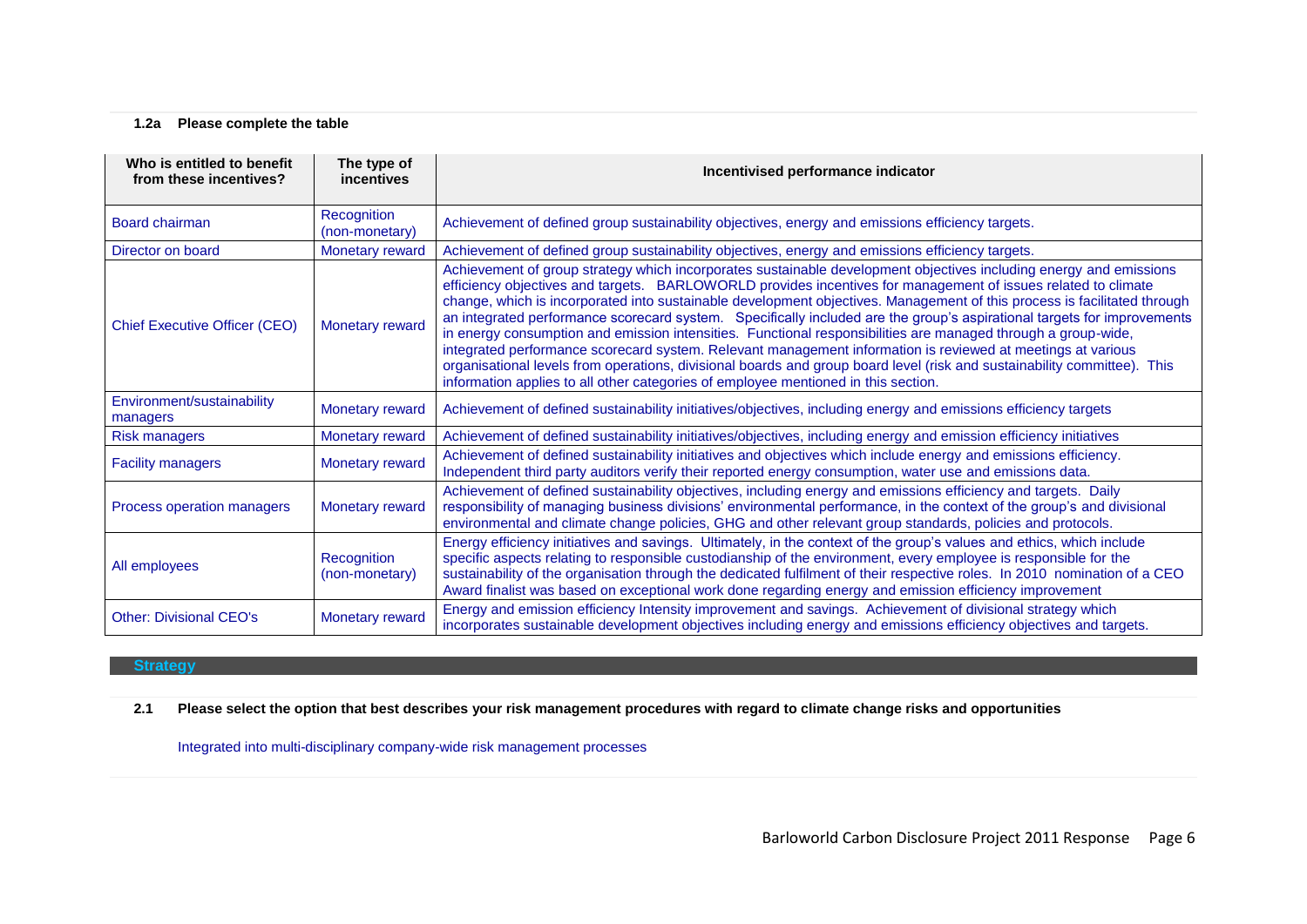#### **2.1a Please provide further details (see guidance)**

The group has integrated financial, social and environmental management practices and reporting to link financial profits with responsible use of natural resources and impacts on environment.

Risks and opportunities, including those associated with or impacted by climate change, are identified and/or re-evaluated through detailed, robust, systematic strategic planning, risk and opportunity assessment procedures that engage every level of organisation, and involve continual review and reporting at management, executive and board levels. Through dedicated divisional risk assessment interventions, which include internal audit and group risk services as appropriate, risks (including risks at an asset level) are identified and evaluated in terms of their probability, severity and potential financial impacts, as well as the quality of the existing control environment. They are recorded in divisional and group registers, detailed, comprehensively assessed and given residual risk scores. This results in a hierarchy of risks and allows for measurement of progress made. Risks are then addressed through acceptance, transfer, avoidance or reduction strategies.

Divisional management is responsible for ongoing monitoring and management of their operating companies' risks, and this includes adequate evaluation. Formal reporting on risk related issues to the group risk and sustainability committee, a sub-committee of the board which is chaired by an independent non-executive director, takes place bi-annually. This committee assists the board in recognising all material risks and sustainability issues to which BARLOWORLD is exposed and in ensuring that the requisite risk management culture, practices, policies and systems are progressively implemented and functioning effectively. These include, among other aspects, business continuity management, occupational health and safety, environmental management and ethical commercial behaviour.

Functions of the committee include:

- o Setting out a formal policy for management of risks;
- o Reviewing and assessing the integrity and effectiveness of risk management process each year;
- o Considering annually consolidated risk assessment results and determining trends, common areas of concern, emerging risks, and most significant risks for reporting to the board;
- o Monitoring and reviewing changes in stakeholder expectations;
- o Corporate governance codes and best practice guidelines relating to risk issues;
- o Receiving reports covering matters relating to substantive environmental and health and safety risks;
- o Reviewing and approving the insurance renewal programme;
- o Reviewing and approving sustainability reporting; and
- o Determining and recommending to the board for approval BARLOWORLD"s risk appetite.

Arising from these processes, including the strategic planning process, are initiatives to address identified risks, development and implementation of business continuity and disaster recovery plans for unscheduled events or occurrences. These plans include information technology and communications solutions, as appropriate. While this planning is regularly reviewed at executive and board levels, internal audit also plays a significant role in reviewing processes, procedures and controls.

Opportunities are also identified which are then assessed and pursued if appropriate and commercially feasible. Aspects of these include providing environmentally sound customer solutions which assist customers in achieving their own environmental goals and objectives. The group is determined that these aspects will underscore its long-term value creation capability for all its stakeholders. This approach has also been embraced by its principals who continue to focus on developing products and services which have reduced negative environmental impacts as well as conducting their operations in an environmentally responsible manner.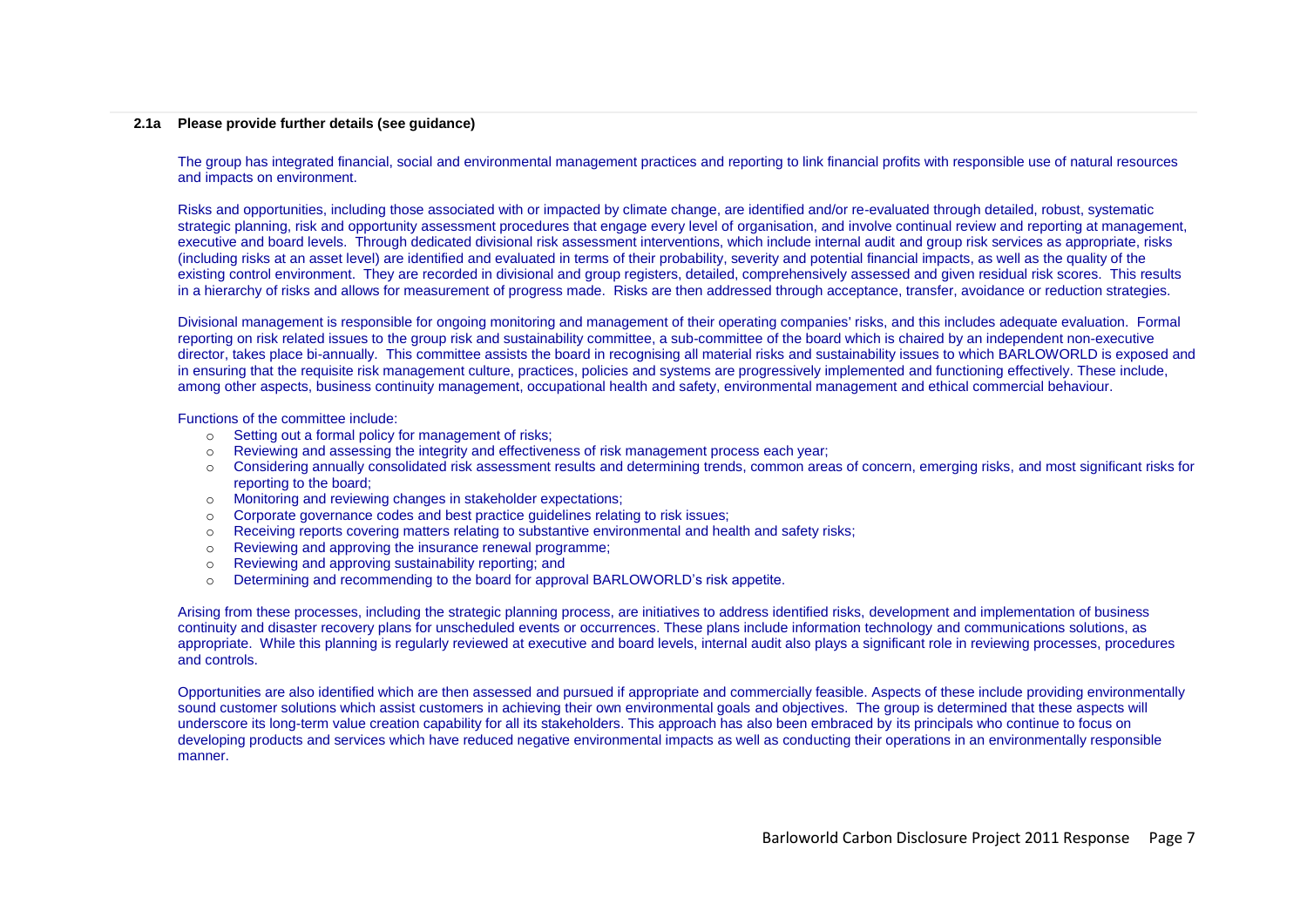**2.2 Is climate change integrated into your business strategy?**

#### Yes

#### **2.2a Please describe the process and outcomes (see guidance)**

BARLOWORLD, a diversified industrial group with a decentralised management approach, is committed to sustained value creation for all its stakeholders through its value based management philosophy: customers, suppliers/principals, employees, shareholders and communities, without prejudicing their future. This encompasses responsible custodianship of the environment.

One of BARLOWORLD"s 10 Pillars of Sustainability is Social and Environmental legitimacy: taking active steps to measure, set targets, reduce and minimise BARLOWORLD"s carbon footprint, which will be off-set when and where appropriate.

BARLOWORLD's Code of Ethics includes: Protect the environment. BARLOWORLD understands these responsibilities as well as the commercial wisdom underlying sustainable development.

BARLOWORLD"s strategic framework outlines 6 strategic focus areas to which executive teams give priority to ensure sustainable value creation for all stakeholders:

- Integrated customer solutions
- o Employees
- o Empowerment and transformation
- o Sustainable development
- o Financial returns
- o Profitable growth

Stakeholder engagement and consultation informs and guides group activities. This approach is institutionalised through structured strategic planning and risk management initiatives.

Functional responsibilities are managed through a group-wide, integrated performance scorecard system, with short- and long-term incentive schemes designed to retain and incentivise employees with key skills. Management practices include detailed measurement of material aspects of activity and consistent, transparent and comparable reporting.

An executive with a combined group strategy and sustainability role is in place. BARLOWORLD"s strategic planning framework is cascaded throughout the organisation and appropriately adapted for each operation. BARLOWORLD"s six strategic focus areas are supported by critical success factors, appropriate action plans and measurable performance indicators.

Strategic intent of BARLOWORLD"s focus on sustainable development is:

- o Achieve profitable growth by offering products and services which capitalise on emerging business opportunities, including climate change;
- o Realise cost savings through energy efficiencies and other sustainable business practices;
- o Enhance BARLOWORLD"s reputation by taking a leading role in these;

Barloworld Carbon Disclosure Project 2011 Response Page 8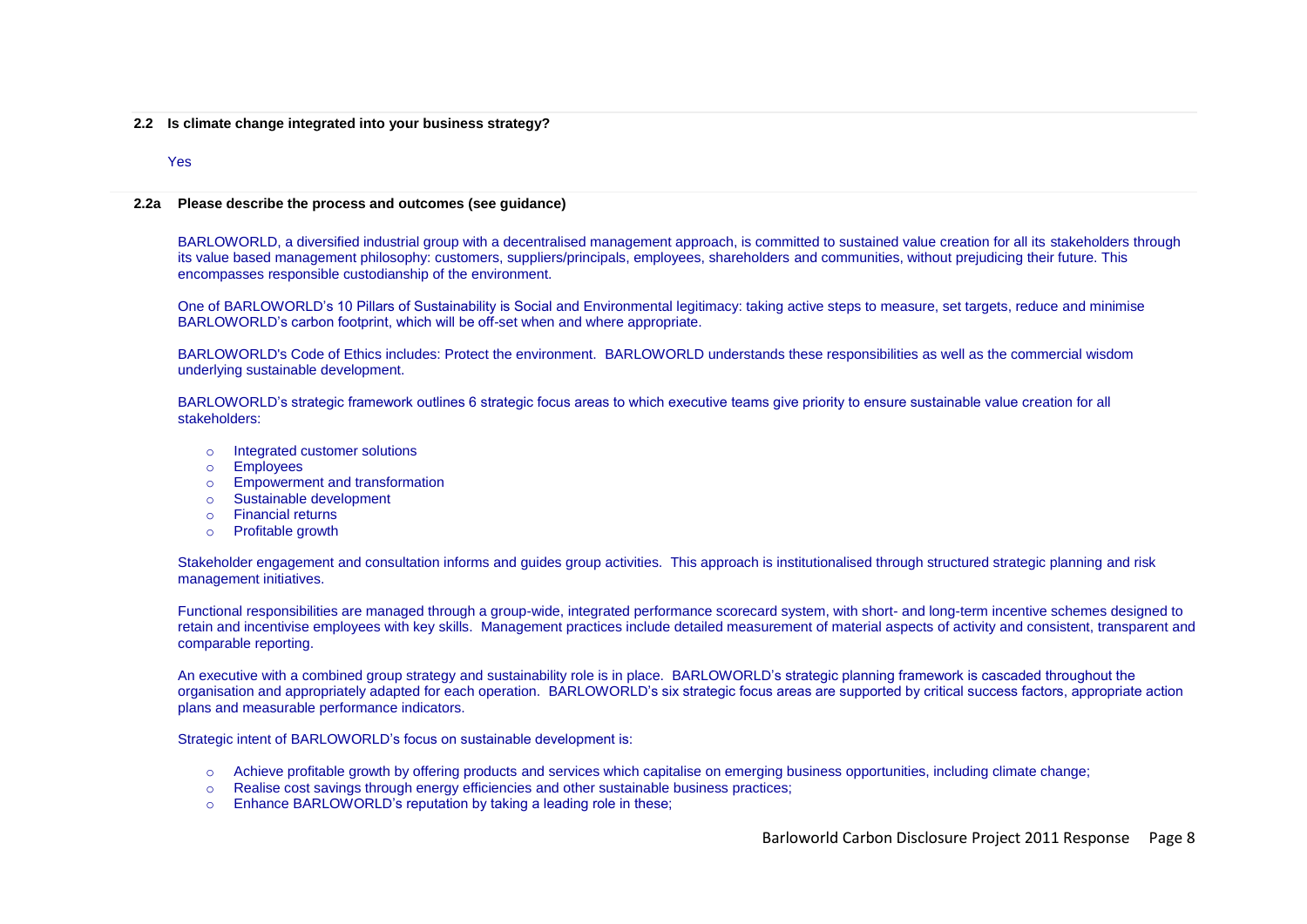- o Engage stakeholders to guide appropriately BARLOWORLD"s value propositions;
- o Approach management and reporting in an integrated manner that entrenches accountability for economic, environmental and social activities;
- o 12% Improvement in energy and emissions efficiencies 2010 to 2014 off a 2009 baseline year;
- MARSO (measure, avoid, reduce, switch, offset) to minimise carbon and wider environmental footprints;
- o Provide solutions that create value for BARLOWORLD"s customers by assisting them to achieve their own sustainable development objectives, which include addressing climate change.

Significant insurance cover (up to €200 million) is provided at group level which extends to physical damage and consequential damages. Performance against safety, health and environmental issues, including climate change, is reviewed at regular quarterly meetings of a risk and sustainability committee, a sub-committee of the board. Members include executive directors and it is chaired by an independent non-executive director who reports to the board, which endorses decisions of the committee. Data on performance against safety, health, environmental and climate change issues is included in BARLOWORLD"s annual report for review by all stakeholders.

Daily responsibility for managing business divisions" environmental performance against environmental and climate change policies, GHG and other group standards, policies and protocols, is delegated to divisional CEO"s and their respective boards. All divisions have sustainability champions whose responsibilities include ensuring training and awareness programmes are in place and collection and submission of sustainability data, which is regularly reviewed as part of established management, executive and board processes. Ultimately, in context of BARLOWORLD"s values and ethics, which include specific aspects relating to responsible custodianship of the environment, every employee is responsible for sustainability of the organisation through dedicated fulfilment of their respective roles. Performance scorecards include sustainable development aspects. Independent, external auditors verify energy and water consumption and emissions data.

As BARLOWORLD conducts its activities in an environmentally sensitive manner, it also strives to provide the market and its customers with products, services and integrated solutions which enable them to achieve their own sustainable development goals and objectives. This strategy addresses one of BARLOWORLD"s top risks, which is that of competitor actions eroding its competitive advantage.

BARLOWORLD recognises that responsible product stewardship includes initiatives to manage and mitigate environmental impacts of its products, services and customer solutions, which ultimately would include product disposal, and acts in conjunction with its principals to address these issues. Existing business models, as well as recycling, rebuild and remanufacture initiatives proactively mitigate the disposal implications of group products. Remanufacturing returns end of life components to their original condition, reducing waste and minimising the need for raw materials to produce new parts and machines. This keeps non-renewable resources in circulation for multiple lifetimes.

World class principals' commitment and technology underpin BARLOWORLD's ability to provide environmentally responsible customer solutions. Caterpillar Inc's 2020 internal and customer goals include: 20% reduction in customer greenhouse gases (GHG"s), 20% increase in customer energy efficiency and 20% increase in customer materials efficiency by 2020. BMW was voted the world"s most sustainable car company again in 2010, the 6th time in a row. Other leading automotive manufacturers have developed hybrid and electric vehicles, more efficient diesel and petrol engines and technology. In some instances "zero emission" vehicles are a reality. BARLOWORLD Handling's principal, NMHG, whose brands include Hyster, is committed to sustainable development and all its American and European manufacturing facilities have achieved ISO 14001 certification. NMHG is the largest volume producer of zero emissions electric trucks in North America and offers lift trucks which operate on cleaner burning alternative fuels such as LP, CNG and clean diesel. BARLOWORLD Logistics has developed a 'green trailer' and CAST-CO2 products which respectively increase fuel and emission efficiency, optimise supply chains and minimise carbon emissions. BARLOWORLD is investing R274.2m to increase its component rebuild facilities in South Africa and Russia. BARLOWORLD"s car rental fleets comprise vehicles with latest fuel and emission efficiency technology (all vehicles less than 12 months old) and customers are advised of emissions generated by their rentals. Shortly customers will be able to select to offset these.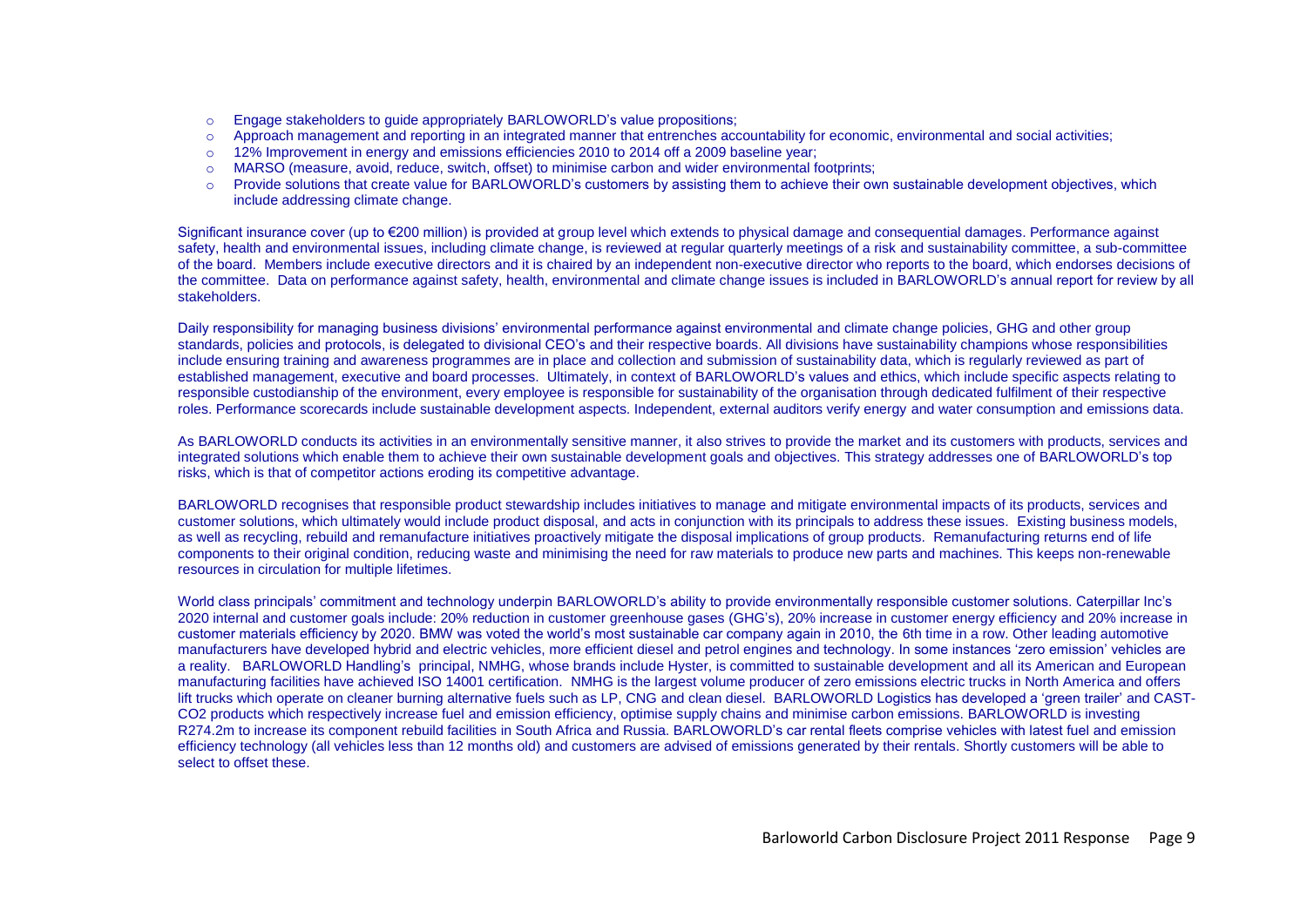- **2.3 Do you engage with policy makers to encourage further action on mitigation and/or adaptation?**
	- Yes

#### **2.3a Please explain (i) the engagement process and (ii) actions you are advocating**

### (i) BARLOWORLD engages in dialogue and participates in written submissions through:

### a. Organised business:

- Business Unity SA on country/region long term mitigation strategies, climate change negotiations, COP 17, formal and voluntary country emissions reduction commitments made at ICC Kyoto and Copenhagen, policy and regulatory approaches to climate change: National Energy Efficiency Strategy, National Climate Change Response Green Paper, Integrated Resource Plan, Industrial Policy Action Plan. These include issues such as energy security and energy pricing, incentives for energy efficiencies; mandatory reporting on emissions and emissions taxes.

- Business Leadership SA: BARLOWORLD has representation on this high level think tank committed to contributing to climate change negotiations.

b. Non-mandated voluntary-membership business organisations:

- National Business Initiative: in collaboration with other companies to provide leadership and peer support in achieving energy efficiencies and reducing emissions, provide inputs to power conservation plans through medium term risk mitigation plan for electricity in South Africa, to standards, measurement and verification, investments in energy efficiencies, renewable and non-renewable energy sources and related developments, shared learning through best practices, including those emerging from CDP and CDP Water responses.

- World Business Council on Sustainable Development, which attempts to address concerns about government capacity to address sustainable development issues, lack of alignment of governmental policy, governance, poverty alleviation and its impact on consumption trends, climate change strategies to address energy scarcity while reducing GHG, REDDS, and science and technology innovation.

c. Environmental conservation organisations:

- WWF SA: BARLOWORLD participates in climate change roundtables to discuss adaptation and mitigation scenarios and strategies, renewable energy, water conservation.

d. Industry associations: BARLOWORLD's business units engage through their industry associations, as appropriate, concerning various climate change-related regulations, adaptation scenarios and strategies, levies, surcharges and taxes.

e. BARLOWORLD also engages directly with government structures. In SA on climate change related issues these are chiefly: SARS / National Treasury, Department of Energy, Department of Environment Affairs and Water, Department of Trade and Industry, National Energy Regulator.

f. BARLOWORLD also engages with analytical and performance review initiatives and organisations, completing requests for information from JSE SRI, CDP and CDP Water and UN Global Compact, as well as engaging with certain other international organisations, agencies and thought leaders from time to time.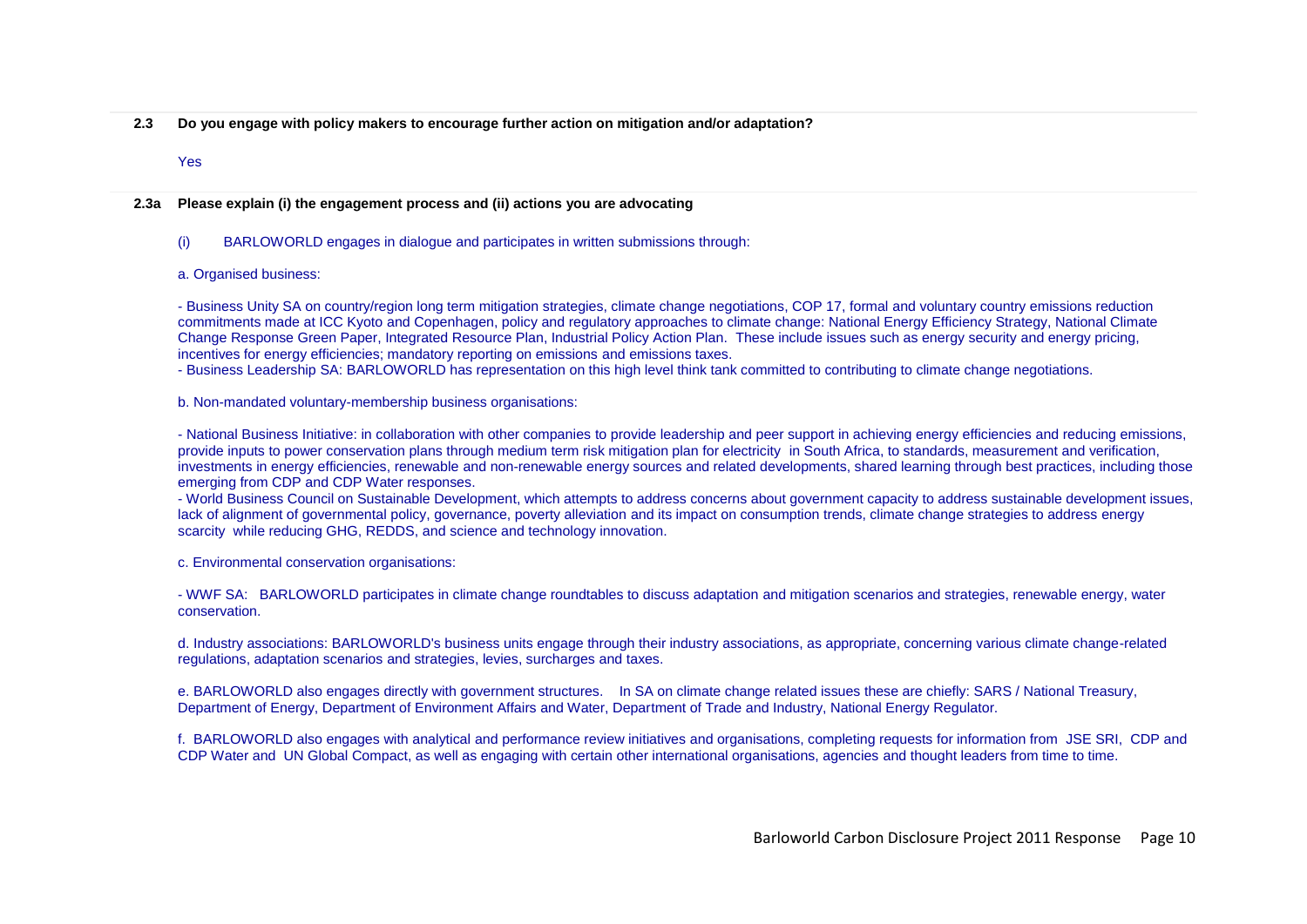(ii) Where feasible or necessary, BARLOWORLD will comment on proposed policy or changes to regulatory environment that may adversely affect its operations, its stakeholders and/or jurisdictions in which it does business. Issues are complex and interrelated and it is important that policy and regulations are properly coordinated across broad government agendas, as well as responsible departments" development objectives.

Generally, BARLOWORLD advocates responsible, sustainable approaches to address energy security and climate change, including both mitigation and adaptation strategies, considering also business competitiveness and socio-economic development objectives, including being an attractive business/investment destination and job creation, in South Africa.

Principally feedback is provided through appropriate business and industry associations and participates in relevant structures.

Over last 24 months, SA government has begun to implement a policy and regulatory response to energy and GHG/climate change challenges. Planning and Strategy has included:

The National Climate Change Response Green Paper – Although committed to action to address climate change, BARLOWORLD"s concerns include potential negative consequences for competitiveness of the economy and companies, the goal of delivering a better life for all which may be prejudiced, that CDMs should be considered, particularly for the transport and industrial sectors, and mandatory reporting proposed for 2013;

The Carbon Tax Discussion Paper – BARLOWORLD is committed to a process that ensures that right price signals are sent through supply- and demandside measures, has voiced its concern about SA government's preference for a carbon tax over other carbon pricing mechanisms (including CDM, with this mechanism"s capability for supporting the country"s socio-economic development and job creation objectives), that no thresholds for eligibility for this tax are contained in the document, and the impact price of carbon will have on viability of its suppliers, customers and operations and on FDI into SA.

### **Targets and Initiatives**

**3.1 Did you have an emissions reduction target that was active (ongoing or reached completion) in the reporting year?**

Intensity target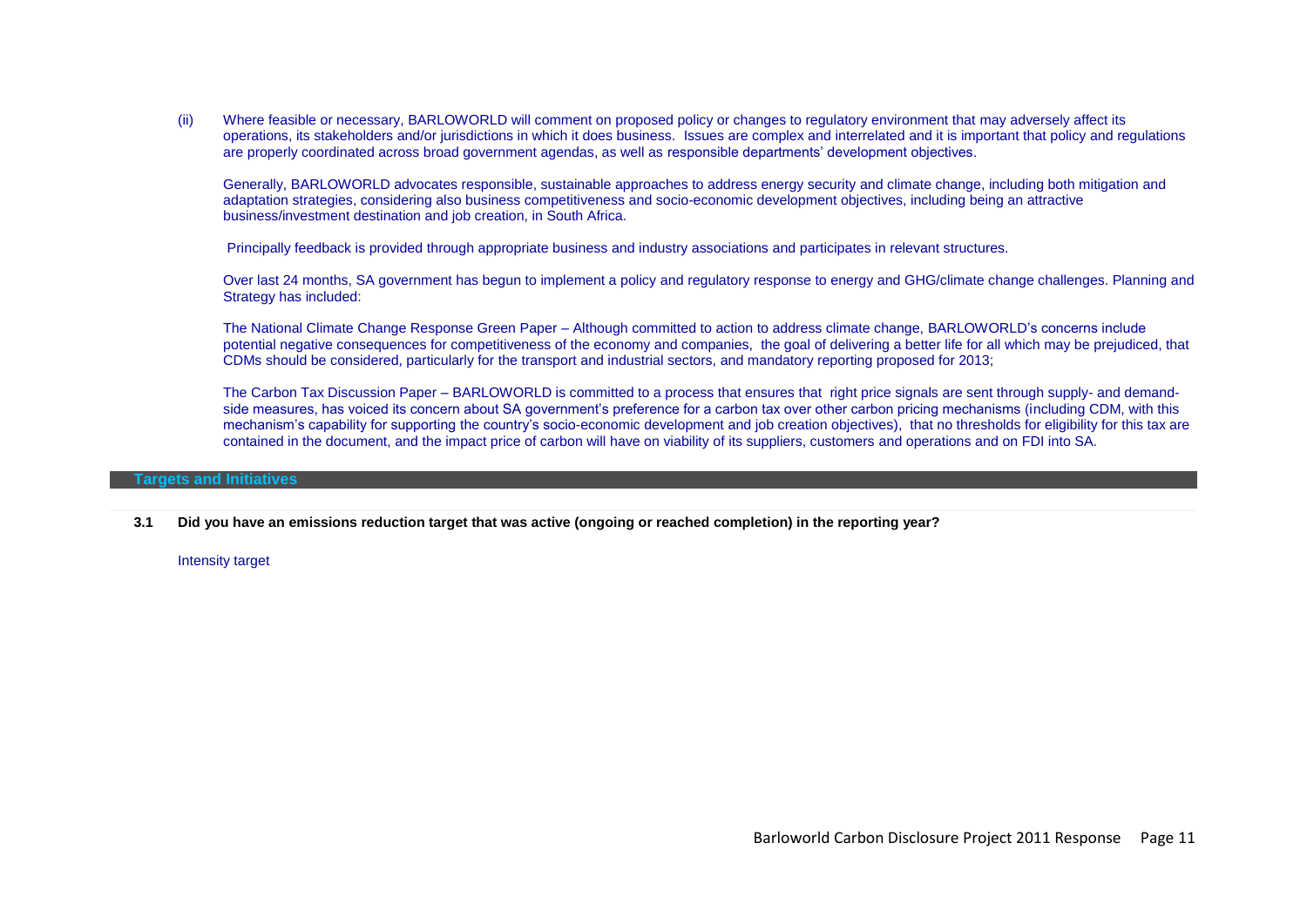## **3.1b Please provide details of your intensity target**

| ID  | <b>Scope</b>   | $%$ of<br>emissions<br>in scope | $\%$<br>reduction<br>from base<br>year | <b>Metric</b>                                             | <b>Base</b><br>year | Base year<br>emissions<br>(metric<br>tonnes<br>CO <sub>2</sub> e) | Target<br>year | <b>Comment</b>                                                                                                                                                                                                                                                                                                                                                                                                                                                                                   |
|-----|----------------|---------------------------------|----------------------------------------|-----------------------------------------------------------|---------------------|-------------------------------------------------------------------|----------------|--------------------------------------------------------------------------------------------------------------------------------------------------------------------------------------------------------------------------------------------------------------------------------------------------------------------------------------------------------------------------------------------------------------------------------------------------------------------------------------------------|
| 001 | Scope<br>$1+2$ | 100%                            | 12%                                    | metric<br>tonnes<br>CO <sub>2</sub> e per<br>unit revenue | 2009                | 199053                                                            | 2014           | It is an aspirational target and based on a "business as usual"<br>scenario which tracks turnover as a proxy for business activity. It is<br>not anticipated that the target will be achieved in a linear manner on<br>an annual basis, but will be reached by the end of 2014. The<br>intention is to focus attention and drive commitment to improving<br>energy and emission efficiency with concomitant benefits of positively<br>contributing to climate change and realising cost savings. |

**3.1c Please also indicate what change in absolute emissions this intensity target reflects**

| ID  | Direction of<br>change<br>anticipated in<br>absolute Scope<br>1+2 emissions<br>at target<br>completion? | $%$ change<br>anticipated in<br>absolute Scope<br>1+2 emissions | Direction of<br>change<br>anticipated in<br>absolute Scope<br>3 emissions at<br>target<br>completion? | % change<br>anticipated in<br>absolute Scope 3<br>emissions | <b>Comments</b>                                                                                                                                                                                                                         |
|-----|---------------------------------------------------------------------------------------------------------|-----------------------------------------------------------------|-------------------------------------------------------------------------------------------------------|-------------------------------------------------------------|-----------------------------------------------------------------------------------------------------------------------------------------------------------------------------------------------------------------------------------------|
| 001 | Increase                                                                                                | 30.7%                                                           | No change                                                                                             | 0%                                                          | It is anticipated that absolute emissions will increase by 30.7% over the target period,<br>2009 to 2014 but at a substantially lesser rate than a 'business as usual' scenario<br>due to BARLOWORLD's aspirational efficiency targets. |

## **3.1d Please provide details on your progress against this target made in the reporting year**

| ID  | % complete (time) | % complete (emissions) | Comment                                                                                                                                                                                 |
|-----|-------------------|------------------------|-----------------------------------------------------------------------------------------------------------------------------------------------------------------------------------------|
| 001 | 20%               | 0%                     | BARLOWORLD is currently below its aspirational target. It is not anticipated that this will be achieved in linear<br>annual tranches but by the end of the group's 2014 financial year. |

**3.1e If no target, please explain (i) why not; and (ii) forecast how your emissions will change over the next five years**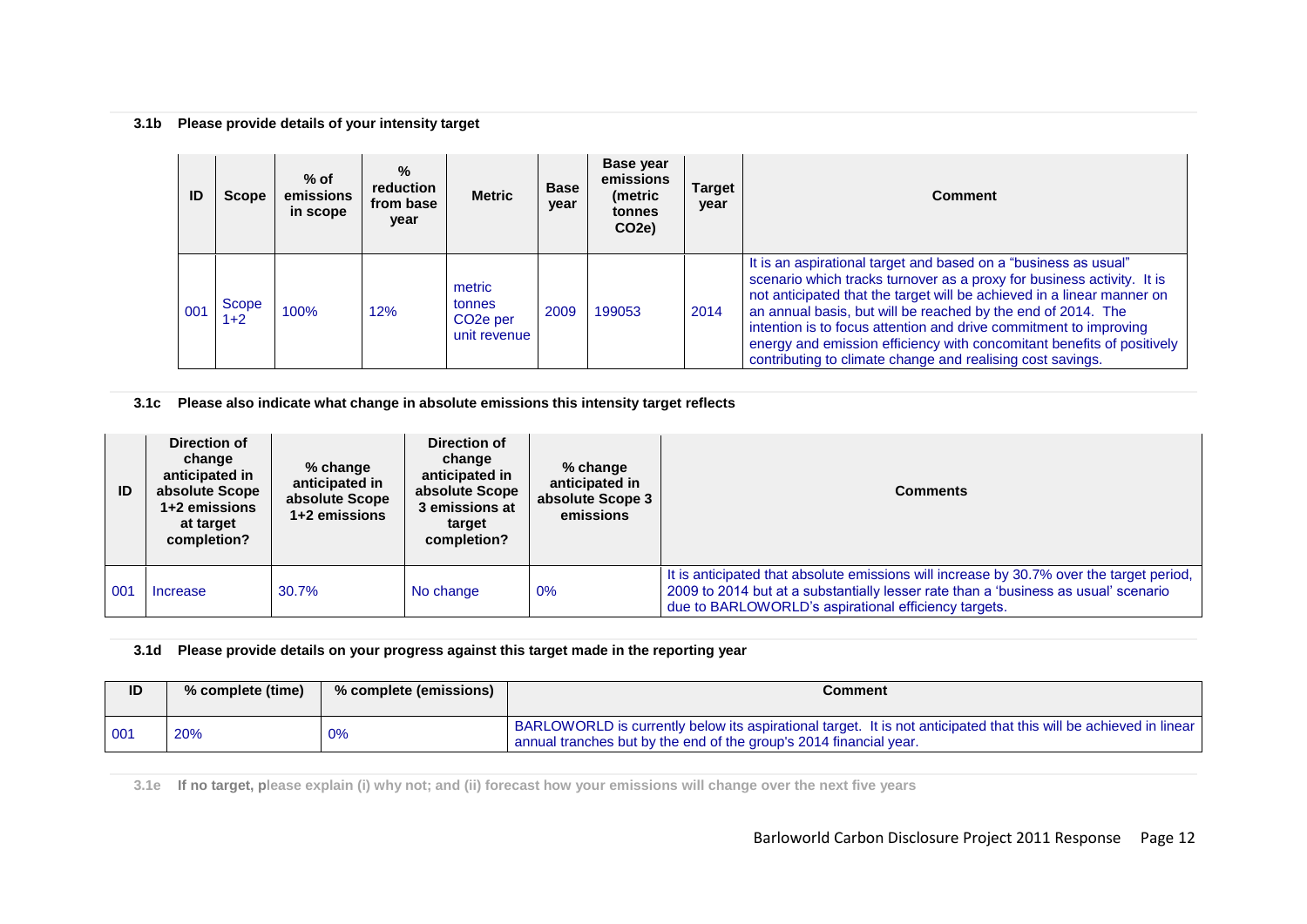**3.2 Does the use of your goods and/or services directly enable GHG emissions to be avoided by a third party?**

#### Yes

#### **3.2a Please provide details (see guidance)**

BARLOWORLD and its principals are committed to providing customer solutions that assist customers meet their particular sustainable development objectives, including expectations and requirements in respect of climate change. Illustrations of customer solutions offered in this regard are reflected below.

BARLOWORLD Equipment distributes Caterpillar earthmoving equipment. Caterpillar"s innovative ACERT® technology which was developed to meet American and European regulations restricting harmful emissions from diesel engines, is utilised in both "on highway" and "off-road" applications. ACERT technology in Cat engines ensures they are 3-5% more efficient. Since 1995, Cat technology has resulted in a 75% NOx and particulate reduction. Caterpillar's new earthmoving machine, D7E tractor, features the first all-electric drive train. A wide range of options exist to upgrade older diesel- and gas-powered Caterpillar 3500 engines.

BARLOWORLD Power is a recently established BARLOWORLD business unit which offers leading energy solutions to customers, including efficiency and renewable aspects. Generator sets can be retrofitted from mechanical to electronic fuel injection technology, providing fuel savings and associated reduction in GHG emissions. Retrofits can also provide latest electronic fuel system technology for Caterpillar D3600 generator sets, as an alternative to replacing them. BARLOWORLD OEM Caterpillar reports that worldwide their power generation products provide approximately 10.5 million MWh of electricity per year from renewable energy sources.

BARLOWORLD OEM NMHG, manufacturers of Hyster, is the largest volume producer of zero emission electric trucks in the US and offer lift trucks which operate on cleaner burning fuels such as LP, CNG and clean diesel. The XN electric truck series launched in 2009 use less energy than their predecessor in the Hyster range and offers up to 31% lower power consumption than equivalent competitor trucks.

In BARLOWORLD Automotive division, motor retail operations represent leading global vehicle manufacturers which continue to develop and introduce energy efficient vehicles, low emission vehicles, hybrid vehicles and electric vehicles. Also, offered in car rental fleets are hybrid vehicles such as Toyota"s Prius which emits on average 89g CO2 per km. All fleets include latest vehicle models and technology, which results in general improvement in energy efficiency and emission reductions.

BARLOWORLD Logistics division provides, through the CAST-CO2 module of its leading supply chain design system, the ability to calculate and optimise carbon emissions from any supply chain model. The programme provides various optimisation scenarios of supply chains with transport modes, loads, inventories and routes which minimise carbon emissions. The CAST suite of solutions uses advanced mathematical modelling techniques to optimise supply chain networks. Logistics division also has an innovative green trailer design that has in its seven month trial reduced emissions by 10.6% on Johannesburg-Durban route. Plans are in place to increase the green trailer fleet.

BARLOWORLD measures and reports aspects of its business that contribute to climate change and strives to manage, avoid, reduce, switch and, as a final step, to offset these activities where and when appropriate. BARLOWORLD is not currently accessing CDM.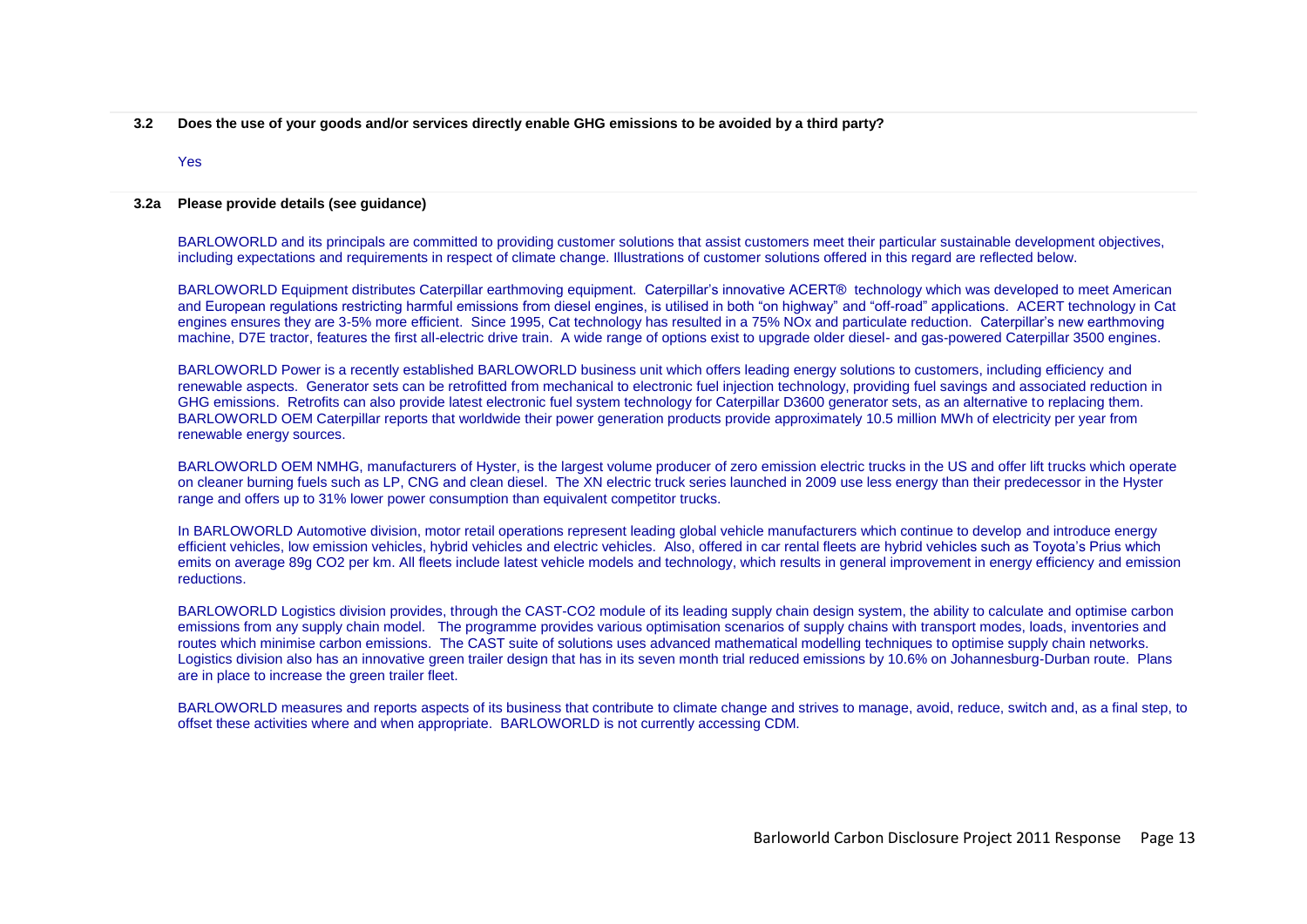**3.3 Did you have emissions reduction initiatives that were active within the reporting year (this can include those in the planning and/or implementation phases)**

Yes

## **3.3a Please provide details in the table below**

| <b>Activity type</b>                    | <b>Description of activity</b>                                                                                                                                                                                                                                                                                                                                                                                                                                                                                                                                                                                                                                                                                                                                                                    | Annual<br>monetary<br>savings<br>(unit<br>currency) | <b>Investment</b><br>required<br>(unit<br>currency) | <b>Payback</b><br>period |
|-----------------------------------------|---------------------------------------------------------------------------------------------------------------------------------------------------------------------------------------------------------------------------------------------------------------------------------------------------------------------------------------------------------------------------------------------------------------------------------------------------------------------------------------------------------------------------------------------------------------------------------------------------------------------------------------------------------------------------------------------------------------------------------------------------------------------------------------------------|-----------------------------------------------------|-----------------------------------------------------|--------------------------|
| Other                                   | EE28 and EE29 BARLOWORLD is currently investing to increase its component rebuild facilities in South<br>Africa and Russia in 2011. Rebuild and remanufacture initiatives proactively mitigate the disposal<br>implications of BARLOWORLD group products. Remanufacturing returns end of life components to their<br>original condition, reducing waste and minimising the need for raw materials and energy and emissions<br>involved in producing new parts and machines. This keeps non-renewable resources in circulation for<br>multiple lifetimes, with positively effects for Scope 3 emissions.                                                                                                                                                                                           | 00                                                  | 274 200 000                                         | >3 years                 |
| Energy efficiency:<br>building fabric   | Continual retrofitting for energy and Scope 2 emissions efficiency improvements at existing facilities around<br>the world - e.g. EE04 Equipment SA division's Isando Training Centre - Student Accommodation, which<br>include: De-commissioning present hot water system consisting of 43 x 200 and 150 litre geysers and<br>replace with 11 Heat Pump Water units; Lighting upgrade to energy saving units at Student<br>Accommodation; Changing light fittings to energy saving luminaries Installation of timers and thermostats<br>to manage usage of wall mounted panel heaters (once installed and alterations to main distribution board<br>carried out). These initiatives have not been costed as a discrete project but are included in the general<br>upgrade of facilities in 2011. | 00                                                  | 1 270 000                                           | >3 years                 |
| Energy efficiency:<br>building services | EE06 Power factor correction equipment is being installed at all major South African sites to reduce Scope<br>2 emissions. BARLOWORLD's new Power business unit has assisted sixteen SA sites to install 90<br>PowerWatch meters, a technology used to measure electricity use in real time, create awareness among<br>users and manage peak demand periods. In addition, PowerWatch facilitates formal M&V (measurement<br>and verification) and SATS 50010 compliance. This will enable companies to apply for tax allowances in<br>respect of energy savings.                                                                                                                                                                                                                                  | 0 <sup>0</sup>                                      | 1 231 572                                           | 1-3 years                |
| Energy efficiency:<br>building fabric   | Green building principles are incorporated into new building developments to reduce Scope 2 emissions:<br>e.g. EE03 Automotive division's BMW Fountains Dealership new facility which incorporate: Energy savings<br>light fittings Power factor correction equipment Air conditioning - inverter control mechanism, timers,<br>variable speed mechanisms; Sunscreens to minimise impact on HVAC; Sun Energy clear windows.<br>Projected savings are 30% on electricity costs over a 5 year period.                                                                                                                                                                                                                                                                                               | 132 859                                             | 1 198 298                                           | >3 years                 |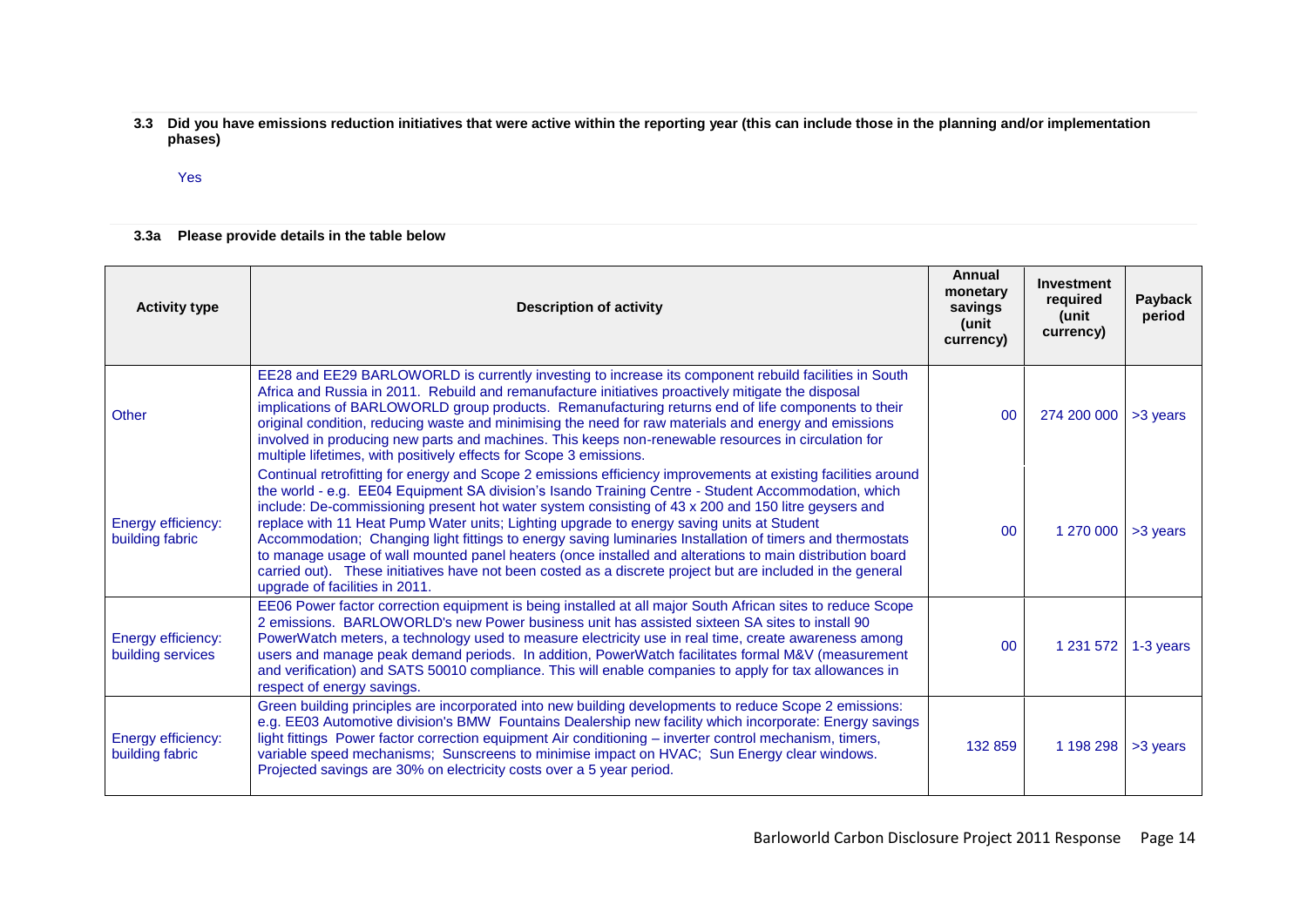| <b>Activity type</b>                    | <b>Description of activity</b>                                                                                                                                                                                                                                                                                                                                                                                                                                                                                                                                                                                                                                                                                                                                                                                                                                                                                                                                                                                                                                  | Annual<br>monetary<br>savings<br>(unit<br>currency) | <b>Investment</b><br>required<br>(unit<br>currency) | Payback<br>period |
|-----------------------------------------|-----------------------------------------------------------------------------------------------------------------------------------------------------------------------------------------------------------------------------------------------------------------------------------------------------------------------------------------------------------------------------------------------------------------------------------------------------------------------------------------------------------------------------------------------------------------------------------------------------------------------------------------------------------------------------------------------------------------------------------------------------------------------------------------------------------------------------------------------------------------------------------------------------------------------------------------------------------------------------------------------------------------------------------------------------------------|-----------------------------------------------------|-----------------------------------------------------|-------------------|
| Energy efficiency:<br>processes         | EE30 160 servers in Logistics division were 'virtualised' in 2010, effecting an infrastructural savings of R7.8<br>million, reducing space and energy requirements. This has resulted in an energy savings of 1.1 million<br>KWh and 6 tons of CO2e emissions.                                                                                                                                                                                                                                                                                                                                                                                                                                                                                                                                                                                                                                                                                                                                                                                                  | 00                                                  | 964 000                                             | <1 year           |
| Energy efficiency:<br>building services | Continual retrofitting for energy and Scope 1 emissions efficiency improvements at existing facilities around<br>the world - e.g. EE07 Group corporate office, Barlow Park, additional retrofits and energy management<br>initiatives completed in year under review and immediately planned: Geyser Blankets installed; Timers on<br>water pumps and air cons; Switching off lights in unoccupied offices and meeting rooms; Installation of<br>energy saving lights; Installation of motion sensors. In 2010 BARLOWORLD corporate headquarters won a<br>bronze award in the inaugural Energy Cybernetics Energy Barometer Awards. Sixteen major South African<br>companies competed in the head office category. Energy use at Corporate Office is 27% below national<br>average. These awards were a new initiative to encourage companies to become aware of their energy<br>consumption levels and to improve these in the interest of their own bottom lines as well as the national<br>economy, whilst providing a platform for comparison and learning. | 540 000                                             |                                                     | 928 500 1-3 years |
| Other                                   | EE23 Offsets for own use: In 2009 Avis Rent a Car South Africa achieved a CarbonNeutral® accreditation<br>for offset of its internal fuel and energy usage CO2 emissions. In this regard 33 000 tons of carbon<br>emissions have been offset by purchasing carbon credits in five Voluntary Carbon Standard (VCS)<br>projects: Hufu waste heat recovery project in China, Govinderpuram wind power project in India,<br>Unchindle-Mapanda reforestation project in Tanzania, Tieling coal mine methane project in China, and<br>Maharashfra wind power project in India. Savings and payback period will be determined when cost of<br>carbon is finally established in SA. Scope 1 and 2 emissions are offset.                                                                                                                                                                                                                                                                                                                                                 | 00                                                  |                                                     | 747 825 > 3 years |
| Energy efficiency:<br>building fabric   | Continual retrofitting for energy and Scope 2 (and AC Scope 3) emissions efficiency improvements at<br>existing facilities around the world - e.g. EE05 Equipment Iberia premises: Upgrade to more efficient air<br>conditioning systems; Replacement of old roofing - new roofing specified better insulation to reduce air<br>conditioning costs and energy-related emissions; Upgrade to more energy efficient IT servers are<br>estimated will save R191 043 in energy costs. These upgrades are taking place over 2010 and 2011<br>financial years. Generally investments are not ring-fenced but incorporated into operating cost base.                                                                                                                                                                                                                                                                                                                                                                                                                   | 00                                                  | 610 255                                             | >3 years          |
| <b>Transportation: fleet</b>            | EE25 Logistics division's Green Trailer is an aerodynamically designed/modified truck and trailer unit to<br>transport goods from Johannesburg to Durban which has effected a 10.6% fuel saving (with ensuing Scope<br>1 emissions efficiency) year-to-date. BARLOWORLD Logistics won the Enviro Award at the 2010 annual<br>Logistics Achiever Awards for this project.                                                                                                                                                                                                                                                                                                                                                                                                                                                                                                                                                                                                                                                                                        | 76 000                                              |                                                     | 147 000 1-3 years |
| Energy efficiency:<br>processes         | EE11 At Handling UK Warrington site, introduction of computerised Clarke Control System for the heating<br>system in the Warrington Workshop in 2011 will provide both operational and guaranteed savings benefits<br>by reducing gas consumption and Scope 1 emissions by 25%.                                                                                                                                                                                                                                                                                                                                                                                                                                                                                                                                                                                                                                                                                                                                                                                 | 59 370                                              | 59 370                                              | 1-3 years         |
| Energy efficiency:<br>processes         | EE10 At Handling UK West Bromwich site, upgrade Vickers Energy Management System which currently<br>controls warm air heating for building to provide both operational and guaranteed savings benefits<br>reducing gas consumption and Scope 1 emissions by 18%. Initiative to be implemented in 2011.                                                                                                                                                                                                                                                                                                                                                                                                                                                                                                                                                                                                                                                                                                                                                          | 85 757                                              | 34303                                               | 1-3 years         |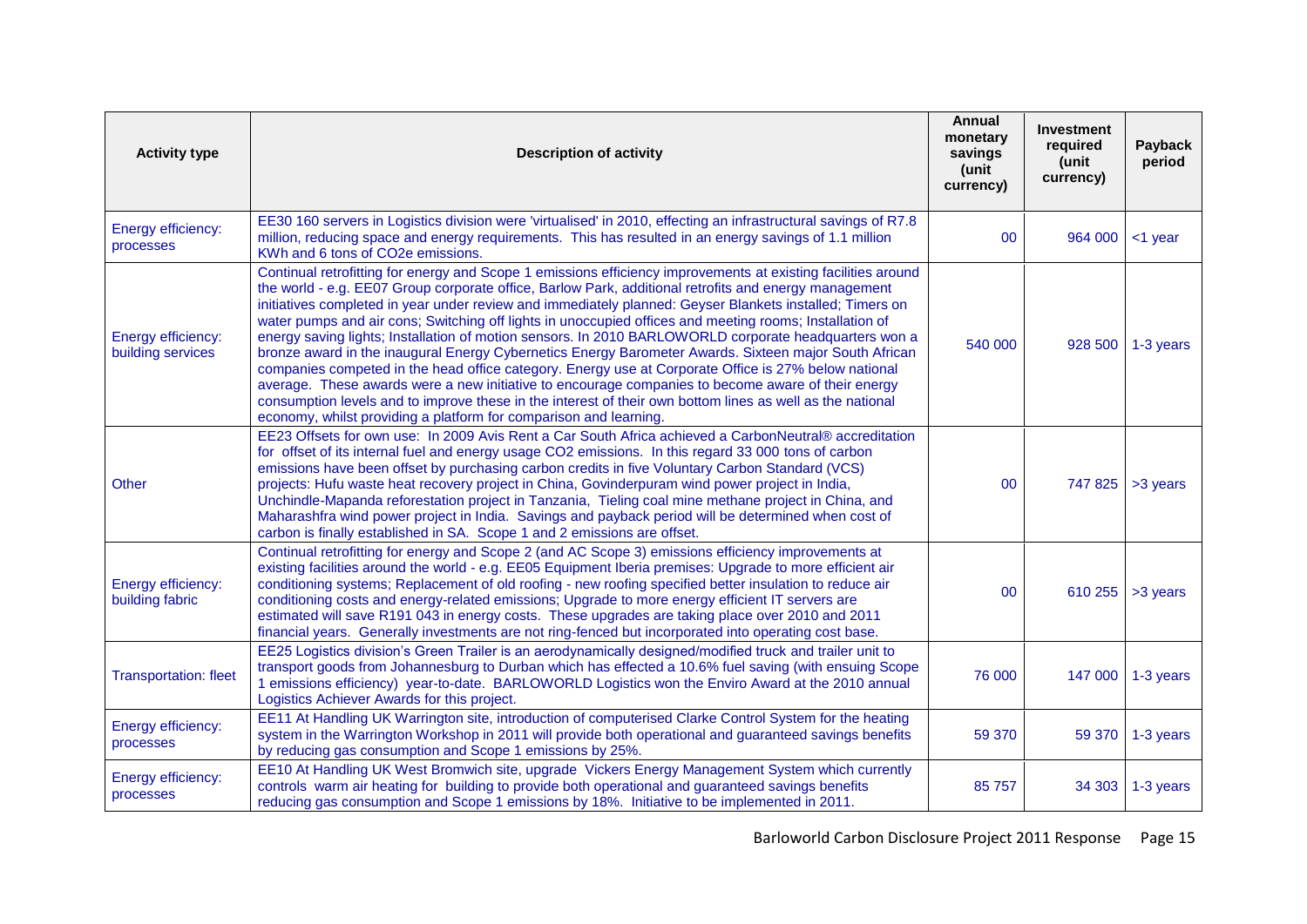| <b>Activity type</b>                  | <b>Description of activity</b>                                                                                                                                                                                                                                                                                                                                                                                                                                                                                                                                                                                                                                                                                                                                                                                                                                                    | <b>Annual</b><br>monetary<br>savings<br>(unit<br>currency) | <b>Investment</b><br>required<br>(unit<br>currency) | Payback<br>period |
|---------------------------------------|-----------------------------------------------------------------------------------------------------------------------------------------------------------------------------------------------------------------------------------------------------------------------------------------------------------------------------------------------------------------------------------------------------------------------------------------------------------------------------------------------------------------------------------------------------------------------------------------------------------------------------------------------------------------------------------------------------------------------------------------------------------------------------------------------------------------------------------------------------------------------------------|------------------------------------------------------------|-----------------------------------------------------|-------------------|
| <b>Behavioural change</b>             | EE01 BARLOWORLD works to create general awareness with employees and contractors on site about<br>need to live sustainable lifestyles by reducing consumption, conserving energy and reducing emissions. A<br>range of efforts are made to provide leadership and create awareness such as regular communications on<br>progress on energy savings and emissions reduction. Practical information is provided on how employees<br>can save energy and reduce or avoid emissions-generating activities, both in their work and private lives.<br>They are encouraged, where possible, to switch off appliances and lights in rooms that are not in use.<br>Limited use of individual office air conditioners is promoted, as is switching off all non-essential lights<br>overnight, over weekends and holidays. Efforts are ongoing and scopes 1, 2 and 3 emissions are affected. | 0 <sup>0</sup>                                             | 00 <sup>°</sup>                                     | $<$ 1 year        |
| <b>Behavioural change</b>             | EE08 Reporting limited Scope 3 business travel has resulted in closer monitoring of business travel across<br>group, with consequence Scope 3 emissions savings.                                                                                                                                                                                                                                                                                                                                                                                                                                                                                                                                                                                                                                                                                                                  | 00                                                         | 00 <sup>°</sup>                                     | <1 year           |
| <b>Behavioural change</b>             | EE12 Company policy change: In Handling division, environmentally-led changes in the company fleet<br>policy and use over last 12 months have resulted in a 6% decrease in average Scope 1 emissions from<br>use of diesel in UK company car fleet (219 vehicles) (from 147 to 138 gm per km). Prescribed driving<br>methods and installation of speed limiters in company vehicles have also contributed to these emissions<br>efficiency gains.                                                                                                                                                                                                                                                                                                                                                                                                                                 | 00                                                         | 00                                                  | <1 year           |
| Energy efficiency:<br>building fabric | EE02 Continual retrofitting for energy and Scope 2 emissions efficiency improvements at existing facilities<br>around the world: A number of sites are improving building insulation: installing double glazing on<br>windows and translucent roof sheeting to aid natural lighting. Solar water heaters and 'smart' lighting are<br>being investigated at some of our sites. Costs are not generally ring-fenced but incorporated into ongoing<br>cost bases of BARLOWORLD companies.                                                                                                                                                                                                                                                                                                                                                                                            | 00                                                         |                                                     | $00$ > 3 years    |
| Energy efficiency:<br>processes       | EE09 Behaviour change of facilities and security personnel and employees is encouraged through sharing<br>best practice across the group and through Power business unit's energy and emissions advisory services.<br>Behaviour change includes: Managing monitoring and reporting of energy consumption; Ensuring<br>monthly meter readings are provided to utility suppliers so consumption can be monitored; ensuring that<br>consumption is aligned with PowerWatch or other power factor correction equipment readings for accuracy<br>of billing and reporting. Efforts are ongoing and scopes 1, 2 and 3 are affected.                                                                                                                                                                                                                                                     | 00                                                         | 00 <sub>o</sub>                                     | <1 year           |
| Energy efficiency:<br>processes       | EE13 Group-wide reduction in paper usage (1 075 867 kgs 2009 to 906 039 kgs 2010) due to IT and<br>operational changes and leading to reductions in Scope 3 emissions, e.g. printers settings to print double-<br>sided, tightened controls around issuing of paper reams to staff for copier machines and printers, annual<br>and interim reports available to shareholders electronically on request, electronic newsletters, sending<br>correspondence, customer invoices and statements by e-mail instead of printing and posting. Most waste<br>paper in the group is recycled.                                                                                                                                                                                                                                                                                              | 00                                                         | 00                                                  | $<$ 1 year        |
| Energy efficiency:<br>processes       | EE15 Efforts to optimise transport logistics have saved fuel, emissions and working days. Scopes 1, 2 and<br>3 emissions are positively affected and efforts are ongoing. In 2010 BARLOWORLD Logistics released<br>CINO (Combined Inventory and Network Optimisation) tool, and continued to run significant client<br>interventions with its CAST CO2 software, which can be used anywhere in world to measure and optimise                                                                                                                                                                                                                                                                                                                                                                                                                                                      | 00                                                         | $00\,$                                              | $<$ 1 year        |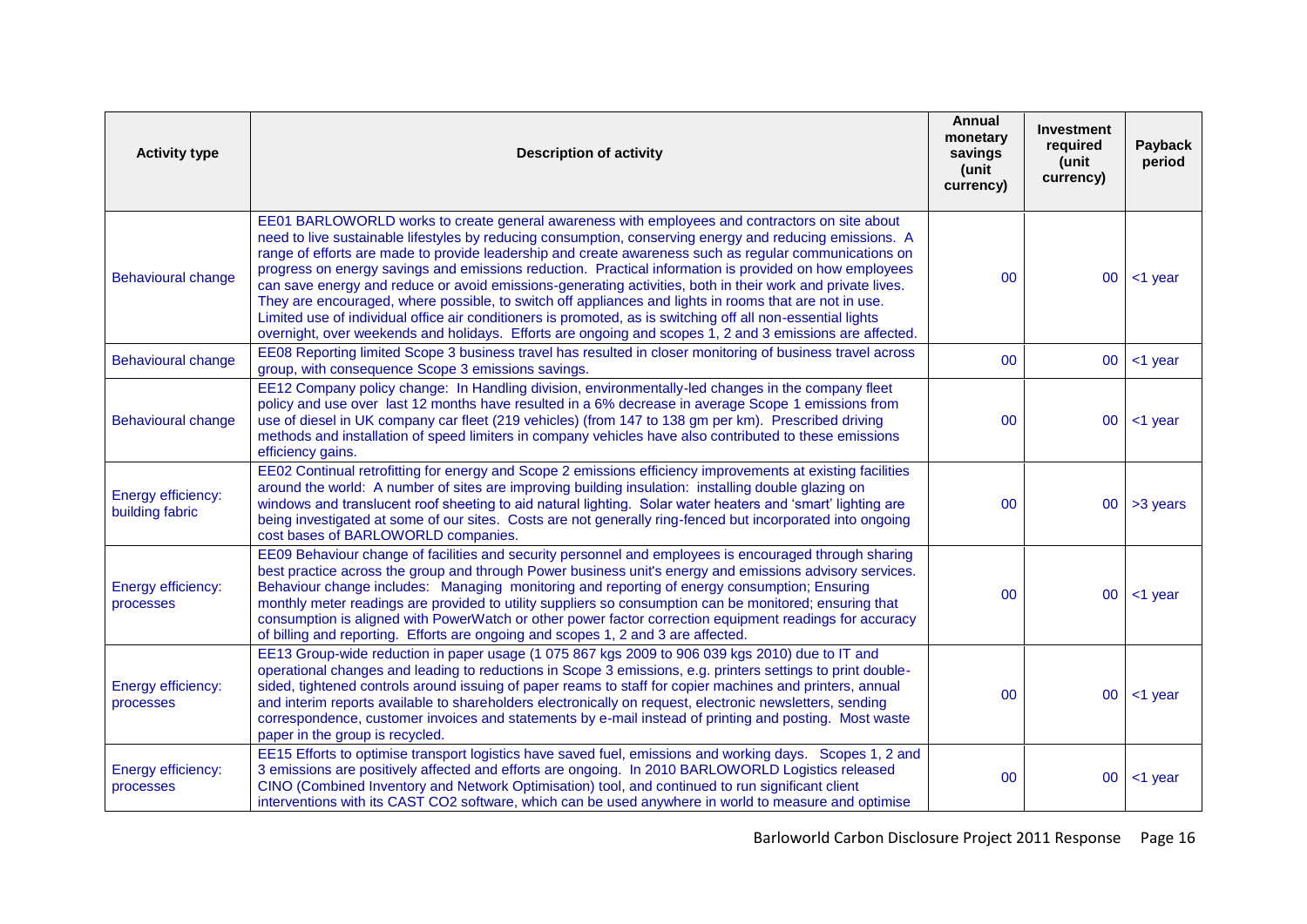| <b>Activity type</b>            | <b>Description of activity</b>                                                                                                                                                                                                                                                                                                                                                                                                                                                                                                                                                                                                                                                                                                                                                                                                                                                                                           | Annual<br>monetary<br>savings<br>(unit<br>currency) | <b>Investment</b><br>required<br>(unit<br>currency) | Payback<br>period |
|---------------------------------|--------------------------------------------------------------------------------------------------------------------------------------------------------------------------------------------------------------------------------------------------------------------------------------------------------------------------------------------------------------------------------------------------------------------------------------------------------------------------------------------------------------------------------------------------------------------------------------------------------------------------------------------------------------------------------------------------------------------------------------------------------------------------------------------------------------------------------------------------------------------------------------------------------------------------|-----------------------------------------------------|-----------------------------------------------------|-------------------|
|                                 | impact of a supply chain network on carbon emissions. In SA BARLOWORLD Logistics and key customer<br>Nike won a Platinum Award for excellence in supply chain management and logistics for performance on<br>Nike 2010 FIFA World Cup contract.                                                                                                                                                                                                                                                                                                                                                                                                                                                                                                                                                                                                                                                                          |                                                     |                                                     |                   |
| Energy efficiency:<br>processes | EE16 Materials, water, energy and waste management programmes are undertaken at site and division<br>level, many of which involve employees, such as BARLOWORLD Equipment's "War on Waste" and Avis'<br>"Earth Champions" campaigns. Scope 1, 2 and 3 emissions are positively affected and efforts are ongoing.                                                                                                                                                                                                                                                                                                                                                                                                                                                                                                                                                                                                         | $00\,$                                              | 00 <sup>°</sup>                                     | <1 year           |
| Other                           | EE14 Video and audio conferencing has continued to replace business travel, where feasible, facilities are<br>continually being upgraded and usage by duration has increased through the group's headquarters by 27%<br>and 32% for video and audio respectively 2010 over 2009. Scope 3 emissions are positively affected and<br>efforts are ongoing.                                                                                                                                                                                                                                                                                                                                                                                                                                                                                                                                                                   | 00                                                  | 00                                                  | $<$ 1 year        |
| Other                           | EE17 BARLOWORLD is a signatory to voluntary Energy Efficiency Accord with Department of Energy and<br>other businesses in South Africa, which originally committed the group to a 15% efficiency improvement in<br>Scope 1 and 2 emissions intensity off a 2004 baseline. BARLOWORLD has since divested from a number<br>of companies, among them relatively high emitter PPC, which resulted in a change in the group's operating<br>profile, emissions being substantially reduced. Consequently, a revised voluntary aspirational efficiency<br>target has been set. Nevertheless, this early adoption of energy efficiency objectives has assisted in<br>enlightening executives and employees on climate change issues and focusing the group on embedding<br>climate change issues into environmental policies, systems and processes to measure, manage and report<br>energy and water consumption and emissions. | 00                                                  | 00 <sup>°</sup>                                     | $<$ 1 year        |
| Other                           | EE18 Voluntary mitigation actions: BARLOWORLD has committed to 12% energy efficiency and Scope 1<br>and 2 emissions intensity improvement targets against a business as usual trajectory over 5 years off a<br>2009 base year. Comprehensive energy management plans are in place and a portfolio of efficiency<br>projects established. As necessary, this has involved energy audits, installation of additional meters and<br>systems to manage power demand. Where costs are incurred in effecting these efficiencies, they are<br>regarded as part of operational cost base. Targeted gross opportunity savings over a 5 year period are<br>R200m to R300m. However, due to inelasticity in certain base consumption levels across divisions,<br>efficiency gains in energy consumption, achievements against emissions and savings targets across group<br>are not expected to be linear on an annual basis.       | $00\,$                                              |                                                     | $00$ > 3 years    |
| <b>Other</b>                    | EE19 Voluntary mitigation actions: Handling Netherlands and Belgium sites have joining local "Lean and<br>Green" organised business initiatives which commit them to reductions in Scope 1, 2 and 3 CO2e<br>emissions over defined periods along with other industry champions.                                                                                                                                                                                                                                                                                                                                                                                                                                                                                                                                                                                                                                          | 00                                                  |                                                     | $00$ > 3 years    |
| <b>Other</b>                    | EE20 In Handling US, a multi-disciplinary "Green Team" has been formed to explore and disseminate best<br>practice, including energy and emissions efficiencies. Scope 1, 2 and 3 emissions are anticipated will be<br>positively affected and efforts are ongoing.                                                                                                                                                                                                                                                                                                                                                                                                                                                                                                                                                                                                                                                      | $00\,$                                              | 00 <sup>°</sup>                                     | >3 years          |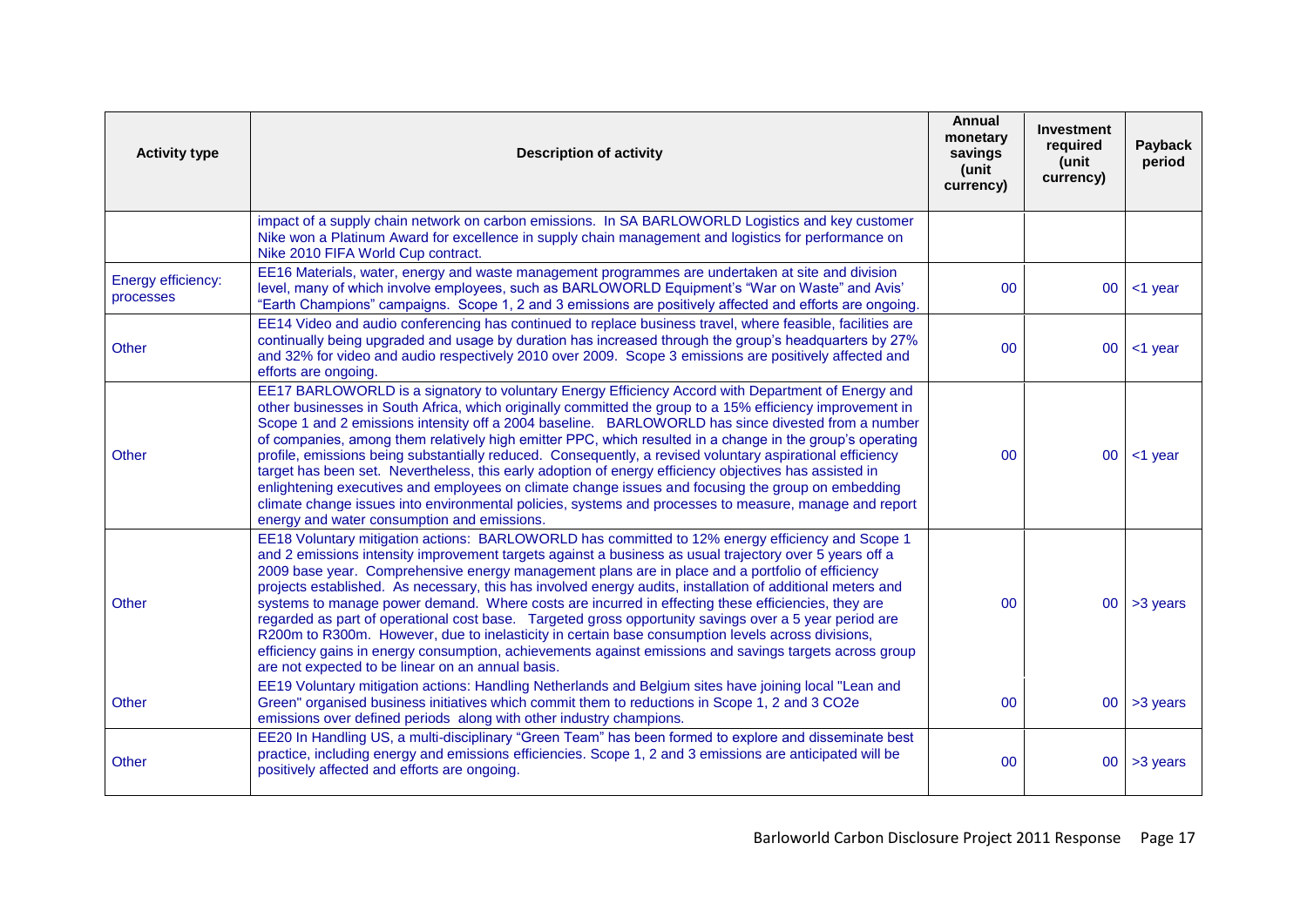| <b>Activity type</b>         | <b>Description of activity</b>                                                                                                                                                                                                                                                                                                                                                                                                                                                                                                                                                                                                                                                                                                                                                                                                                                                                                                                                                                                                                                                                                                                                                                                                                                               | Annual<br>monetary<br>savings<br>(unit<br>currency) | Investment<br>required<br>(unit<br>currency) | Payback<br>period |
|------------------------------|------------------------------------------------------------------------------------------------------------------------------------------------------------------------------------------------------------------------------------------------------------------------------------------------------------------------------------------------------------------------------------------------------------------------------------------------------------------------------------------------------------------------------------------------------------------------------------------------------------------------------------------------------------------------------------------------------------------------------------------------------------------------------------------------------------------------------------------------------------------------------------------------------------------------------------------------------------------------------------------------------------------------------------------------------------------------------------------------------------------------------------------------------------------------------------------------------------------------------------------------------------------------------|-----------------------------------------------------|----------------------------------------------|-------------------|
| <b>Other</b>                 | EE21 Leadership and awareness: Information on sustainability is included in BARLOWORLD's induction,<br>leadership and executive development programmes, which provide platforms to inculcate BARLOWORLD's<br>values and culture and to share strategic information with new employees, identified talent and future<br>leaders, senior managers and executives in the group. Content specifically addresses the imperatives and<br>operational elements of responsible corporate citizenship. In terms of the group executive and leadership<br>development programmes (EDP and LDP), action learning projects are an important element of the<br>programme and address strategic issues for the group. Teams of delegates are tasked with evaluating<br>issues which have been identified as being strategically important for the group. Formal feedback is given<br>to group executives, including the group and divisional CEOs. In many instances these projects are<br>incorporated into strategic plans and operations of the relevant divisions. In 2010 the winning project was<br>on renewable energy offerings and solutions that could be provided by BARLOWORLD. These<br>programmes are continual and Scope 1, 2 and 3 emissions could be positively affected. | 00                                                  | 00 <sup>°</sup>                              | >3 years          |
| <b>Other</b>                 | EE22 Awareness and leadership: BARLOWORLD's Global Leaders Conference draws together executive<br>and senior management from across the group and has a significant role in developing sustainable<br>competence and intellectual capital that the group requires to achieve its vision and fulfil its value creation<br>objectives. In 2010 plans were underway to host a conference in March 2011 which would include a full<br>session dedicated to sustainable development and a working group breakaway session dedicated to<br>achievement of aspirational energy and emissions efficiency targets and savings. In the event, many of<br>the recommended strategies and actions which emerged from the "White Space" sessions involved issues<br>which were intended to underpin the group's sustainable development, including mitigation and adaption to<br>climate change. This is a regular event in the group calendar and Scope 1, 2 and 3 emissions could be<br>affected.                                                                                                                                                                                                                                                                                       | 00                                                  | 00 <sub>1</sub>                              | >3 years          |
| Other                        | EE24 Tree planting (usually indigenous) projects are undertaken each year at group level and by Avis, and<br>Scope 1, 2 emissions are sequestered. Employee volunteers also work with conservation bodies.                                                                                                                                                                                                                                                                                                                                                                                                                                                                                                                                                                                                                                                                                                                                                                                                                                                                                                                                                                                                                                                                   | $00\,$                                              | 00 <sup>1</sup>                              | >3 years          |
| <b>Transportation: fleet</b> | EE26 Avis car rental operations in South Africa are involved in research into propelling some of the group's<br>fleets with electricity, as well as compressed natural gas or hydrogen, the latter technologies which have<br>lower GHG emissions. Projects are still in experimental stages; however, it is intended that Scope 3<br>emissions will be positively affected.                                                                                                                                                                                                                                                                                                                                                                                                                                                                                                                                                                                                                                                                                                                                                                                                                                                                                                 | 00                                                  | 00 <sub>o</sub>                              | >3 years          |
| Transportation: use          | EE27 Scope 3 carbon emissions offsets for customers: Car rental operations in SA already provide<br>information on emissions generated in car rentals by their customers on their invoices and intend to offer<br>their customers the opportunity to purchase carbon credits to offset these emissions in near the future.                                                                                                                                                                                                                                                                                                                                                                                                                                                                                                                                                                                                                                                                                                                                                                                                                                                                                                                                                   | 00                                                  | 00 <sup>1</sup>                              | 1-3 years         |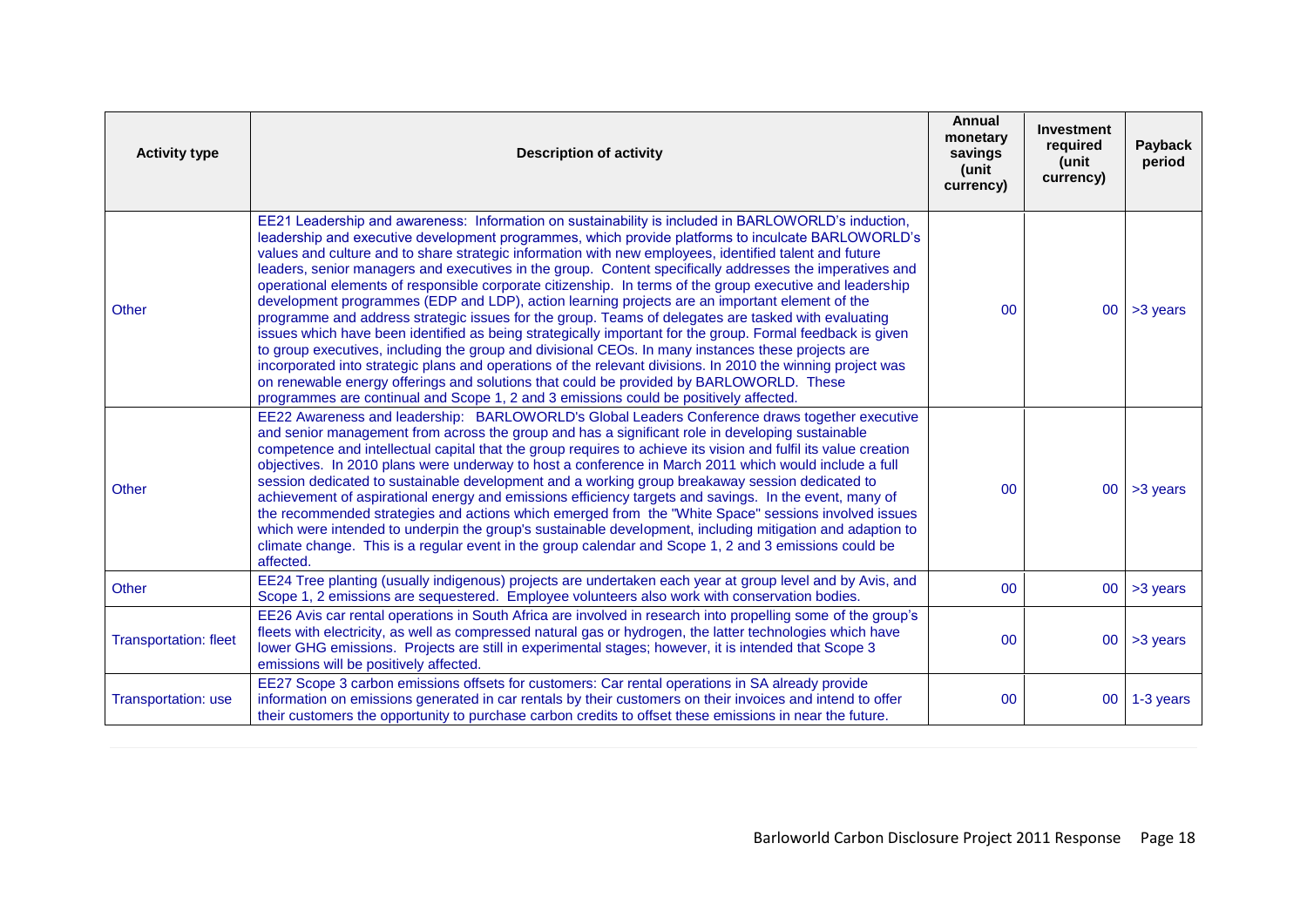# **3.3b What methods do you use to drive investment in emissions reduction activities?**

| <b>Method</b>                                                                                                                                                                                                                                                                                                                                                                                     | <b>Comment</b>                                                                                                                                                                                                                                                                                                                                                                                                                                                                                                                                                                                                                                                                                                                                                                                                                                                                                                                                                                                                                                                                                          |  |  |
|---------------------------------------------------------------------------------------------------------------------------------------------------------------------------------------------------------------------------------------------------------------------------------------------------------------------------------------------------------------------------------------------------|---------------------------------------------------------------------------------------------------------------------------------------------------------------------------------------------------------------------------------------------------------------------------------------------------------------------------------------------------------------------------------------------------------------------------------------------------------------------------------------------------------------------------------------------------------------------------------------------------------------------------------------------------------------------------------------------------------------------------------------------------------------------------------------------------------------------------------------------------------------------------------------------------------------------------------------------------------------------------------------------------------------------------------------------------------------------------------------------------------|--|--|
| Compliance with regulatory<br>requirements/standards                                                                                                                                                                                                                                                                                                                                              | Ensure full compliance with regulatory requirements / standards, and have established targets / commitments in support of these.                                                                                                                                                                                                                                                                                                                                                                                                                                                                                                                                                                                                                                                                                                                                                                                                                                                                                                                                                                        |  |  |
| Dedicated budget for energy<br>efficiency                                                                                                                                                                                                                                                                                                                                                         | Costs of energy efficiency initiatives are not at this stage generally ring-fenced but incorporated into standard budgets and ongoing cost<br>base of BARLOWORLD companies.                                                                                                                                                                                                                                                                                                                                                                                                                                                                                                                                                                                                                                                                                                                                                                                                                                                                                                                             |  |  |
| Logistics division's development of CINO (Combined Inventory and Network Optimisation) tool, CAST CO2 software, Green Trailer, an<br>Dedicated budget for low carbon<br>aerodynamically designed/modified truck and trailer unit, and new Power business unit's customer offerings which provide energy<br>product R&D<br>efficiency, energy demand management and emissions management services. |                                                                                                                                                                                                                                                                                                                                                                                                                                                                                                                                                                                                                                                                                                                                                                                                                                                                                                                                                                                                                                                                                                         |  |  |
| Dedicated budget for other<br>emission reduction activities                                                                                                                                                                                                                                                                                                                                       | Currently employing MARSO approach: measure, avoid, reduce, switch and, finally, offset. Dedicated budgets for offsetting, if and when<br>appropriate, are likely to be a consideration.                                                                                                                                                                                                                                                                                                                                                                                                                                                                                                                                                                                                                                                                                                                                                                                                                                                                                                                |  |  |
| Employee engagement                                                                                                                                                                                                                                                                                                                                                                               | Internal and external communication strategies developed. Employee engagement used as a means to drive behaviour change that will<br>result in greater awareness and energy savings. Appointment of specific employees, or sustainability champions, to communicate and<br>liaise at division level, monitor and measure usage/emissions. Their functional responsibilities are managed through a group-wide,<br>integrated performance scorecard system, with short- and long-term incentive schemes. Management practices include detailed<br>measurement of material aspects of activity and consistent, transparent and comparable reporting. Communication on initiatives and<br>progress, as well as pertinent relevant information takes through management meetings, performance ownership meetings, 'green'<br>community of practice meetings, publications, intranet sites, screen savers, posters, exhibitions and newsletters. Communications<br>initiatives share information on energy consumption/emissions/costs by branch or division and disseminate information on best<br>practice. |  |  |
| <b>Financial optimization calculations</b>                                                                                                                                                                                                                                                                                                                                                        | Incorporated into feasibility studies and capital vote applications. All new property developments to incorporate sustainable "green<br>building" principles which are based on optimal financial calculations. As a Logistics division business offering, operational optimisation is<br>effected through network optimisation, which includes financial optimisation.                                                                                                                                                                                                                                                                                                                                                                                                                                                                                                                                                                                                                                                                                                                                 |  |  |
| Internal price of carbon                                                                                                                                                                                                                                                                                                                                                                          | Savings targets linked to energy efficiencies have been established as one of the group's key priorities, tracked and reported into risk<br>and sustainability and executive committees twice a year. Employees have access to a carbon calculator on the intranet. These<br>methods are used to create awareness of the total cost of energy, current and future.                                                                                                                                                                                                                                                                                                                                                                                                                                                                                                                                                                                                                                                                                                                                      |  |  |
| Internal incentives/recognition<br>programs,                                                                                                                                                                                                                                                                                                                                                      | Group, division, team and individual aligned strategies, objectives, KPI's, scorecards, incentives and recognition awards.                                                                                                                                                                                                                                                                                                                                                                                                                                                                                                                                                                                                                                                                                                                                                                                                                                                                                                                                                                              |  |  |
| Other                                                                                                                                                                                                                                                                                                                                                                                             | Functional responsibilities are managed through a group-wide, integrated performance scorecard system which includes sustainable<br>development aspects, and defined climate change objectives. An aspirational target of a 12% improvement in non-renewable fossil fuel<br>and GHG emission efficiencies has been set off a 2009 baseline year. BARLOWORLD has developed models to predict and assess its<br>performance in this respect, which is monitored on an ongoing basis.                                                                                                                                                                                                                                                                                                                                                                                                                                                                                                                                                                                                                      |  |  |
| Partnering with governments on<br>technology development                                                                                                                                                                                                                                                                                                                                          | SA government has introduced a tax allowance for energy efficiency savings governed under section 12L of the Income Tax Act, No.58<br>of 1962 which is expected to be operational towards the end of 2011. Accelerated depreciation for investments in renewable energy has<br>also been allowed. SA Department of Trade and Industry is including energy efficiency requirements in new tax incentives. For example,<br>section 12I of the Act sets out an incentive for industrial policy projects that manage to meet energy efficiency requirements. Although<br>not yet accessed, BARLOWORLD operations are considering these aspects in their respective business models, strategic plans and in<br>developing customer offerings.                                                                                                                                                                                                                                                                                                                                                                |  |  |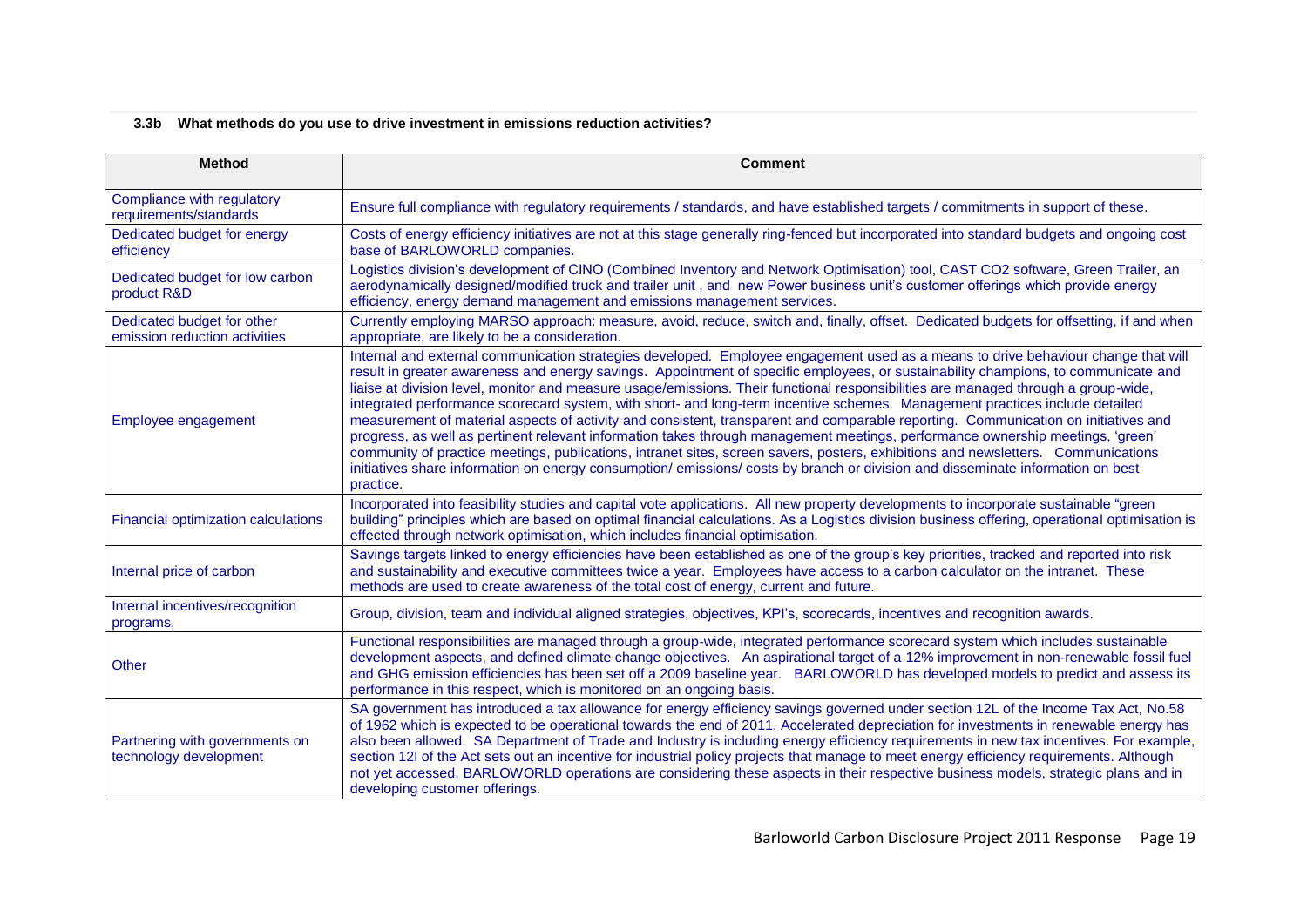| <b>Method</b>                 | Comment                                                                                                                                                                                                                                                                 |
|-------------------------------|-------------------------------------------------------------------------------------------------------------------------------------------------------------------------------------------------------------------------------------------------------------------------|
| Marginal abatement cost curve | Whilst not yet being pursued or implemented, emissions trading could reduce the group's or group companies' overall cost of compliance '<br>with emission constraints by taking advantage of differences in marginal abatement costs across different emission sources. |

## **Communication**

**4.1 Have you published information about your company's response to climate change and GHG emissions performance for this reporting year in other places than in your CDP response? If so, please attach the publication(s)**

| <b>Publication</b>                        | <b>Page/Section Reference</b>                                                                                                                                   | Identify the attachment                      |
|-------------------------------------------|-----------------------------------------------------------------------------------------------------------------------------------------------------------------|----------------------------------------------|
| In annual reports (complete)              | Underscoring our sustainability Pages 7, 11, 15, 20, 24, 27-28, 37, 40, 41-42, 46-47, 50,<br>54-55, 57, 60, 63, 65, 67, 100, 111, 112, 122-136, general: 98-161 | Barloworld full annual report 2010           |
| In voluntary communications<br>(complete) | Not in public domain                                                                                                                                            | JSE SRI 2010 response                        |
| In voluntary communications<br>(complete) | Avis web address: Our sustainability journey                                                                                                                    | http://www.aboutavis.co.za/main.aspx?ID=1332 |
| In voluntary communications<br>(complete) |                                                                                                                                                                 | Briefing Barloworld: Barloworld's commitment |

#### **Attachments**

- [https://www.cdproject.net/Sites/2011/29/1529/Investor CDP 2011/Shared Documents/Attachments/InvestorCDP2011/4.Communication/Barloworld](https://www.cdproject.net/Sites/2011/29/1529/Investor%20CDP%202011/Shared%20Documents/Attachments/InvestorCDP2011/4.Communication/Barloworld%20full_annual_report_2010.pdf)  [full\\_annual\\_report\\_2010.pdf](https://www.cdproject.net/Sites/2011/29/1529/Investor%20CDP%202011/Shared%20Documents/Attachments/InvestorCDP2011/4.Communication/Barloworld%20full_annual_report_2010.pdf)
- https://www.cdproject.net/Sites/2011/29/1529/Investor CDP 2011/Shared Documents/Attachments/InvestorCDP2011/4.Communication/Briefing Barloworld Issue 2 (sustainability).pdf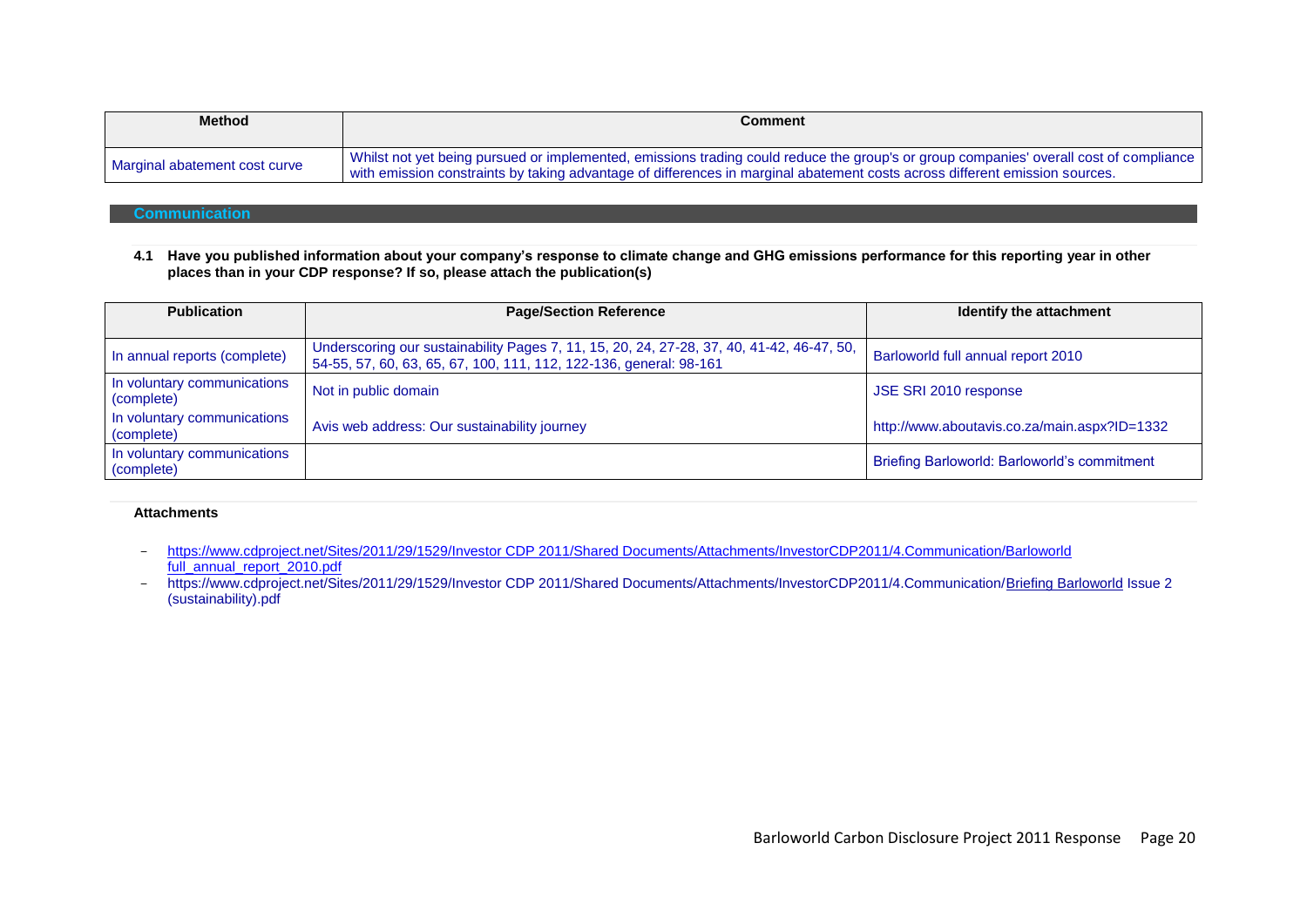## **Module: Risks and Opportunities [Investor]**

## **Climate Change Risks**

- **5.1** Have you identified any climate change risks (current or future) that have potential to generate a substantive change in your business operations, revenue or expenditure? Tick all that apply
	- $\checkmark$  Risks driven by changes in regulation
	- $\checkmark$  Risks driven by changes in physical climate parameters
	- $\checkmark$  Risks driven by changes in other climate-related developments

## **5.1a Please describe your risks driven by changes in regulation**

| ID    | <b>Risk driver</b> | <b>Description</b>                                                                                                                                                                                                                                                                                                                                                                                                                                                                                                                                                                                                                                                                                                                                   | <b>Potential impact</b>       | <b>Timeframe</b> | Direct/<br><b>Indirect</b> | Likelihood  | <b>Magnitude</b><br>of impact |
|-------|--------------------|------------------------------------------------------------------------------------------------------------------------------------------------------------------------------------------------------------------------------------------------------------------------------------------------------------------------------------------------------------------------------------------------------------------------------------------------------------------------------------------------------------------------------------------------------------------------------------------------------------------------------------------------------------------------------------------------------------------------------------------------------|-------------------------------|------------------|----------------------------|-------------|-------------------------------|
| Reg05 | Carbon taxes       | SA govt is considering further carbon taxes, details of which<br>will be announced in the 2012 budget. Implementation will<br>be either up- or downstream of emissions.<br>SA National Treasury's December 2010 discussion paper on<br>carbon tax mentions a tax of R75 per ton of CO2 with an<br>increase to around R200 per ton CO2 at 2005 prices. The<br>Integrated Resource Plan 2010 suggests a price of R165 per<br>ton CO <sub>2</sub> as a carbon tax.<br>If implemented downstream on direct emissions, in SA<br>estimated at R165 ton = $R24.8m$ p.a. additional cost to<br>BARLOWORLD.<br>Carbon tax at this level will have significant negative<br>implications for economic activity, for BARLOWORLD, its<br>customers and suppliers. | Increased<br>operational cost | 1-5 years        | <b>Direct</b>              | Very likely | High                          |
| Reg06 | Carbon taxes       | SA govt is considering further carbon taxes, details of which<br>will be announced in the 2012 budget. Implementation will<br>be either up- or downstream of emissions.<br>SA National Treasury's December 2010 discussion paper on<br>carbon tax mentions a tax of R75 per ton of CO2 with an<br>increase to around R200 per ton CO2 at 2005 prices.<br>Integrated Resource Plan 2010 suggests a price of R165 per<br>ton CO2 as a carbon tax. If levied upstream on fossil fuels, a<br>tax rate of R165 per ton CO2 would have following effects                                                                                                                                                                                                   | Increased<br>operational cost | 1-5 years        | <b>Direct</b>              | Very likely | High                          |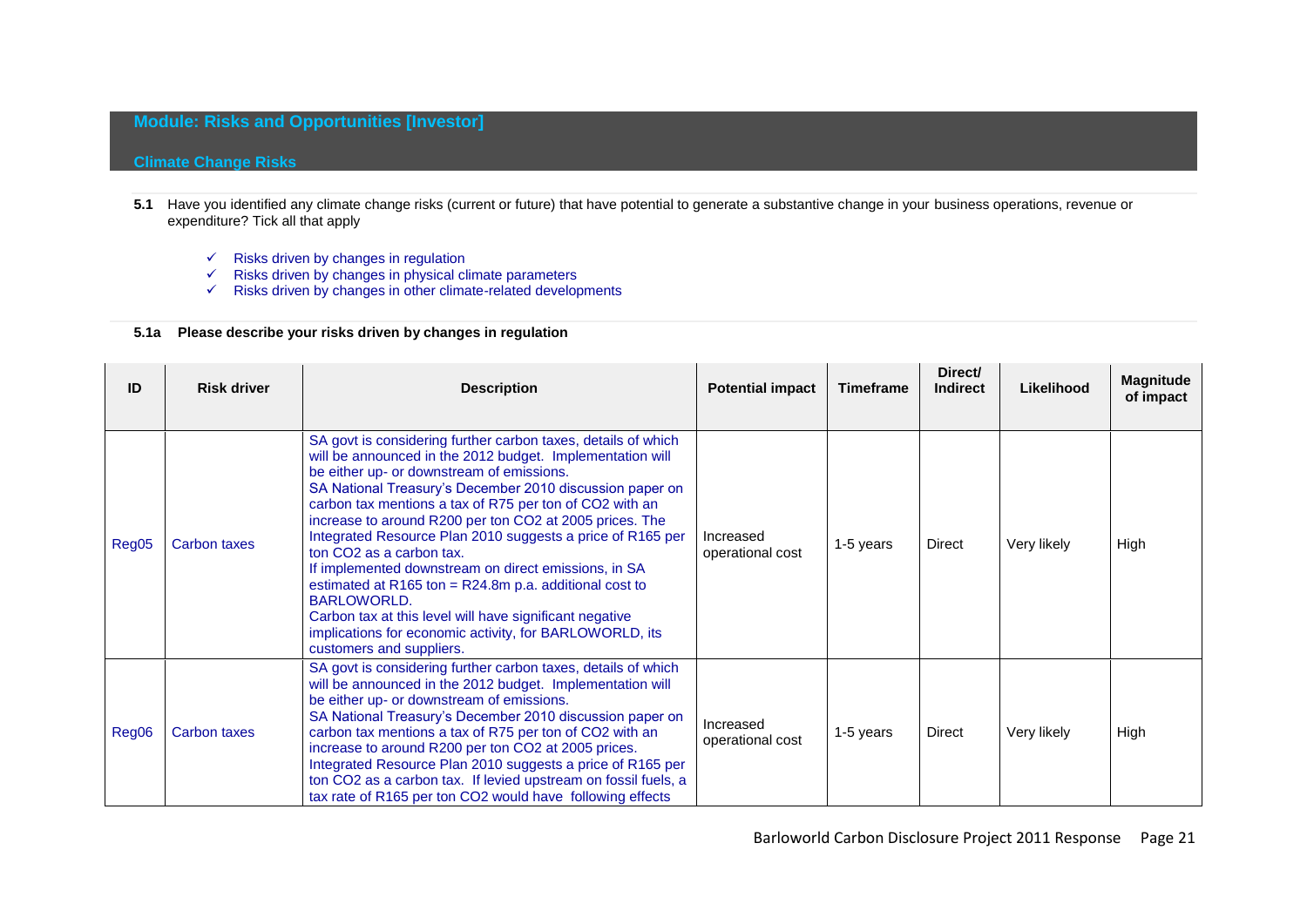| ID | <b>Risk driver</b> | <b>Description</b>                                                                                | <b>Potential impact</b> | <b>Timeframe</b> | Direct/<br><b>Indirect</b> | Likelihood | <b>Magnitude</b><br>of impact |
|----|--------------------|---------------------------------------------------------------------------------------------------|-------------------------|------------------|----------------------------|------------|-------------------------------|
|    |                    |                                                                                                   |                         |                  |                            |            |                               |
|    |                    | on SA fuel costs:<br>Price of electricity could increase by R165 per MWh = an                     |                         |                  |                            |            |                               |
|    |                    | addition cost of R9.9m p.a. to BARLOWORLD                                                         |                         |                  |                            |            |                               |
|    |                    | (R34b p.a. in additional tax to government) (based on                                             |                         |                  |                            |            |                               |
|    |                    | Eskom's 2010 Annual Report);                                                                      |                         |                  |                            |            |                               |
|    |                    | Price of diesel could increase by R434 per kl = an additional                                     |                         |                  |                            |            |                               |
|    |                    | cost of R8.4m to BARLOWORLD                                                                       |                         |                  |                            |            |                               |
|    |                    | (R1b p.a. in additional tax to government) (based on Econex                                       |                         |                  |                            |            |                               |
|    |                    | diesel consumption figures for 2009);                                                             |                         |                  |                            |            |                               |
|    |                    | Price of petrol could increase by R381 per kl = an additional                                     |                         |                  |                            |            |                               |
|    |                    | cost of R3.7m to BARLOWORLD<br>(R955m p.a in additional tax to government) (based on              |                         |                  |                            |            |                               |
|    |                    | Econex petrol consumption figures for 2009).                                                      |                         |                  |                            |            |                               |
|    |                    | This would result in an additional R22m p.a. to                                                   |                         |                  |                            |            |                               |
|    |                    | BARLOWORLD - overall, an additional cost of R36b to SA                                            |                         |                  |                            |            |                               |
|    |                    | business - in fuel costs.                                                                         |                         |                  |                            |            |                               |
|    |                    | Carbon tax at this level will have significant negative                                           |                         |                  |                            |            |                               |
|    |                    | implications for economic activity, for BARLOWORLD, its                                           |                         |                  |                            |            |                               |
|    |                    | customers and suppliers.                                                                          |                         |                  |                            |            |                               |
|    |                    | The country's socio-economic development and job creation                                         |                         |                  |                            |            |                               |
|    |                    | objectives would be compromised.                                                                  |                         |                  |                            |            |                               |
|    |                    | A tax rate of R100 per ton CO2 would have the following                                           |                         |                  |                            |            |                               |
|    |                    | impact:<br>Price of electricity could increase by R100 per MWh = an                               |                         |                  |                            |            |                               |
|    |                    | additional cost of R6m p.a. to BARLOWORLD                                                         |                         |                  |                            |            |                               |
|    |                    | (R20b p.a. in additional tax to government) (based on                                             |                         |                  |                            |            |                               |
|    |                    | Eskom's 2010 Annual Report).                                                                      |                         |                  |                            |            |                               |
|    |                    | Price of diesel could increase by R263 per kl = an additional                                     |                         |                  |                            |            |                               |
|    |                    | R5.1m p.a. to BARLOWORLD                                                                          |                         |                  |                            |            |                               |
|    |                    | (R579m p.a. in additional tax to government) (based on                                            |                         |                  |                            |            |                               |
|    |                    | Econex diesel consumption figures for 2009).                                                      |                         |                  |                            |            |                               |
|    |                    | Price of petrol could increase by R231 per kl = an additional                                     |                         |                  |                            |            |                               |
|    |                    | R2.3m to BARLOWORLD                                                                               |                         |                  |                            |            |                               |
|    |                    | (R647m p.a. in additional tax to government) (based on                                            |                         |                  |                            |            |                               |
|    |                    | Econex petrol consumption figures for 2009).<br>This would result in an additional R13.4m p.a. to |                         |                  |                            |            |                               |
|    |                    | BARLOWORLD in fuel costs - overall, an additional tax                                             |                         |                  |                            |            |                               |
|    |                    | income to government of R21.2b.                                                                   |                         |                  |                            |            |                               |
|    |                    | Energy security for the man-in-the-street would be                                                |                         |                  |                            |            |                               |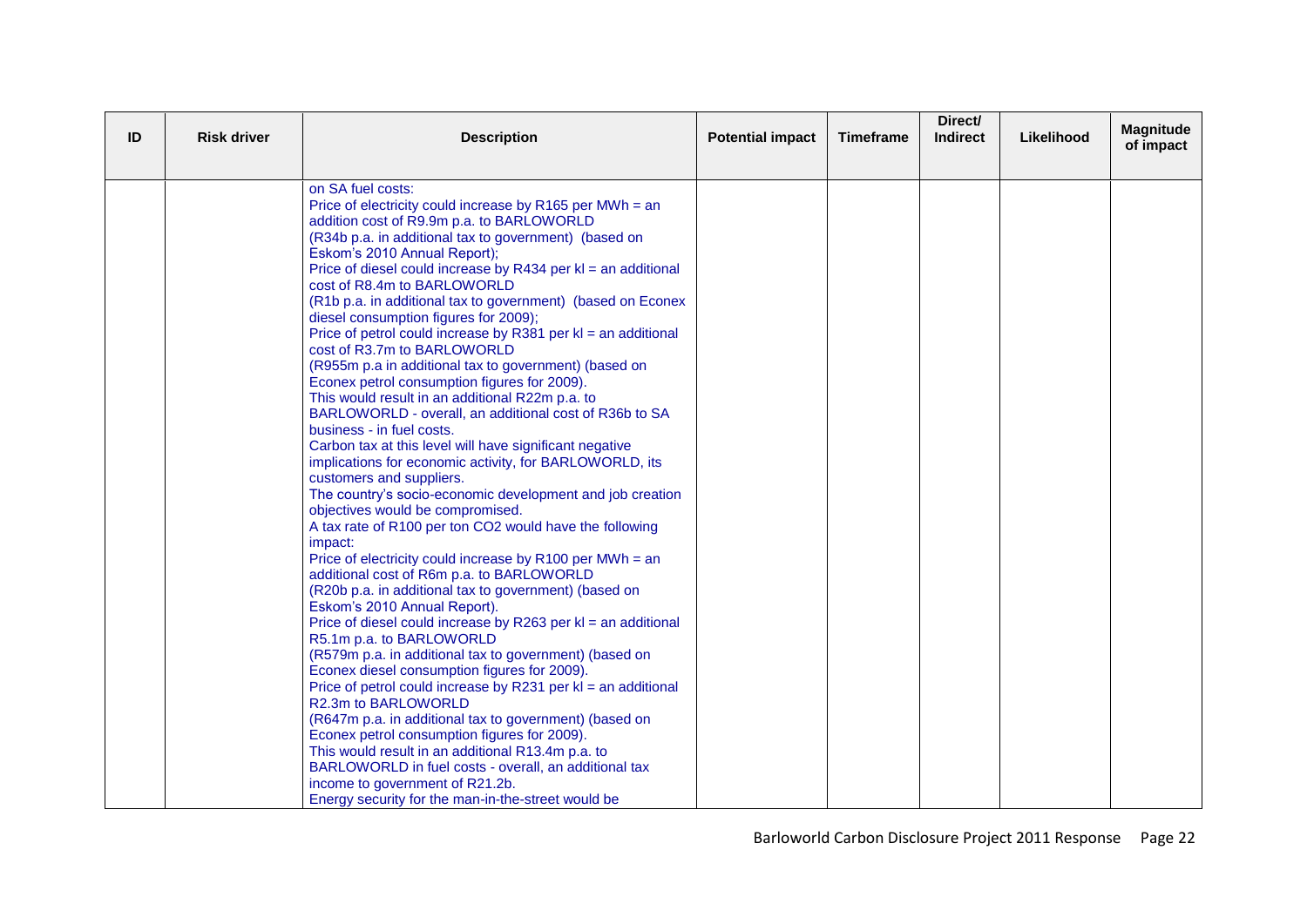| ID    | <b>Risk driver</b>          | <b>Description</b>                                                                                                                                                                                                                                                                                                                                                                                                                                                                                                                                                                                                                                                                                                                                                                                                                       | <b>Potential impact</b>              | <b>Timeframe</b> | Direct/<br><b>Indirect</b> | Likelihood                | <b>Magnitude</b><br>of impact |
|-------|-----------------------------|------------------------------------------------------------------------------------------------------------------------------------------------------------------------------------------------------------------------------------------------------------------------------------------------------------------------------------------------------------------------------------------------------------------------------------------------------------------------------------------------------------------------------------------------------------------------------------------------------------------------------------------------------------------------------------------------------------------------------------------------------------------------------------------------------------------------------------------|--------------------------------------|------------------|----------------------------|---------------------------|-------------------------------|
|       |                             | compromised due to lack of affordability.<br>Carbon taxes transferred into energy costs would need to be<br>factored into operating costs and pricing, leading to price<br>inflation.                                                                                                                                                                                                                                                                                                                                                                                                                                                                                                                                                                                                                                                    |                                      |                  |                            |                           |                               |
| Reg16 | International<br>agreements | At the UN Climate Change Summit in Copenhagen at the<br>end of 2009, SA committed to emission reduction targets of<br>34% by 2020 and 42% by 2025, dependent on, among other<br>things, receipt of technical and financial assistance.<br>While BARLOWORLD is mindful of the impact its commercial<br>activities have on the environment, the seriousness of<br>climate change and the need for this to be addressed,<br>150 150 tons or 74% of BARLOWORLD's CO2e emissions<br>(60.4% of revenue) are in South Africa, a country which relies<br>heavily on coal-generated energy.<br>It is believed that the greater part of responsibility for<br>achieving country targets imposed will be passed on to the<br>private sector, in one way or another, affecting<br>BARLOWORLD financially as well as its principals and<br>customers. | Increased<br>operational cost        | 1-5 years        | <b>Direct</b>              | Likely                    | High                          |
| Reg26 | Voluntary<br>agreements     | Reputation risk, increased cost of doing business due to<br>possibly not attaining targets, or requiring significant capital<br>expenditure in new technologies to achieve them.<br>In the event that targets are not met, possible 'green'<br>washing' allegations would negatively affect the group's<br>reputation.                                                                                                                                                                                                                                                                                                                                                                                                                                                                                                                   | Reduced demand<br>for goods/services | <b>Current</b>   | <b>Direct</b>              | <b>Unlikely</b>           | High                          |
| Reg01 | Air pollution limits        | BARLOWORLD considers air pollution standards around the<br>world as both a risk and an opportunity.<br>Caterpillar's innovative ACERT® technology was developed<br>to meet American and European regulations restricting<br>harmful emissions from diesel engines, utilised in both "on<br>highway" and "off-road" applications, as well as Caterpillar's<br>new earthmoving machine, D7E tractor, which features an<br>all-electric drive train.<br>Hyster is the largest volume producer of zero emissions<br>electric trucks in North America and offers lift trucks which<br>operate on cleaner burning alternative fuels such as LP,<br>CNG and clean diesel.<br>However, customer offerings may become uncompetitive                                                                                                               | Reduced demand<br>for goods/services | Current          | <b>Direct</b>              | Exceptionally<br>unlikely | Medium-<br>high               |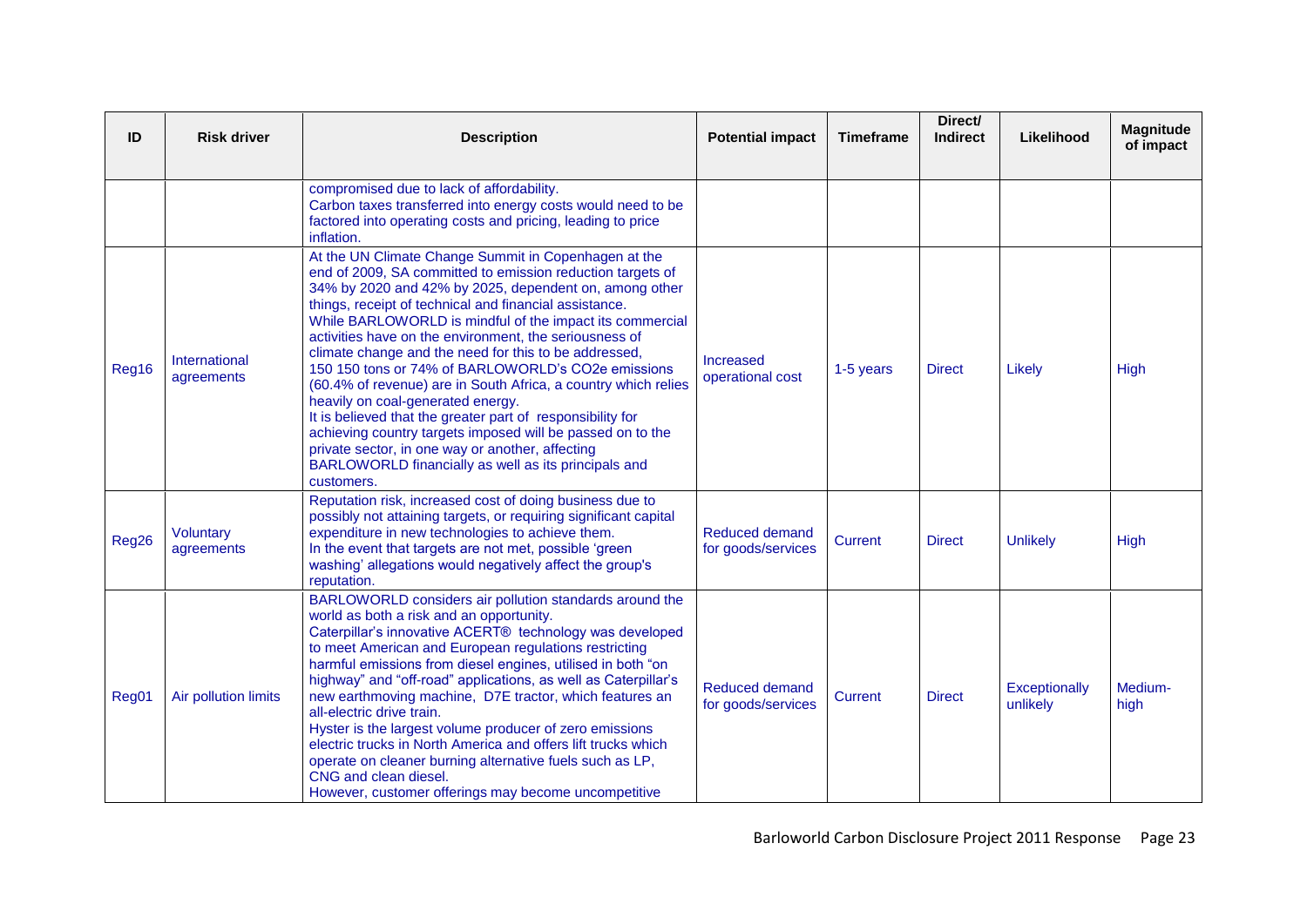| ID    | <b>Risk driver</b>                                             | <b>Description</b>                                                                                                                                                                                                                                                                                                                                                                                                                                                                                                                                                                                  | <b>Potential impact</b>                     | <b>Timeframe</b> | Direct/<br><b>Indirect</b>    | Likelihood                     | <b>Magnitude</b><br>of impact |
|-------|----------------------------------------------------------------|-----------------------------------------------------------------------------------------------------------------------------------------------------------------------------------------------------------------------------------------------------------------------------------------------------------------------------------------------------------------------------------------------------------------------------------------------------------------------------------------------------------------------------------------------------------------------------------------------------|---------------------------------------------|------------------|-------------------------------|--------------------------------|-------------------------------|
|       |                                                                | unless pollution limit specifications are anticipated and met<br>by the group's products across multiple geographies.                                                                                                                                                                                                                                                                                                                                                                                                                                                                               |                                             |                  |                               |                                |                               |
| Reg08 | Fuel/energy taxes<br>and regulations                           | Policy and financial instruments intended to facilitate energy<br>security and emissions reduction may have a significant<br>negative impact on economic activity.                                                                                                                                                                                                                                                                                                                                                                                                                                  | Reduced demand<br>for goods/services        | 1-5 years        | Indirect<br>(Client)          | <b>Very likely</b>             | Medium-<br>high               |
| Reg10 | General<br>environmental<br>regulations,<br>including planning | Although the group's Scope 1 and Scope 2 emissions are<br>fairly limited (201 733 CO2e tons in 2010) as it is primarily<br>engaged in equipment and motor retail, after-market and<br>logistics' activities, its customer industry segments are, using<br>the group's products, significant sources of Scope 3<br>emissions.<br>Reputation risk, increased cost of doing business due to<br>possibly not attaining targets, or requiring significant capital<br>expenditure in new technologies to achieve them. In the<br>event that targets are not met, possible 'green washing'<br>allegations. | <b>Reduced demand</b><br>for goods/services | 1-5 years        | Indirect<br>(Supply<br>chain) | <b>Very unlikely</b>           | Medium-<br>high               |
| Reg25 | <b>Uncertainty</b><br>surrounding new<br>regulation            | Energy and/or clean energy costs may rise sharply in<br>response to regulatory pressure.                                                                                                                                                                                                                                                                                                                                                                                                                                                                                                            | Increased<br>operational cost               | 1-5 years        | <b>Direct</b>                 | <b>More likely</b><br>than not | Medium-<br>high               |
| Reg22 | <b>Product labelling</b><br>regulations and<br>standards       | The requirement to include carbon footprint data on product<br>labels would be a short term risk as suppliers conform.                                                                                                                                                                                                                                                                                                                                                                                                                                                                              | Reduced demand<br>for goods/services        | 1-5 years        | <b>Direct</b>                 | <b>More likely</b><br>than not | Medium                        |
| Reg23 | Uncertainty<br>surrounding new<br>regulation                   | Costs associated with responsibility to dispose of products<br>may become significant.                                                                                                                                                                                                                                                                                                                                                                                                                                                                                                              | Increased<br>operational cost               | 1-5 years        | Indirect<br>(Supply<br>chain) | <b>More likely</b><br>than not | Medium                        |
| Reg24 | <b>Uncertainty</b><br>surrounding new<br>regulation            | Possible or impending changes to regulatory framework:<br>Create uncertainty in business environment; Impose<br>additional administrative burden; Impose additional operating<br>cost; Impact business decisions on issues such as<br>competitive products, services and customer offerings,<br>sectors in which to operate, business models and optimal<br>locations; Operating across a number of industries and under<br>many jurisdictions presents challenges in adapting group<br>standards and strategies.                                                                                   | <b>Increased</b><br>operational cost        | 1-5 years        | <b>Direct</b>                 | <b>More likely</b><br>than not | <b>Medium</b>                 |
| Reg12 | General<br>environmental<br>regulations,                       | Customers' continued use of products and services that<br>BARLOWORLD offers as a brand manager will depend on<br>the extent and pace at which the group's principals and                                                                                                                                                                                                                                                                                                                                                                                                                            | <b>Reduced demand</b><br>for goods/services | <b>Current</b>   | <b>Direct</b>                 | Exceptionally<br>unlikely      | Medium                        |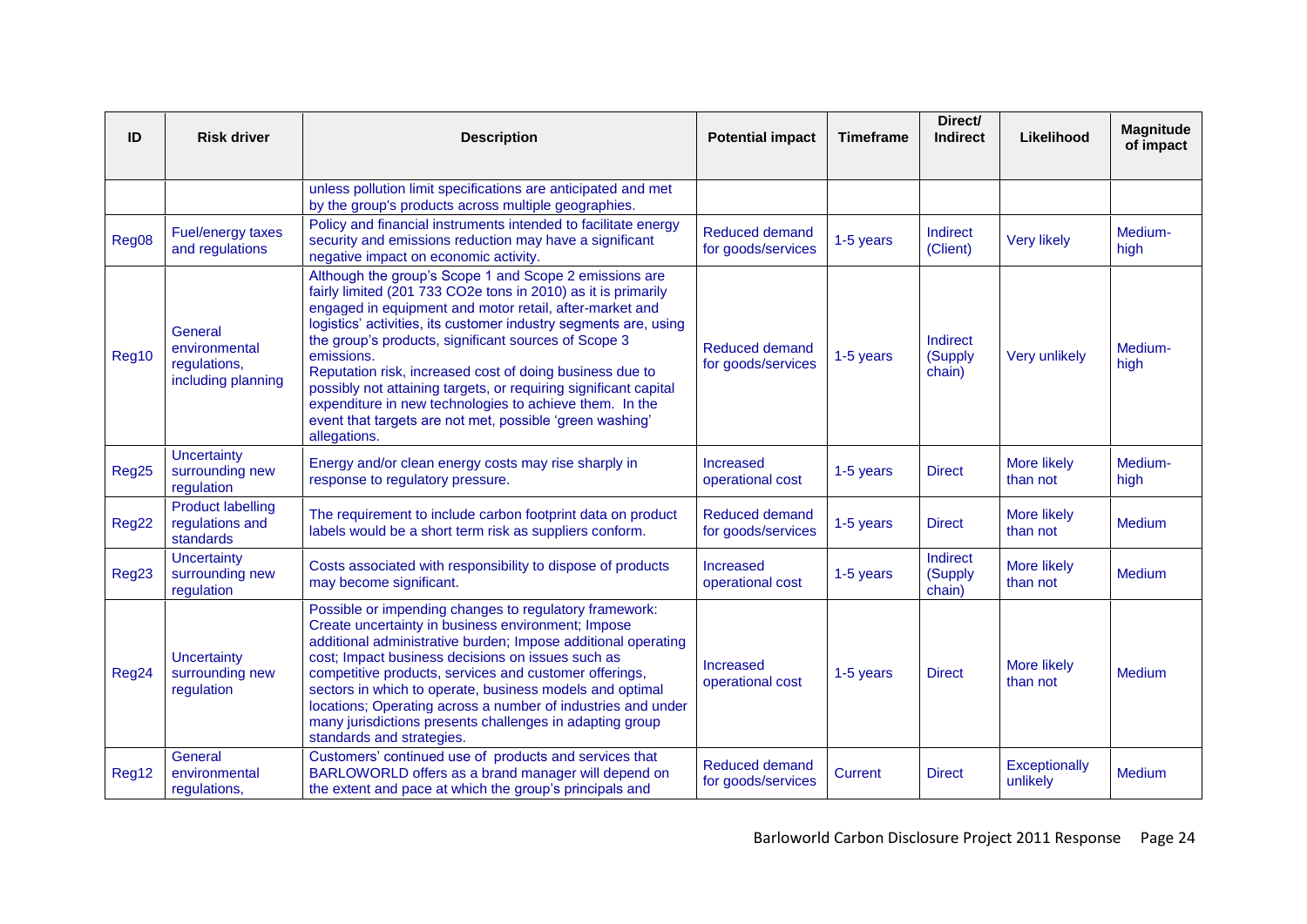| ID    | <b>Risk driver</b>                                             | <b>Description</b>                                                                                                                                                                                                                                                                                                                                                                                                                                                                                                                                               | <b>Potential impact</b>                     | <b>Timeframe</b> | Direct/<br><b>Indirect</b> | Likelihood                | <b>Magnitude</b><br>of impact |
|-------|----------------------------------------------------------------|------------------------------------------------------------------------------------------------------------------------------------------------------------------------------------------------------------------------------------------------------------------------------------------------------------------------------------------------------------------------------------------------------------------------------------------------------------------------------------------------------------------------------------------------------------------|---------------------------------------------|------------------|----------------------------|---------------------------|-------------------------------|
|       | including planning                                             | group companies can introduce new technology in products,<br>adapt existing products, services and solutions so that<br>offerings do not become uncompetitive in a carbon-<br>constrained market-place.                                                                                                                                                                                                                                                                                                                                                          |                                             |                  |                            |                           |                               |
| Reg14 | General<br>environmental<br>regulations,<br>including planning | Due to complexity and the changing nature of regulations<br>which govern many of BARLOWORLD's activities, including<br>those regulations related to climate change, across industries<br>and geographical spectrum of the group's activities, there are<br>risks of not staying abreast of all developments and<br>maintaining full compliance.                                                                                                                                                                                                                  | Inability to do<br><b>business</b>          | Current          | <b>Direct</b>              | Exceptionally<br>unlikely | Medium                        |
| Reg15 | International<br>agreements                                    | The United Nations Framework Convention on Climate<br>Change (UNFCCC) and Kyoto Protocol have set targets and<br>timeframes for reductions in emissions for GHG's and,<br>although agreement on further targets could not be reached<br>at Copenhagen, the context has been set for country-based<br>emission targets in future. These country-based<br>commitments to emission reductions present physical,<br>financial, technological and reputational challenges for<br>BARLOWORLD as well as its principals and customers and<br>their continued viability. | <b>Reduced demand</b><br>for goods/services | Current          | <b>Direct</b>              | Exceptionally<br>unlikely | Medium                        |
| Reg04 | <b>Carbon taxes</b>                                            | The levy on electricity generated from non-renewable<br>sources, a pre-existing carbon tax, was increased in April<br>2011 from 0.5c to 2.5c per KWh.<br>In February 2010 in SA annual increases in Eskom's<br>electricity tariff of 24.8%, 25.8% and 25.9% for 2011 to 2013<br>respectively were approved by the National Energy<br>Regulator.<br>Increased electricity costs will bring to bear inflationary<br>pressures and negatively impact economic activity.                                                                                             | <b>Increased</b><br>operational cost        | Current          | <b>Direct</b>              | <b>Virtually certain</b>  | Low-<br>medium                |
| Reg09 | General<br>environmental<br>regulations,<br>including planning | New regulations, including regulations that involve transfer or<br>sharing of risk, may complicate procedures and/or lengthen<br>waiting periods for obtaining licences, applying for tenders or<br>finance, presenting future business constraints.                                                                                                                                                                                                                                                                                                             | Increased<br>operational cost               | 1-5 years        | <b>Direct</b>              | Likely                    | Low-<br>medium                |
| Reg03 | <b>Carbon taxes</b>                                            | CO2 Emissions Tax implemented in 2010 on new passenger<br>vehicles has been passed on to customers as an up-front,<br>one-off cost, resulting in price inflation rather than a shift in<br>consumer behaviour to achieve energy and emissions<br>efficiency.                                                                                                                                                                                                                                                                                                     | <b>Reduced demand</b><br>for goods/services | <b>Current</b>   | <b>Direct</b>              | <b>Virtually certain</b>  | Low                           |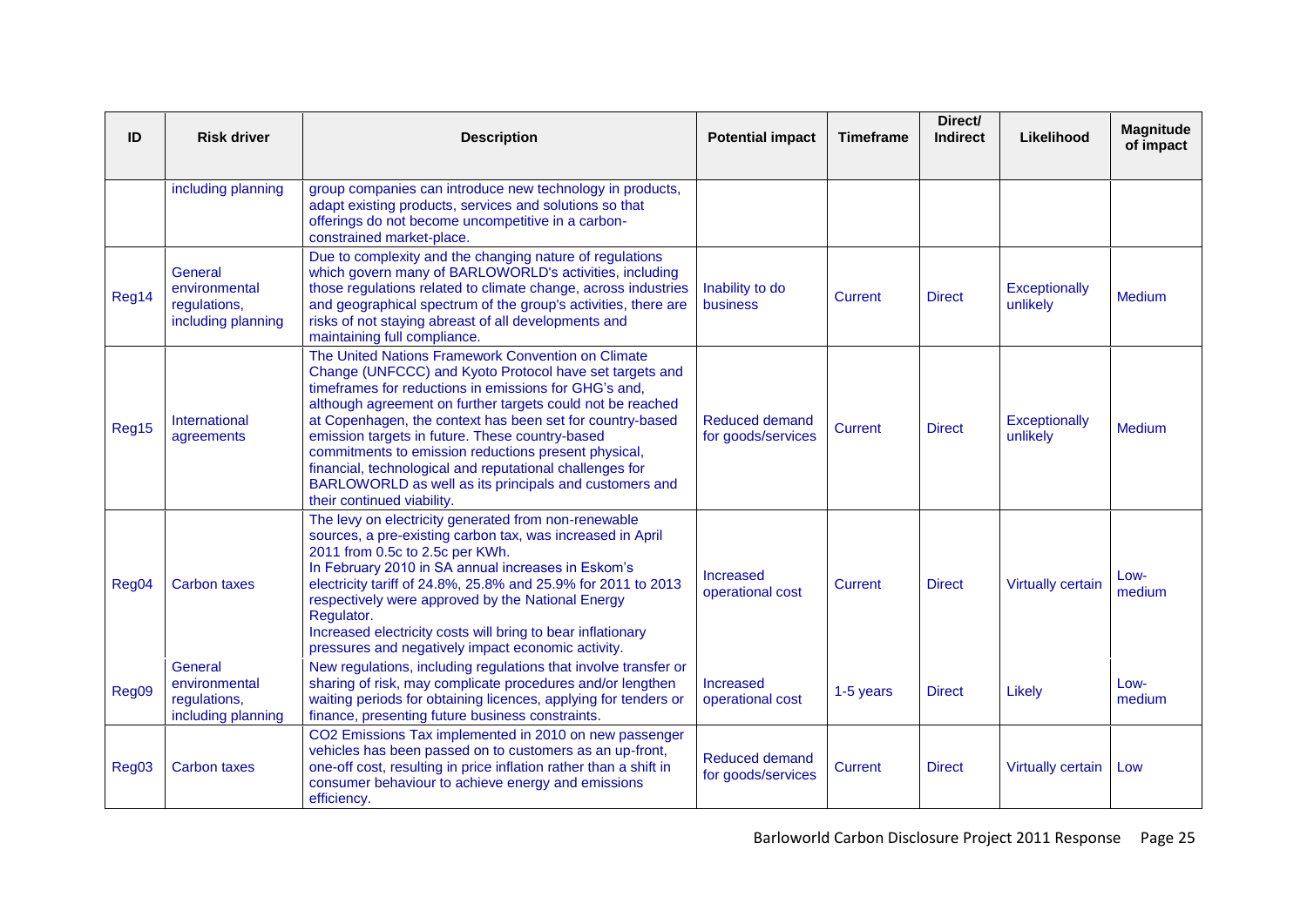| ID    | <b>Risk driver</b>                       | <b>Description</b>                                                                                                                                                                                                                                                                                                                                                                                                                                                                                                                                                                                                                                                                                                                                                                                                                                                                                                                                                                                                                                       | <b>Potential impact</b>              | <b>Timeframe</b> | Direct/<br><b>Indirect</b> | Likelihood         | <b>Magnitude</b><br>of impact |
|-------|------------------------------------------|----------------------------------------------------------------------------------------------------------------------------------------------------------------------------------------------------------------------------------------------------------------------------------------------------------------------------------------------------------------------------------------------------------------------------------------------------------------------------------------------------------------------------------------------------------------------------------------------------------------------------------------------------------------------------------------------------------------------------------------------------------------------------------------------------------------------------------------------------------------------------------------------------------------------------------------------------------------------------------------------------------------------------------------------------------|--------------------------------------|------------------|----------------------------|--------------------|-------------------------------|
| Reg07 | <b>Emission reporting</b><br>obligations | Mandatory reporting of GHG emissions adds to the<br>administrative burden on enterprises, particularly when same<br>information may need to be supplied using different<br>definitions through several channels. Reporting obligations<br>should be aligned.<br>The SA National Climate Change Response Green Paper<br>mentions development of a GHG reporting framework for SA<br>by 2013 which will require significant emitting companies to<br>submit GHG emission data to the National Atmospheric<br>Emission Inventory. The emission thresholds for submission<br>of this data have not yet been communicated.                                                                                                                                                                                                                                                                                                                                                                                                                                    | <b>Increased</b><br>operational cost | 1-5 years        | <b>Direct</b>              | <b>Very likely</b> | Low                           |
| Reg02 | Cap and trade<br>schemes                 | Corruption and lack of capacity to manage cap and trade<br>schemes, particularly in emerging markets, may present<br>challenges. Carbon markets may be susceptible to undue<br>influence by vested interests, e.g. over-allocation in EU of<br>carbon permits may have contributed to record profits<br>reported by Europe's largest power producers. Cost of<br>verification is reported as a major constraint to CDM,<br>particularly in developing countries such as SA.                                                                                                                                                                                                                                                                                                                                                                                                                                                                                                                                                                              | <b>Increased</b><br>operational cost | 1-5 years        | <b>Direct</b>              | <b>Unlikely</b>    | Low                           |
| Reg18 | International<br>agreements              | BARLOWORLD's emissions from operations in Australia<br>represent 3% of 5 692 tons CO2e of its carbon footprint<br>(9.2% of revenue).<br>Australia committed to a 5 to 15%, or 25%, reduction in GHG<br>emissions by 2020 from 2000 levels in ICC negotiations.<br>Their Carbon Pollution Reduction Scheme and Carbon Tax -<br>Aimed at reducing Australia's carbon emissions,<br>government's CPRS is a cap-and-trade emissions trading<br>scheme meant to become operational in 2010. However, it<br>has been rejected in Parliament twice and introduction has<br>been put on hold until after the end of 2012 when there is<br>greater clarity on climate change legislation in the<br>international arena going forward.<br>BARLOWORLD's Australian facilities are at their current<br>levels below the 25 000 tons p.a. threshold for compliance.<br>However, the group could be impacted through its supply<br>chain.<br>In February 2010, government announced a carbon tax from<br>July 2012, to be implemented over a 3 to 5 year period, after | Increased<br>operational cost        | Current          | <b>Direct</b>              | Very unlikely      | Low                           |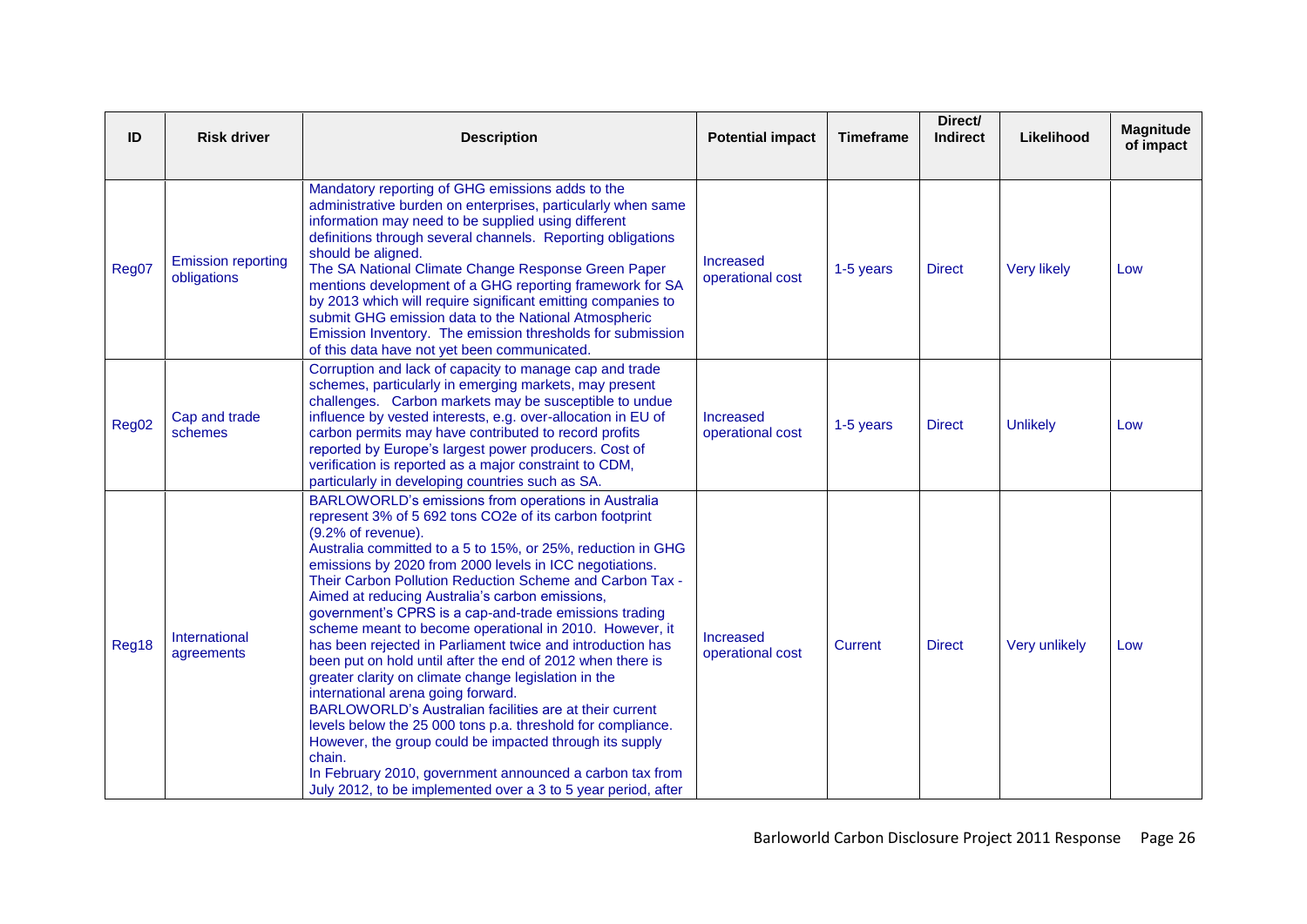| ID    | <b>Risk driver</b> | <b>Description</b>                                                                                                                                                                                                                                                                                                                                                                                                                                                                                                                                                                                                                                                                                                                                                                                                                                                                                                                                                                                                                 | <b>Potential impact</b>       | <b>Timeframe</b> | Direct/<br><b>Indirect</b>    | Likelihood    | <b>Magnitude</b><br>of impact |
|-------|--------------------|------------------------------------------------------------------------------------------------------------------------------------------------------------------------------------------------------------------------------------------------------------------------------------------------------------------------------------------------------------------------------------------------------------------------------------------------------------------------------------------------------------------------------------------------------------------------------------------------------------------------------------------------------------------------------------------------------------------------------------------------------------------------------------------------------------------------------------------------------------------------------------------------------------------------------------------------------------------------------------------------------------------------------------|-------------------------------|------------------|-------------------------------|---------------|-------------------------------|
|       |                    | which the country will switch to the proposed cap-and-trade<br>system.<br>The price of carbon has not been set but is likely to be<br>around \$A25 per tonne CO2 (theoretically, an additional tax<br>to BARLOWORLD Australia at current level of emissions =<br>R1.1m p.a.), with funds earmarked to assist businesses and<br>households in transition to renewable energy.                                                                                                                                                                                                                                                                                                                                                                                                                                                                                                                                                                                                                                                       |                               |                  |                               |               |                               |
| Reg19 | Lack of regulation | Africa's carbon emissions represent 4% of total global<br>emissions and South Africa is responsible for about half of<br>those.<br>Most African countries do not have climate change legislation<br>- in 2009, World Energy Council surveyed 15 countries in<br>Africa which are responsible for 75% of total African carbon<br>inventory, of which only 6 had energy efficiency programs<br>and quantitative targets. However, Africa is growing rapidly<br>and there is acknowledgement of need to develop along a<br>low carbon trajectory.<br>There is also need for financing to flow from developed<br>countries to Africa and the progression of climate change and<br>energy efficiency programmes might be a condition for this<br>finance.<br>BARLOWORLD has operations (which generate 6% or 12<br>599 tons CO2e of its emissions, and 9.7% of its revenue) and<br>a wide customer base operating in African countries other<br>than SA which might be impacted by climate change and<br>energy efficiency regulations. | Increased<br>operational cost | 6-10 years       | Indirect<br>(Client)          | Very unlikely | Low                           |
| Reg20 | Lack of regulation | BARLOWORLD's operations in US generate 1% of its<br>emissions or 2 951 tons CO2e and 3.5% of its revenue.<br>In Copenhagen Accord, US committed to an emission<br>reduction of 17% from 2005 levels by 2020. However, US<br>currently has no national climate change legislation, although<br>there have been a number of bills drafted and rejected or<br>held up, e.g. American Clean Energy and Security Bill<br>(Waxman Markey Bill) and American Power Act. A number of<br>states have introduced climate change regulations and<br>programmes.<br>Their Environmental Protection Agency (EPA) has included<br>GHG's in the Clean Air Act which regulates pollutants that                                                                                                                                                                                                                                                                                                                                                     | Increased<br>operational cost | 6-10 years       | Indirect<br>(Supply<br>chain) | Very unlikely | Low                           |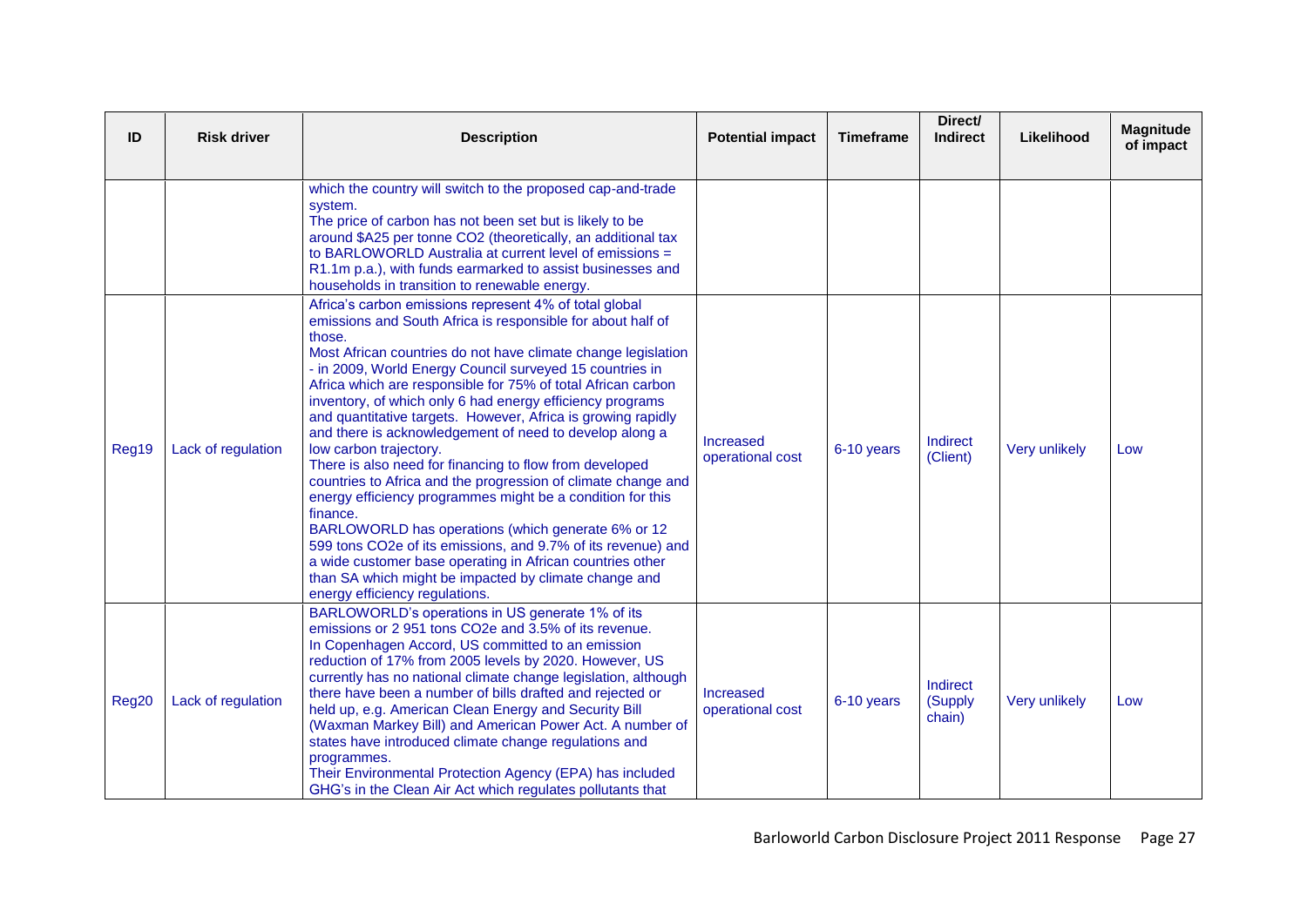| ID    | <b>Risk driver</b>                                             | <b>Description</b>                                                                                                                                                                                                                                                                                                                                                                                                                                                                                                                                                                                                                                                                                                                                                                                                                                                                                                                                                                                                                                                                                                                                          | <b>Potential impact</b>              | <b>Timeframe</b> | Direct/<br><b>Indirect</b> | Likelihood                | <b>Magnitude</b><br>of impact |
|-------|----------------------------------------------------------------|-------------------------------------------------------------------------------------------------------------------------------------------------------------------------------------------------------------------------------------------------------------------------------------------------------------------------------------------------------------------------------------------------------------------------------------------------------------------------------------------------------------------------------------------------------------------------------------------------------------------------------------------------------------------------------------------------------------------------------------------------------------------------------------------------------------------------------------------------------------------------------------------------------------------------------------------------------------------------------------------------------------------------------------------------------------------------------------------------------------------------------------------------------------|--------------------------------------|------------------|----------------------------|---------------------------|-------------------------------|
|       |                                                                | have global warming potentials and introduced standards for<br>vehicle emissions in 2010.<br>The unknown future direction of US's action, regulatory or<br>otherwise, on climate change presents potential financial,<br>technological and reputational challenges for the group.                                                                                                                                                                                                                                                                                                                                                                                                                                                                                                                                                                                                                                                                                                                                                                                                                                                                           |                                      |                  |                            |                           |                               |
| Reg17 | International<br>agreements                                    | UK committed to a 20% to 30% reduction in GHG emissions<br>by 2020 from 1990 levels under the Copenhagen Accord.<br>Domestically, the target is 34% reduction by 2020 and 80%<br>by 2050 from 1990 levels. 10% or 20 719 tons of<br>BARLOWORLD's CO2e emissions are from its operations in<br>UK and EU, and 17.2% of its revenue.<br>In April 2010, the UK government launched the Carbon<br>Reduction Commitment (CRC) Energy Efficiency Scheme, a<br>mandatory climate change and energy saving scheme which<br>places a price on carbon emissions to ensure energy<br>efficiency and encourage mitigation of carbon emissions.<br>Organisations that consumed more than 6,000 MWh p.a. of<br>half hourly metered electricity during 2008 are eligible.<br>Organisations with consumption below the threshold make<br>mandatory disclosures to the scheme.<br>All group Handling facilities in UK have registered for scheme<br>but currently fall inside the 6,000 MWh threshold. There are<br>financial penalties for not conforming with the various<br>requirements of the scheme, one of which is failure to keep<br>adequate records on emissions. | <b>Increased</b><br>operational cost | Current          | <b>Direct</b>              | <b>Very unlikely</b>      | Low                           |
| Reg21 | International<br>agreements                                    | SA government and NGO efforts to demonstrate gains ahead<br>of COP 17 in South Africa in December 2011 is resulting in<br>pressure to 'fast track' policies, regulations, voluntary<br>agreements and solutions. If these are not well considered<br>(with full impact analyses) and equitable, country solutions to<br>climate change may not be successful.                                                                                                                                                                                                                                                                                                                                                                                                                                                                                                                                                                                                                                                                                                                                                                                               | Increased<br>operational cost        | Current          | <b>Direct</b>              | <b>Very unlikely</b>      | Low                           |
| Reg11 | General<br>environmental<br>regulations,<br>including planning | Customer offerings may become uncompetitive due to a shift<br>in customer preferences in response to government<br>introduced disincentives (or incentives) intended, for<br>example, to move road freight to rail and/or effect a<br>passenger modal shift to public transport.                                                                                                                                                                                                                                                                                                                                                                                                                                                                                                                                                                                                                                                                                                                                                                                                                                                                            | Reduced demand<br>for goods/services | 1-5 years        | <b>Direct</b>              | Exceptionally<br>unlikely | Low                           |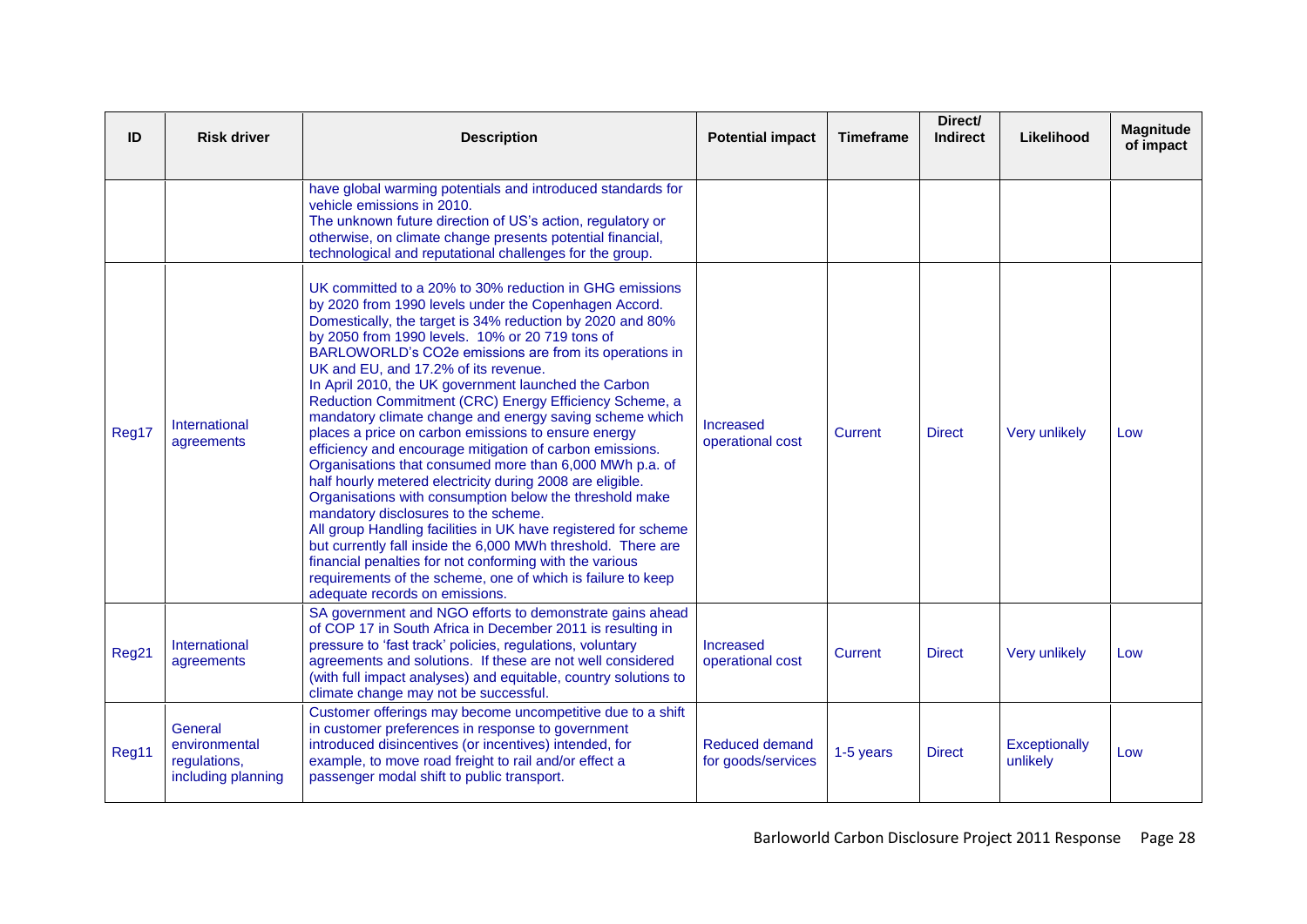| ID    | <b>Risk driver</b>                           | <b>Description</b>                                                                                                                                                                                                                                                                                                                                                                                                                                                                                                                                                             | <b>Potential impact</b>              | <b>Timeframe</b> | Direct/<br><b>Indirect</b> | Likelihood              | <b>Magnitude</b><br>of impact |
|-------|----------------------------------------------|--------------------------------------------------------------------------------------------------------------------------------------------------------------------------------------------------------------------------------------------------------------------------------------------------------------------------------------------------------------------------------------------------------------------------------------------------------------------------------------------------------------------------------------------------------------------------------|--------------------------------------|------------------|----------------------------|-------------------------|-------------------------------|
| Reg8a | Fuel/energy taxes<br>and regulations         | Increased road transportation costs would shift demand to<br>rail transportation, negatively affecting the group's trucking<br>and road based logistics operation                                                                                                                                                                                                                                                                                                                                                                                                              | Reduced demand<br>for goods/services | 1-5 years        | <b>Direct</b>              | <b>Very likely</b>      | Medium-<br>high               |
| Reg24 | Uncertainty<br>surrounding new<br>regulation | Possible or impending changes to regulatory framework:<br>Create uncertainty in business environment;<br>$\circ$<br>Impose additional administrative burden;<br>$\circ$<br>Impose additional operating cost;<br>$\circ$<br>Impact business decisions on issues such as<br>$\circ$<br>competitive products, services and customer<br>offerings, sectors in which to operate, business<br>models and optimal locations;<br>Operating across a number of industries and under<br>$\circ$<br>many jurisdictions presents challenges in adapting<br>group standards and strategies. | Inability to do<br><b>business</b>   | 1-5 years        | <b>Direct</b>              | More likely<br>than not | Medium                        |

#### **5.1b Please describe (i) the potential financial implications of the risk before taking action; (ii) the methods you are using to manage this risk; and (iii) the costs associated with these actions**

## Reg01-26

- (i) Financial implications relate to loss of revenue as consequence of reputational damage due to non-compliance and inability to provide competitive customer solutions, and increased costs structures as result of increased taxes, levies and surcharges and investment to meet required standards and related obligations. Where meaningful estimation is possible, attempts to quantify financial implications are made, otherwise BARLOWORLD records risk and benefits for proactive identification and awareness. Financial implications of climate change risks are not ring-fenced but incorporated into ongoing activities, revenue and cost bases of BARLOWORLD companies.
- (ii) In assessing impact and likelihood of risks for CDP response, control factors have been taken into account. Management of risk is embedded in BARLOWORLD"s commitment to long term value creation for all its stakeholders, an integrated management approach that requires accountability and responsibility for economic, social and environmental aspects of business activity, an entrenched risk management approach, stakeholder engagement and a planning framework that focuses on BARLOWORLD"s 6 strategic focus areas: Integrated customer solutions, people, empowerment and transformation, sustainable development, financial returns and profitable growth. Sustainable development strategic focus positions climate change and related aspects as central to success of group"s long term value creation objectives. Identification and management of risks are embedded in ongoing management of group which includes decentralised local attention and group consolidation and review. Close relationships with world class principals ensures competitive advantage and ability to provide integrated customer offerings incorporating latest energy emissions efficiency technology which mitigate customers" risk.
- (iii) Costs directly relating to climate change issues are incorporated into ongoing activities and cost base of BARLOWORLD companies, as actions which address climate change are regular management activities. In some instances these are identifiable; however these actions invariably deliver a range of benefits which are broader than narrowly defined climate change. Where costs are incurred in offering products and services that address climate change,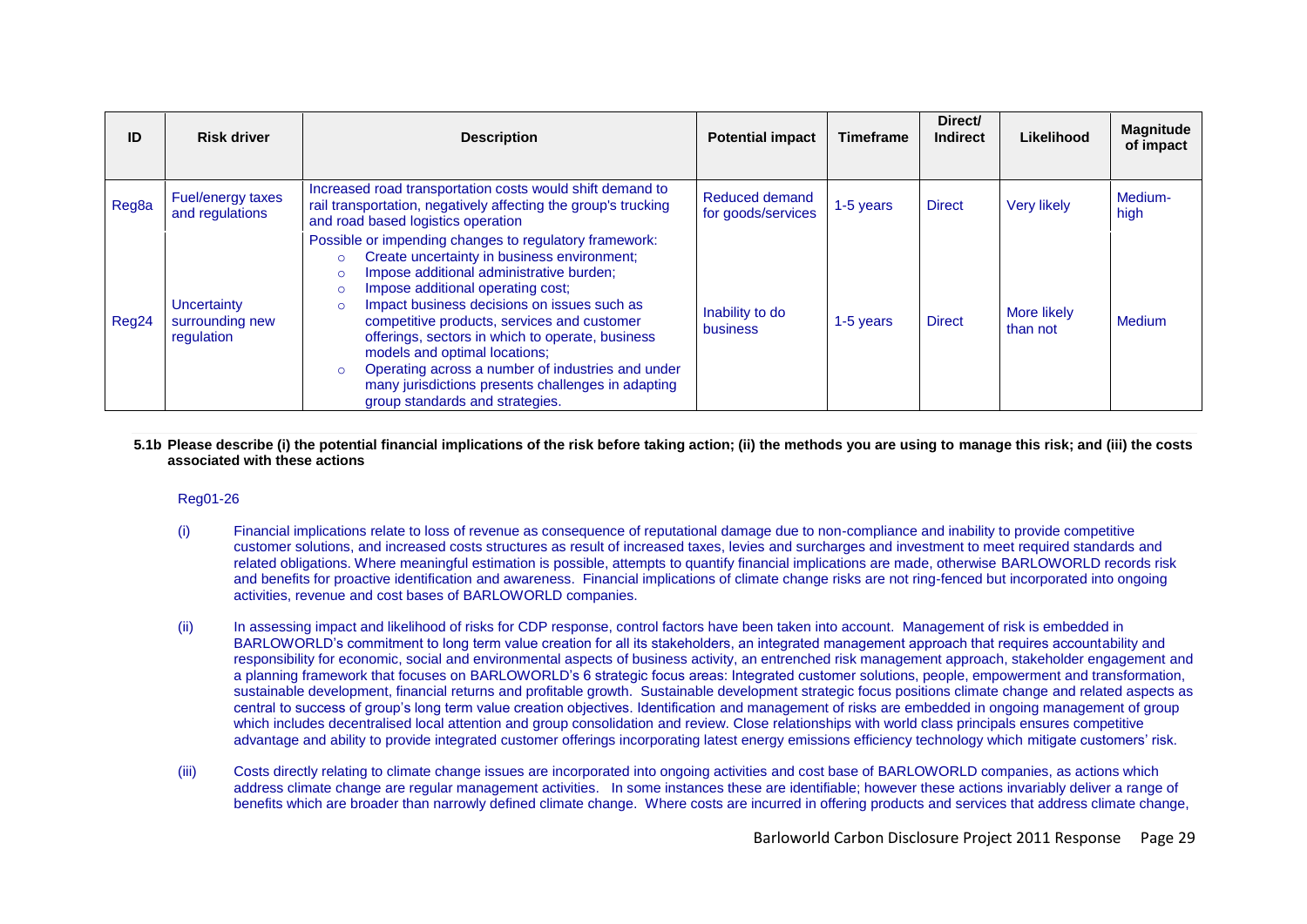environmental footprint, energy and emission efficiencies, they are regarded as part of operational cost base. Generally these costs would include increased cost of energy, additional taxes and levies and investment in energy efficiency initiatives

### Air pollution limits Reg01

(i) Loss of revenue, increased cost base

- (ii) Continual review and improvement of customer solutions. Implementation of internal energy and emission efficiencies and controls.
- (iii) Incorporated into operational cost base of company and its principals.

## Cap and Trade schemes Reg02

- (i) Loss of revenue. Increased cost base
- (ii) Continual review and improvement of customer solutions. Implementation of internal energy and emission efficiencies and controls.
- (iii) Incorporated into operational cost base of company and its principals.

## Carbon taxes Reg03, Reg04, Reg05, Reg06

- (i) Internally, proposed downstream taxes in South Africa at R165 per ton would have added an additional cost of R24.8m to group in 2010. If levied upstream, cost (due to increased fuel and electricity costs) would have been R22m. Loss of revenue may also result as customers are negatively affected.
- (ii) In 2005 BARLOWORLD signed Energy Efficiency Accord in South Africa and in 2009 group implemented an aspirational target of a 12% improvement in nonrenewable fossil fuel and GHG emission efficiencies off a 2009 baseline year. Concurrently, group implemented a strategic approach to managing its carbon footprint under acronym MARSO: measure; avoid, reduce, switch, offset. Also included is a continual review and improvement of customer solutions.
- (iii) Incorporated into operational cost base of company and its principals. Costs relating to group's current carbon offset programme were R747,825 in 2010.

## Emissions reporting obligations Reg07

(i) Increased cost base

- (ii) Standardised reporting structures based on GHG Protocol
- (iii) Incorporated into operational and reporting cost base of company

## Fuel/Energy taxes and regulations Reg08, 08a

- $\overline{f}$  Internally, proposed downstream taxes in SA at 165 per ton = additional R24.8m cost to group in 2010. If levied upstream, cost (due to increased fuel and electricity costs) = R22m. Loss of revenue may also result as customers are negatively affected.
- (ii) In 2005 BARLOWORLD signed Energy Efficiency Accord in South Africa and in 2009 group implemented an aspirational target of a 12% improvement in nonrenewable fossil fuel and GHG emissions (Scope 1 and 2) efficiencies off a 2009 baseline year. Concurrently, BW implemented approach to managing carbon footprint MARSO: measure, avoid, reduce, switch, offset. Continual review and improvement of customer solutions
- (iii) Incorporated into operational cost base of company and its principals

## General environmental regulations including planning Reg09, Reg10, Reg11, Reg14

- (i) Loss of revenue, increased cost base
- (ii) Diversification (customer offerings, geography, industries and principals)
- (iii) Incorporated into operational cost base of company and its principals

## International agreements Reg15, Reg16, Reg17, Reg18

- (i) Loss of revenue, increased cost base
- (ii) Diversification (customer offerings, geography, industries and principals)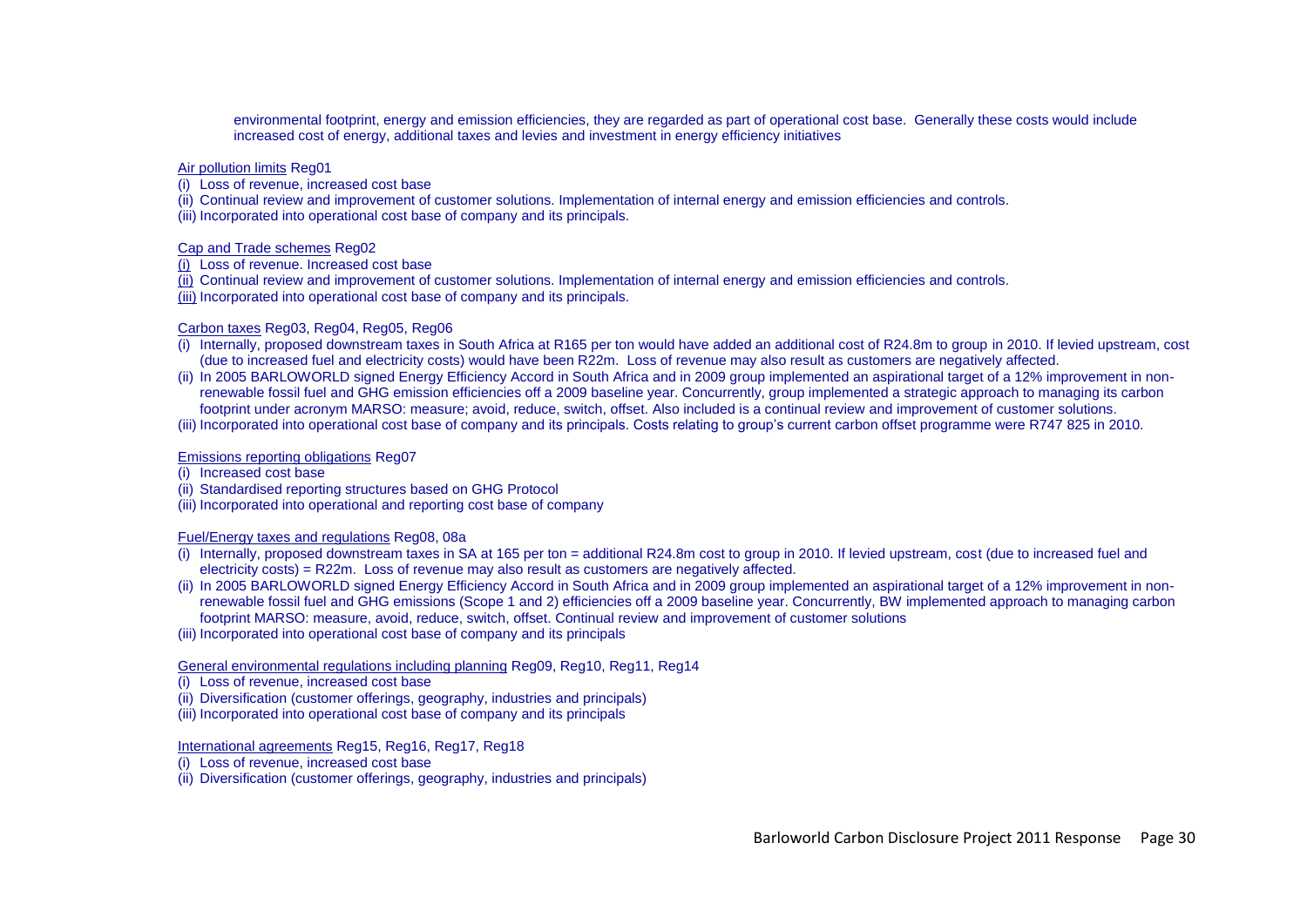(iii) Incorporated into operational cost base of company and its principals

Lack of regulations Reg19, Reg20

- (i) Loss of revenue, increased cost base
- (ii) Implemented internal energy and emission efficiency targets. Diversification (customer offerings, geography, industries and principals)

(iii) Incorporated into operational cost base of company and its principals

Other regulatory drivers Reg21

- (i) Loss of revenue, increased cost base
- (ii) Engage in process
- (iii) Incorporated into operational cost base of company and its principals

Product efficiency regulations and standards Reg12

- (i) Loss of/increased revenue
- (ii) Continual review and improvement of customer solutions. Implementation of internal energy and emission efficiencies and controls. Diversification.
- (iii) Incorporated into operational cost base of company and its principals

Product labelling regulations and standards Reg22

- (i) Loss of/increased revenue
- (ii) Continual review of regulations and standards with OEM"s
- (iii) Incorporated into operational cost base of company and its principals

## Uncertainty surrounding new regulations Reg23, Reg24, Reg25

- (i) Loss of revenue. Increased cost base
- (ii) Engage in process. Continual review and improvement of customer solutions. Implementation of internal energy and emission efficiencies and controls. Diversification. Incorporated review and improvement of customer solutions. Implementation of internal energy and emission efficiencies and controls. **Diversification**
- (iii) Incorporated into operational cost base of company and its principals

Voluntary agreements Reg26

- (i) Loss of revenue, increased cost base
- (ii) Remain engaged in process Implementation of internal energy and emission efficiencies and controls
- (iii) Incorporated into cost base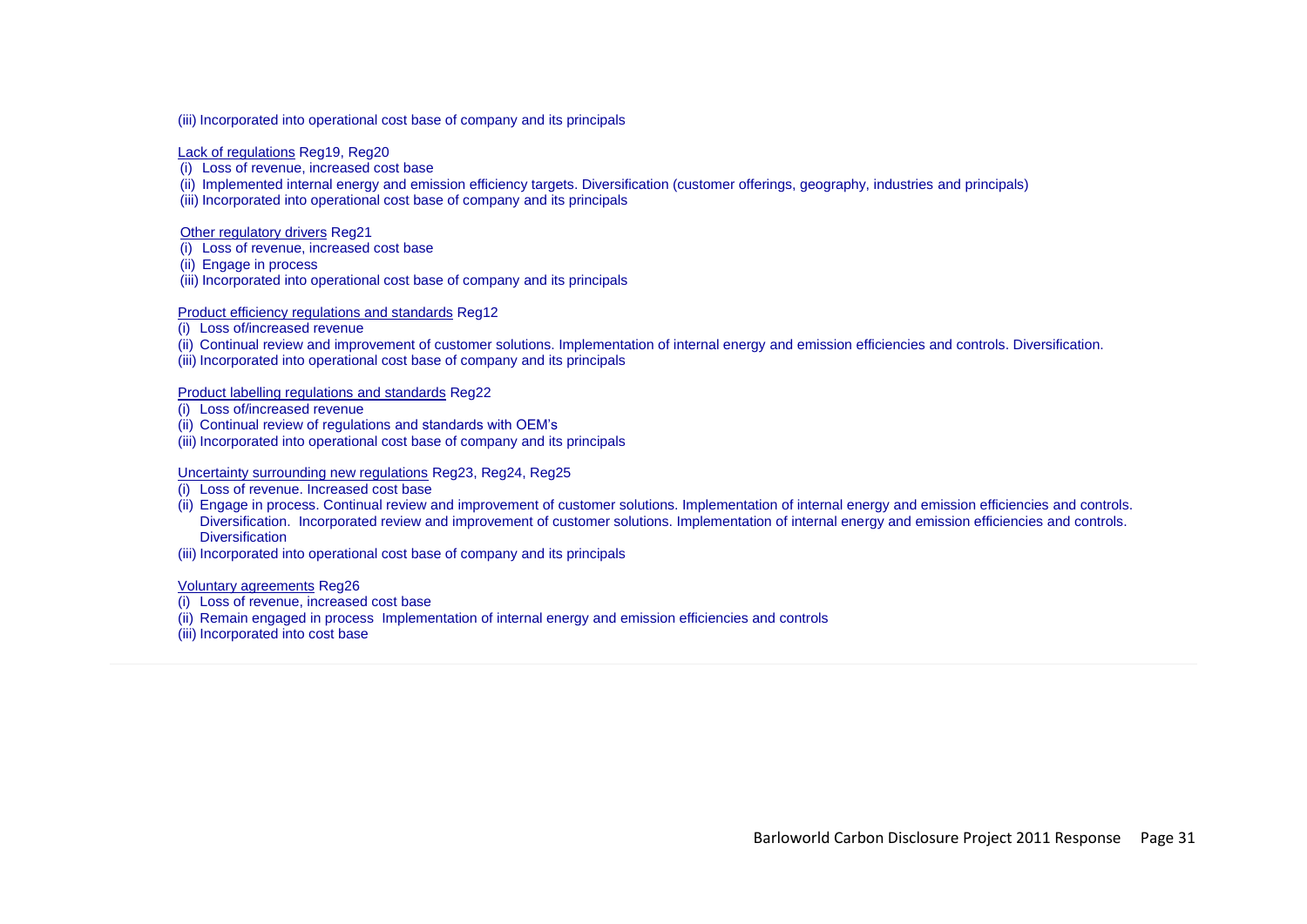# **5.1c** Please describe your risks that are driven by change in physical climate parameters

| ID          | <b>Risk driver</b>                           | <b>Description</b>                                                                                                                                                                                                                                                                                                                                                                                                                                                                                                                                                                                                                                                                                                                | <b>Potential impact</b>                   | <b>Timeframe</b> | Direct/<br><b>Indirect</b> | Likelihood | <b>Magnitude</b><br>of impact |
|-------------|----------------------------------------------|-----------------------------------------------------------------------------------------------------------------------------------------------------------------------------------------------------------------------------------------------------------------------------------------------------------------------------------------------------------------------------------------------------------------------------------------------------------------------------------------------------------------------------------------------------------------------------------------------------------------------------------------------------------------------------------------------------------------------------------|-------------------------------------------|------------------|----------------------------|------------|-------------------------------|
| <b>Ph01</b> | Change in mean<br>(average)<br>precipitation | Shortages (and consequential prices increases) of water are a<br>risk for the group as an important aspect of its business model in<br>all operations is the washing and cleaning of equipment, plant<br>and motor vehicles. Customers may also be negatively affected,<br>particularly opencast mining operations in the event of increased<br>precipitation levels. Increased rain may also lead to an increase<br>in car rental vehicle accidents which affects fleet utilisation.<br>reduce resale of repaired vehicles and may result in additional<br>injuries to customers. Increased insurance premiums would<br>result.                                                                                                  | Increased operational<br>cost             | 1-5 years        | <b>Direct</b>              | Likely     | Low-<br>medium                |
| <b>Ph17</b> | Uncertainty of<br>physical risks             | Could result in a cautious approach by the group, its customers<br>and supply-chain, delayed decision making by such parties and<br>lost opportunities. Could also increase insurance premiums and<br>delay investment decisions.                                                                                                                                                                                                                                                                                                                                                                                                                                                                                                 | Reduced stock price<br>(market valuation) | Current          | <b>Direct</b>              | Likely     | Low-<br>medium                |
| <b>Ph07</b> | Change in<br>precipitation<br>pattern        | These patterns could mean a combination of decreased or<br>increased precipitation, change in timing and extreme patterns.<br>Any of these would negatively affect operations, the extent of<br>which would be in concert to the severity of the change.<br>Customers would be similarly affected resulting in both internal<br>pressures and change in customer demand patterns. Similarly,<br>these would also impact the group's supply chain negatively<br>affecting supply with concomitant restraints on the group's ability<br>to provide its integrated customer solutions.                                                                                                                                               | Reduced demand for<br>goods/services      | Current          | <b>Direct</b>              | Likely     | Low                           |
| <b>Ph09</b> | Change in<br>temperature<br>extremes         | This could affect working environment requiring additional<br>expenditure on heating, ventilation and air-conditioning (HVAC)<br>infrastructure at all group operations. Severe heat or cold could<br>result in unsafe working environments and ultimately stop<br>operations. Temperatures beyond safe operating ranges for<br>plant, equipment and vehicles would also halt operations.<br>Customers would be similarly affected which may require a<br>reallocation of expenditure and resources which could reduce<br>demand. Similarly, these would also impact the group's supply<br>chain negatively, affecting supply with concomitant restraints on<br>the group's ability to provide its integrated customer solutions. | Increased operational<br>cost             | 6-10 years       | <b>Direct</b>              | Likely     | Low                           |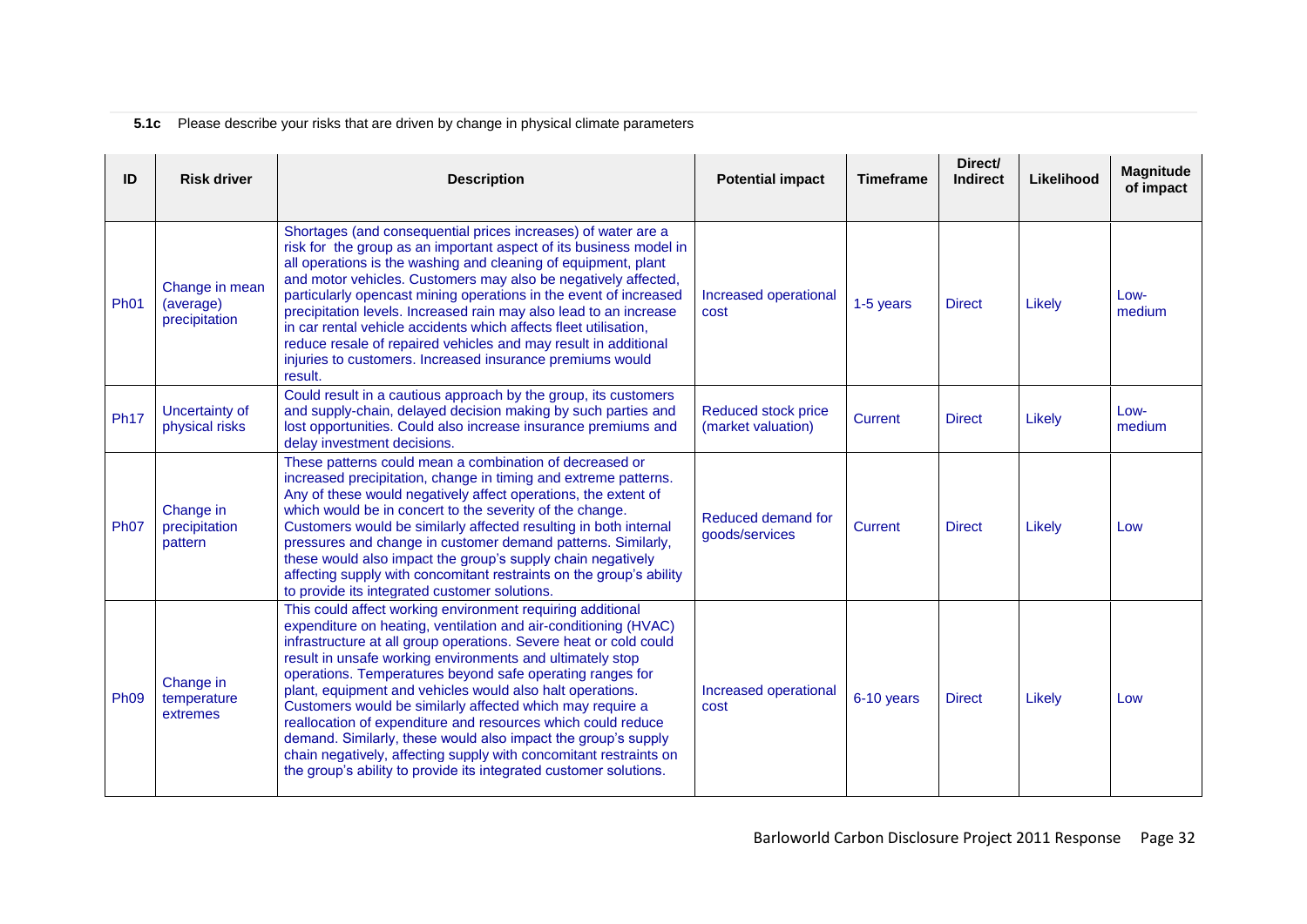| ID          | <b>Risk driver</b>                                     | <b>Description</b>                                                                                                                                                                                                                                                                                                                                                                                                                                                                                                                                                                                                                                                                                 | <b>Potential impact</b>       | <b>Timeframe</b> | Direct/<br><b>Indirect</b>    | Likelihood      | <b>Magnitude</b><br>of impact |
|-------------|--------------------------------------------------------|----------------------------------------------------------------------------------------------------------------------------------------------------------------------------------------------------------------------------------------------------------------------------------------------------------------------------------------------------------------------------------------------------------------------------------------------------------------------------------------------------------------------------------------------------------------------------------------------------------------------------------------------------------------------------------------------------|-------------------------------|------------------|-------------------------------|-----------------|-------------------------------|
| <b>Ph13</b> | Sea level rise                                         | This could damage harbour infrastructure and disrupt low-lying<br>areas and industries, with negative consequences on<br>BARLOWORLD's supply chains as significant amount of plant<br>and equipment is transported by sea. Optimal and efficient routes<br>may be affected.                                                                                                                                                                                                                                                                                                                                                                                                                        | Increased operational<br>cost | >10 years        | Indirect<br>(Supply<br>chain) | Likely          | Low                           |
| <b>Ph15</b> | Snow and ice                                           | This could affect the working environment requiring additional<br>expenditure on heating, ventilation and air-conditioning (HVAC)<br>infrastructure at all group operations. Severe snow and ice could<br>result in unsafe working environments and ultimately stop<br>operations. Temperatures below safe operating ranges for plant,<br>equipment and vehicles would also halt operations. Customers<br>would be similarly affected. These would also impact<br>BARLOWORLD's supply chains negatively affecting supply with<br>concomitant restraints on BARLOWORLD's ability to provide its<br>integrated customer solutions.                                                                   | Increased operational<br>cost | Current          | <b>Direct</b>                 | Likely          | Low                           |
| <b>Ph16</b> | <b>Tropical</b><br>cyclones                            | These would cause physical damage to facilities, result in unsafe<br>working environments and ultimately stop operations. Customers<br>would be similarly affected. These would also impact<br>BARLOWORLD's supply chains, negatively affecting supply with<br>concomitant restraints on the group's ability to provide its<br>integrated customer solutions.                                                                                                                                                                                                                                                                                                                                      | Increased operational<br>cost | Current          | <b>Direct</b>                 | Likely          | Low                           |
| <b>Ph03</b> | Change in mean<br>(average)<br>temperature             | This could affect working environment requiring additional<br>expenditure on heating, ventilation and air-conditioning (HVAC)<br>infrastructure at all group operations. Customers would be<br>similarly affected, which may require a reallocation of resources<br>and reduce demand. If extreme, operation of plant, equipment<br>and vehicles would be negatively affected. It may also require a<br>new technology in required customer solutions which competitors<br>may provide more competitively. These would also impact the<br>group's supply chain, negatively affecting supply with<br>concomitant restraints on the group's ability to provide its<br>integrated customer solutions. | Increased operational<br>cost | 6-10 years       | <b>Direct</b>                 | <b>Unlikely</b> | Low                           |
| <b>Ph05</b> | Change in<br>precipitation<br>extremes and<br>droughts | Flooding could damage company infrastructure, stock and<br>negatively affect operations including field servicing, operation of<br>plant, equipment and vehicles.<br>Drought would also negatively affect operations through water<br>shortages, water price increases and operational inconvenience.<br>Both flooding and droughts may require expenditure on                                                                                                                                                                                                                                                                                                                                     | Increased operational<br>cost | <b>Current</b>   | <b>Direct</b>                 | <b>Unlikely</b> | Low                           |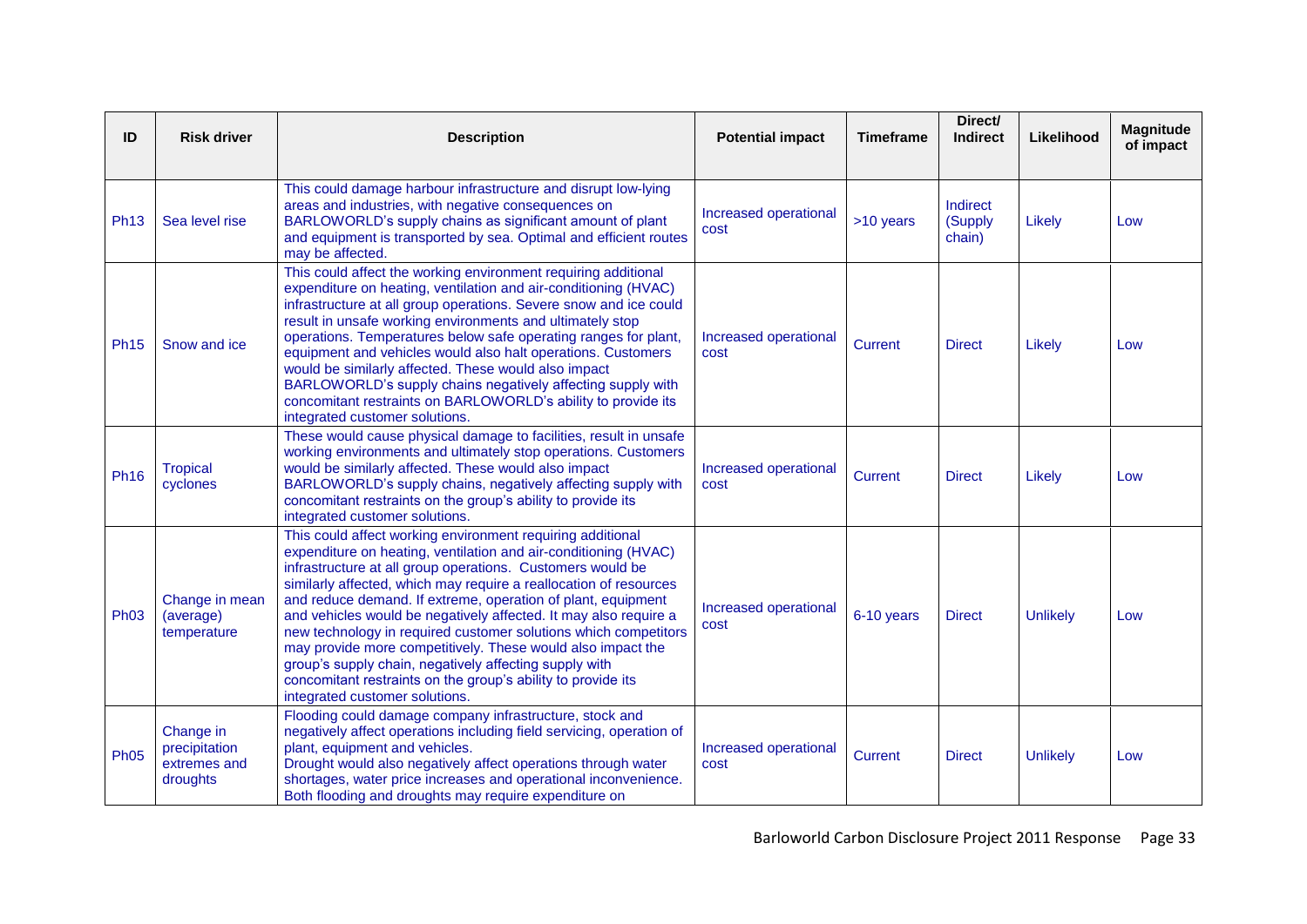| ID          | <b>Risk driver</b>                         | <b>Description</b>                                                                                                                                                                                                                                                                                                                                                                                                                                                                                                                                                                                                                                                                                                                                                                                                                                                                                                                                                     | <b>Potential impact</b>              | <b>Timeframe</b> | Direct/<br><b>Indirect</b> | Likelihood      | <b>Magnitude</b><br>of impact |
|-------------|--------------------------------------------|------------------------------------------------------------------------------------------------------------------------------------------------------------------------------------------------------------------------------------------------------------------------------------------------------------------------------------------------------------------------------------------------------------------------------------------------------------------------------------------------------------------------------------------------------------------------------------------------------------------------------------------------------------------------------------------------------------------------------------------------------------------------------------------------------------------------------------------------------------------------------------------------------------------------------------------------------------------------|--------------------------------------|------------------|----------------------------|-----------------|-------------------------------|
|             |                                            | infrastructure to overcome related difficulties. If severe, they may<br>ultimately require changes to existing business model or<br>relocation.<br>Flooding would damage customer infrastructure, vehicles and<br>equipment and negatively affect their operations through inability<br>to operate plant, equipment and vehicles, resulting in reduced<br>revenues for them.<br>Drought would also negatively affect customer operations<br>through water shortages, water price increases and operational<br>inconvenience.<br>Both flooding and droughts may require expenditure on<br>infrastructure to overcome related difficulties, which may reduce<br>demand.<br>Increased insurance premiums would increase cost base of<br>company and its customers.<br>Similarly, these would also impact the group's supply chains<br>negatively affecting supply with concomitant restraints on<br>BARLOWORLD's ability to provide its integrated customer<br>solutions. |                                      |                  |                            |                 |                               |
| <b>Ph17</b> | Uncertainty of<br>physical risks           | Could result in a cautious approach by the group, its customers<br>and supply-chain, delayed decision making by such parties and<br>lost opportunities. Could also increase insurance premiums and<br>delay investment decisions.                                                                                                                                                                                                                                                                                                                                                                                                                                                                                                                                                                                                                                                                                                                                      | Reduced demand for<br>goods/services | <b>Current</b>   | <b>Direct</b>              | Likely          | Low                           |
| <b>Ph10</b> | Change in<br>temperature<br>extremes       | Changes in temperature extremes may result in relocation of<br>communities and industrial areas, which may negatively affect<br>demand for BARLOWORLD's customer offerings. This may also<br>result in reallocation or redirection of expenditure and resources<br>to infrastructural development. In the extreme, these relocations<br>could be to areas not covered in the group's agreements with it<br>principals.                                                                                                                                                                                                                                                                                                                                                                                                                                                                                                                                                 | Reduced demand for<br>goods/services | 6-10 years       | Indirect<br>(Client)       | <b>Unlikely</b> | Low                           |
| <b>Ph11</b> | Induced changes<br>in natural<br>resources | As provision of solutions into agricultural industry is considered to<br>be one of the group's growth strategies, any negative influence<br>or change in agricultural growth patterns and regions could affect<br>group, particularly if agricultural centres shifted away from areas<br>covered by the group's geographic footprint.                                                                                                                                                                                                                                                                                                                                                                                                                                                                                                                                                                                                                                  | Reduced demand for<br>goods/services | 6-10 years       | Indirect<br>(Client)       | <b>Unlikely</b> | Low                           |
| <b>Ph14</b> | Sea level rise                             | A rise in sea levels could result in relocation of communities and<br>industrial areas, which may negatively affect demand for<br>BARLOWORLD's customer offerings.                                                                                                                                                                                                                                                                                                                                                                                                                                                                                                                                                                                                                                                                                                                                                                                                     | Reduced demand for<br>goods/services | >10 years        | Indirect<br>(Client)       | <b>Unlikely</b> | Low                           |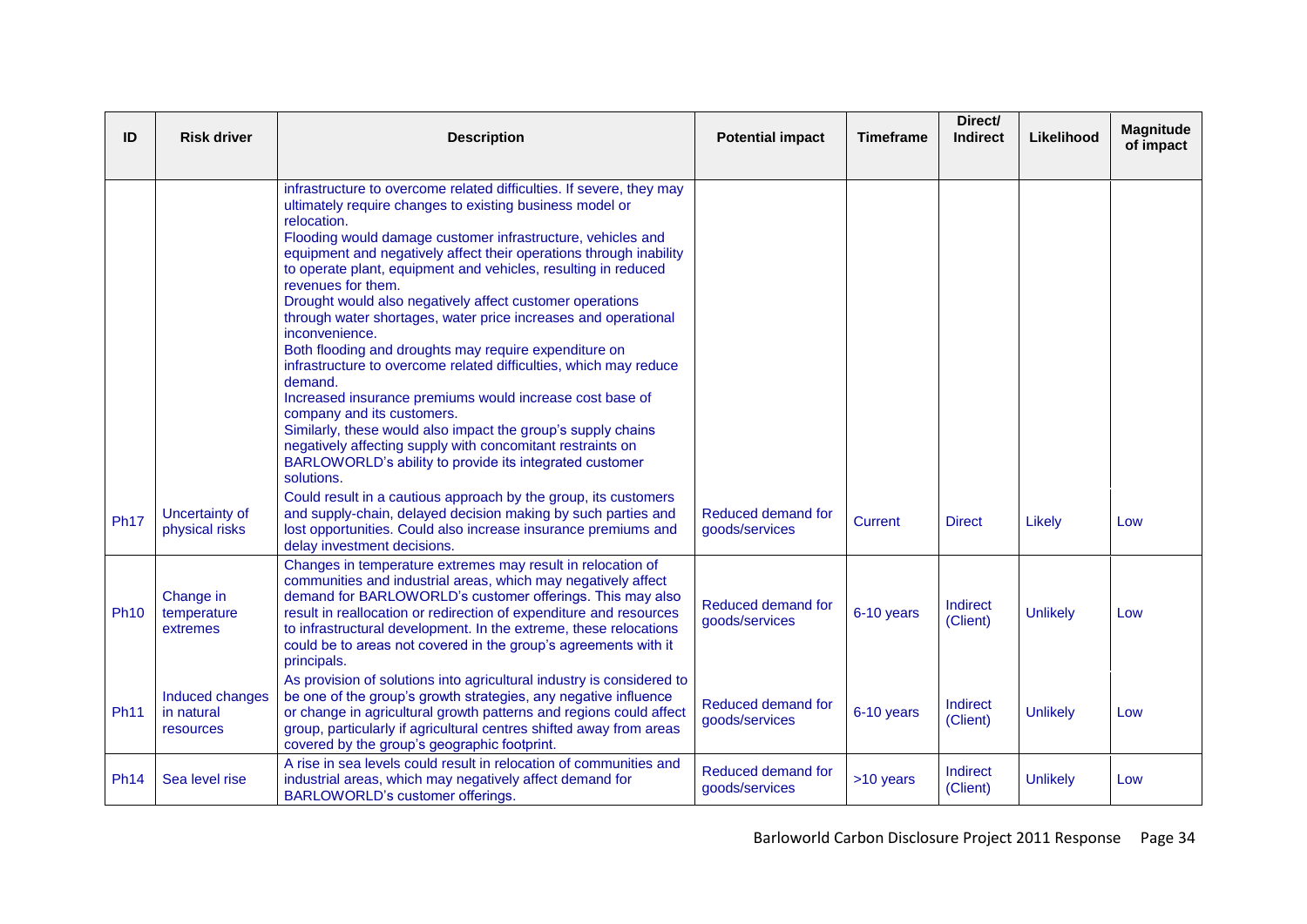| ID          | <b>Risk driver</b>                                     | <b>Description</b>                                                                                                                                                                                                                                                                                                                                                                                                                                                                                                                                                                  | <b>Potential impact</b>                               | <b>Timeframe</b> | Direct/<br><b>Indirect</b> | Likelihood      | <b>Magnitude</b><br>of impact |
|-------------|--------------------------------------------------------|-------------------------------------------------------------------------------------------------------------------------------------------------------------------------------------------------------------------------------------------------------------------------------------------------------------------------------------------------------------------------------------------------------------------------------------------------------------------------------------------------------------------------------------------------------------------------------------|-------------------------------------------------------|------------------|----------------------------|-----------------|-------------------------------|
| <b>Ph02</b> | Change in mean<br>(average)<br>precipitation           | Changes in water patterns may result in relocation of<br>communities and industrial areas which may negatively affect<br>demand for the group's customer offerings. Competition for water<br>may also result in political upheaval which may also negatively<br>affect demand for the group's customer offerings.                                                                                                                                                                                                                                                                   | Reduced demand for<br>goods/services                  | 6-10 years       | Indirect<br>(Client)       | <b>Unlikely</b> | Low                           |
| <b>Ph04</b> | Change in mean<br>(average)<br>temperature             | Changes in average temperature may result in relocation of<br>communities and industrial areas which may negatively affect<br>demand for the group's customer offerings. They may also result<br>in reallocation or redirection of expenditure and resources to<br>urgent relief activities.                                                                                                                                                                                                                                                                                        | Reduced demand for<br>goods/services                  | 6-10 years       | Indirect<br>(Client)       | <b>Unknown</b>  | Low                           |
| <b>Ph06</b> | Change in<br>precipitation<br>extremes and<br>droughts | Changes in precipitation extremes and droughts may result in<br>relocation of communities and industrial areas which may<br>negatively affect demand for the group's customer offerings.<br>They may also result in reallocation or redirection of expenditure<br>and resources to urgent relief activities.                                                                                                                                                                                                                                                                        | Reduced demand for<br>goods/services                  | 6-10 years       | Indirect<br>(Client)       | <b>Unknown</b>  | Low                           |
| <b>Ph08</b> | Change in<br>precipitation<br>pattern                  | Changes in precipitation patterns may result in relocation of<br>communities and industrial areas which may negatively affect<br>demand for the group's customer offerings. This may also result<br>in reallocation or redirection of expenditure and resources to<br>infrastructural aspects required as a result of changed patterns.                                                                                                                                                                                                                                             | Reduced demand for<br>goods/services                  | 6-10 years       | Indirect<br>(Client)       | <b>Unknown</b>  | Low                           |
| <b>Ph17</b> | Uncertainty of<br>physical risks                       | Could result in a cautious approach by group, its customers and<br>supply-chain, delayed decision making by such parties and lost<br>opportunities. Could also increase insurance premiums and<br>delay investment decisions.                                                                                                                                                                                                                                                                                                                                                       | Increased operational<br>cost                         | Current          | <b>Direct</b>              | Likely          | Low-<br>medium                |
| <b>Ph07</b> | Change in<br>precipitation<br>pattern                  | These patterns could mean a combination of decreased or<br>increased precipitation, change in timing and extreme patterns.<br>Any of these would negatively affect operations, the extent of<br>which would be in concert to the severity of change. Customers<br>would be similarly affected resulting in both internal pressures<br>and change in customer demand patterns. Similarly, these would<br>also impact the group's supply chain negatively affecting supply<br>with its concomitant restraints on the group's ability to provide its<br>integrated customer solutions. | Inability to do<br>business                           | Current          | <b>Direct</b>              | Likely          | Low                           |
| <b>Ph09</b> | Change in<br>temperature<br>extremes                   | This could affect working environment requiring additional<br>expenditure on heating, ventilation and air-conditioning (HVAC)<br>infrastructure at all group operations. Severe heat or cold could<br>result in unsafe working environments and ultimately stop<br>operations. Temperatures beyond safe operating ranges for                                                                                                                                                                                                                                                        | <b>Reduction/disruption</b><br>in production capacity | 6-10 years       | <b>Direct</b>              | Likely          | Low                           |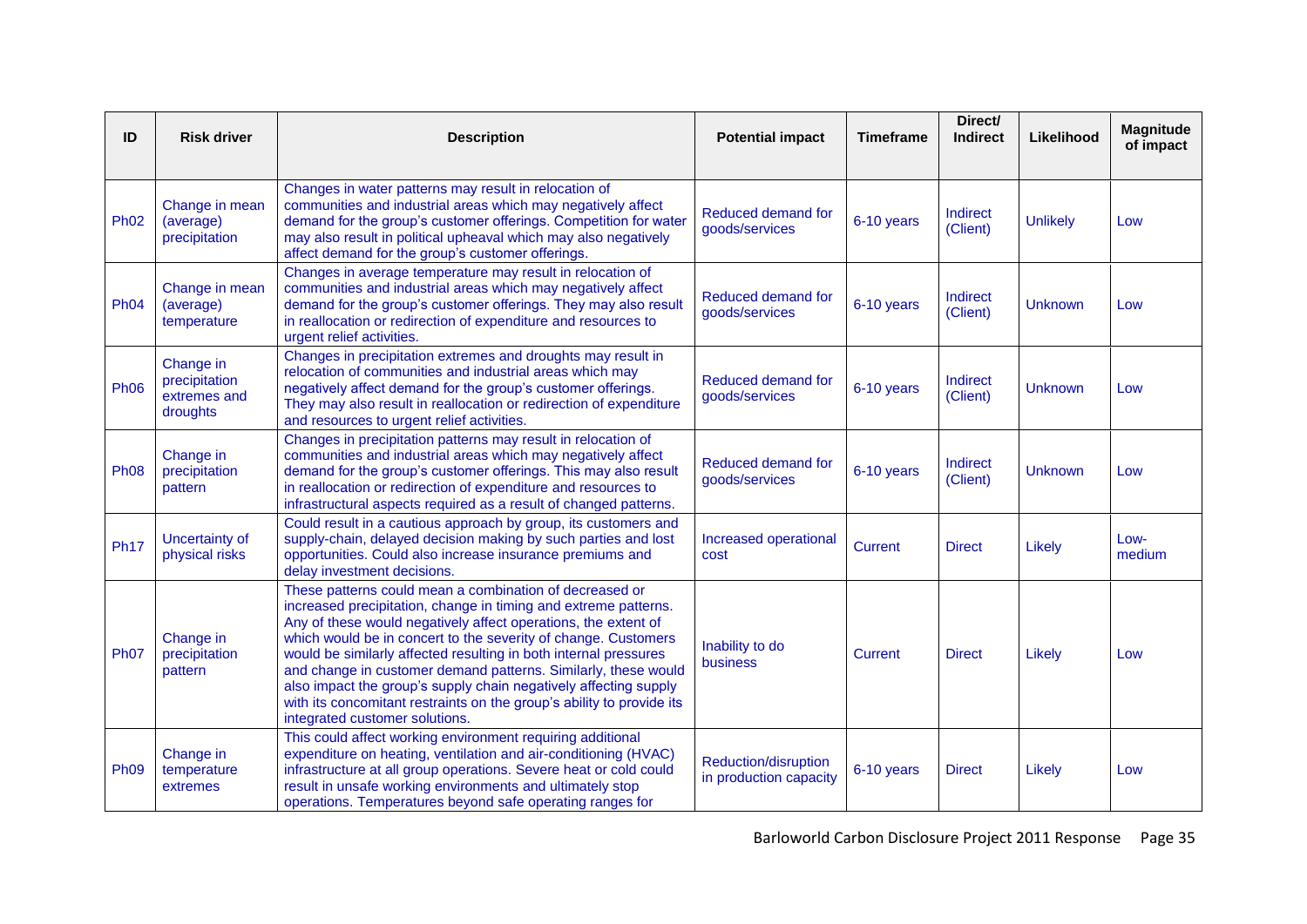| ID          | <b>Risk driver</b>          | <b>Description</b>                                                                                                                                                                                                                                                                                                                                                                                                                                                                                                                                                                                                               | <b>Potential impact</b>                        | <b>Timeframe</b> | Direct/<br><b>Indirect</b>    | Likelihood | <b>Magnitude</b><br>of impact |
|-------------|-----------------------------|----------------------------------------------------------------------------------------------------------------------------------------------------------------------------------------------------------------------------------------------------------------------------------------------------------------------------------------------------------------------------------------------------------------------------------------------------------------------------------------------------------------------------------------------------------------------------------------------------------------------------------|------------------------------------------------|------------------|-------------------------------|------------|-------------------------------|
|             |                             | plant, equipment and vehicles would also halt operations.<br>Customers would be similarly affected which may require a<br>reallocation of expenditure and resources which could reduce<br>demand. Similarly, these would also impact the group's supply<br>chain negatively, affecting supply with concomitant restraints on<br>the group's ability to provide its integrated customer solutions.                                                                                                                                                                                                                                |                                                |                  |                               |            |                               |
| <b>Ph13</b> | Sea level rise              | This could damage harbour infrastructure and disrupt low-lying<br>areas and industries, with negative consequences on<br>BARLOWORLD's supply chains as significant amount of plant<br>and equipment is transported by sea. Optimal and efficient routes<br>may be affected.                                                                                                                                                                                                                                                                                                                                                      | Inability to do<br>business                    | >10 years        | Indirect<br>(Supply<br>chain) | Likely     | Low                           |
| <b>Ph15</b> | Snow and ice                | This could affect the working environment requiring additional<br>expenditure on heating, ventilation and air-conditioning (HVAC)<br>infrastructure at all group operations. Severe snow and ice could<br>result in unsafe working environments and ultimately stop<br>operations. Temperatures below safe operating ranges for plant,<br>equipment and vehicles would also halt operations. Customers<br>would be similarly affected. These would also impact<br>BARLOWORLD's supply chains negatively affecting supply with<br>concomitant restraints on BARLOWORLD's ability to provide its<br>integrated customer solutions. | Reduction/disruption<br>in production capacity | <b>Current</b>   | <b>Direct</b>                 | Likely     | Low                           |
| <b>Ph15</b> | Snow and ice                | This could affect the working environment requiring additional<br>expenditure on heating, ventilation and air-conditioning (HVAC)<br>infrastructure at all group operations. Severe snow and ice could<br>result in unsafe working environments and ultimately stop<br>operations. Temperatures below safe operating ranges for plant,<br>equipment and vehicles would also halt operations. Customers<br>would be similarly affected. These would also impact<br>BARLOWORLD's supply chains negatively affecting supply with<br>concomitant restraints on BARLOWORLD's ability to provide its<br>integrated customer solutions. | Inability to do<br>business                    | Current          | <b>Direct</b>                 | Likely     | Low                           |
| <b>Ph16</b> | <b>Tropical</b><br>cyclones | These would cause physical damage to facilities, result in unsafe<br>working environments and ultimately stop operations. Customers<br>would be similarly affected. These would also impact<br>BARLOWORLD's supply chains, negatively affecting supply with<br>concomitant restraints on the group's ability to provide its<br>integrated customer solutions.                                                                                                                                                                                                                                                                    | Reduction/disruption<br>in production capacity | <b>Current</b>   | <b>Direct</b>                 | Likely     | Low                           |
| <b>Ph16</b> | <b>Tropical</b>             | These would cause physical damage to facilities, result in unsafe                                                                                                                                                                                                                                                                                                                                                                                                                                                                                                                                                                | Inability to do                                | <b>Current</b>   | <b>Direct</b>                 | Likely     | Low                           |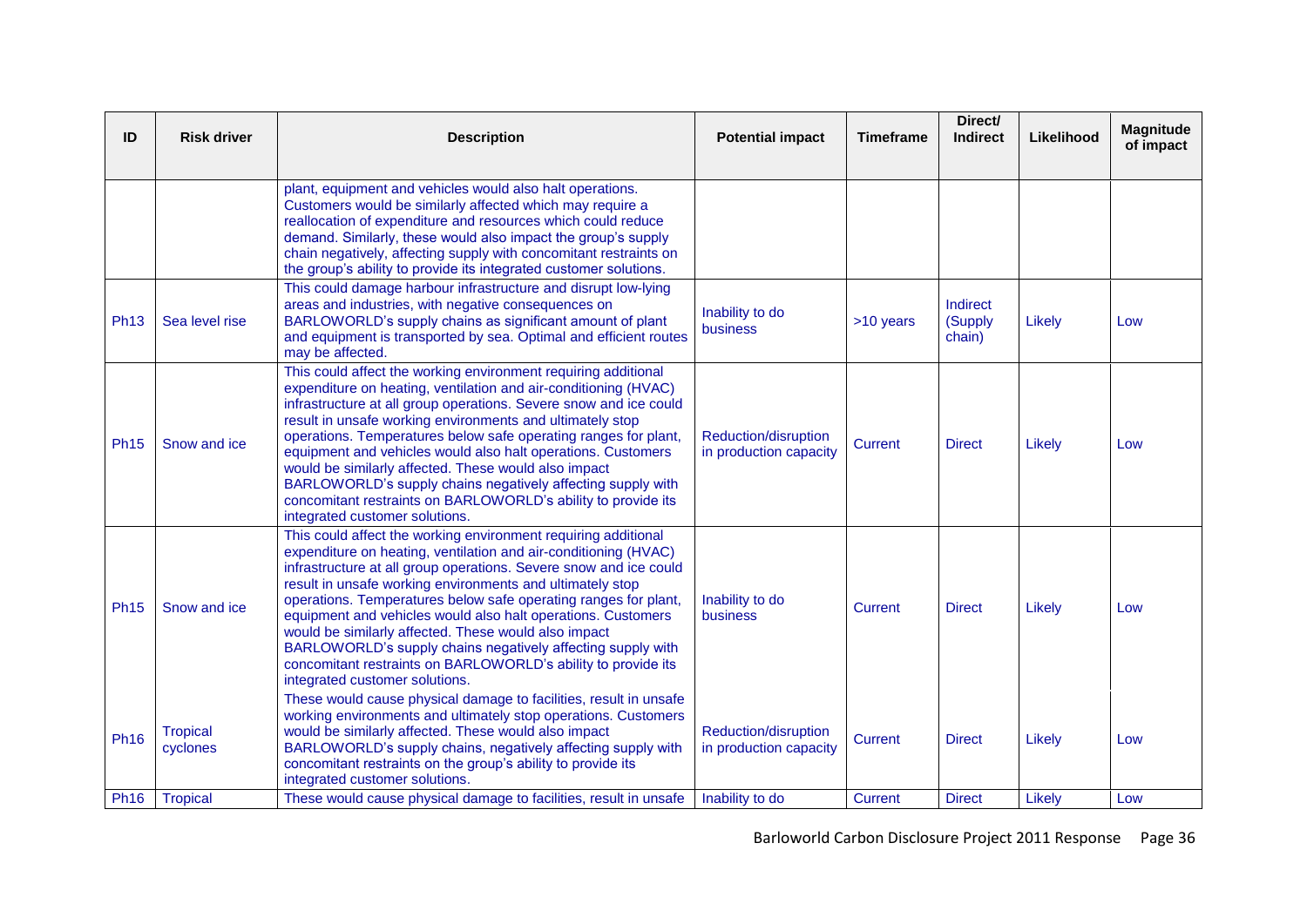| ID          | <b>Risk driver</b>                                     | <b>Description</b>                                                                                                                                                                                                                                                                                                                                                                                                                                                                                                                                                                                                                                                                                 | <b>Potential impact</b>                        | <b>Timeframe</b> | Direct/<br><b>Indirect</b> | Likelihood      | <b>Magnitude</b><br>of impact |
|-------------|--------------------------------------------------------|----------------------------------------------------------------------------------------------------------------------------------------------------------------------------------------------------------------------------------------------------------------------------------------------------------------------------------------------------------------------------------------------------------------------------------------------------------------------------------------------------------------------------------------------------------------------------------------------------------------------------------------------------------------------------------------------------|------------------------------------------------|------------------|----------------------------|-----------------|-------------------------------|
|             | cyclones                                               | working environments and ultimately stop operations. Customers<br>would be similarly affected. These would also impact<br>BARLOWORLD's supply chains, negatively affecting supply with<br>concomitant restraints on the group's ability to provide its<br>integrated customer solutions.                                                                                                                                                                                                                                                                                                                                                                                                           | business                                       |                  |                            |                 |                               |
| <b>Ph03</b> | Change in mean<br>(average)<br>temperature             | This could affect working environment requiring additional<br>expenditure on heating, ventilation and air-conditioning (HVAC)<br>infrastructure at all group operations. Customers would be<br>similarly affected, which may require a reallocation of resources<br>and reduce demand. If extreme, operation of plant, equipment<br>and vehicles would be negatively affected. It may also require a<br>new technology in required customer solutions which competitors<br>may provide more competitively. These would also impact the<br>group's supply chain, negatively affecting supply with<br>concomitant restraints on the group's ability to provide its<br>integrated customer solutions. | Reduction/disruption<br>in production capacity | 6-10 years       | <b>Direct</b>              | <b>Unlikely</b> | Low                           |
| <b>Ph03</b> | Change in mean<br>(average)<br>temperature             | This could affect working environment requiring additional<br>expenditure on heating, ventilation and air-conditioning (HVAC)<br>infrastructure at all group operations. Customers would be<br>similarly affected, which may require a reallocation of resources<br>and reduce demand. If extreme, operation of plant, equipment<br>and vehicles would be negatively affected. It may also require a<br>new technology in required customer solutions which competitors<br>may provide more competitively. These would also impact the<br>group's supply chain, negatively affecting supply with<br>concomitant restraints on the group's ability to provide its<br>integrated customer solutions. | Reduced demand for<br>goods/services           | 6-10 years       | <b>Direct</b>              | <b>Unlikely</b> | Low                           |
| <b>Ph05</b> | Change in<br>precipitation<br>extremes and<br>droughts | Flooding could damage company infrastructure, stock and<br>negatively affect operations including field servicing, operation of<br>plant, equipment and vehicles.<br>Drought would also negatively affect operations through water<br>shortages, water price increases and operational inconvenience.<br>Both flooding and droughts may require expenditure on<br>infrastructure to overcome related difficulties. If severe, they may<br>ultimately require changes to existing business model or<br>relocation.<br>Flooding would damage customer infrastructure, vehicles and<br>equipment and negatively affect their operations through inability                                             | Reduction/disruption<br>in production capacity | <b>Current</b>   | <b>Direct</b>              | <b>Unlikely</b> | Low                           |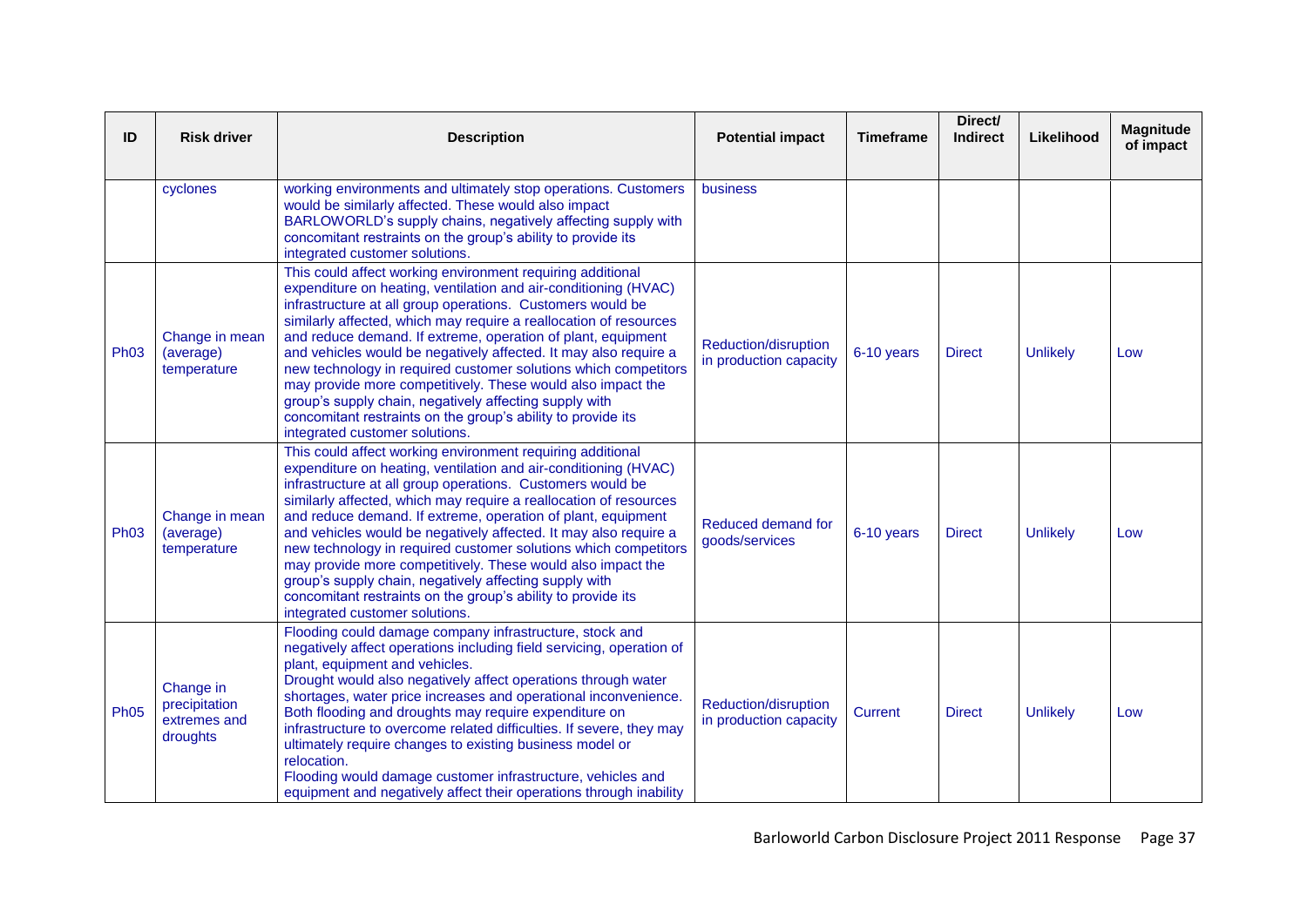| ID          | <b>Risk driver</b>                                     | <b>Description</b>                                                                                                                                                                                                                                                                                                                                                                                                                                                                                                                                                                                                                                                                                                                                                                                                                                                                                                                                                                                                                                                                                                                                                                                                                                                                                                                    | <b>Potential impact</b>              | <b>Timeframe</b> | Direct/<br><b>Indirect</b> | Likelihood      | <b>Magnitude</b><br>of impact |
|-------------|--------------------------------------------------------|---------------------------------------------------------------------------------------------------------------------------------------------------------------------------------------------------------------------------------------------------------------------------------------------------------------------------------------------------------------------------------------------------------------------------------------------------------------------------------------------------------------------------------------------------------------------------------------------------------------------------------------------------------------------------------------------------------------------------------------------------------------------------------------------------------------------------------------------------------------------------------------------------------------------------------------------------------------------------------------------------------------------------------------------------------------------------------------------------------------------------------------------------------------------------------------------------------------------------------------------------------------------------------------------------------------------------------------|--------------------------------------|------------------|----------------------------|-----------------|-------------------------------|
|             |                                                        | to operate plant, equipment and vehicles, resulting in reduced<br>revenues for them.<br>Drought would also negatively affect customer operations<br>through water shortages, water price increases and operational<br>inconvenience.<br>Both flooding and droughts may require expenditure on<br>infrastructure to overcome related difficulties, which may reduce<br>demand. Increased insurance premiums would increase cost<br>base of company and its customers.<br>Similarly, these would also impact the group's supply chains<br>negatively affecting supply with concomitant restraints on<br>BARLOWORLD's ability to provide its integrated customer<br>solutions.                                                                                                                                                                                                                                                                                                                                                                                                                                                                                                                                                                                                                                                           |                                      |                  |                            |                 |                               |
| <b>Ph05</b> | Change in<br>precipitation<br>extremes and<br>droughts | Flooding could damage company infrastructure, stock and<br>negatively affect operations including field servicing, operation of<br>plant, equipment and vehicles.<br>Drought would also negatively affect operations through water<br>shortages, water price increases and operational inconvenience.<br>Both flooding and droughts may require expenditure on<br>infrastructure to overcome related difficulties. If severe, they may<br>ultimately require changes to existing business model or<br>relocation.<br>Flooding would damage customer infrastructure, vehicles and<br>equipment and negatively affect their operations through inability<br>to operate plant, equipment and vehicles, resulting in reduced<br>revenues for them.<br>Drought would also negatively affect customer operations<br>through water shortages, water price increases and operational<br>inconvenience.<br>Both flooding and droughts may require expenditure on<br>infrastructure to overcome related difficulties, which may reduce<br>demand. Increased insurance premiums would increase cost<br>base of company and its customers.<br>Similarly, these would also impact the group's supply chains<br>negatively affecting supply with concomitant restraints on<br>BARLOWORLD's ability to provide its integrated customer<br>solutions. | Reduced demand for<br>goods/services | <b>Current</b>   | <b>Direct</b>              | <b>Unlikely</b> | Low                           |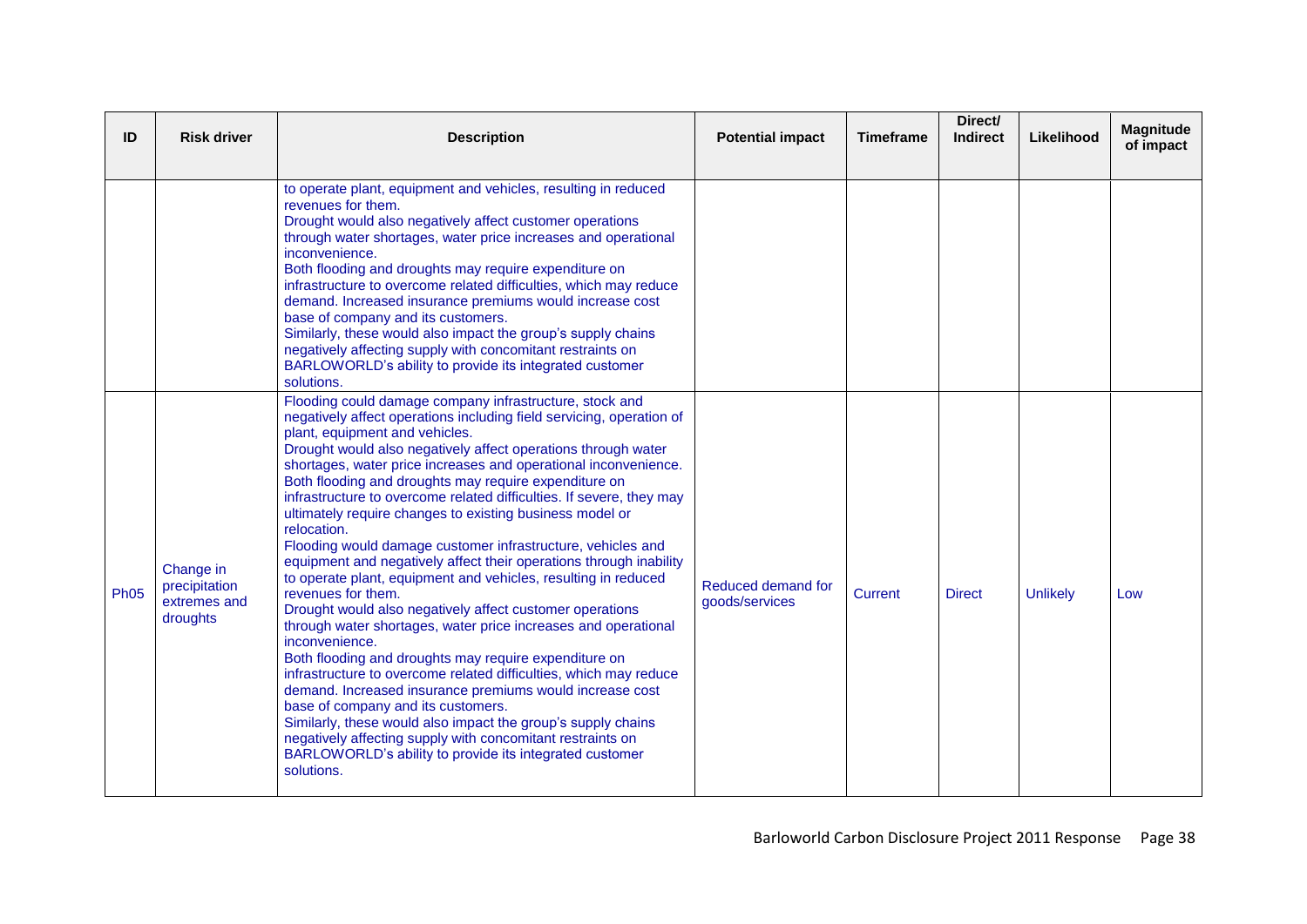| ID          | <b>Risk driver</b>                                     | <b>Description</b>                                                                                                                                                                                                                                                                                                                                                                                                                                                                                                                                                                                                                                                                                                                                                                                                                                                                                                                                                                                                                                                                                                                                                                                                                                                                                                                    | <b>Potential impact</b>              | <b>Timeframe</b> | Direct/<br><b>Indirect</b> | Likelihood      | <b>Magnitude</b><br>of impact |
|-------------|--------------------------------------------------------|---------------------------------------------------------------------------------------------------------------------------------------------------------------------------------------------------------------------------------------------------------------------------------------------------------------------------------------------------------------------------------------------------------------------------------------------------------------------------------------------------------------------------------------------------------------------------------------------------------------------------------------------------------------------------------------------------------------------------------------------------------------------------------------------------------------------------------------------------------------------------------------------------------------------------------------------------------------------------------------------------------------------------------------------------------------------------------------------------------------------------------------------------------------------------------------------------------------------------------------------------------------------------------------------------------------------------------------|--------------------------------------|------------------|----------------------------|-----------------|-------------------------------|
| <b>Ph05</b> | Change in<br>precipitation<br>extremes and<br>droughts | Flooding could damage company infrastructure, stock and<br>negatively affect operations including field servicing, operation of<br>plant, equipment and vehicles.<br>Drought would also negatively affect operations through water<br>shortages, water price increases and operational inconvenience.<br>Both flooding and droughts may require expenditure on<br>infrastructure to overcome related difficulties. If severe, they may<br>ultimately require changes to existing business model or<br>relocation.<br>Flooding would damage customer infrastructure, vehicles and<br>equipment and negatively affect their operations through inability<br>to operate plant, equipment and vehicles, resulting in reduced<br>revenues for them.<br>Drought would also negatively affect customer operations<br>through water shortages, water price increases and operational<br>inconvenience.<br>Both flooding and droughts may require expenditure on<br>infrastructure to overcome related difficulties, which may reduce<br>demand. Increased insurance premiums would increase cost<br>base of company and its customers.<br>Similarly, these would also impact the group's supply chains<br>negatively affecting supply with concomitant restraints on<br>BARLOWORLD's ability to provide its integrated customer<br>solutions. | Inability to do<br>business          | Current          | <b>Direct</b>              | <b>Unlikely</b> | Low                           |
| <b>Ph10</b> | Change in<br>temperature<br>extremes                   | Changes in temperature extremes may result in relocation of<br>communities and industrial areas, which may negatively affect<br>demand for BARLOWORLD's customer offerings. This may also<br>result in reallocation or redirection of expenditure and resources<br>to urgent relief activities. In the extreme, these relocations could<br>be to areas not covered in the group's agreements with it<br>principals.                                                                                                                                                                                                                                                                                                                                                                                                                                                                                                                                                                                                                                                                                                                                                                                                                                                                                                                   | Inability to do<br>business          | 6-10 years       | Indirect<br>(Client)       | <b>Unlikely</b> | Low                           |
| <b>Ph14</b> | Sea level rise                                         | A rise in sea levels could result in relocation of communities and<br>industrial areas, which may negatively affect demand for<br>BARLOWORLD's customer offerings.                                                                                                                                                                                                                                                                                                                                                                                                                                                                                                                                                                                                                                                                                                                                                                                                                                                                                                                                                                                                                                                                                                                                                                    | <b>Wider social</b><br>disadvantages | 6-10 years       | Indirect<br>(Client)       | <b>Unlikely</b> | Low                           |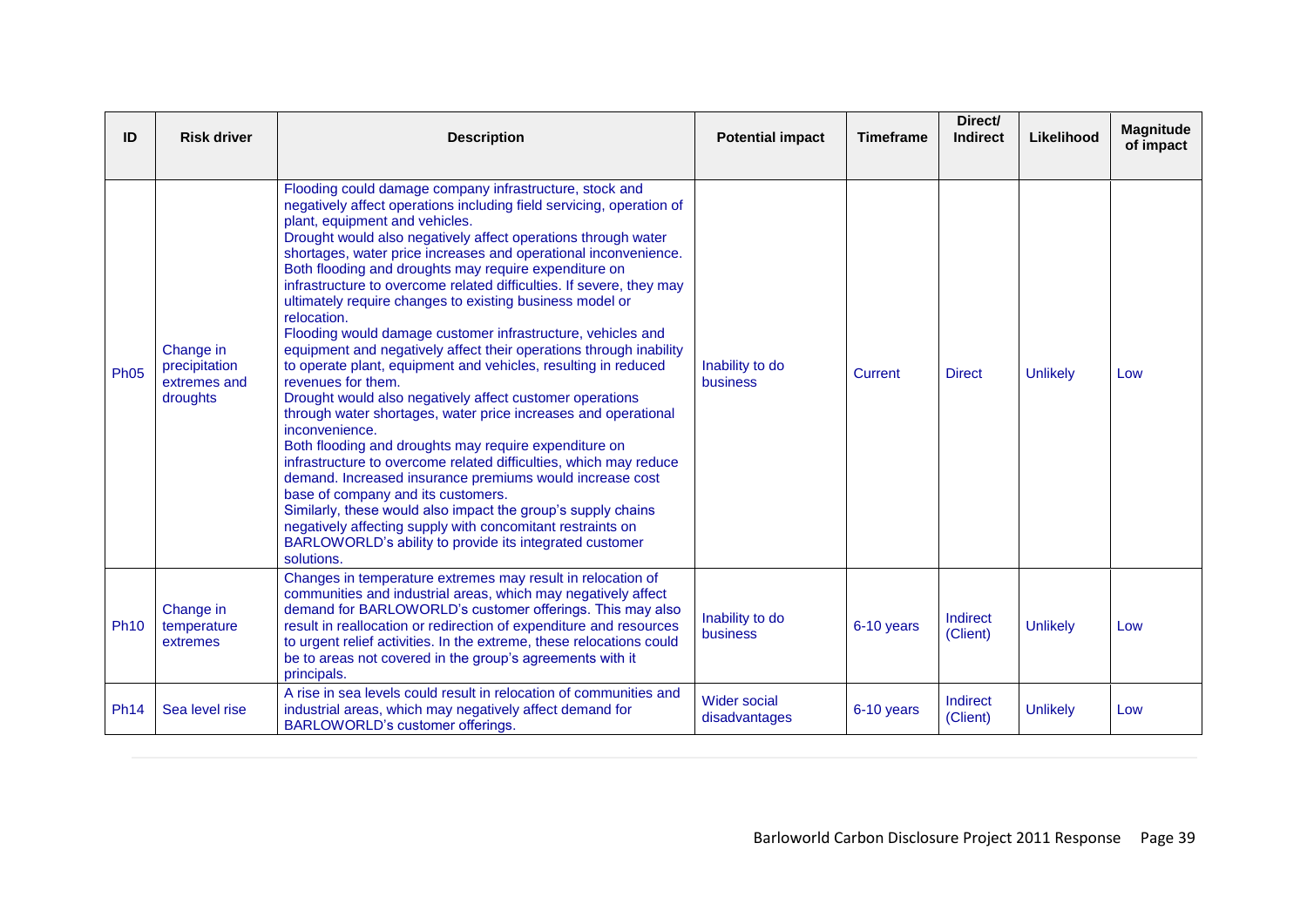**5.1d Please describe (i) the potential financial implications of the risk before taking action; (ii) the methods you are using to manage this risk; and (iii) the costs associated with these actions**

Ph01-17

- (i) Financial implications relate to loss of revenue as consequence of inability to conduct business due to damaged infrastructure, vehicles, plant and equipment, and an increased cost base resulting from physical damage and resulting operational inefficiencies. Where meaningful estimation is possible, attempts to quantify financial implications are made, otherwise BARLOWORLD records risk and benefits for proactive identification and awareness. Financial implications of climate change risks are not ring-fenced but incorporated into ongoing activities, revenue and cost bases of BARLOWORLD companies.
- (ii) In assessing impact and likelihood of risks for this response, control factors have been taken into account. Risk management is embedded in BARLOWORLD"s commitment and approach to long term value creation for all its stakeholders, its integrated management approach of accountability and responsibility for economic, social and environmental aspects of business activity, its risk management approach, stakeholder engagement and a strategic planning framework that structures activity and management focus on BARLOWORLDs 6 strategic focus areas: Integrated customer solutions, people, empowerment and transformation, sustainable development, financial returns and profitable growth. Sustainable development positions climate change and related aspects as central to success of BARLOWORLD"s long term value creation objectives. Identification, management of risks (and ideally of realising opportunities) driven by physical damage are embedded in ongoing management of BARLOWORLD, which includes decentralised local attention, as well as group consolidation and review. All BARLOWORLD facilities maintain business plans that incorporate emergency response actions (disaster recovery plans) and business continuity (business continuity plans). Sensible location of facilities with appropriate emergency infrastructure, and geographic, industrial and principal diversification mitigate risks due to physical damage. BARLOWORLD maintains a flexible business model which can be adapted as circumstances require. Close relationships with leading world class principals and customers ensures open dialogue and a constructive approach would be adopted by affected parties in order to address challenges that arise due to climate change.
- (iii) It is usually difficult to quantify costs directly relating to climate change issues as they are not ring-fenced but incorporated into ongoing activities and cost base of BARLOWORLD companies, as actions which address climate change are integrated into day-to-day management activities of organisation. In some instances these are identifiable; however these actions invariably deliver a ranges of benefits which are broader than narrowly defined climate change, e.g. where costs are incurred in offering products and services that assist in addressing risks due to physical damage, they are regarded as part of operational cost base. Significant insurance cover (up to €200 million) is provided at group level which extends to physical damage and consequential damages.

Change in mean (average) precipitation Ph01, Ph02

- (i) Loss of revenue and increased cost base
- (ii) Water harvesting and recycling initiatives are in place. BARLOWORLD recycles some 9% of its water consumption. Increased precipitation levels are addressed through appropriate facilities, building plans and infrastructure.
- (iii) Incorporated into operational cost base of company and its principals

Change in mean (average) temperature Ph03, Ph04

- (i) Loss of revenue and increased cost base
- (ii) Appropriate HVAC is provided in all facilities. Employee health and safety is addressed through relevant standards and benchmarks.
- (iii) Incorporated into operational cost base of company and its principals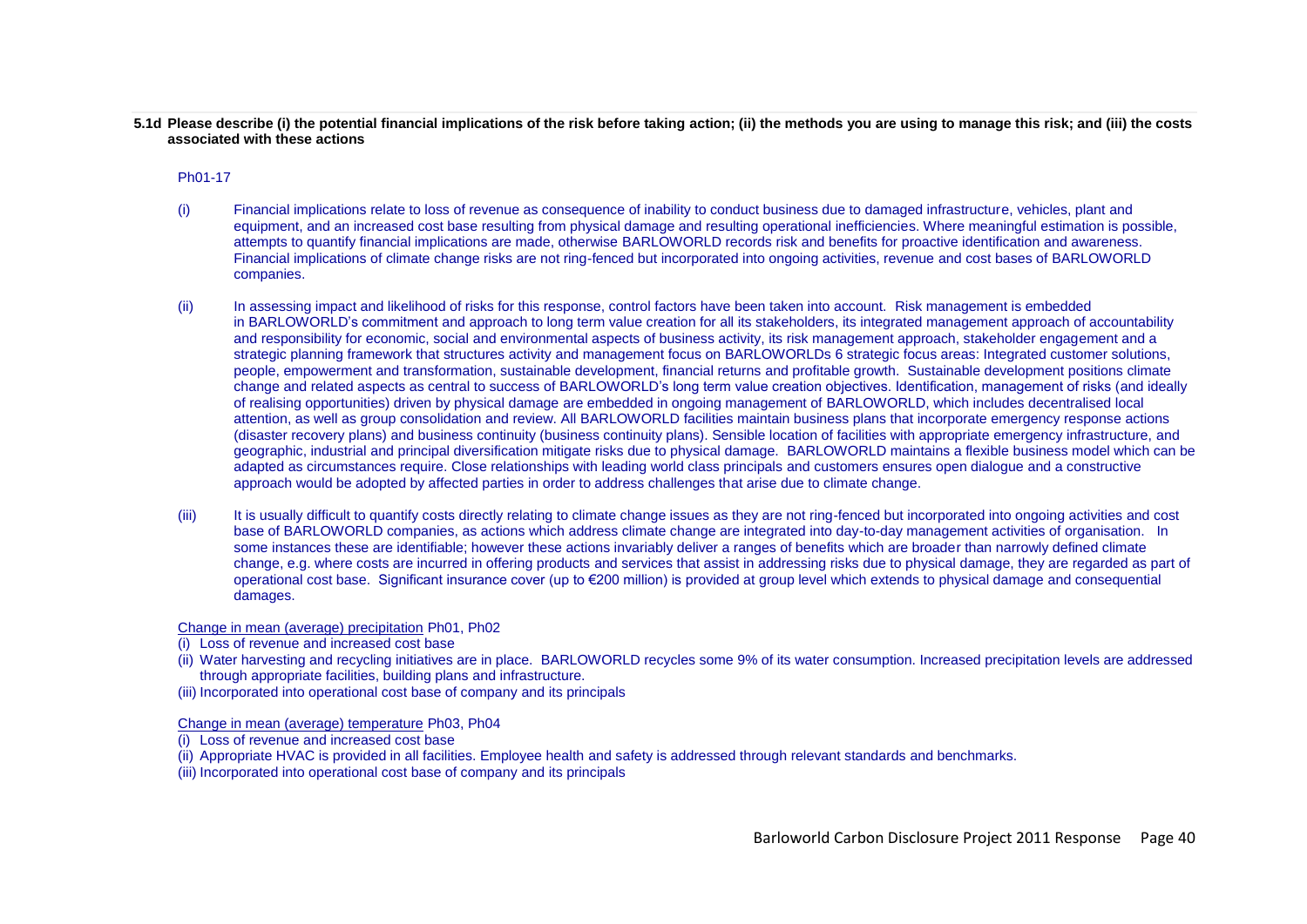Change in precipitation extremes and droughts Ph05, Ph06

- (i) Loss of revenue and increased cost base
- (ii) Implemented disaster recovery and business continuity plans. Water harvesting and recycling initiatives are in place. BARLOWORLD recycles some 9% of its water consumption. Increase precipitation levels are addressed through appropriate facilities, building plans and infrastructure
- (iii) Incorporated into operational cost base of company and its principals

### Change in precipitation pattern Ph07, Ph08

- (i) Loss of revenue and increased cost base
- (ii) Geographic, industrial and principal diversification. Well established customer and supply chain relationships.
- (iii) Incorporated into operational cost base of company and its principals

### Change in temperature extremes Ph09, Ph10

- (i) Loss of revenue and increased cost base
- (ii) Appropriate HVAC is provided in all facilities. Employee health and safety is addressed through relevant standards and benchmarks.
- (iii) Incorporated into operational cost base of company and its principals

## Induced changes in natural resources Ph11

- (i) Loss of revenue and increased cost base
- (ii) Geographic, industrial and principal diversification. Well established customer and supply chain relationships
- (iii) Incorporated into operational cost base of company

## Sea level rise Ph13, Ph14

- (i) Loss of revenue and increased cost base
- (ii) Well located facilities. Optimal planning of alternative supply routes. Well established customer and supply-chain relationships.
- (iii) Incorporated into operational cost base of company

## Snow and ice Ph15

- (i) Loss of revenue and increased cost base
- (ii) Appropriate HVAC is provided in all facilities. Employee health and safety is addressed through relevant standards and benchmarks. Optimal planning of alternative supply routes. Well established customer and supply-chain relationships.
- (iii) Incorporated into operational cost base of company

## Tropical cyclones Ph16

- (i) Loss of revenue and increased cost base
- (ii) Existing disaster recovery and business continuity plans. Geographic, industrial and principal/ supplier diversification. Well established customer and supply chain relationships
- (iii) Incorporated into operational cost base of company

## Uncertainty of physical risks Ph17

- (i) Loss of revenue and increased cost base
- (ii) Comprehensive strategic planning and insurance placement processes underpinned by risk management structures
- (iii) Incorporated into operational cost base of company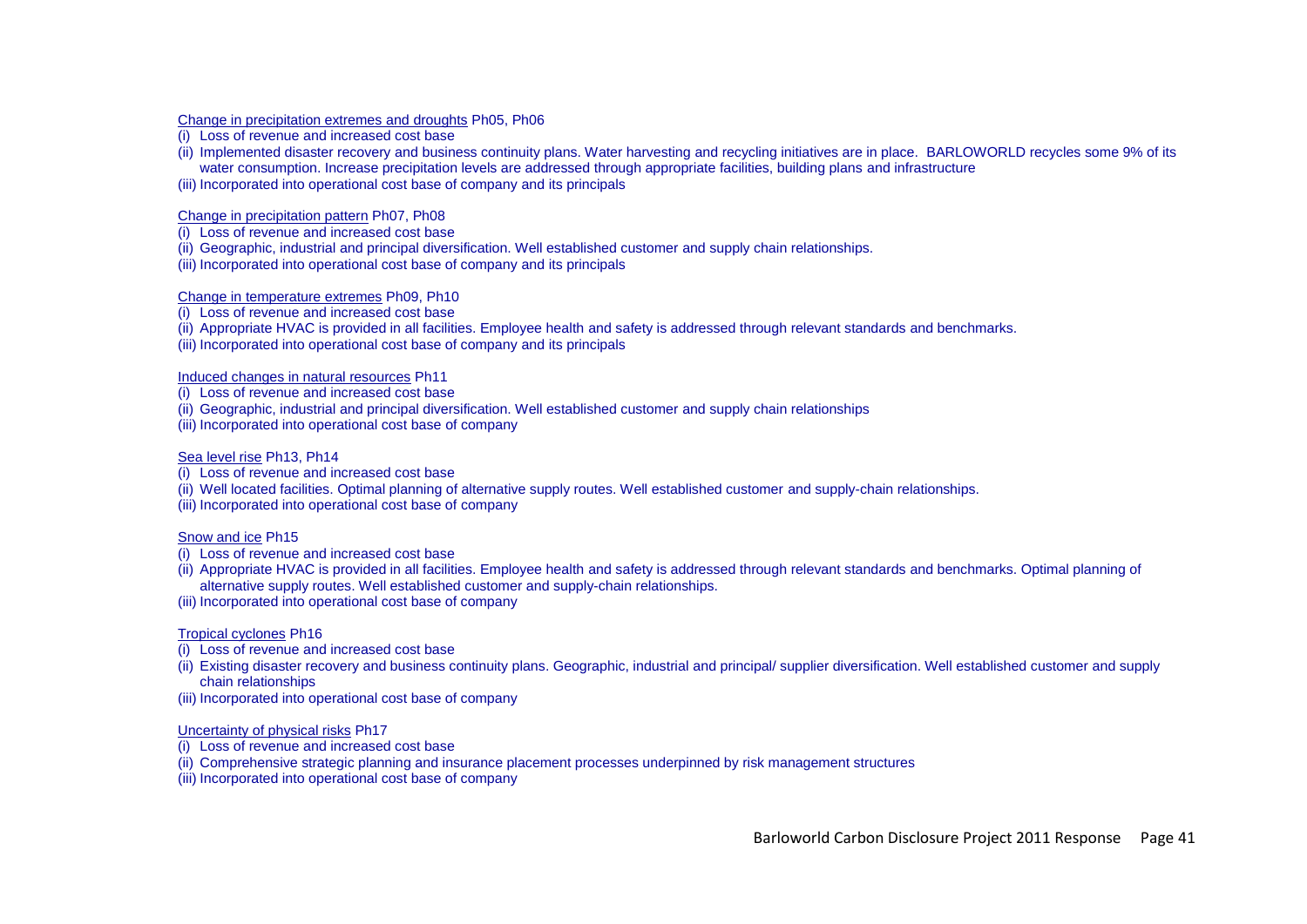# **5.1e Please describe your risks that are driven by changes in other climate-related developments**

| ID                | <b>Risk driver</b>                                  | <b>Description</b>                                                                                                                                                                                                                                                                                                                                                                                                                                                                                                                                                                                                                                                                                                                                                                   | <b>Potential impact</b>                     | <b>Timeframe</b> | Direct/<br><b>Indirect</b> | Likelihood                | Magnitude<br>of impact |
|-------------------|-----------------------------------------------------|--------------------------------------------------------------------------------------------------------------------------------------------------------------------------------------------------------------------------------------------------------------------------------------------------------------------------------------------------------------------------------------------------------------------------------------------------------------------------------------------------------------------------------------------------------------------------------------------------------------------------------------------------------------------------------------------------------------------------------------------------------------------------------------|---------------------------------------------|------------------|----------------------------|---------------------------|------------------------|
| Oth <sub>01</sub> | Changing<br>consumer<br>behaviour                   | Shifts in consumer preference to locally sourced products with a<br>reduced carbon footprint (or regulation which has a similar<br>effect) may affect group's logistics business, as well as other<br>products supplied by group.                                                                                                                                                                                                                                                                                                                                                                                                                                                                                                                                                    | <b>Reduced demand</b><br>for goods/services | 1-5 years        | <b>Direct</b>              | <b>Unlikely</b>           | High                   |
| Oth <sub>02</sub> | Changing<br>consumer<br>behaviour                   | There are competitive risks from suppliers who may enter<br>market with technologies, products and services with greater<br>energy and emission efficiencies or lower impacts on<br>environment.                                                                                                                                                                                                                                                                                                                                                                                                                                                                                                                                                                                     | <b>Reduced demand</b><br>for goods/services | 1-5 years        | <b>Direct</b>              | Very unlikely             | High                   |
| Oth <sub>03</sub> | <b>Fluctuating socio-</b><br>economic<br>conditions | A loss of business confidence may result due to climate change<br>events as financial and social consequences add to inflationary<br>pressures and detrimentally affect morale, standards of living,<br>and affect production and business costs.                                                                                                                                                                                                                                                                                                                                                                                                                                                                                                                                    | <b>Reduced demand</b><br>for goods/services | 1-5 years        | Indirect<br>(Client)       | Very unlikely             | High                   |
| Oth <sub>03</sub> | <b>Uncertainty in</b><br>social drivers             | A loss of business confidence may result due to climate change<br>events as financial and social consequences add to inflationary<br>pressures and detrimentally affect morale, standards of living,<br>and affect production and business costs.                                                                                                                                                                                                                                                                                                                                                                                                                                                                                                                                    | <b>Reduced demand</b><br>for goods/services | 1-5 years        | Indirect<br>(Client)       | Very unlikely             | High                   |
| Oth <sub>11</sub> | Reputation                                          | BARLOWORLD is committed to ensuring its environmental<br>legitimacy and managing its impacts on climate change. The<br>group has integrated management practices and reporting.<br>Sustainable development is included in one of group's Strategic<br>Focus Areas, and Social and Environmental legitimacy is one of<br>group's 10 Pillars of Sustainability.<br>However, there may be risks associated with shareholder or<br>public activism arising from climate change issues, and<br>litigation, financial and reputational risks for companies that<br>might inadvertently fall foul of regulations or public opinion.<br>Reputational damage could negatively affect commercial<br>standing and activity of group as well as its ability to attract and<br>retain key skills. | <b>Reduced demand</b><br>for goods/services | <b>Current</b>   | <b>Direct</b>              | Very unlikely             | High                   |
| Oth <sub>10</sub> | <b>Other drivers</b>                                | Lack of appropriate skills. Having identified the importance of a<br>growing number of climate change related issues over the past<br>decade, BARLOWORLD needs to recruit / retain intellectual<br>capacity and strategic employee skills required to address these<br>challenges across a range of disciplines in order to identify and<br>understand trends and risks that affect group, and to implement                                                                                                                                                                                                                                                                                                                                                                          | Inability to do<br>business                 | <b>Current</b>   | <b>Direct</b>              | Exceptionally<br>unlikely | High                   |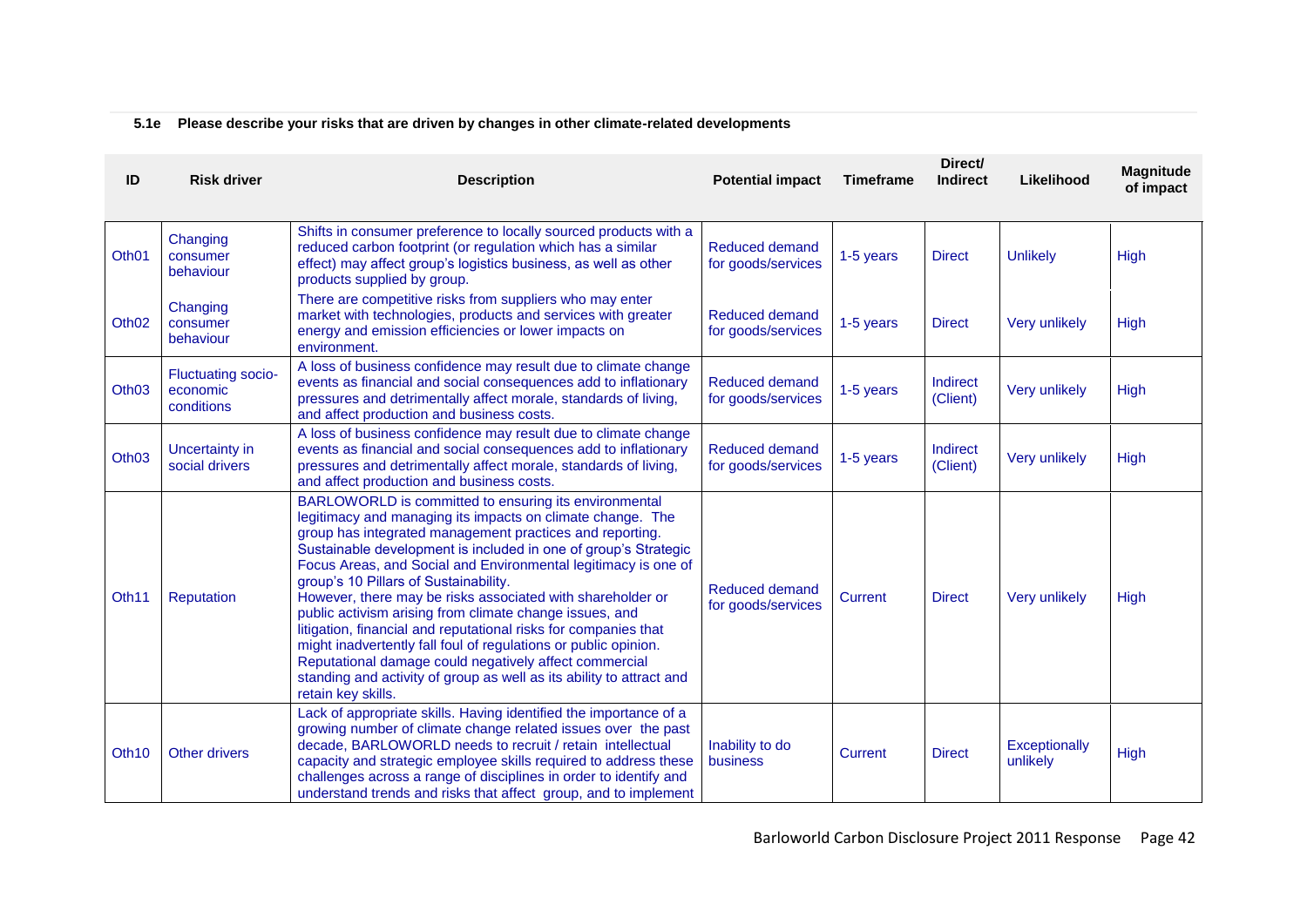| ID                | <b>Risk driver</b>                                         | <b>Description</b>                                                                                                                                                                                                                                                                                                                                                                                                                                                                                   | <b>Potential impact</b>                     | <b>Timeframe</b> | Direct/<br><b>Indirect</b> | Likelihood                     | <b>Magnitude</b><br>of impact |
|-------------------|------------------------------------------------------------|------------------------------------------------------------------------------------------------------------------------------------------------------------------------------------------------------------------------------------------------------------------------------------------------------------------------------------------------------------------------------------------------------------------------------------------------------------------------------------------------------|---------------------------------------------|------------------|----------------------------|--------------------------------|-------------------------------|
|                   |                                                            | necessary mitigation and adaptive strategies.<br>Efforts to create awareness and provide leadership have led to<br>a better grasp and acceptance of issues surrounding climate<br>change and firm commitment within the group to action.                                                                                                                                                                                                                                                             |                                             |                  |                            |                                |                               |
| Oth <sub>05</sub> | Increasing<br>humanitarian<br>demands                      | Additional taxes to fund humanitarian needs and CSI/socio-<br>economic development spend expectations and/or regulations,<br>may be revised upwards. Companies being increasingly viewed<br>as co-responsible with elected governments for remedying<br>socio-economic problems.                                                                                                                                                                                                                     | Increased<br>operational cost               | 1-5 years        | <b>Direct</b>              | More likely<br>than not        | <b>Medium</b>                 |
| Oth <sub>07</sub> | Induced changes<br>in human and<br>cultural<br>environment | Longer term risks such as marked changes in prevailing<br>temperature - excessively cold winters, heat waves - and<br>rainfall patterns, interrupted energy supplies and water<br>shortages, loss of food security, flash fires, rising sea levels,<br>severe weather and damaged infrastructure affecting supply<br>and delivery of essential services, raw materials and goods<br>would all have profound effects on broader society, including<br>the group's employees, suppliers and customers. | <b>Wider social</b><br>disadvantages        | 6-10 years       | Indirect<br>(Client)       | <b>More likely</b><br>than not | <b>Medium</b>                 |
| Oth <sub>09</sub> | Other drivers                                              | Value chains may be affected as suppliers and/or customers<br>attempt to pass on certain risks or costs associated with climate<br>change.                                                                                                                                                                                                                                                                                                                                                           | Increased capital<br>cost                   | 1-5 years        | <b>Direct</b>              | More likely<br>than not        | Medium                        |
| Oth <sub>08</sub> | Other drivers                                              | BARLOWORLD has commenced addressing energy and<br>emissions efficiencies and may be prejudiced as interventions<br>already in place and the group's 2009 baseline year could make<br>it relatively more difficult to effect significant further reductions in<br>energy consumption/ intensities (fossil fuel based) and<br>consequent emission reductions/intensities, or not be able to<br>access any financial incentives that may be available for this<br>purpose.                              | Increased<br>operational cost               | 1-5 years        | <b>Direct</b>              | About as likely<br>as not      | Medium                        |
| Oth <sub>06</sub> | Induced changes<br>in human and<br>cultural<br>environment | Possible new health impacts on employees would need to be<br>managed through safety and health structures and functions,<br>e.g. impacts on employee wellness and assistance programmes<br>will need to be considered and addressed.                                                                                                                                                                                                                                                                 | <b>Increased</b><br>operational cost        | 1-5 years        | <b>Direct</b>              | <b>More likely</b><br>than not | Low                           |
| Oth <sub>04</sub> | <b>Fluctuating socio-</b><br>economic<br>conditions        | Changes in human settlement patterns, as well as in financial<br>and insurance markets, could take place and this would impact<br>on long term strategic decisions such as business models and<br>locations, and how capital and human resources are allocated,<br>accessed and managed.                                                                                                                                                                                                             | <b>Reduced demand</b><br>for goods/services | >10 years        | <b>Direct</b>              | <b>Unlikely</b>                | Low                           |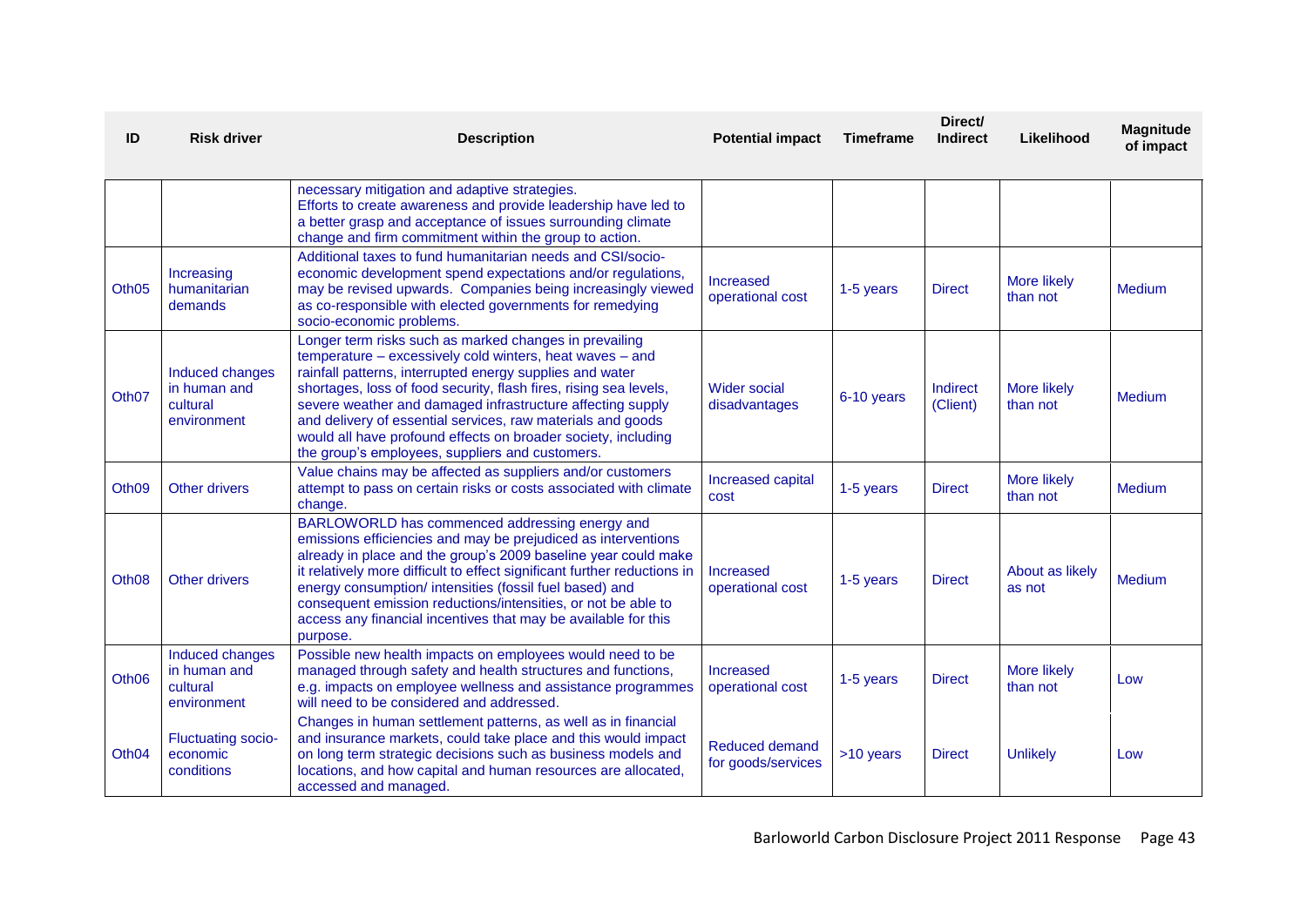**5.1f Please describe (i) the potential financial implications of the risk before taking action; (ii) the methods you are using to manage this risk; (iii) the costs associated with these actions**

Oth01-11

- Financial implications loss of revenue due to shifts in consumption patterns and loss of competitive advantage in event that other suppliers have better technology and solutions, general loss of business confidence, and costs resulting from increased taxes, expectations on business to provide humanitarian aid, possible increased expenditure on employee wellness programmes, employment costs to attract and retain appropriate scarce skills and increased insurance commitments as responsibility for climate change is passed on to suppliers. BARLOWORLD attempts to quantify financial implications of identified risks, otherwise it records risk and benefits for proactive identification and awareness purposes. Financial implications relating to climate change risks are incorporated into ongoing activities and revenue and cost bases of BARLOWORLD companies.
- (ii) In assessing impact and likelihood of risks for this response, control factors have been taken into account. Methods to manage risk are embedded in BARLOWORLD"s commitment and approach to long term value creation for all its stakeholders, an integrated management approach that requires accountability and responsibility for economic, social and environmental aspects of business activity, entrenched risk management, stakeholder engagement and a strategic planning framework that structures activity and management focus on the group"s 6 strategic focus areas, one of which is sustainable development. This positions climate change and related aspects as central to BARLOWORLD"s long term value creation. Identification and management of risks (and ideally of realising opportunities) driven by climate change are embedded in ongoing management which includes decentralised local attention, as well as group consolidation and review.
- (iii) It is usually difficult to quantify costs directly relating to climate change issues as they are not ring-fenced but incorporated into ongoing activities and cost base of BARLOWORLD companies, as actions which address climate change are integrated into day-to-day management activities. In some instances these are identifiable; however these actions invariably deliver a range of benefits broader than narrowly defined climate change, e.g. costs incurred in offering products and services that address climate change, environmental footprint, energy and emission efficiencies are regarded as part of operational cost base.

#### Changing consumer behaviour Oth01 Oth02

- (i) Loss of revenue, increased cost base
- (ii) World class principals with leading technologies. Strong customer relationships built on providing competitive solutions that address environmental footprint. Internal legitimacy assured through aspirational energy and emission efficiency improvements. Geographic, industrial and principal / supplier diversification, a range of integrated solutions and flexible business model. Proactive stakeholder engagement to identify value requirements and address accordingly. Entrenched strategic planning processes ensures identification of relevant trends and evolving customer solutions.
- (iii) In cost base of company

Uncertainty in market signals Oth04

- (i) Loss of revenue
- (ii) World class principals with leading technologies. Strong customer relationships built on providing competitive solutions that address environmental footprint. Internal legitimacy assured through aspirational energy and emission efficiency improvements. Geographic, industrial and principal / supplier diversification, and flexible business model. Proactive stakeholder engagement to identify value requirements and address accordingly. Address internal efficiencies and leverage financial returns in company
- (iii) Incorporated into cost base of company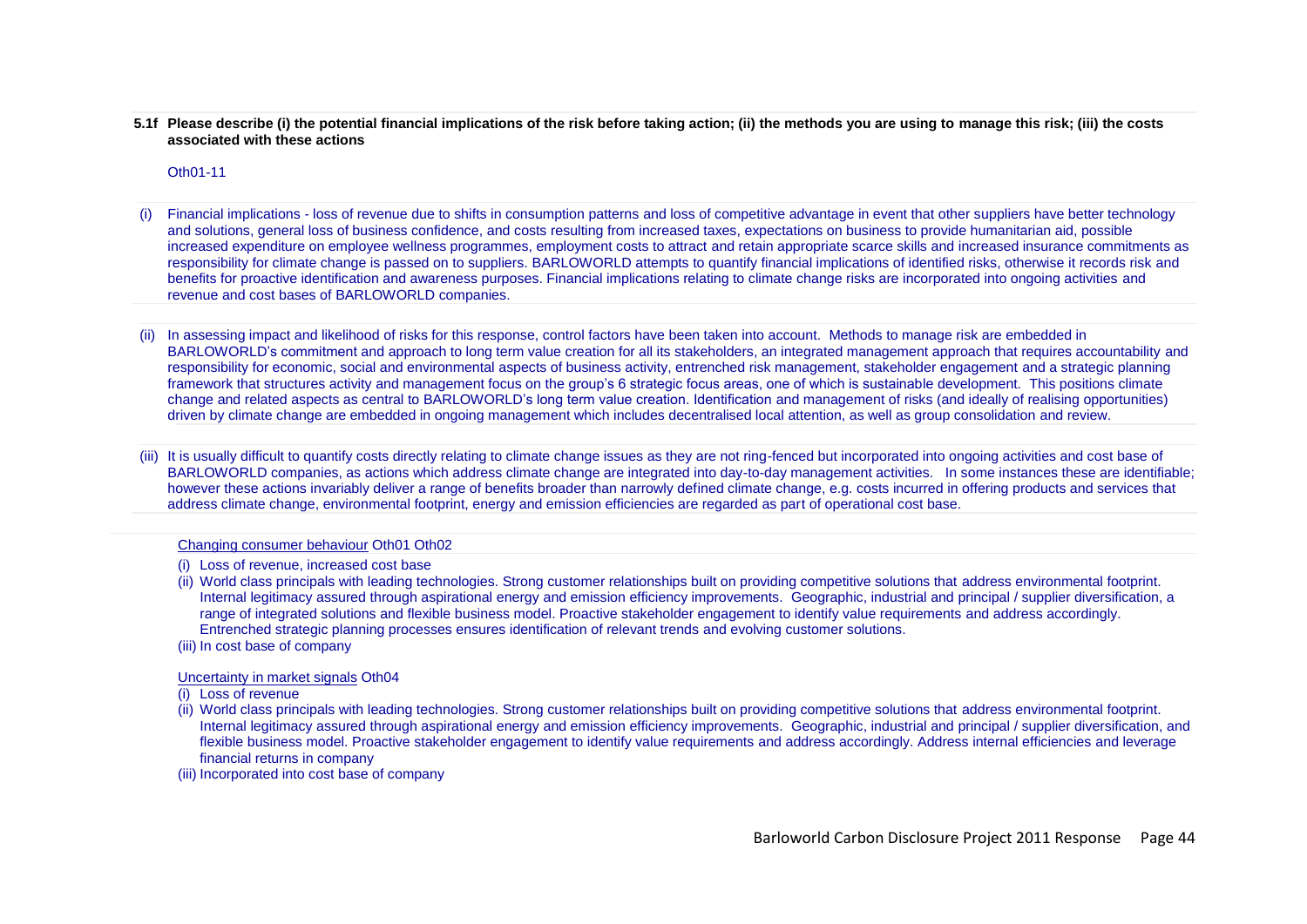Fluctuating socio-economic conditions Oth03, Oth04 and Uncertainty in social drivers Oth03

(i) Increased cost base

- (ii) Secure revenue through appropriate business model through entrenched strategic planning initiatives, supported by world-class principals with leading technologies. Strong customer relationships built on providing competitive solutions that address environmental footprint. Internal legitimacy assured through aspirational energy and emission efficiency improvements. Geographic, industrial and principal / supplier diversification, and flexible business model. Proactive stakeholder engagement to identify value requirements and address accordingly. Ensure efficient operations and leverage financial returns
- (iii) In cost base of company.

### Increasing humanitarian demands Oth05

(i) Increased cost base

- (ii) Secure revenue through appropriate business model with entrenched strategic planning initiatives, supported by world-class principals which have leading technologies. Strong customer relationships built on providing competitive solutions that address environmental footprint. Internal legitimacy assured through aspirational energy and emission efficiency improvements. Geographic, industrial and principal / supplier diversification, and flexible business model. Proactive stakeholder engagement to identify value requirements and address accordingly. Ensure efficient operations and leverage financial returns
- (iii) In cost base of company

### Induced changes in human and cultural environment Oth06, Oth07

(i) Increased costs

(ii) Continued application of employee value creation model throughout the group to ensure optimal value created by and for employees

(iii) In cost base of the company

## Other drivers (reporting) Oth08

(i) Increased cost base

(ii) Continue with initiatives to achieve aspirational energy and emission efficiency targets. Ensure recognition of baseline year and implemented initiatives

(iii) Incorporated into cost base of company

## Other drivers (passing on of risks) Oth09

- (i) Loss of revenue and increased cost base
- (ii) Constructive and transparent customer relations enabling identification and equitable distribution of risk. Provision of leading solutions which minimise environmental footprint and assist customers to achieve their sustainable development objectives.
- (iii) In cost base of company

## Other drivers (skills) Oth10

- (i) Loss of revenue and increased cost base
- (ii) Attract and retain skills though leading reputation underpinned by internal initiatives and leading customer solutions. Skills attraction and retention central to group employee value creation strategy. Implemented internal initiatives include energy and emission efficiency improvement targets, carbon offset programme, structured non-financial reporting, integrated management and reporting and sustainable development entrenched in group"s strategic framework, code of ethics and 10 Pillars of Sustainability
- (iii) In cost base of company

Reputation Oth11

(i) Loss of revenue and increased cost base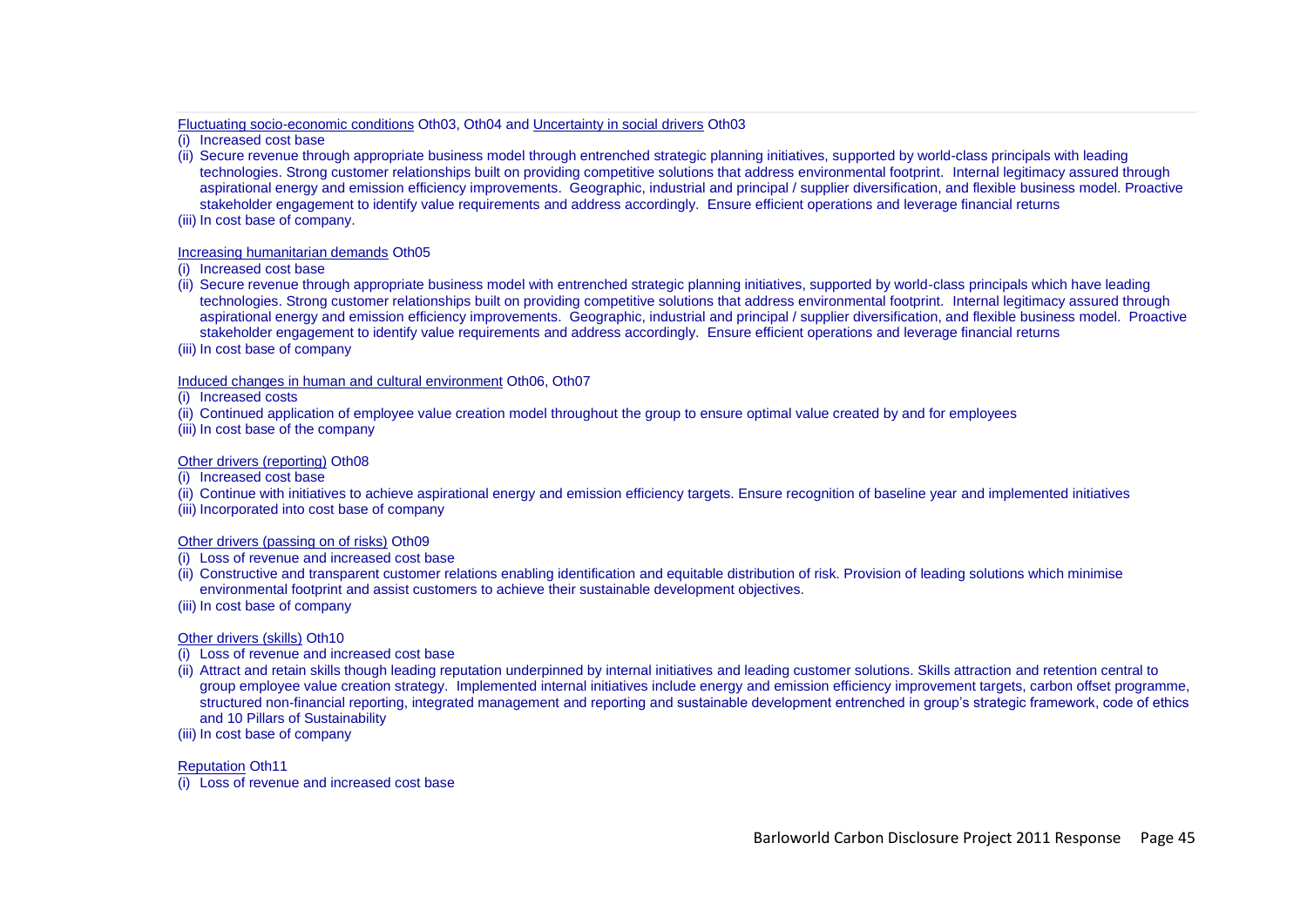- (ii) Aspirational energy and emission efficiency improvement targets set and performance closely monitored. Sustainable development and climate change entrenched into group integrated management and reporting structures. Membership of JSE SRI (Leadership category). Carbon management process (MARSO) and carbon neutrality of Avis (internal consumption).
- (iii) In cost base of company. R747 825 for Avis RAC carbon neutrality

#### **Climate Change Opportunities**

- **6.1 Have you identified any climate change opportunities (current or future) that have the potential to generate a substantive change in your business operations, revenue or expenditure? Tick all that apply**
	- $\checkmark$  Opportunities driven by changes in regulation
	- $\checkmark$  Opportunities driven by changes in physical climate parameters
	- $\checkmark$  Opportunities driven by changes in other climate-related developments

### **6.1a Please describe your opportunities that are driven by changes in regulation**

| ID    | <b>Opportunity</b><br>driver                                   | <b>Description</b>                                                                                                                                                                                                                                                                                                                                                                | <b>Potential impact</b>                               | <b>Timeframe</b> | Direct/Indirect | Likelihood                  | <b>Magnitude</b><br>of impact |
|-------|----------------------------------------------------------------|-----------------------------------------------------------------------------------------------------------------------------------------------------------------------------------------------------------------------------------------------------------------------------------------------------------------------------------------------------------------------------------|-------------------------------------------------------|------------------|-----------------|-----------------------------|-------------------------------|
| Reg53 | Carbon taxes                                                   | BARLOWORLD Power business unit has been<br>established to offer customer offerings which provide<br>energy security, energy efficiency, energy demand<br>management and emissions management services.<br>The opportunities associated with the likely shift to<br>rail-based transport can be realised through the<br>group's emerging ability to supply into the rail industry. | Increased demand for<br>existing<br>products/services | Current          | <b>Direct</b>   | <b>Virtually</b><br>certain | Medium-<br>high               |
| Reg53 | Fuel/energy taxes<br>and regulations                           | BARLOWORLD Power business unit has been<br>established to offer customer offerings which provide<br>energy security, energy efficiency, energy demand<br>management and emissions management services.<br>The opportunities associated with the likely shift to<br>rail-based transport can be realised through the<br>group's emerging ability to supply into the rail industry. | Increased demand for<br>existing<br>products/services | Current          | <b>Direct</b>   | <b>Virtually</b><br>certain | Medium-<br>high               |
| Reg55 | General<br>environmental<br>regulations,<br>including planning | Anticipated regulatory requirements around GHG<br>emissions and mandatory energy efficiency targets<br>will increase market for products, services and<br>customer solutions that are energy and emission<br>efficient, environmentally sound and innovative. In<br>addition, opportunities are presented for customer<br>offerings which provide energy security, energy         | Increased demand for<br>existing<br>products/services | <b>Current</b>   | <b>Direct</b>   | <b>Virtually</b><br>certain | Medium-<br>high               |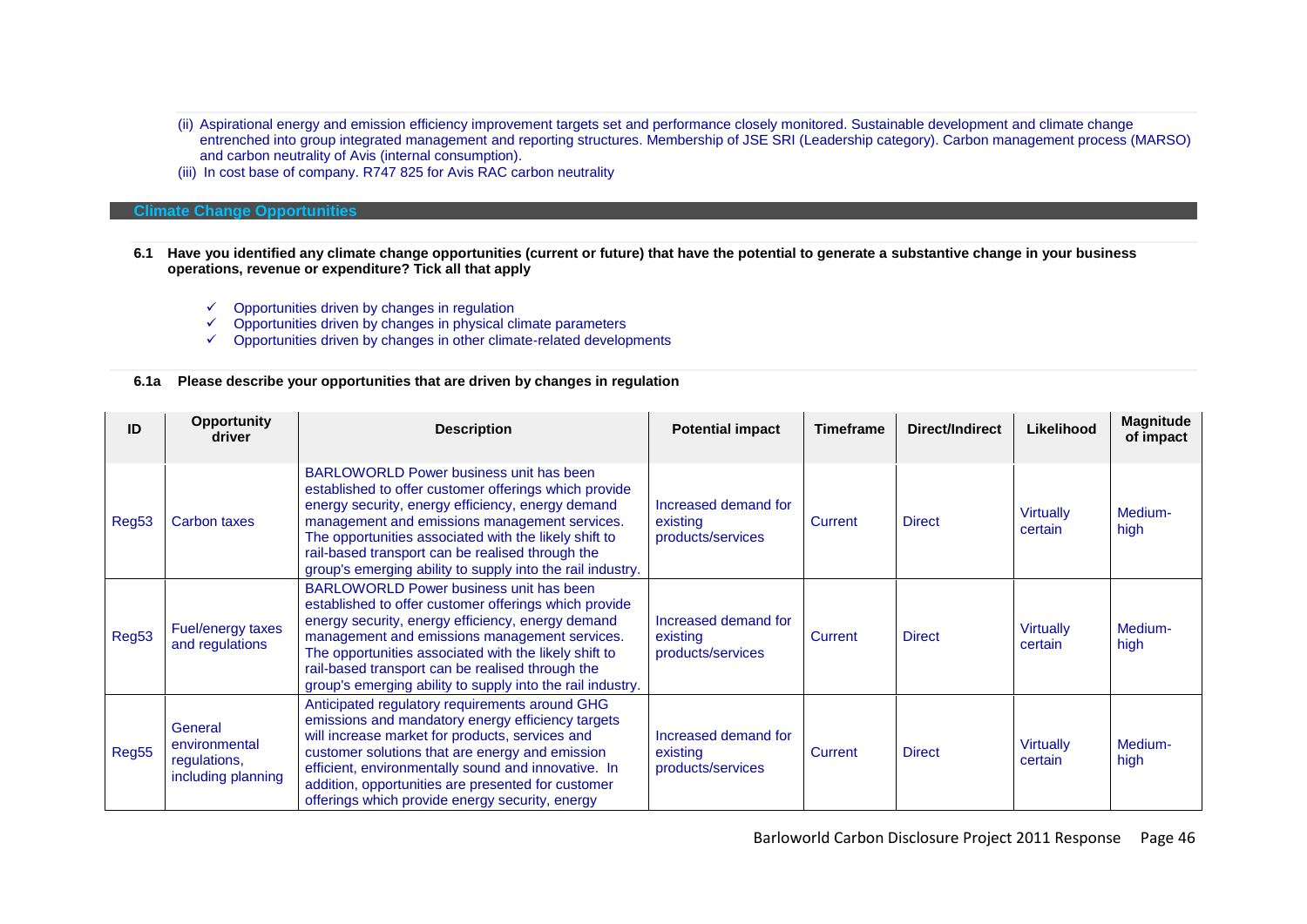| ID    | <b>Opportunity</b><br>driver                                   | <b>Description</b>                                                                                                                                                                                                                                                                                                                                                                                                                                                                                                                                                                                                                                                                                                                                                                                                                                                                                                                                                                                                                                                                                                                                                                                                                                                                            | <b>Potential impact</b>                               | <b>Timeframe</b> | <b>Direct/Indirect</b> | Likelihood                  | <b>Magnitude</b><br>of impact |
|-------|----------------------------------------------------------------|-----------------------------------------------------------------------------------------------------------------------------------------------------------------------------------------------------------------------------------------------------------------------------------------------------------------------------------------------------------------------------------------------------------------------------------------------------------------------------------------------------------------------------------------------------------------------------------------------------------------------------------------------------------------------------------------------------------------------------------------------------------------------------------------------------------------------------------------------------------------------------------------------------------------------------------------------------------------------------------------------------------------------------------------------------------------------------------------------------------------------------------------------------------------------------------------------------------------------------------------------------------------------------------------------|-------------------------------------------------------|------------------|------------------------|-----------------------------|-------------------------------|
|       |                                                                | efficiency, energy demand management and<br>emissions management services. The group<br>continues to consider these aspects in provision of<br>their customer solutions, which include plant and<br>equipment, motor vehicles, car rental, power solutions<br>and logistics supply chain management and<br>optimisation. The range and scope of these products/<br>services is continually being reviewed and expanded.                                                                                                                                                                                                                                                                                                                                                                                                                                                                                                                                                                                                                                                                                                                                                                                                                                                                       |                                                       |                  |                        |                             |                               |
| Reg56 | General<br>environmental<br>regulations,<br>including planning | Potential exists for establishment of new business<br>units offering supplementary or complementary<br>products, services and solutions. Recently<br>established BARLOWORLD Power division offers<br>standby generation and energy efficiency<br>management solutions which it is driving within group<br>as well as externally to customers.                                                                                                                                                                                                                                                                                                                                                                                                                                                                                                                                                                                                                                                                                                                                                                                                                                                                                                                                                 | Increased demand for<br>existing<br>products/services | Current          | <b>Direct</b>          | <b>Virtually</b><br>certain | Medium-<br>high               |
| Reg57 | General<br>environmental<br>regulations,<br>including planning | The group regularly reviews policy compliance and<br>international regulations and targets, including those<br>which are climate change and energy related. It<br>participates in formulation of government policy, is<br>guided by standards embedded in, among other<br>sources, King III, GHG protocols and GRI framework,<br>and participates in JSE SRI and CDP reviews of its<br>governance, planning and performance. These<br>activities ensure that group is aware of topical issues,<br>and potential and emerging risks and opportunities<br>are dealt with timeously in formal strategy and risk<br>management processes. All of these aspects reduce<br>BARLOWORLD's overall risk profile.<br>Opportunity to differentiate from competitors by<br>implementing internal initiatives which positively affect<br>emissions, and developing competitive solutions<br>which assist customers to address their emission and<br>pollution limits or constraints.<br>Being an early signatory to Energy Efficiency Accord<br>and generally an early adaptor of standards and<br>legislation, group has a head-start on monitoring,<br>measuring and reporting its emissions.<br>Standards and conditions imposed by international<br>agreements on climate change will drive compliance |                                                       | Current          | <b>Direct</b>          | <b>Virtually</b><br>certain | Medium-<br>high               |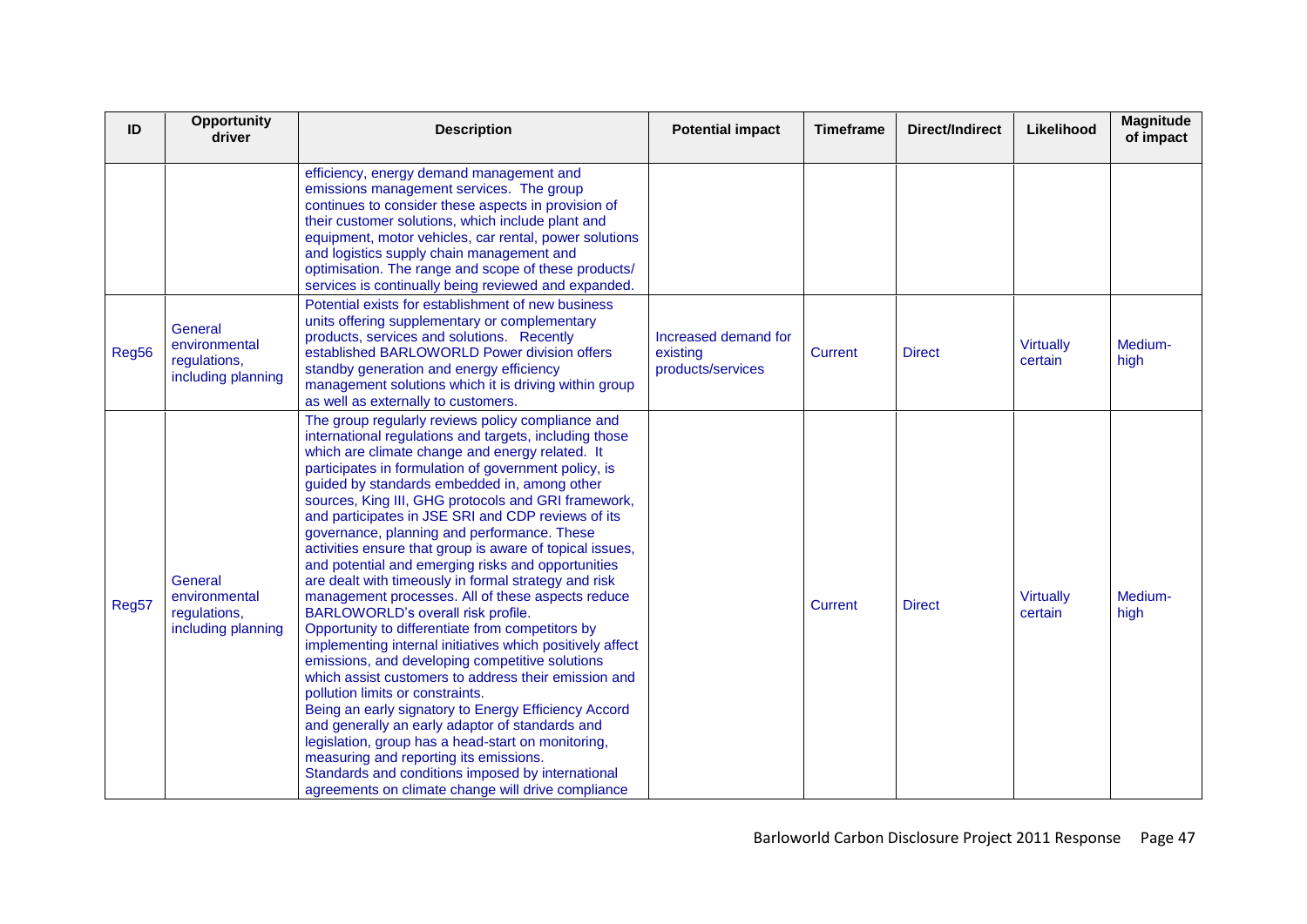| ID    | Opportunity<br>driver                    | <b>Description</b>                                                                                                                                                                                                                                                                                                                                                                                                                                                                                                                                                                                                                                                                                                                                                                                                                                                                                                                                                                                                                                                                                               | <b>Potential impact</b>                               | <b>Timeframe</b> | <b>Direct/Indirect</b> | Likelihood                  | <b>Magnitude</b><br>of impact |
|-------|------------------------------------------|------------------------------------------------------------------------------------------------------------------------------------------------------------------------------------------------------------------------------------------------------------------------------------------------------------------------------------------------------------------------------------------------------------------------------------------------------------------------------------------------------------------------------------------------------------------------------------------------------------------------------------------------------------------------------------------------------------------------------------------------------------------------------------------------------------------------------------------------------------------------------------------------------------------------------------------------------------------------------------------------------------------------------------------------------------------------------------------------------------------|-------------------------------------------------------|------------------|------------------------|-----------------------------|-------------------------------|
|       |                                          | behaviour and demand for appropriate products and<br>solutions.                                                                                                                                                                                                                                                                                                                                                                                                                                                                                                                                                                                                                                                                                                                                                                                                                                                                                                                                                                                                                                                  |                                                       |                  |                        |                             |                               |
| Reg51 | Air pollution limits                     | Opportunity to differentiate from competitors by<br>implementing internal initiatives which positively affect<br>emissions, and developing competitive solutions<br>which assist customers to address their emission and<br>pollution limits or constraints.                                                                                                                                                                                                                                                                                                                                                                                                                                                                                                                                                                                                                                                                                                                                                                                                                                                     | <b>Reduced operational</b><br>costs                   | <b>Current</b>   | <b>Direct</b>          | <b>Virtually</b><br>certain | <b>Medium</b>                 |
| Reg54 | <b>Emission reporting</b><br>obligations | Being an early signatory to Energy Efficiency Accord<br>and generally an early adaptor of standards and<br>legislation, group has a head-start on monitoring,<br>measuring and reporting its emissions.                                                                                                                                                                                                                                                                                                                                                                                                                                                                                                                                                                                                                                                                                                                                                                                                                                                                                                          | <b>Reduced operational</b><br>costs                   | <b>Current</b>   | <b>Direct</b>          | <b>Virtually</b><br>certain | <b>Medium</b>                 |
| Reg58 | International<br>agreements              | Standards and conditions imposed by international<br>agreements on climate change will drive compliance<br>behaviour and demand for appropriate products and<br>solutions.                                                                                                                                                                                                                                                                                                                                                                                                                                                                                                                                                                                                                                                                                                                                                                                                                                                                                                                                       | Increased demand for<br>existing<br>products/services | 1-5 years        | <b>Direct</b>          | <b>Virtually</b><br>certain | <b>Medium</b>                 |
| Reg59 | Other regulatory<br>drivers              | The group could benefit from governments' intentions<br>to create enabling environments for shift to low carbon<br>economies.<br>In SA, measures to create an enabling environment<br>include ensuring that 1.5% of GDP is allocated to<br>research and development by 2015, sending the right<br>'price signals' and implementing subsidy reforms and<br>rebates.<br>The SA government has introduced a tax allowance<br>for energy efficiency savings governed under section<br>12L of Income Tax Act, No.58 of 1962 which is<br>expected to be operational towards end of 2011.<br>Accelerated depreciation for investments in renewable<br>energy has also been allowed.<br>The SA Department of Trade and Industry is including<br>energy efficiency requirements in new tax incentives.<br>For example, section 12l of the Act sets out an<br>incentive for industrial policy projects that manage to<br>meet energy efficiency requirements.<br>BARLOWORLD operations continue to consider these<br>aspects in their respective business models, strategic<br>plans and in developing customer offerings. | Increased demand for<br>existing<br>products/services | 1-5 years        | <b>Direct</b>          | <b>Virtually</b><br>certain | <b>Medium</b>                 |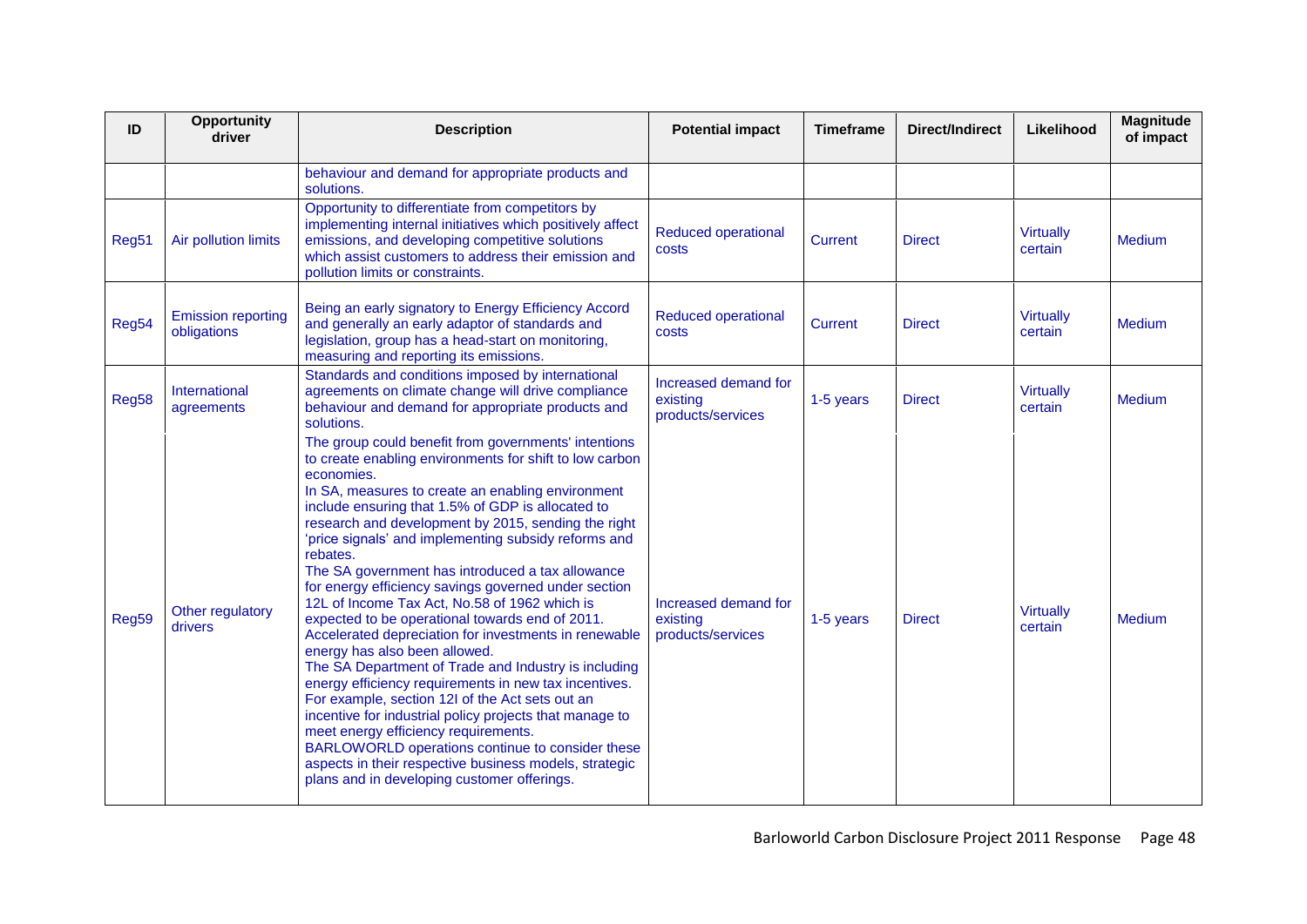| ID    | <b>Opportunity</b><br>driver                              | <b>Description</b>                                                                                                                                                                                                                                                                                                                                                                                                                                                                                                                                                                                                                                                                                                                                                                                                                                                                                                                                                                                                                                                                                                                                               | <b>Potential impact</b>                               | <b>Timeframe</b> | <b>Direct/Indirect</b> | Likelihood                  | <b>Magnitude</b><br>of impact |
|-------|-----------------------------------------------------------|------------------------------------------------------------------------------------------------------------------------------------------------------------------------------------------------------------------------------------------------------------------------------------------------------------------------------------------------------------------------------------------------------------------------------------------------------------------------------------------------------------------------------------------------------------------------------------------------------------------------------------------------------------------------------------------------------------------------------------------------------------------------------------------------------------------------------------------------------------------------------------------------------------------------------------------------------------------------------------------------------------------------------------------------------------------------------------------------------------------------------------------------------------------|-------------------------------------------------------|------------------|------------------------|-----------------------------|-------------------------------|
| Reg62 | Other regulatory<br>drivers                               | Opportunities exist for generation of renewable<br>energy (South African on-grid target 30% by 2025),<br>and services aimed at achieving an optimal and<br>reliable energy mix, including independent power<br>supply for own consumption and potential for selling<br>energy into regional energy grids.<br>The National Energy Regulator in SA has released<br>incentives for renewable energy and cogeneration<br>Independent Power Producers, Renewable Energy<br>and Cogeneration Feed In Tariffs. These offer a<br>higher price for electricity produced from renewable<br>energy or cogeneration sources which are fed onto<br>national grid, as well as price certainty over 20 years.<br>These incentives are not operational yet.<br>The UK government has committed to sourcing 15%<br>of energy from renewable sources by 2020 and<br>offering feed in tariffs for small-scale low-carbon<br>electricity produced from renewable energy<br>technologies (which have recently been reviewed).<br>BARLOWORLD operations are considering these<br>aspects in their respective business models, strategic<br>plans and in developing customer offerings. | Increased demand for<br>existing<br>products/services | 1-5 years        | <b>Direct</b>          | <b>Virtually</b><br>certain | Medium                        |
| Reg63 | Other regulatory<br>drivers                               | New regulations which require disclosure of<br>information on environmental stewardship, including<br>climate change, may provide opportunities for<br>BARLOWORLD companies to differentiate from their<br>competitors and gain competitive advantage in, for<br>example, applying for licences, tenders or finance.                                                                                                                                                                                                                                                                                                                                                                                                                                                                                                                                                                                                                                                                                                                                                                                                                                             | <b>Other: Competitive</b><br>advantage                | <b>Current</b>   | <b>Direct</b>          | <b>Virtually</b><br>certain | Medium                        |
| Reg64 | <b>Product efficiency</b><br>regulations and<br>standards | Customers request products and solutions which<br>assist them in achieving internal energy and emission<br>targets, and it is anticipated that this trend will grow.<br>This includes customers with operations spanning<br>multi-geographies who may require, in terms of their<br>own internal environmental commitments, high<br>environmental standards and technology in products,<br>services and solutions ahead or regardless of<br>prevailing local/regional regulations and legislation.<br>Supported by its principals, BARLOWORLD is<br>committed to providing leading products and solutions                                                                                                                                                                                                                                                                                                                                                                                                                                                                                                                                                        | Increased demand for<br>existing<br>products/services | 1-5 years        | <b>Direct</b>          | <b>Virtually</b><br>certain | <b>Medium</b>                 |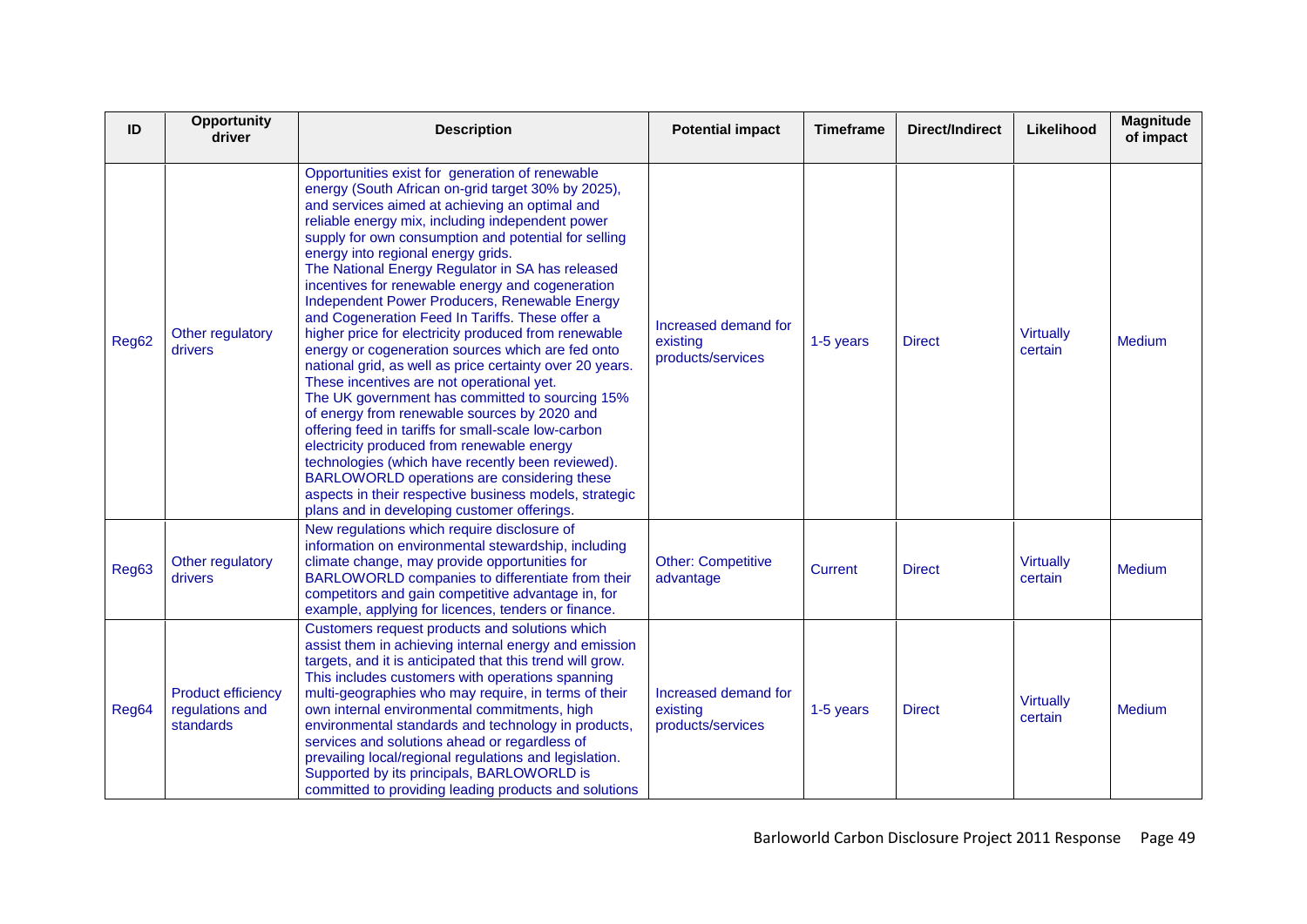| ID    | Opportunity<br>driver                                     | <b>Description</b>                                                                                                                                                                                                                                                                                                                                                                                                                                                                                                                                                                | <b>Potential impact</b>                               | <b>Timeframe</b> | <b>Direct/Indirect</b> | Likelihood                  | <b>Magnitude</b><br>of impact |
|-------|-----------------------------------------------------------|-----------------------------------------------------------------------------------------------------------------------------------------------------------------------------------------------------------------------------------------------------------------------------------------------------------------------------------------------------------------------------------------------------------------------------------------------------------------------------------------------------------------------------------------------------------------------------------|-------------------------------------------------------|------------------|------------------------|-----------------------------|-------------------------------|
|       |                                                           | that enable customers to meet their sustainable<br>development objectives, including environmental<br>stewardship by improving lifecycle environmental<br>footprint of products through energy and emission<br>efficiencies, as well as product disposal.                                                                                                                                                                                                                                                                                                                         |                                                       |                  |                        |                             |                               |
| Reg67 | <b>Voluntary</b><br>agreements                            | Efforts to meet the group's commitments in terms of<br>the Energy Efficiency Accord, which was signed in<br>2005, have given BARLOWORLD companies a head<br>start in embedding energy and emissions efficiency in<br>policy, strategies and operations. The company is<br>better informed on climate change issues and well<br>positioned to engage on and deal with emerging and<br>existing climate-change related regulations and taxes.                                                                                                                                       | Reduced operational<br>costs                          | <b>Current</b>   | <b>Direct</b>          | <b>Virtually</b><br>certain | <b>Medium</b>                 |
| Reg65 | <b>Product efficiency</b><br>regulations and<br>standards | Some of BARLOWORLD's businesses are dependent<br>on a small number of principals and/or suppliers and<br>the group's success is linked to the availability,<br>competitiveness and quality of their products and<br>services. As anticipated regulatory requirements<br>around GHG emissions and mandatory energy<br>efficiency targets grow markets for products and<br>services incorporating clean, green technologies, so<br>arguably will number of principals, contributing to<br>BARLOWORLD group's customer offerings and<br>increasing customers and channels to market. | <b>New</b><br>products/business<br>services           | 1-5 years        | <b>Direct</b>          | More likely<br>than not     | Medium                        |
| Reg60 | Other regulatory<br>drivers                               | International technical assistance programmes and<br>increasing scale of concessionary finance being made<br>available through development finance institutions and<br>banks to encourage private sector solutions to climate<br>change, and present opportunities for new ventures.<br>BARLOWORLD operations consider these in their<br>respective business models, development of customer<br>offerings and strategic plans.                                                                                                                                                    | Investment<br>opportunities                           | 1-5 years        | <b>Direct</b>          | About as<br>likely as not   | <b>Medium</b>                 |
| Reg66 | <b>Product labelling</b><br>regulations and<br>standards  | Requirement to include carbon footprint data on<br>product labels would present an opportunity, since<br>labelling would be beneficial to environmentally<br>friendly products that group offers to customers.<br>Product labelling regulations would assist in<br>addressing threats presented by 'grey goods'.                                                                                                                                                                                                                                                                  | Increased demand for<br>existing<br>products/services | Current          | <b>Direct</b>          | <b>Virtually</b><br>certain | Low                           |
| Reg52 | Cap and trade                                             | Opportunity to develop CDM projects locally for own                                                                                                                                                                                                                                                                                                                                                                                                                                                                                                                               | Investment                                            | <b>Current</b>   | <b>Direct</b>          | About as                    | Low                           |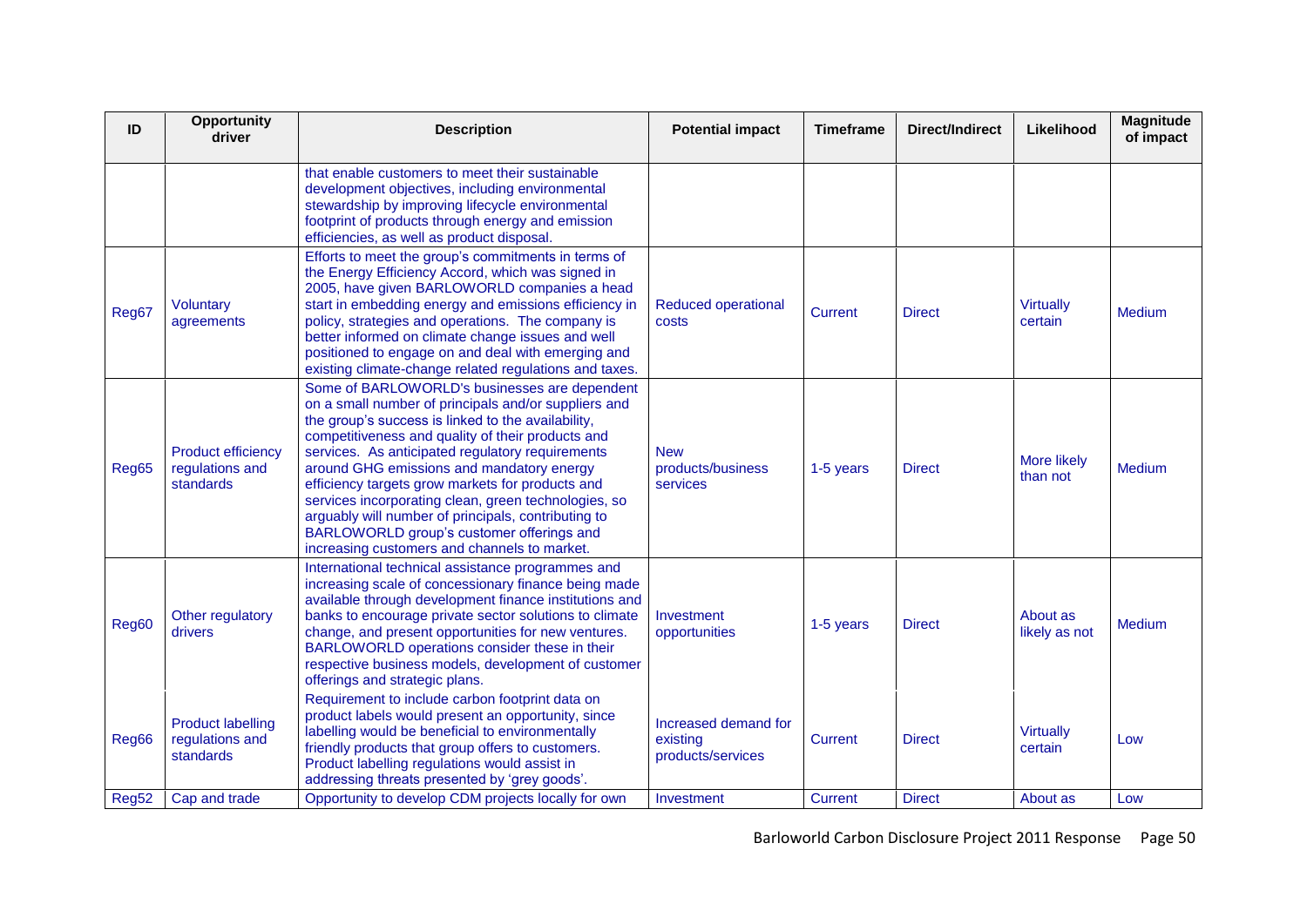| ID                | <b>Opportunity</b><br>driver | <b>Description</b>                                                                                                                                                                                                                                           | <b>Potential impact</b>                               | <b>Timeframe</b> | Direct/Indirect | Likelihood                  | <b>Magnitude</b><br>of impact |
|-------------------|------------------------------|--------------------------------------------------------------------------------------------------------------------------------------------------------------------------------------------------------------------------------------------------------------|-------------------------------------------------------|------------------|-----------------|-----------------------------|-------------------------------|
|                   | schemes                      | offsets to reduce group's carbon footprint, and for<br>market, which may also assist in meeting group's<br>local CSI and country's socio-economic development<br>objectives.                                                                                 | opportunities                                         |                  |                 | likely as not               |                               |
| Reg <sub>51</sub> | Air pollution limits         | Opportunity to differentiate from competitors by<br>implementing internal initiatives which positively affect<br>emissions, and developing competitive solutions<br>which assist customers to address their emission and<br>pollution limits or constraints. | Increased demand for<br>existing<br>products/services | Current          | <b>Direct</b>   | <b>Virtually</b><br>certain | <b>Medium</b>                 |

**6.1b Please describe (i) the potential financial implications of the opportunity; (ii) the methods you are using to manage this opportunity; (iii) the costs associated with these actions**

### Reg51-67

- (i) Financial implications Increased revenues due to providing competitive integrated customer solutions which enable customers to comply with relevant regulations and meet their own targets for energy and emission improvements, and reduced costs structures resulting from efficiency initiatives. BARLOWORLD attempts to quantify financial implications of identified opportunities, otherwise it records opportunities and benefits of proactively pursuing them. It is usually difficult to quantify financial implications relating to climate change opportunities as they are incorporated into ongoing activities and revenue and cost bases of BARLOWORLD companies.
- (ii) In assessing impact and likelihood of opportunities for this response, control factors have been taken into account. Methods for managing opportunity are embedded in BARLOWORLD"s long term value creation for all its stakeholders, an integrated management approach that requires accountability and responsibility for economic, social and environmental aspects of business activity, entrenched risk management, stakeholder engagement and a strategic planning framework that structures activity and management focus on group"s 6 strategic focus areas, one of which, sustainable development, positions climate change and related aspects as central to BARLOWORLD"s long term value creation objectives. Identification and realising of opportunities driven by changes in regulation are embedded in ongoing management which includes decentralised local attention, as well as group consolidation, review and attention.
- (iii) Costs relating to climate change issues are incorporated into ongoing activities and cost base of BARLOWORLD companies. In some instances these are identifiable; however these actions invariably deliver a range of benefits which are broader than narrowly defined climate change.

#### Air pollution limits Reg51

- (i) Increased revenue and reduced cost base
- (ii) Group aspirational energy and emission reduction targets set; referenced in code of conduct. World-class principals providing leading technology regarding energy consumption and emission control. Caterpillar"s ACERT® technology developed to meet American and European regulations restricting harmful emissions from diesel engines; Caterpillar"s D7E tractor which features first all-electric drive train: Hyster XN truck which offers up to 31% lower power consumption than equivalent competitor trucks; represented automobile manufacturers that are leaders in energy efficient and low emission vehicles; hybrid vehicles and electric vehicles. Internal solution offerings include BARLOWORLD Logistics" "Green Trailer" initiative that is some 10% more fuel efficient and their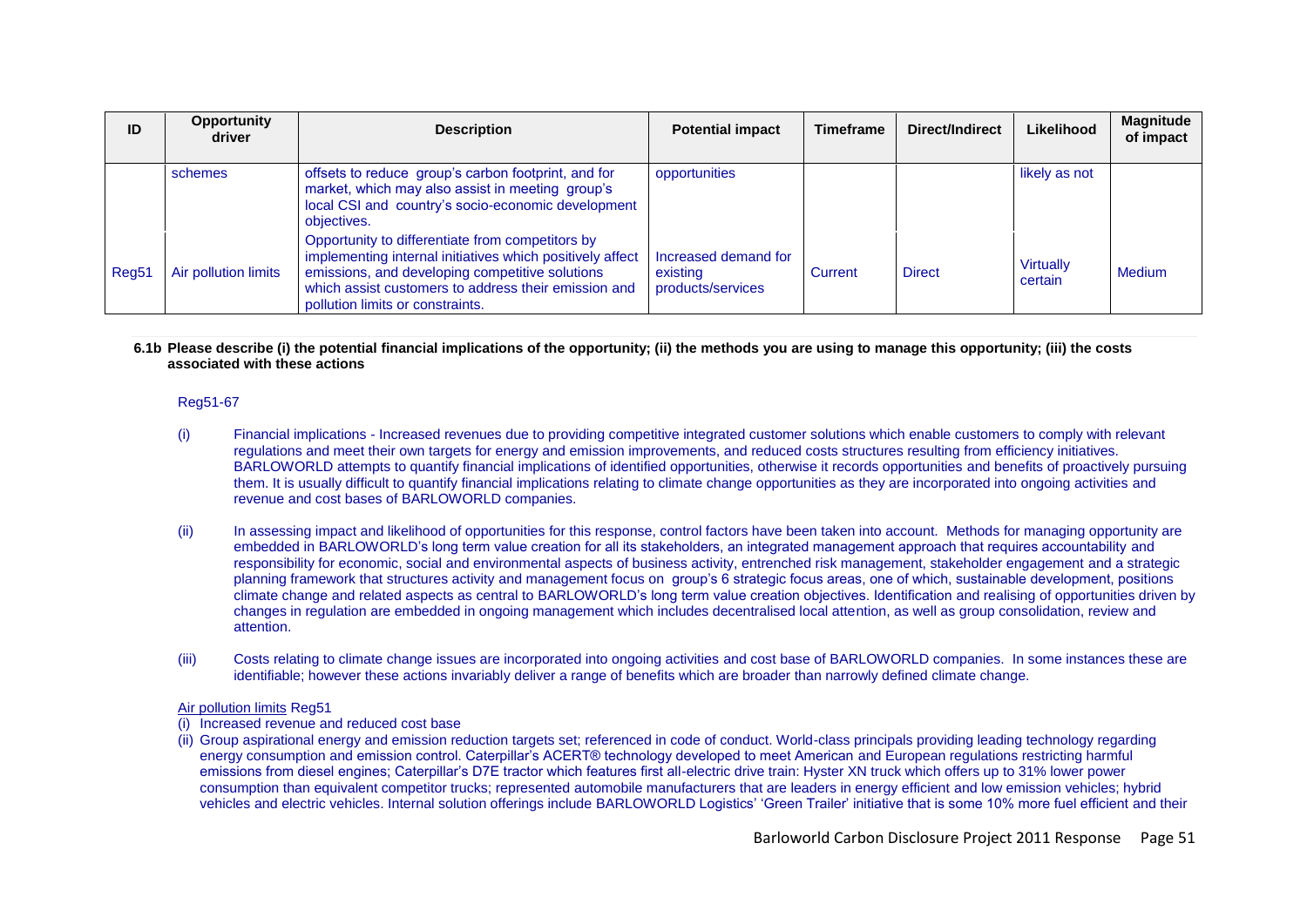CAST-CO2 module of its leading supply chain design system which form basis of designing low-carbon efficient supply-chains. BARLOWORLD Power division provides customers with leading energy reduction and efficiency solutions. PowerWatch technology, which enables live monitoring and of electricity consumption, is currently implemented in 17 major SA sites of group. Ongoing communication and education of employees. Appointment of sustainability champions in all divisions and executive responsibility at group level.

(iii) In cost base of company

#### Cap and Trade schemes Reg52

- (i) Increased revenues and reduced cost base
- (ii) Opportunity to develop a CDM utilising the group"s competencies in energy efficiencies and potentially renewable energy technology. This could be in association with group corporate social investment and enterprise development strategies
- (iii) In cost base of company

### Carbon taxes and Fuel and energy taxes and regulations Reg53

- Increased revenue and reduced cost base
- (ii) Group aspirational energy and emission reduction targets set; referenced in code of conduct. World-class principals providing leading technology regarding energy consumption and emission control. Caterpillar"s ACERT® technology developed to meet American and European regulations restricting harmful emissions from diesel engines; Caterpillar"s D7E tractor which features first all-electric drive train: Hyster XN truck which offers up to 31% lower power consumption than equivalent competitor trucks; represented automobile manufacturers that are leaders in energy efficient and low emission vehicles; hybrid vehicles and electric vehicles. Internal solution offerings include BARLOWORLD Logistics' 'Green Trailer' initiative that is some 10% more fuel efficient and their CAST-CO2 module of its leading supply chain design system which form basis of designing low-carbon efficient supply-chains. BARLOWORLD Power division provides customers with leading energy reduction and efficiency solutions. PowerWatch technology, which enables live monitoring and of electricity consumption, is currently implemented in 17 major sites of group. Ongoing communication and education of employees. Appointment of sustainability champions in all divisions and executive responsibility at group level.
- (iii) In cost base of company

## Emissions reporting obligations Reg54

- (i) Reduced cost base
- (ii) Early adaption of Energy Efficiency Accord in South African and implementation of a group aspirational target of a 12% non-renewable energy and a GHG (scope 1 and 2 CO2e) emissions efficiency improvement by end 2014 of a 2009 baseline year ensures structured data collection, reporting and management attention. Customer reporting obligations will focus attention on emissions and demand for energy and emission efficient solutions and offerings. BARLOWORLD is well positioned to meet these requirements
- (iii) In cost base of company

## General environmental regulations including planning Reg55, Reg56, Reg57

- (i) Increased revenues
- (ii) Providing integrated customer offerings backed by leading principals incorporating latest energy and emission efficiencies
- (iii) Incorporated into operational cost base of company

#### International agreements Reg58

- (i) Increased revenues
- (ii) Providing integrated customer offerings backed by leading principals incorporating latest energy and emission efficiencies
- (iii) Incorporated into operational cost base of company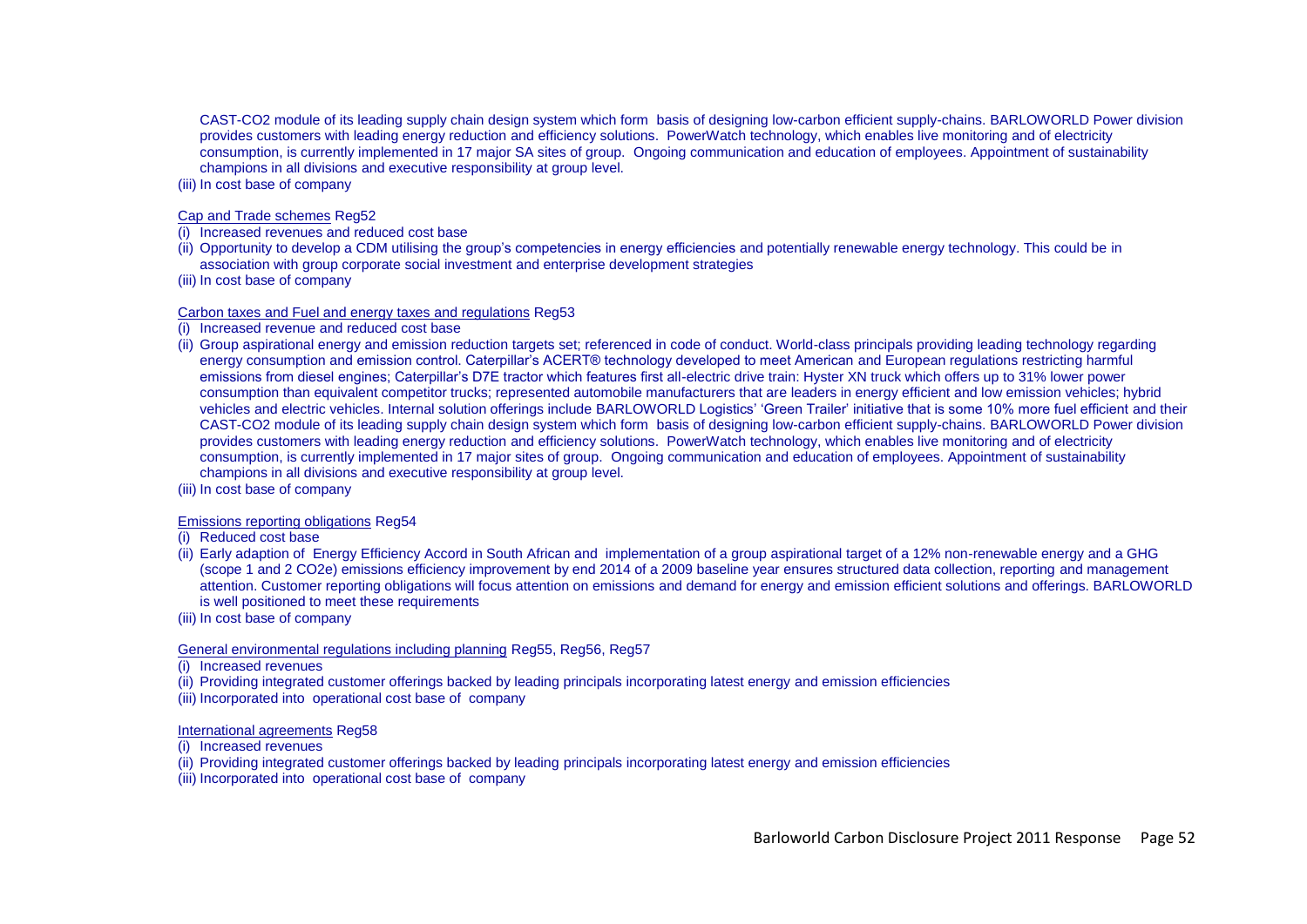Other regulatory drivers Reg59, 60, 62, 63

- (i) Increased revenues
- (ii) Providing integrated customer offerings backed by leading principals incorporating latest energy and emission efficiencies
- (iii) Incorporated into operational cost base of company

Product efficiency regulations and standards Reg64, 65

- (i) Increased revenues
- (ii) Providing integrated customer offerings backed by leading principals incorporating latest energy and emission efficiencies
- (iii) Incorporated into operational cost base of company

Product labelling regulations and standards Reg66

- (i) Increased revenues
- (ii) Ensures transparent standards of competitive products and solutions, proactively highlights to customers offerings incorporating latest energy and emissions efficiencies
- (iii) In cost base of company

Voluntary agreements Reg67

(i) Reduced cost base

- (ii) Providing integrated customer offerings backed by leading principals incorporating latest energy and emission efficiencies
- (iii) In cost base of company

|  | 6.1c Please describe the opportunities that are driven by changes in physical climate parameters |
|--|--------------------------------------------------------------------------------------------------|
|--|--------------------------------------------------------------------------------------------------|

| ID          | <b>Opportunity</b><br>driver      | <b>Description</b>                                                                                                                                                                                                                                                                                                                                                                 | <b>Potential impact</b>                               | <b>Timeframe</b> | Direct/<br><b>Indirect</b> | Likelihood              | <b>Magnitude</b><br>of impact |
|-------------|-----------------------------------|------------------------------------------------------------------------------------------------------------------------------------------------------------------------------------------------------------------------------------------------------------------------------------------------------------------------------------------------------------------------------------|-------------------------------------------------------|------------------|----------------------------|-------------------------|-------------------------------|
| <b>Ph58</b> | Other physical<br>climate drivers | Physical evidence of climate change has arguably had the<br>greatest impact on opinion and behaviour change, leading to<br>shifts in consumer sentiment and demand to more<br>environmentally friendly products and services, and greater<br>awareness of the environmental footprint of inputs, to the<br>group's benefit.                                                        | Increased demand for<br>existing<br>products/services | Current          | <b>Direct</b>              | Virtually<br>certain    | Medium-<br>high               |
| <b>Ph59</b> | Other physical<br>climate drivers | Continuing shift towards assessing profits in context of<br>resource depletion and monetising natural capital e.g.<br>establishing more accurate values for delivered water and<br>energy (and managing waste) presents opportunities in that<br>management of these will require more efficient civil<br>infrastructure which will utilise BARLOWORLD's products and<br>services. | Increased demand for<br>existing<br>products/services | Current          | <b>Direct</b>              | More likely<br>than not | <b>Medium</b>                 |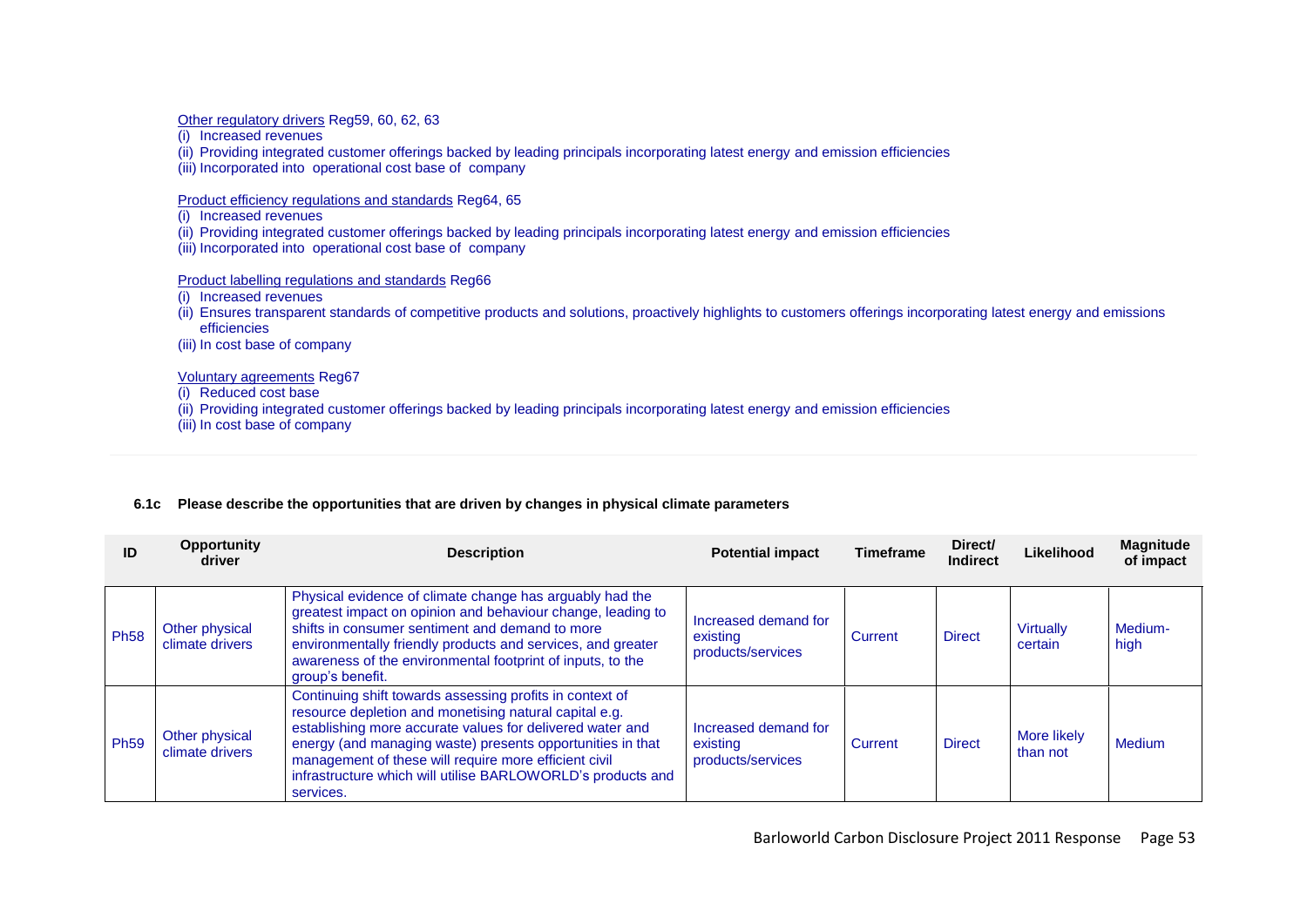| ID          | Opportunity<br>driver                        | <b>Description</b>                                                                                                                                                                                                                                                          | <b>Potential impact</b>                               | <b>Timeframe</b> | Direct/<br>Indirect | Likelihood                  | Magnitude<br>of impact |
|-------------|----------------------------------------------|-----------------------------------------------------------------------------------------------------------------------------------------------------------------------------------------------------------------------------------------------------------------------------|-------------------------------------------------------|------------------|---------------------|-----------------------------|------------------------|
| <b>Ph51</b> | Change in mean<br>(average)<br>precipitation | Decreases and water shortages will motivate group to speed<br>up implementation of feasible water recycling and efficiency<br>measures. Increases an abundance in water will enable water<br>harvesting and possible cost reduction                                         | <b>Reduced operational</b><br>costs                   | <b>Current</b>   | <b>Direct</b>       | <b>Virtually</b><br>certain | Low-<br>medium         |
| <b>Ph51</b> | Change in<br>precipitation<br>pattern        | Decreases and water shortages will motivate group to speed<br>up implementation of feasible water recycling and efficiency<br>measures. Increases an abundance in water will enable water<br>harvesting and possible cost reduction                                         | <b>Reduced operational</b><br>costs                   | Current          | <b>Direct</b>       | <b>Virtually</b><br>certain | Low                    |
| <b>Ph61</b> | Snow and ice                                 | Severe weather conditions will require specialised plant<br>equipment, plant and vehicles which group is well positioned<br>to provide.                                                                                                                                     | Increased demand for<br>existing<br>products/services | Current          | <b>Direct</b>       | More likely<br>than not     | Low                    |
| <b>Ph62</b> | Other physical<br>climate drivers            | Tropical cyclones. Damaged infrastructure will need to be<br>repaired. Damaged plant, equipment and vehicles will need to<br>be replaced. Logistics solutions will be required to facilitate<br>these aspects. This will create a demand for group's customer<br>offerings. | Increased demand for<br>existing<br>products/services | Current          | <b>Direct</b>       | More likely<br>than not     | Low                    |
| <b>Ph63</b> | Other physical<br>climate drivers            | Uncertainty of physical risks may create a demand for<br>precautionary expenditure on infrastructure, standby plant and<br>equipment for power generation. This creates a demand for<br>group solutions.                                                                    | Increased demand for<br>existing<br>products/services | Current          | <b>Direct</b>       | More likely<br>than not     | Low                    |
| <b>Ph52</b> | Change in mean<br>(average)<br>precipitation | Changes in water patterns may result in relocation of<br>communities and industries which will require demand for<br>group's offering.                                                                                                                                      | Increased demand for<br>existing<br>products/services | 6-10 years       | <b>Direct</b>       | Unknown                     | Low                    |
| <b>Ph52</b> | Change in<br>precipitation<br>pattern        | Changes in water patterns may result in relocation of<br>communities and industries which will require demand for<br>group's offering.                                                                                                                                      | Increased demand for<br>existing<br>products/services | 6-10 years       | <b>Direct</b>       | Unknown                     | Low                    |
| <b>Ph53</b> | Change in mean<br>(average)<br>temperature   | Shifts in weather and temperature patterns and effects of<br>these on local ecologies might open up new tourism<br>destinations, which may positively affect group's car hire<br>operations.                                                                                |                                                       | 6-10 years       | <b>Direct</b>       | Unknown                     | Low                    |
| <b>Ph54</b> | Change in mean<br>(average)<br>temperature   | Changes in weather patterns may result in relocation of<br>communities and industries which will require demand for<br>groups offering.                                                                                                                                     | Increased demand for<br>existing<br>products/services | 6-10 years       | <b>Direct</b>       | <b>Unknown</b>              | Low                    |
| <b>Ph54</b> | Change in<br>temperature<br>extremes         | Changes in weather patterns may result in relocation of<br>communities and industries which will require demand for<br>groups offering.                                                                                                                                     | Increased demand for<br>existing<br>products/services | 6-10 years       | <b>Direct</b>       | Unknown                     | Low                    |
| <b>Ph55</b> | Change in<br>precipitation                   | Flooding could damage infrastructure and droughts could<br>negatively affect communities requiring relocation or                                                                                                                                                            | Increased demand for<br>existing                      | 6-10 years       | <b>Direct</b>       | Unknown                     | Low                    |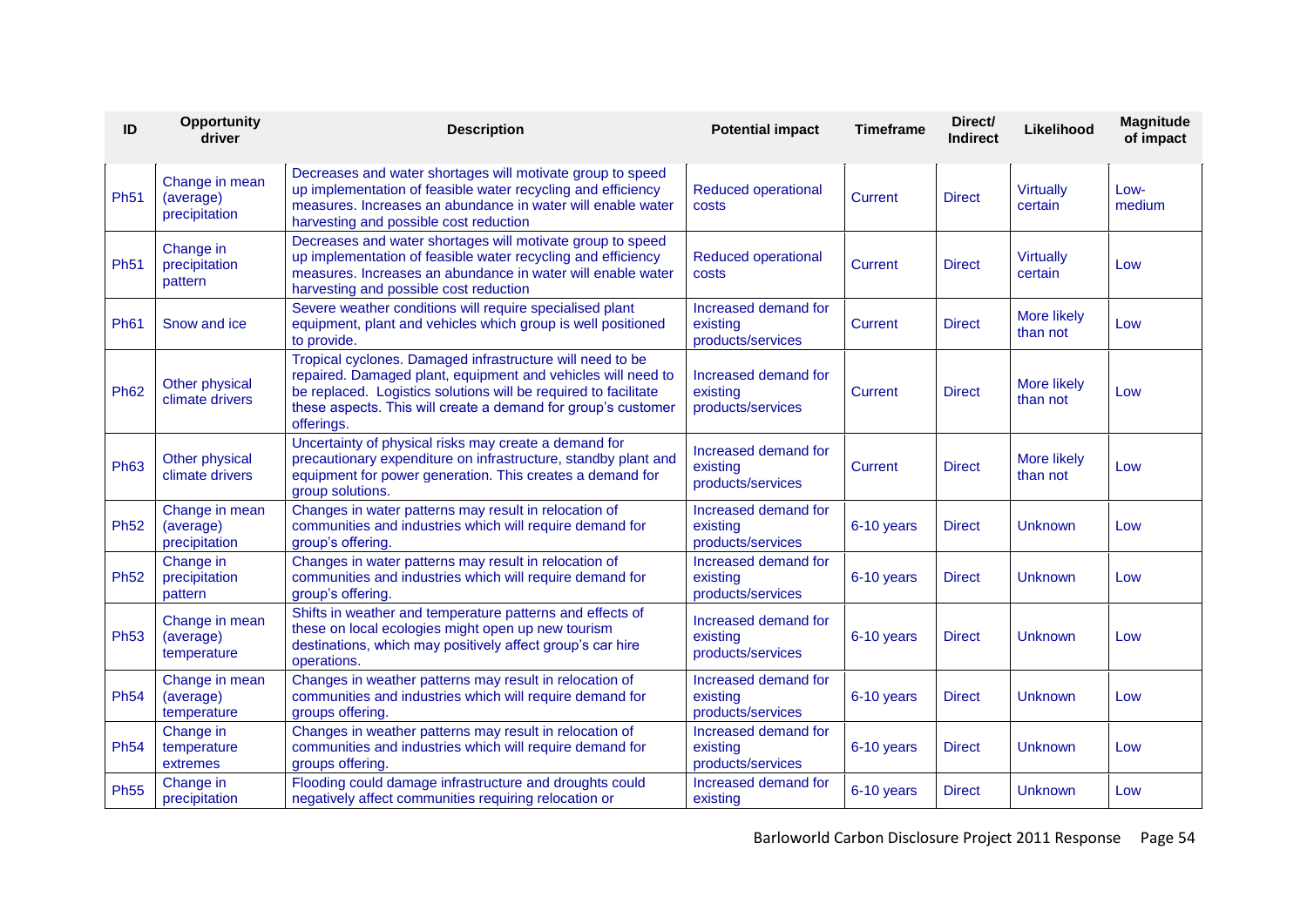| ID          | <b>Opportunity</b><br><b>Description</b><br>driver |                                                                                                                                                                                                                         | <b>Potential impact</b>                               | <b>Timeframe</b> | Direct/<br><b>Indirect</b> | Likelihood     | <b>Magnitude</b><br>of impact |
|-------------|----------------------------------------------------|-------------------------------------------------------------------------------------------------------------------------------------------------------------------------------------------------------------------------|-------------------------------------------------------|------------------|----------------------------|----------------|-------------------------------|
|             | extremes and<br>droughts                           | development of infrastructure to mitigate effects. These would<br>create a demand for groups equipment and other offerings<br>including its Logistics offering                                                          | products/services                                     |                  |                            |                |                               |
| <b>Ph56</b> | Change in<br>temperature<br>extremes               | Changes in temperature extremes may result in relocation of<br>communities and industries which will require related<br>infrastructure and increase demand for group's offerings.                                       | Increased demand for<br>existing<br>products/services | 6-10 years       | <b>Direct</b>              | <b>Unknown</b> | Low                           |
| <b>Ph57</b> | Induced changes<br>in natural<br>resources         | Cultivation of food will become increasingly important and<br>shifts in production areas will require additional equipment and<br>infrastructure development which may positively impact<br>demand for group offerings. | Increased demand for<br>existing<br>products/services | 6-10 years       | <b>Direct</b>              | Unknown        | Low                           |
| <b>Ph60</b> | Other physical<br>climate drivers                  | Sea level rise. Will result in relocation and construction of<br>related infrastructure. This may also positively affect demand<br>for logistics solutions. BARLOWORLD is well positioned to<br>provide such solutions. | Increased demand for<br>existing<br>products/services | 6-10 years       | <b>Direct</b>              | Unknown        | Low                           |

### **6.1d Please describe (i) the potential financial implications of the opportunity; (ii) the methods you are using to manage this opportunity; (iii) the costs associated with these actions**

## Ph 51-60

- (i) Financial implications principally relate to increased revenue and reduced cost structures. Increase of revenue principally as a consequence of repair to damaged infrastructure, provision of power generation, replacement of damaged plant equipment and vehicles and logistics. Longer term opportunities arise from relocations of communities and industries consequent to permanent physical climate change. It is usually difficult to quantify financial implications relating to changes in physical climate parameters as they are not ring-fenced but incorporated into ongoing activities and revenue and cost bases of BARLOWORLD companies, as actions which address climate change are integrated into day-to-day management activities of organisation.
- (ii) In assessing impact and likelihood of opportunities for this response, control factors have been taken into account. Methods to manage opportunity are embedded in group"s commitment and approach to long term value creation for all its stakeholders which is underscored by an integrated management approach that requires accountability and responsibility for economic, social and environmental aspects of business activity, an entrenched risk management approach, stakeholder engagement and a strategic planning framework that structures activity and management focus on group"s 6 strategic focus areas, one of which is sustainable development which positions climate change and related aspects as central to success group"s long term value creation objectives. Accordingly, identification and realisation of opportunities driven by changes in physical climate parameters are embedded in ongoing management of group which includes decentralised local attention, as well as group consolidation and review. Details are included in specific responses to addressed opportunities.
- (iii) It is usually difficult to quantify costs directly relating to climate change issues as they are not ring-fenced but incorporated into ongoing activities and cost base of BARLOWORLD companies, as actions which address climate change are integrated into day-to-day management activities of organisation. In some instances these are identifiable; however these actions invariably deliver a range of benefits which are broader than narrowly defined climate change.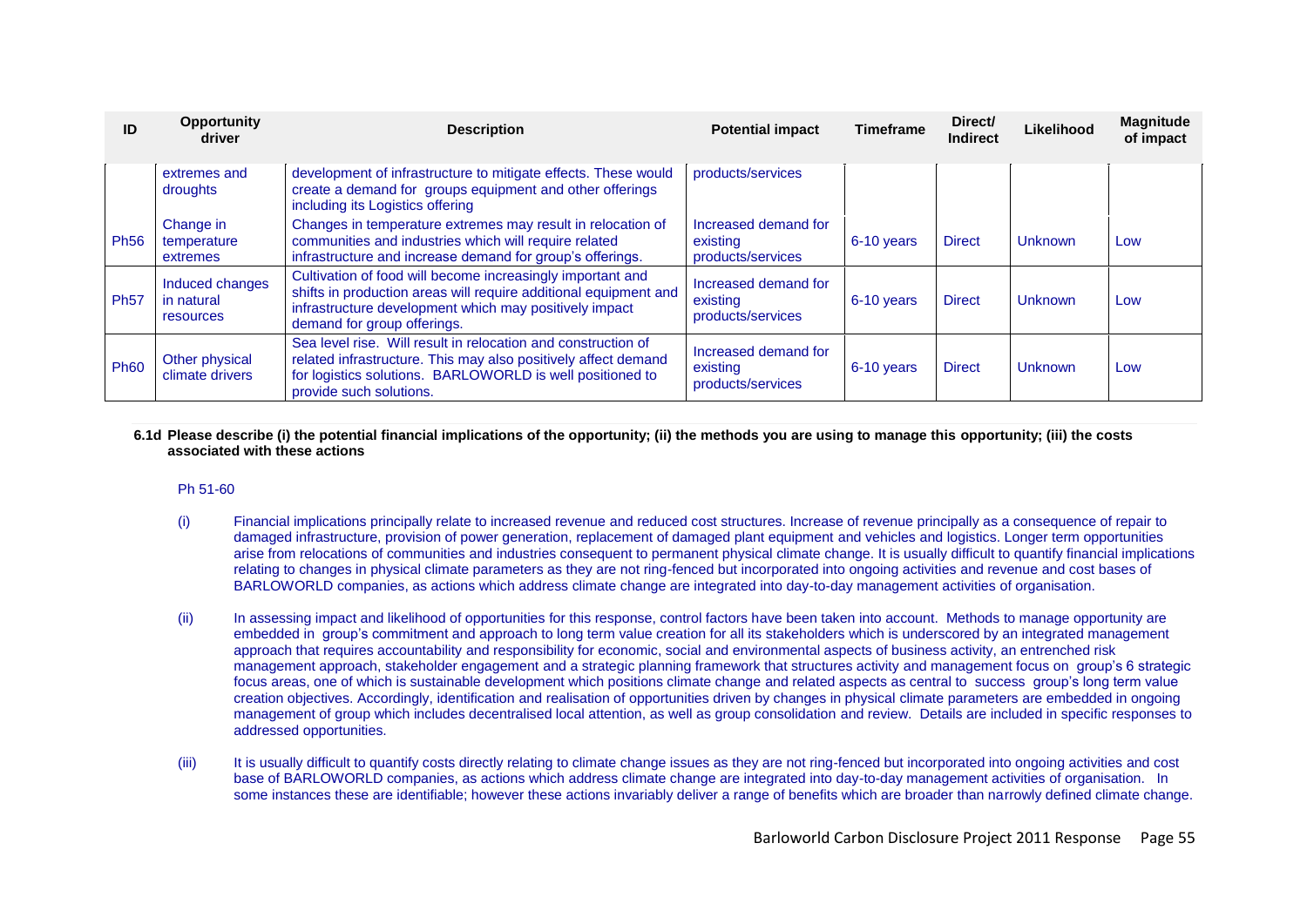Generally these include: costs associated with the identification, assessment and operationalising of new opportunities; additional investment in vehicles, plant and equipment, investment in appropriate water recycling initiatives, and in sourcing and/or up-skilling human resources. These together with costs incurred in developing and offering products and services that address climate change, environmental footprint, energy and emission efficiencies are regarded as part of operational cost base.

#### Change in mean (average) precipitation and Change in precipitation patterns Ph51, Ph52

- (i) Increased revenues
- (ii) Group has implemented water conservation measures which include recycling and rain harvesting. Group is also well positioned to provide necessary plant and equipment required for development of required infrastructure
- (iii) In cost base of company, additional investment in appropriate water initiatives as well as stock.

#### Change in mean (average) temperature Ph53, Ph54 and Change in temperature extremes Ph54

- (i) Increased revenues
- (ii) Relocation of communities and industries will stimulate demand to infrastructural development. Increased tourism opportunities will benefit car rental operations and stimulate infrastructure development. BARLOWORLD is well positioned to provide necessary plant and equipment required for development of required infrastructure.
- (iii) In cost base of company, additional investment in skills and stock.

#### Change in precipitation extremes and droughts Ph55, Ph56

(i) Increased revenues

- (ii) BARLOWORLD is well positioned to provide necessary plant and equipment required for development of required infrastructure.
- (iii) In cost base of company, additional investment in appropriate water initiatives as well as stock

#### Induced changes in natural resources Ph57

- (i) Increased revenues
- (ii) BARLOWORLD is well positioned to provide necessary plant and equipment required for development of agriculture and related infrastructure.
- (iii) In cost base of company, additional investment in skills and stock.

#### Other Physical Climate Drivers Ph58 Ph59

- (i) Increased revenues
- (ii) Well positioned through its leading principals to supply products and solutions (vehicles, plant, equipment, efficient power generation and energy efficiency) that incorporate latest technology and assist customers in achieving their climate change objectives. BARLOWORLD Logistics, car rental and fleet solutions are also environmentally sensitive and include the latest technology in vehicles and supply chain optimisation. BARLOWORLD"s internal activities include its energy and emission efficiency improvement targets, evidence of its commitment to sustainable development.
- (iii) In cost base of company, may require additional investment in skills and stock.

#### Sea level rise Ph60

- (i) Increased revenues
- (ii) BARLOWORLD is well positioned to provide necessary plant and equipment required for reconstruction and repair of damaged facilities as well as for construction of new infrastructure
- (iii) In cost base of company, may require additional investment in stock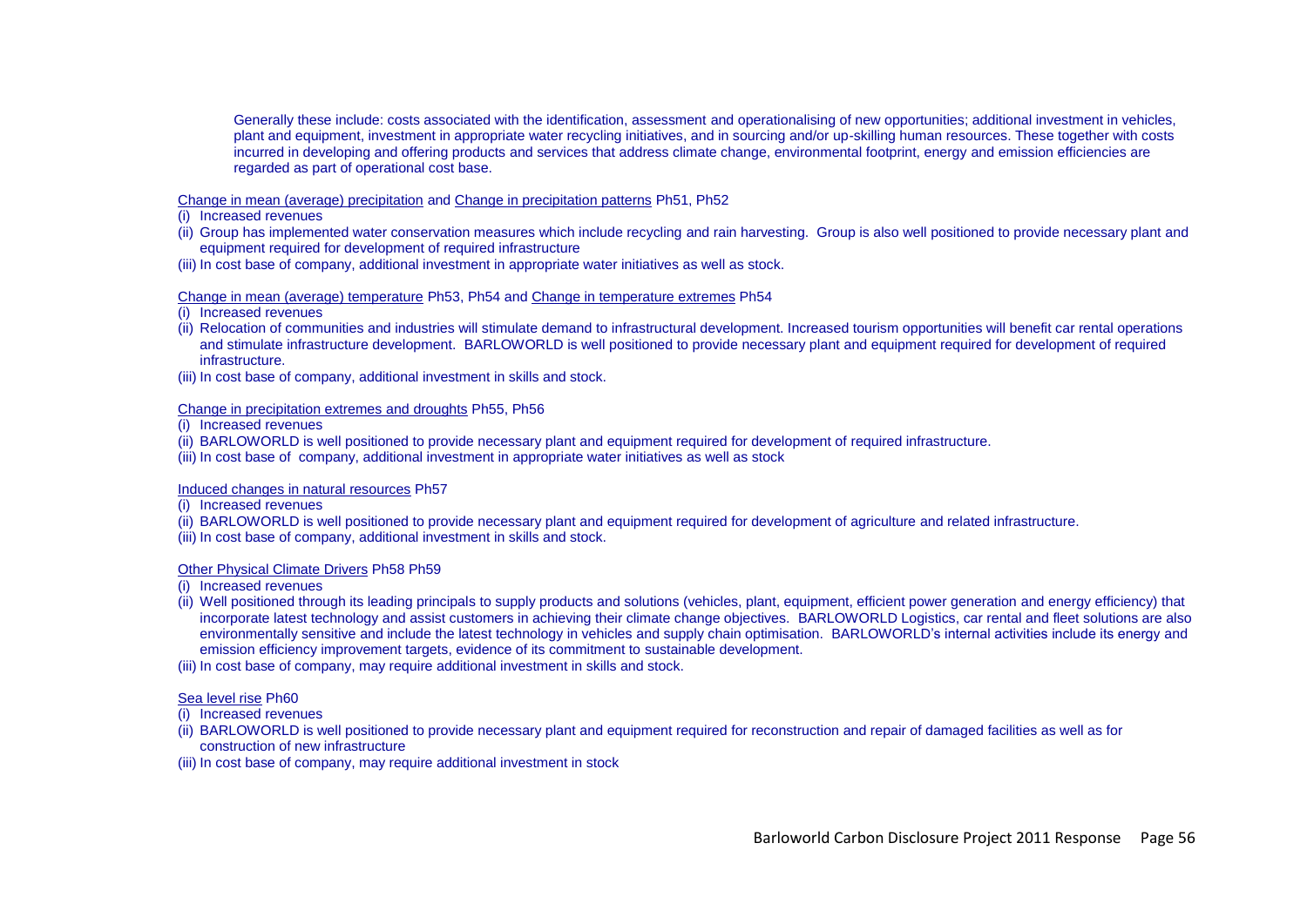#### Snow and ice Ph61

(i) Increased revenues

- (ii) BARLOWORLD is well positioned to provide necessary plant and equipment required to alleviate situation, including standby power generation for heating, ice and snow removal, as well as plant and equipment that can operate in prevailing conditions for commercial purposes (e.g. mining)
- (iii) In cost base of company, may require additional investment in stock

## Tropical cyclones Ph62

(i) Increased revenues

- (ii) BARLOWORLD is well positioned to provide necessary plant and equipment required for reconstruction and repair of damaged facilities as well as for construction of new infrastructure. Group is also positioned to supply standby power generation and logistics support.
- (iii) In cost base of company, may require additional investment in stock.

## Uncertainty of physical risks Ph63

- (i) Increased revenues
- (ii) BARLOWORLD is well positioned to provide plant and equipment required for precautionary standby purposes (this includes power generation and emergency vehicles)
- (iii) In ongoing cost base of company, may require additional investment in stock.

## **6.1e Please describe the opportunities that are driven by changes in other climate-related developments**

|                   | <b>Opportunity</b><br>driver                               | <b>Description</b>                                                                                                                                                                                                                                                                                                                                                                    | <b>Potential impact</b>          | Timeframe | Direct/<br><b>Indirect</b> | Likelihood                  | <b>Magnitude</b><br>of impact |
|-------------------|------------------------------------------------------------|---------------------------------------------------------------------------------------------------------------------------------------------------------------------------------------------------------------------------------------------------------------------------------------------------------------------------------------------------------------------------------------|----------------------------------|-----------|----------------------------|-----------------------------|-------------------------------|
| Oth <sub>58</sub> | Other drivers                                              | BARLOWORLD has the skills base and continues to recruit.<br>train and develop employees needed to support innovative,<br>energy efficient new technologies and customer solutions.                                                                                                                                                                                                    | Increased production<br>capacity | Current   | <b>Direct</b>              | <b>Virtually</b><br>certain | High                          |
| Oth <sub>53</sub> | Induced changes<br>in human and<br>cultural<br>environment | There are opportunities to create stakeholder value through<br>corporate social investment by working with NGO<br>development partners to develop strong, responsible<br>leadership and deepen capacity to address social and socio-<br>economic issues highlighted and aggravated by climate<br>change, as BARLOWORLD group has done for past 3<br>decades.                          | Wider social benefits            | Current   | <b>Direct</b>              | <b>Virtually</b><br>certain | Medium                        |
| Oth <sub>53</sub> | <b>Fluctuating socio-</b><br>economic<br>conditions        | There are opportunities to create stakeholder value through<br>corporate social investment by working with NGO<br>development partners to develop strong, responsible<br>leadership and deepen capacity to address social and socio-<br>Wider social benefits<br>economic issues highlighted and aggravated by climate<br>change, as BARLOWORLD group has done for past 3<br>decades. |                                  | Current   | <b>Direct</b>              | <b>Virtually</b><br>certain | Medium                        |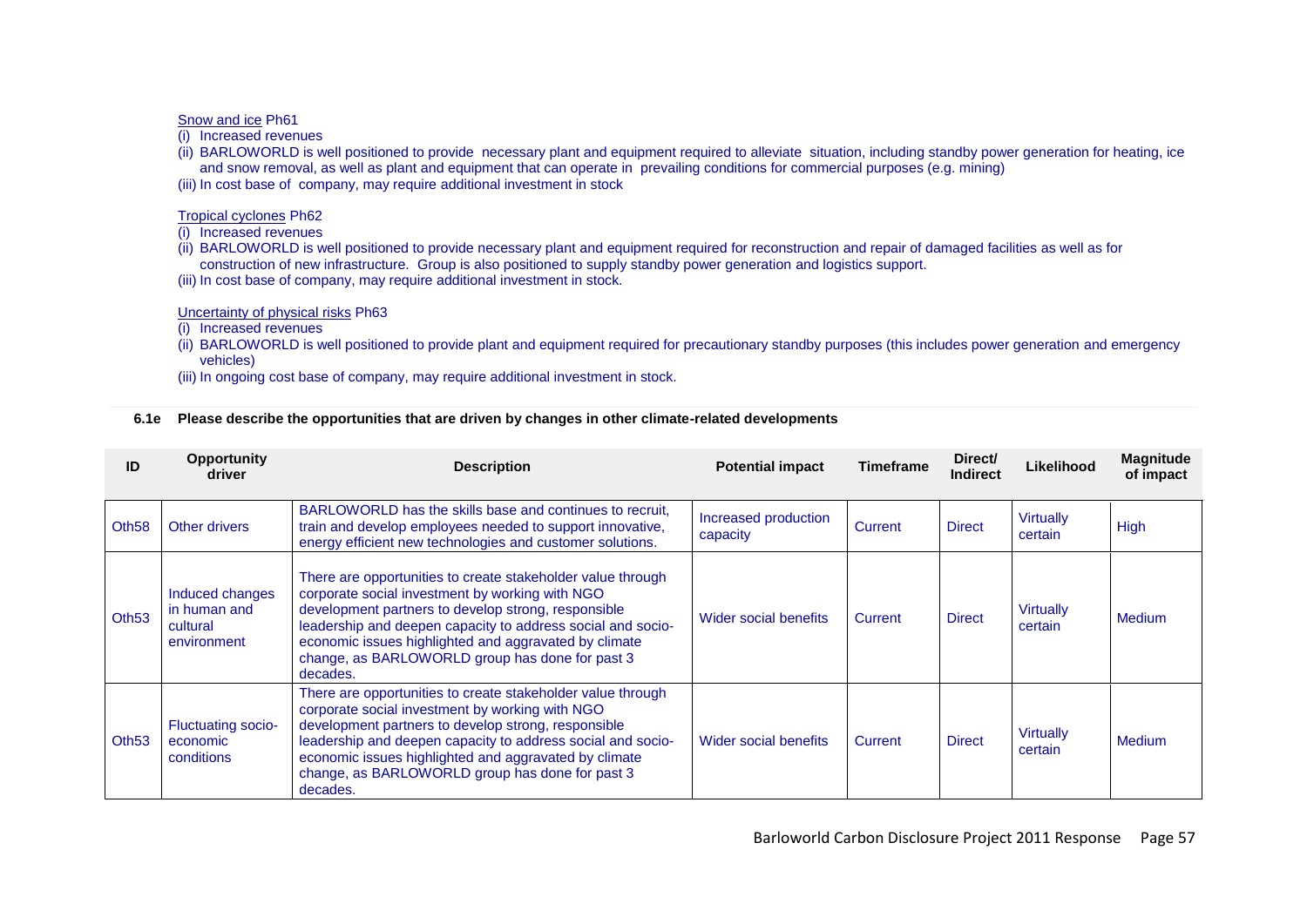| ID                | <b>Opportunity</b><br>driver          | <b>Description</b>                                                                                                                                                                                                                                                                                                                                                                                                                                                                                                                                                                                                                                                                                                                                    | <b>Potential impact</b>                               | <b>Timeframe</b> | Direct/<br><b>Indirect</b> | Likelihood                  | <b>Magnitude</b><br>of impact |
|-------------------|---------------------------------------|-------------------------------------------------------------------------------------------------------------------------------------------------------------------------------------------------------------------------------------------------------------------------------------------------------------------------------------------------------------------------------------------------------------------------------------------------------------------------------------------------------------------------------------------------------------------------------------------------------------------------------------------------------------------------------------------------------------------------------------------------------|-------------------------------------------------------|------------------|----------------------------|-----------------------------|-------------------------------|
| Oth <sub>53</sub> | Increasing<br>humanitarian<br>demands | There are opportunities to create stakeholder value through<br>corporate social investment by working with NGO<br>development partners to develop strong, responsible<br>leadership and deepen capacity to address social and socio-<br>economic issues highlighted and aggravated by climate<br>change, as the BARLOWORLD group has assisted NGO<br>partners to address problems in society for the past 3<br>decades.                                                                                                                                                                                                                                                                                                                               | <b>Wider social benefits</b>                          | <b>Current</b>   | <b>Direct</b>              | <b>Virtually</b><br>certain | <b>Medium</b>                 |
| Oth <sub>59</sub> | Other drivers                         | Disseminating best practice and collaboration. There are<br>opportunities to expedite information sharing and activities<br>regarding climate change with other companies, non-<br>governmental organisations and government agencies<br>through relevant and appropriate forums.                                                                                                                                                                                                                                                                                                                                                                                                                                                                     | Wider social benefits                                 | Current          | <b>Direct</b>              | <b>Very likely</b>          | <b>Medium</b>                 |
| Oth <sub>60</sub> | <b>Other drivers</b>                  | Competitiveness. An opportunity for group to differentiate itself<br>arises from its willingness to behave in an ethical and<br>responsible manner to ensure that risks are fairly and<br>equitably managed, in an era when general trend may be for<br>parties to attempt to avoid or pass-on risk associated with<br>climate change.                                                                                                                                                                                                                                                                                                                                                                                                                | Increased demand for<br>existing<br>products/services | <b>Current</b>   | <b>Direct</b>              | <b>Very likely</b>          | <b>Medium</b>                 |
| Oth <sub>57</sub> | <b>Other drivers</b>                  | SA will host 17th United Nations Framework Convention on<br>Climate Change Conference or COP 17 in Durban in<br>December 2011. Previous two conferences failed to provide<br>world with a legally-binding international climate change<br>agreement. In addition, first commitment period of Kyoto<br>Protocol expires at end of 2012. Outcomes of COP17 will be<br>expected to provide business with greater clarity on way<br>forward.<br>To gear up to conference as host, SA government is pushing<br>to implement a number of clean energy and energy efficiency<br>programmes which will provide opportunities for businesses,<br>which BARLOWORLD will track and consider in developing its<br>strategies and business offerings to customers. | Increased demand for<br>existing<br>products/services | Current          | <b>Direct</b>              | More likely<br>than not     | Medium                        |
| Oth <sub>51</sub> | Changing<br>consumer<br>behaviour     | Climate change legislation may be lagging in developing<br>economies but public opinion and voluntary compliance drive<br>urgency to implement adaptation strategies to address climate<br>change and to include these in BARLOWORLD's customer<br>offerings.                                                                                                                                                                                                                                                                                                                                                                                                                                                                                         | Increased demand for<br>existing<br>products/services | <b>Current</b>   | <b>Direct</b>              | More likely<br>than not     | <b>Medium</b>                 |
| Oth <sub>52</sub> | Changing<br>consumer                  | An opportunity exists for BARLOWORLD to create competitive<br>advantage in times of growing public activism on sustainability                                                                                                                                                                                                                                                                                                                                                                                                                                                                                                                                                                                                                         | Increased demand for<br>existing                      | Current          | <b>Direct</b>              | More likely<br>than not     | <b>Medium</b>                 |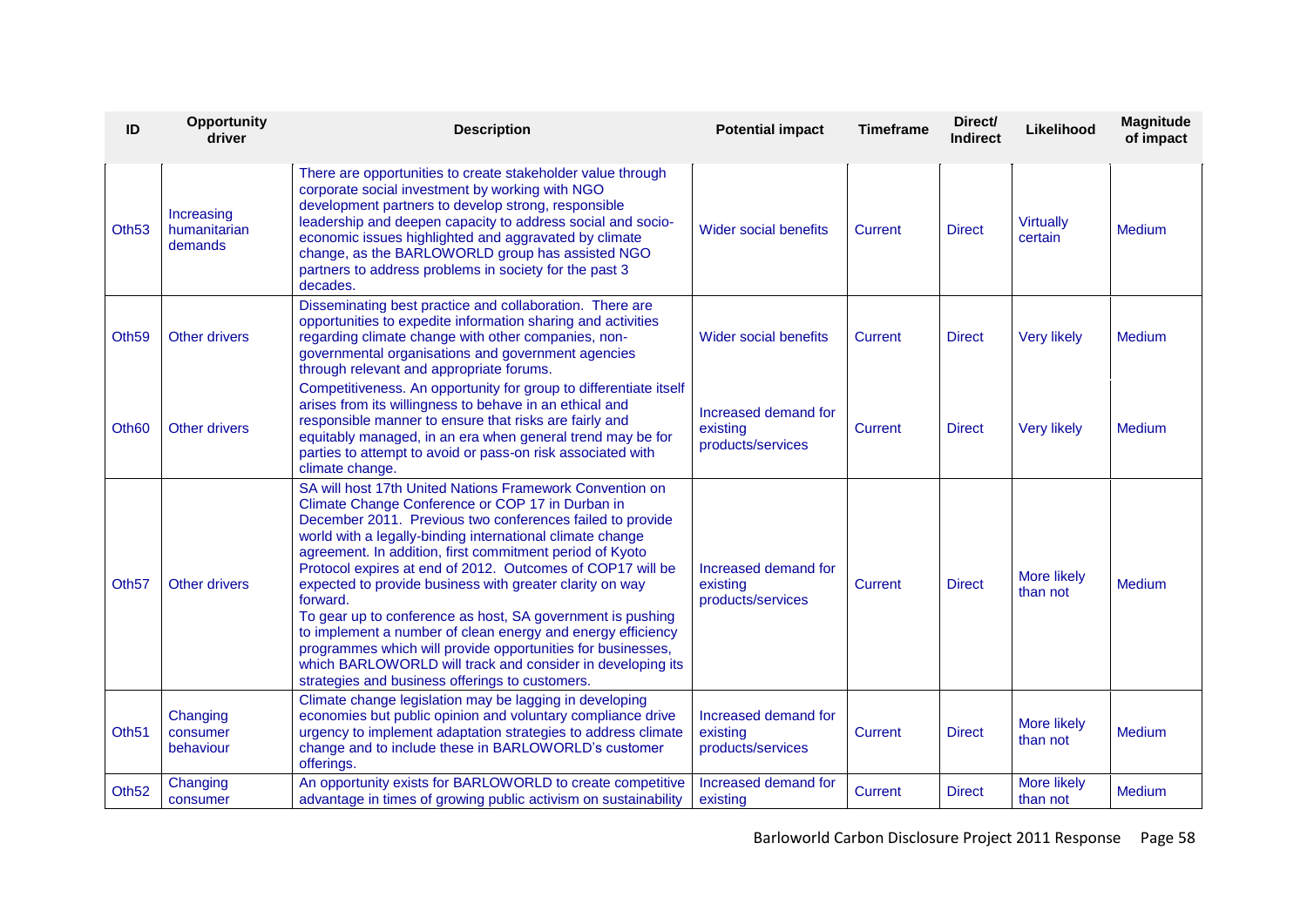| ID                | <b>Opportunity</b><br><b>Description</b><br>driver |                                                                                                                                                                                                                                                                               | <b>Potential impact</b>                               | <b>Timeframe</b> | Direct/<br><b>Indirect</b> | Likelihood                | Magnitude<br>of impact |
|-------------------|----------------------------------------------------|-------------------------------------------------------------------------------------------------------------------------------------------------------------------------------------------------------------------------------------------------------------------------------|-------------------------------------------------------|------------------|----------------------------|---------------------------|------------------------|
|                   | behaviour                                          | matters through sound values, exemplary conduct and<br>performance.                                                                                                                                                                                                           | products/services                                     |                  |                            |                           |                        |
| Oth <sub>54</sub> | Reputation                                         | The group has skills base and products/services to satisfy<br>significant customers in all regions that require same high<br>standards in their products, levels of service and<br>environmental commitments, no matter where they operate.                                   | Increased demand for<br>existing<br>products/services | Current          | <b>Direct</b>              | More likely<br>than not   | <b>Medium</b>          |
| Oth <sub>55</sub> | Other drivers                                      | Emissions risk. Due to its proactive position on energy and<br>emission efficiency, company may be relatively less exposed<br>to penalties for non-compliance with emission reduction<br>targets and carbon taxes.                                                            | <b>Reduced operational</b><br>costs                   | Current          | <b>Direct</b>              | More likely<br>than not   | <b>Medium</b>          |
| Oth <sub>56</sub> | Other drivers                                      | Commercial opportunity. An opportunity exists to facilitate<br>development of local emissions offset projects (Clean<br>Development Mechanism - CDM - which provides carbon<br>credits to registered projects that can be traded and provide<br>an additional income stream). | Investment<br>opportunities                           | 1-5 years        | <b>Direct</b>              | About as<br>likely as not | Low-<br>medium         |

#### **6.1f Please describe (i) the potential financial implications of the opportunity; (ii) the methods you are using to manage this opportunity; (iii) the costs associated with these actions**

#### Oth51-60

- (i) Increased revenue is mainly a consequence of customer initiatives undertaken due to public opinion, voluntary compliance and leveraging available skills within group. Principally these relate to proactively implementing energy and emission efficiency measures in anticipation of legislation and on expectation of competitive advantage. Financial implications of opportunities driven by changes in other climate-related developments are not ring-fenced but incorporated into ongoing activities and revenue and cost bases of BARLOWORLD companies.
- (ii) In assessing impact and likelihood of opportunities for this response, control factors have been taken into account. Methods to manage opportunity are embedded in groups commitment and approach to long term value creation for all its stakeholders which is underscored by an integrated management approach that requires accountability and responsibility for economic, social and environmental aspects of business activity, an entrenched risk management approach, stakeholder engagement and a strategic planning framework that structures activity and management focus on group"s 6 strategic focus areas, one of which is sustainable development which positions climate change and related aspects as central to success group"s long term value creation objectives. Accordingly, identification and realisation of opportunities driven by changes in other climate related developments are embedded in ongoing management of group which includes decentralised local attention, as well as group consolidation and review. Principally, these relate to leveraging group"s ability to provide energy and efficient solutions incorporating latest technologies from leading principals in motor vehicles, plant and equipment as well as power generation. Also included are car rental and fleet management as well as Logistics, including supply chain management and optimisation. Other aspects which provide group a platform to realise such opportunities are its implemented energy and emission efficiency targets, entrenched reporting approach and other sustainable development initiatives. Details are included in specific responses to addressed opportunities.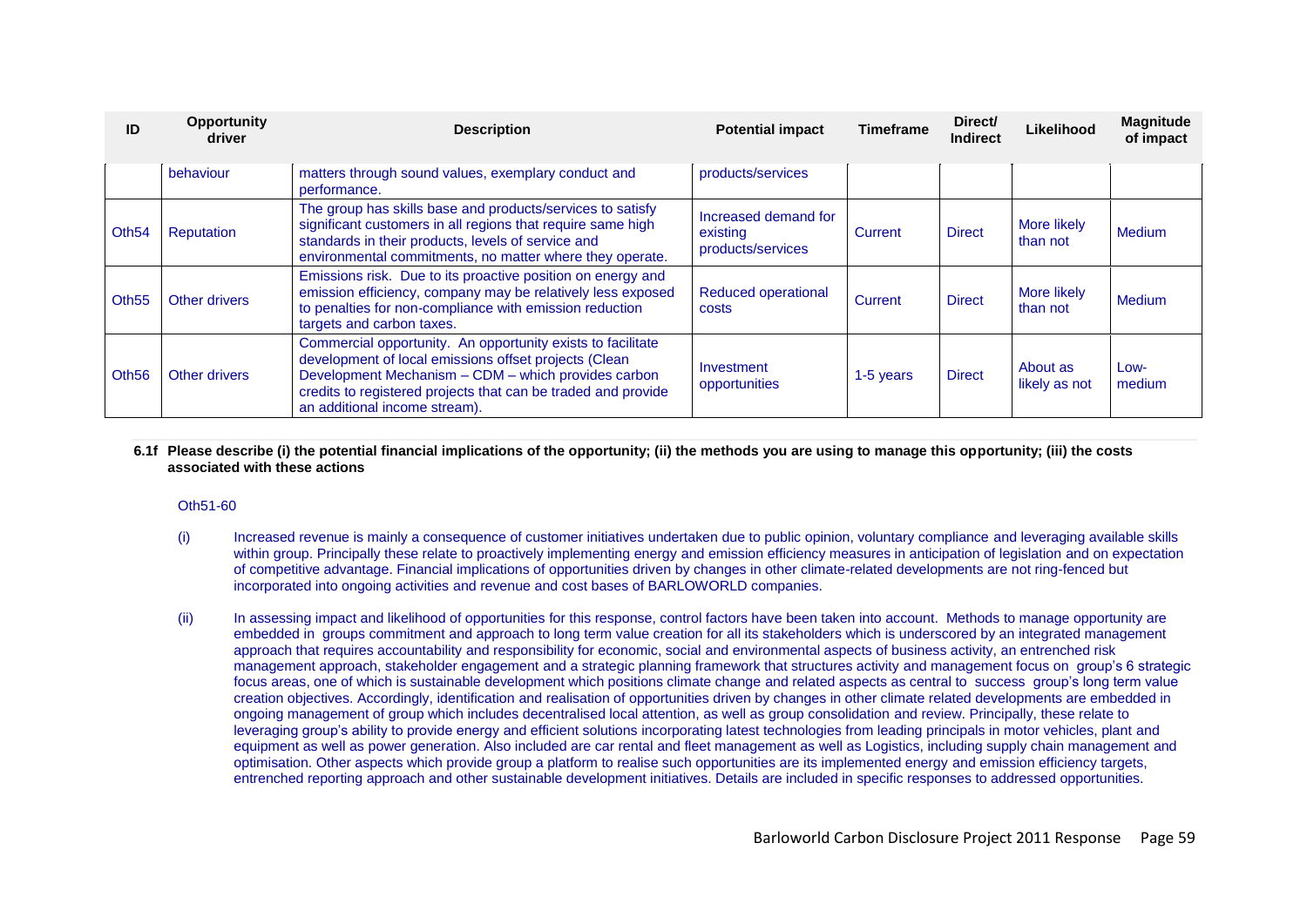(iii) It is usually difficult to quantify costs directly relating to climate change issues as they are not ring-fenced but incorporated into ongoing activities and cost base of BARLOWORLD companies, as actions which address climate change are integrated into day-to-day management activities of organisation. In some instances these are identifiable; however these actions invariably deliver a range of benefits which are broader than narrowly defined climate change. Generally these costs include those associated with the identification, assessment and operationalising new projects; sourcing and/or up-skilling human resources, increased stock levels, possible increased insurance premiums due to rearranged risk assumption and internal energy and emission efficiency initiatives. These and costs incurred in developing and offering products and services that address climate change, environmental footprint, energy and emission efficiencies are regarded as part of operational cost base.

#### Changing customer behaviour Oth51, Oth52

#### (i) Increase revenue

(ii) Given its relationship with individual customers across a number of geographies, group is able to leverage best practise in respect of environmentally sensitive solutions for such customers across their operations in an efficient and effective manner. This includes providing solutions that embrace leading technology in energy and emissions efficiency of plant, equipment, motor vehicles and logistics.

BARLOWORLD strives to achieve competitive advantage through leadership in sustainable development, sound values, exemplary conduct and performance. (iii) In cost base of company, may require additional investment in skills and stock.

#### Fluctuating socio-economic conditions; and Induced changes in cultural and human conditions; and Increasing humanitarian demands Oth53

- (i) Financial implications: Increased revenues
- (ii) By coordinating its corporate social investment and enterprise development programmes with its energy and efficiency solutions and competencies and technology, the group may be able to develop partnerships and initiatives which alleviate social need and suffering and positively contribute to climate change activities in disadvantaged communities.
- (iii) In cost base of company may require additional skills.

#### Reputation Oth54

- (i) Increased revenues
- (ii) BARLOWORLD strives to achieve competitive advantage through leadership in sustainable development, sound values, exemplary conduct and performance. This is reflected in integration of sustainable development into its strategy and day-to-day operations. Energy and emission efficiency targets have been implemented, structured stakeholder engagement identifies areas of concern and value and comprehensive stakeholder reporting on progress is in place. BARLOWORLD integrated customer solutions incorporate options to minimise environmental degradation.
- (iii) In cost base of company, no additional costs anticipated.

## Other (emissions risk) Oth55

- (i) Reduced cost base
- (ii) Due to early implementation of energy and emission efficiency improvement targets and ensuring focus and management of these issues, the group may be relatively well positioned to accommodate any externally imposed targets, avoid penalties and minimise taxes. This would provide a competitive advantage and is considered an opportunity for group.
- (iii) In cost base of company, no additional costs anticipated.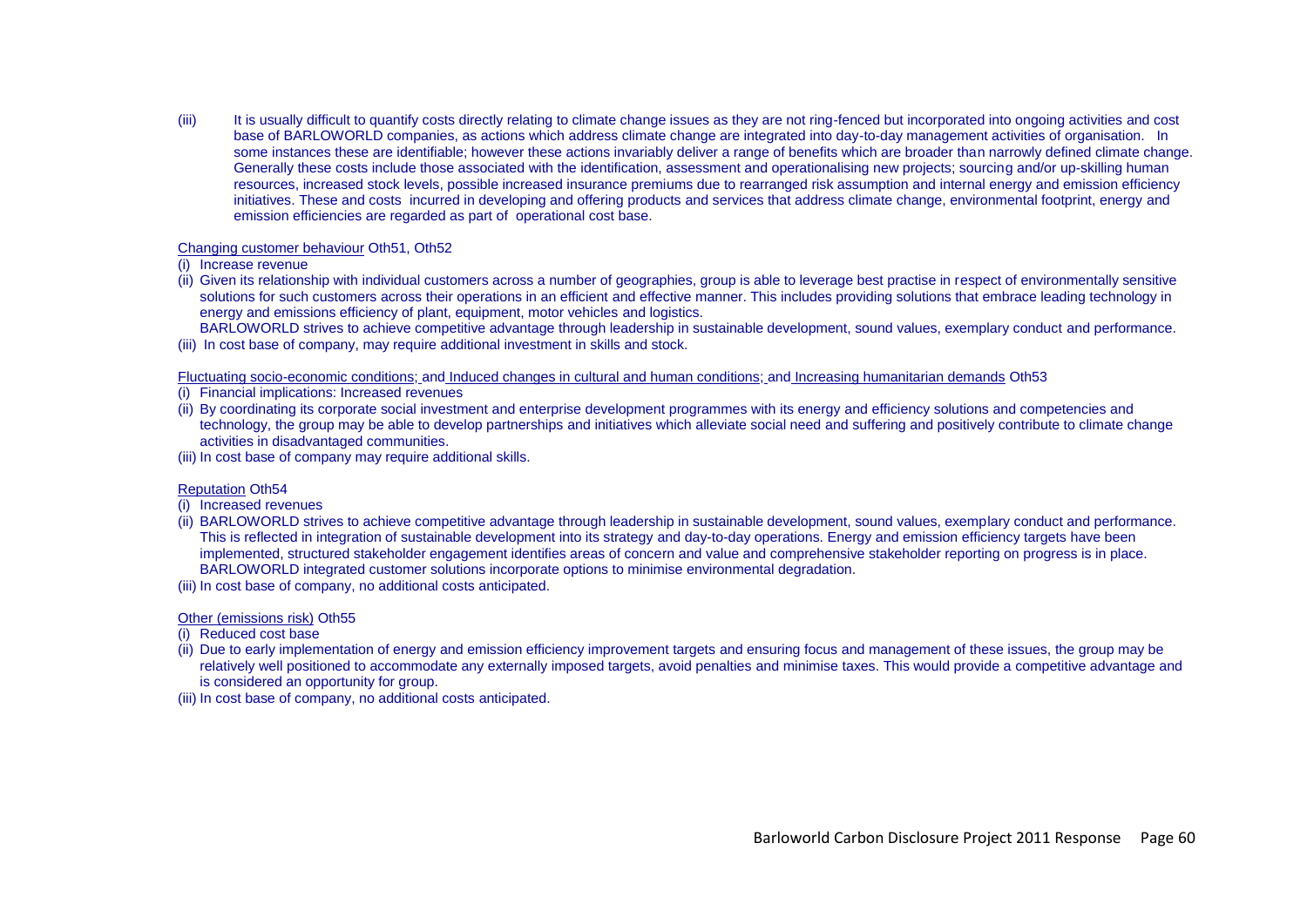# **Module: GHG Emissions Accounting, Energy and Fuel Use, and Trading [Investor]**

# **Emissions Methodology**

**7.1 Please provide your base year and base year emissions (Scopes 1 and 2)**

| <b>Base year</b>                     | Scope 1 Base year<br>emissions (metric tonnes<br>CO <sub>2e</sub> ) | <b>Scope 2 Base</b><br>year emissions (metric<br>tonnes CO <sub>2</sub> e) |
|--------------------------------------|---------------------------------------------------------------------|----------------------------------------------------------------------------|
| Wed 01 Oct 2008 - Wed 30<br>Sep 2009 | 107 905                                                             | 91 148                                                                     |

## **7.2 Please give the name of the standard, protocol or methodology you have used to collect activity data and calculate Scope 1 and Scope 2 emissions**

**Please select the published methodologies that you use**

The GHG Protocol: A Corporate Accounting and Reporting Standard (Revised Edition)

**7.3 Please give the source for the global warming potentials you have used**

| Gas                   | Reference                                      |
|-----------------------|------------------------------------------------|
| Other: Carbon dioxide | IPCC Fourth Assessment Report (AR4 - 100 year) |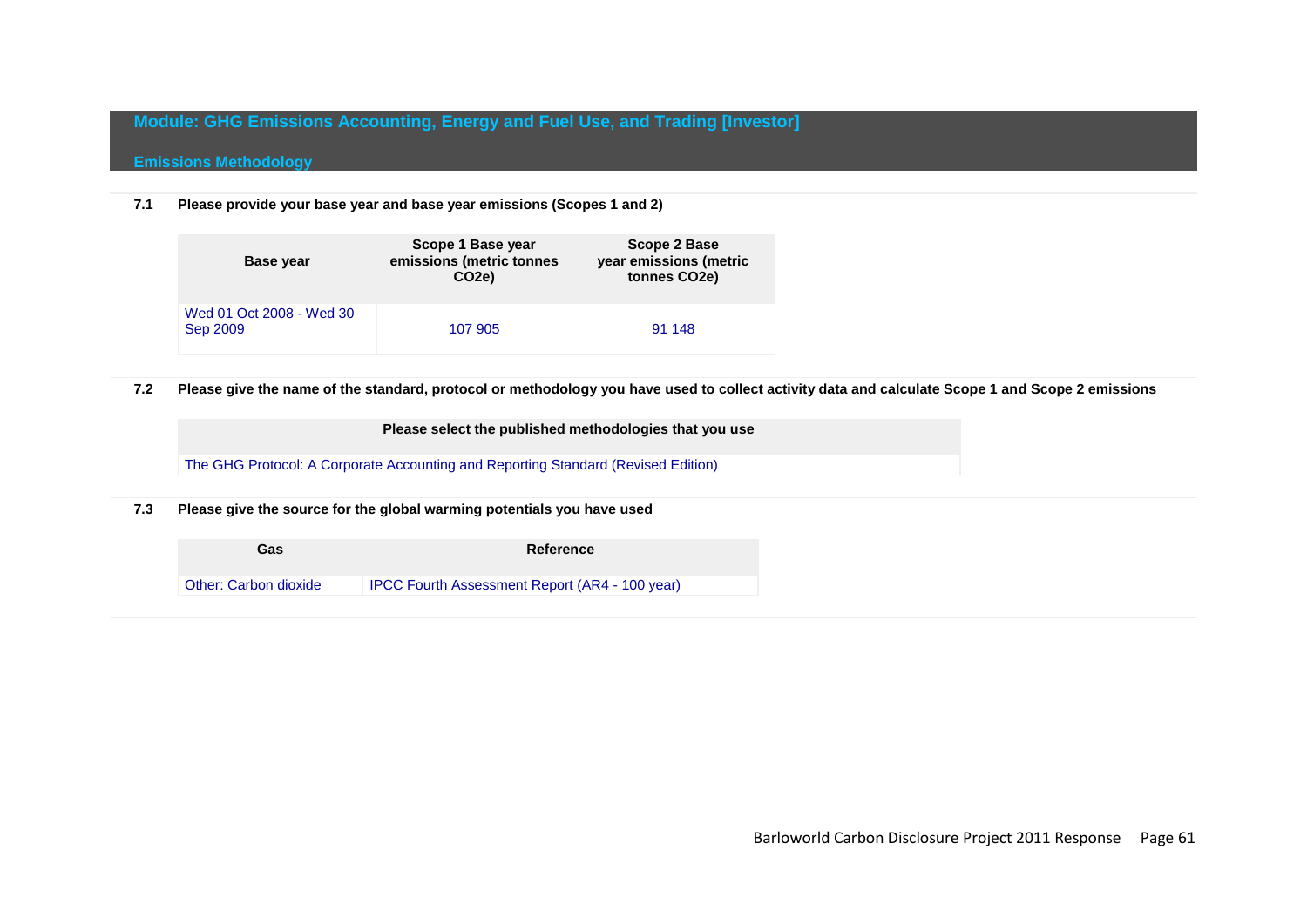# **7.4 Please give the emissions factors you have applied and their origin; alternatively, please attach an Excel spreadsheet with this data**

| <b>Fuel/Material/Energy</b>      | <b>Emission</b><br><b>Factor</b> | Unit                                                          | <b>Reference</b>                                                                                                                                                                     |
|----------------------------------|----------------------------------|---------------------------------------------------------------|--------------------------------------------------------------------------------------------------------------------------------------------------------------------------------------|
| Diesel/Gas oil                   | 2.77                             | Other:<br>CO <sub>2</sub> e tons per KL                       | South Africa, rest of Africa, Middle East and Asia: GHG and Eskom 2007 and 2008                                                                                                      |
| Diesel/Gas oil                   | 2.66                             | Other:<br>CO <sub>2</sub> e tons per KL                       | United Kingdom, Europe: NEF / DEFRA 2008                                                                                                                                             |
| Diesel/Gas oil                   | 2.70                             | Other:<br>CO <sub>2</sub> e tons per KL                       | Australia: NGA Factors Oct 2008                                                                                                                                                      |
| Diesel/Gas oil                   | 2.68                             | Other:<br>CO <sub>2</sub> e tons per KL                       | USA: DoE, EIA, FORM EIA 1605 (June 2008)                                                                                                                                             |
| Motor gasoline                   | 2.49                             | Other:<br>CO <sub>2</sub> e tons per KL                       | South Africa, Rest of Africa, Middle East and Asia: GHG and Eskom 2007 and 2008                                                                                                      |
| Motor gasoline                   | 2.42                             | Other:<br>CO <sub>2</sub> e tons per KL                       | United Kingdom, Europe: NEF / DEFRA 2008                                                                                                                                             |
| Motor gasoline                   | 2.38                             | Other:<br>CO <sub>2</sub> e tons per KL                       | Australia: NGA Factors (Oct 2008)                                                                                                                                                    |
| Motor gasoline                   | 2.42                             | Other:<br>CO <sub>2</sub> e tons per KL                       | USA: DoE, EIA, FORM EIA 1605 (June 2008)                                                                                                                                             |
| Residual fuel oil                | 3.16                             | Other:<br>CO <sub>2</sub> e tons per KL                       | South Africa, Rest of Africa, United Kingdom, Europe, Australia, USA, Middle East and Asia: GHG<br>2007, NEF / DEFRA 2008, NGA Factors Oct 2008, DoE, EIA, FORM EIA 1605 (June 2008) |
| Liquefied petroleum gas<br>(LPG) | 2.97                             | Other:<br>tons CO <sub>2</sub> e per ton                      | South Africa, Rest of Africa, United Kingdom, Europe, Australia, USA, Middle East and Asia: GHG<br>2007, NEF / DEFRA 2008, NGA Factors Oct 2008, DoE, EIA, FORM EIA 1605 (June 2008) |
| Natural gas                      | 2.12                             | Other: CNG/LNG tons<br>CO <sub>2</sub> e per m <sub>3</sub> k | South Africa, Rest of Africa, United Kingdom, Europe, Australia, USA, Middle East and Asia: GHG<br>2007, NEF / DEFRA 2008, NGA Factors Oct 2008, DoE, EIA, FORM EIA 1605 (June 2008) |
| <b>Electricity</b>               | 1.20                             | Other: tons per KWh                                           | South Africa, Rest of Africa: GHG and Eskom CDM 2007 and 2008                                                                                                                        |
| <b>Electricity</b>               | 0.54                             | Other: tons per KWh                                           | United Kingdom, Europe: NEF/DEFRA 2008                                                                                                                                               |
| Electricity                      | 0.82                             | Other: tons per KWh                                           | Australia, NGA Factors Oct 2008                                                                                                                                                      |
| Electricity                      | 0.62                             | Other: tons per KWh                                           | USA: ; DoE, EIA, FORM EIA 1605 (June 2008)                                                                                                                                           |
| Electricity                      | 0.71                             | Other: tons per KWh                                           | Middle East and Asia: GHG 2007                                                                                                                                                       |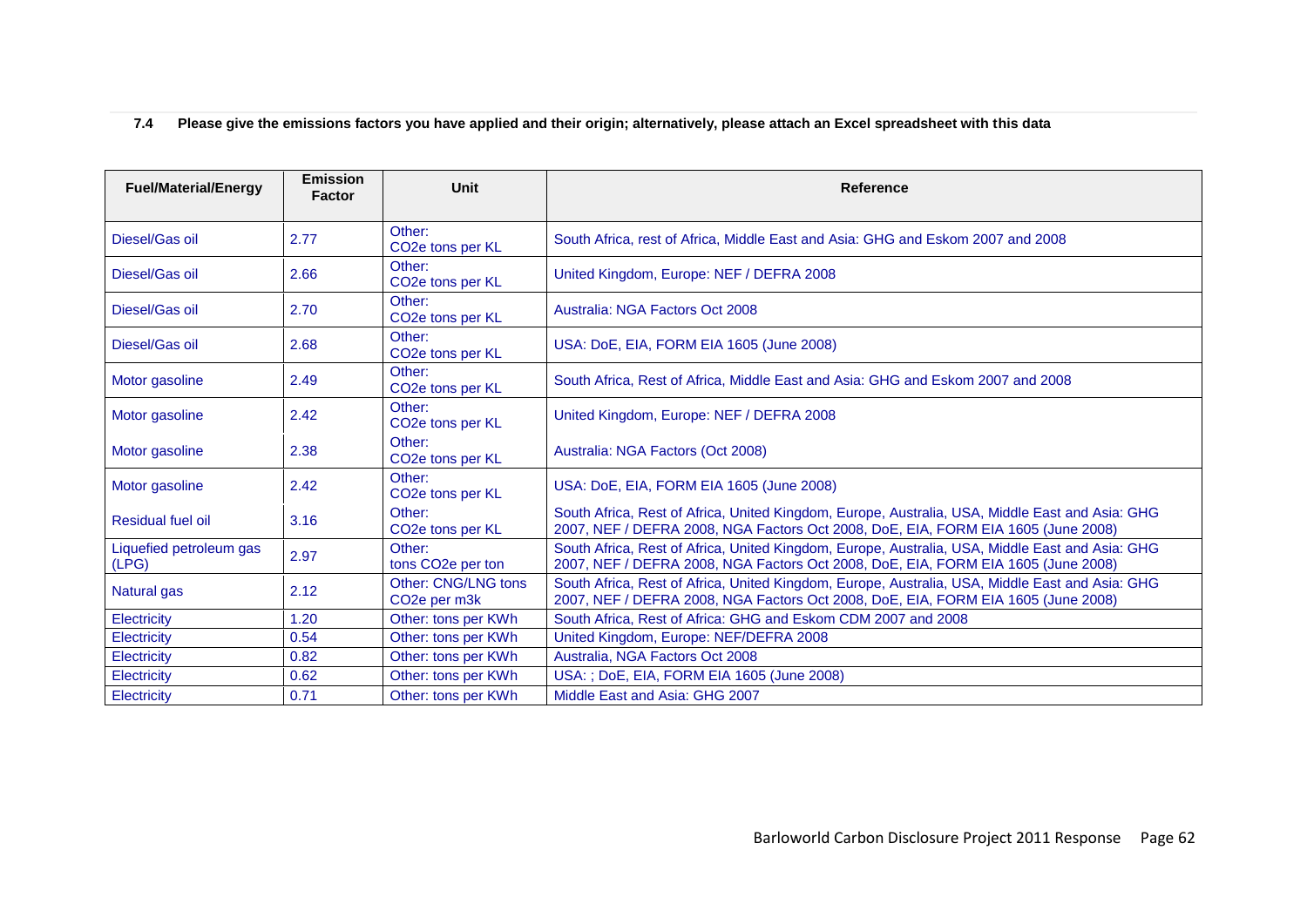#### **Emissions Data - (1 Oct 2009 - 30 Sep 2010)**

**8.1 Please select the boundary you are using for your Scope 1 and 2 GHG inventory**

#### Financial control

**8.2a Please provide your gross global Scope 1 emissions figure in metric tonnes CO2e**

#### 108 864

**8.3a Please provide your gross global Scope 2 emissions figure in metric tonnes CO2e**

#### 92 869

**8.4 Are there are any sources (e.g. facilities, specific GHGs, activities, geographies, etc.) of Scope 1 and Scope 2 emissions which are not included in your disclosure?**

#### No

**8.5 Please estimate the level of uncertainty of the total gross global Scope 1 and Scope 2 figures that you have supplied and specify the sources of uncertainty in your data gathering, handling, and calculations**

| <b>Scope</b> | <b>Uncertainty Range</b> | Main sources of<br>uncertainty | Please expand on the uncertainty in your data                                                                                                                                                                                                                                                                                                                                                                                                                                                                   |
|--------------|--------------------------|--------------------------------|-----------------------------------------------------------------------------------------------------------------------------------------------------------------------------------------------------------------------------------------------------------------------------------------------------------------------------------------------------------------------------------------------------------------------------------------------------------------------------------------------------------------|
| Scope 1      | Less than or equal to 2% | Other: Human error             | Although Scope 1 and 2 emissions are independently assured and reporting of emissions and underlying<br>energy consumption is monitored, reported at group level and trends are benchmarked quarterly, internal<br>audits across group divisions have identified the risk of capturers at business unit level misinterpreting<br>units of measure and magnitude of billed energy consumption.                                                                                                                   |
| Scope 2      | Less than or equal to 2% | Other: Human error             | Although Scope 1 and 2 emissions are independently assured and reporting of emissions and underlying<br>energy consumption is monitored, reported at group level and trends are benchmarked quarterly, internal<br>audits across group divisions have identified the risk of capturers at business unit level misinterpreting<br>units of measure and magnitude of billed energy consumption. Power monitoring equipment is<br>increasingly being used on major sites to verify billed electricity consumption. |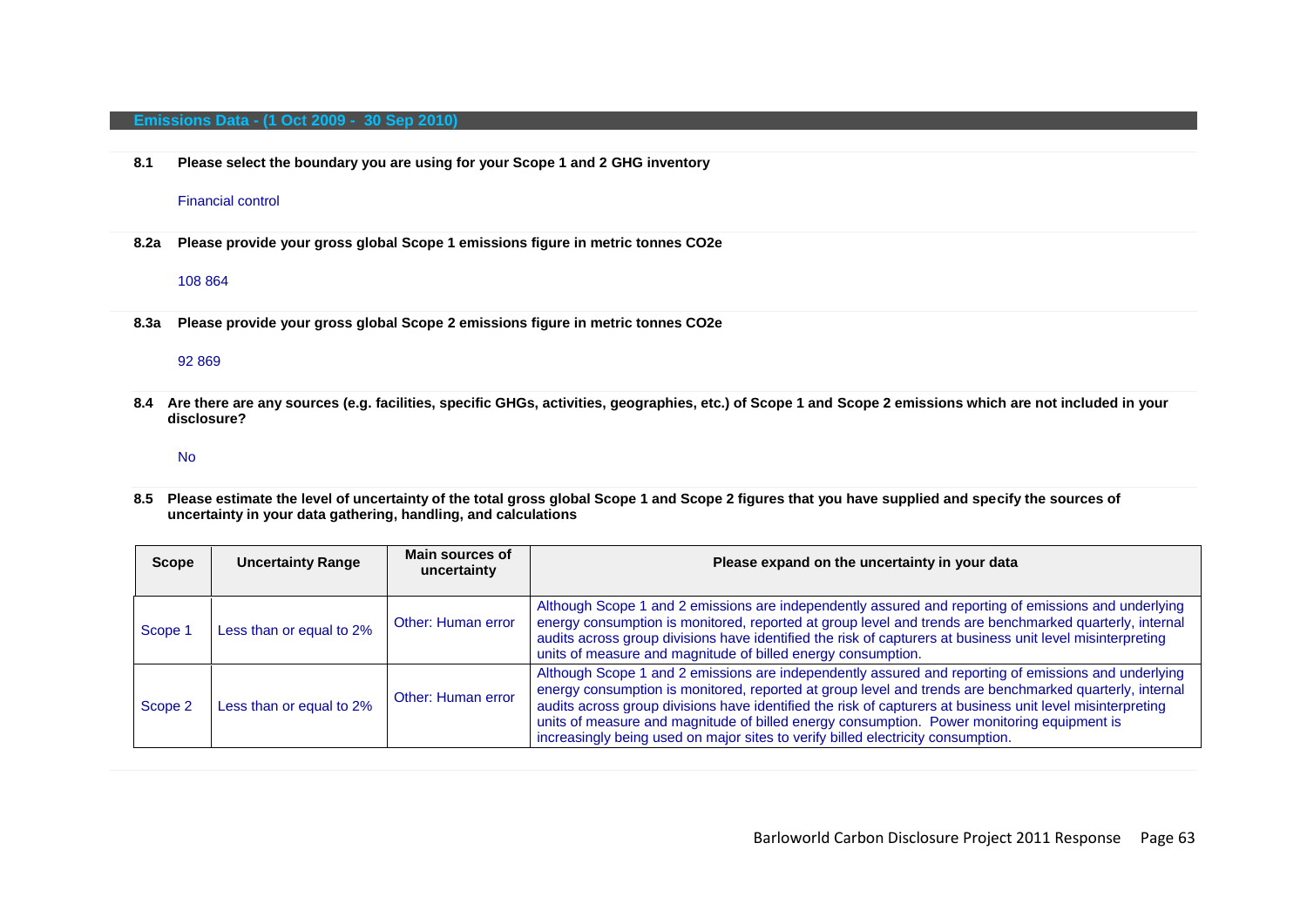**8.6 Please indicate the verification/assurance status that applies to your Scope 1 emissions**

#### Verification or assurance complete

**8.6a Please indicate the proportion of your Scope 1 emissions that are verified/assured**

### More than 90% but less than or equal to 100%

**8.6b Please provide further details of the verification/assurance undertaken, and attach the relevant statements**

| Type of verification or assurance | <b>Relevant standard</b> | Relevant statement attached |
|-----------------------------------|--------------------------|-----------------------------|
| Limited assurance                 | <b>ISAE 3000</b>         | Auditors statement 2010     |

**8.7 Please indicate the verification/assurance status that applies to your Scope 2 emissions**

### Verification or assurance complete

**8.7a Please indicate the proportion of your Scope 2 emissions that are verified/assured**

### More than 90% but less than or equal to 100%

**8.7b Please provide further details of the verification/assurance undertaken, and attach the relevant statements**

| Type of verification or assurance | Relevant standard | Relevant statement attached |
|-----------------------------------|-------------------|-----------------------------|
| Limited assurance                 | <b>ISAE 3000</b>  | Auditors statement 2010     |

**8.8 Are carbon dioxide emissions from the combustion of biologically sequestered carbon (i.e. carbon dioxide emissions from burning biomass/biofuels) relevant to your company?**

No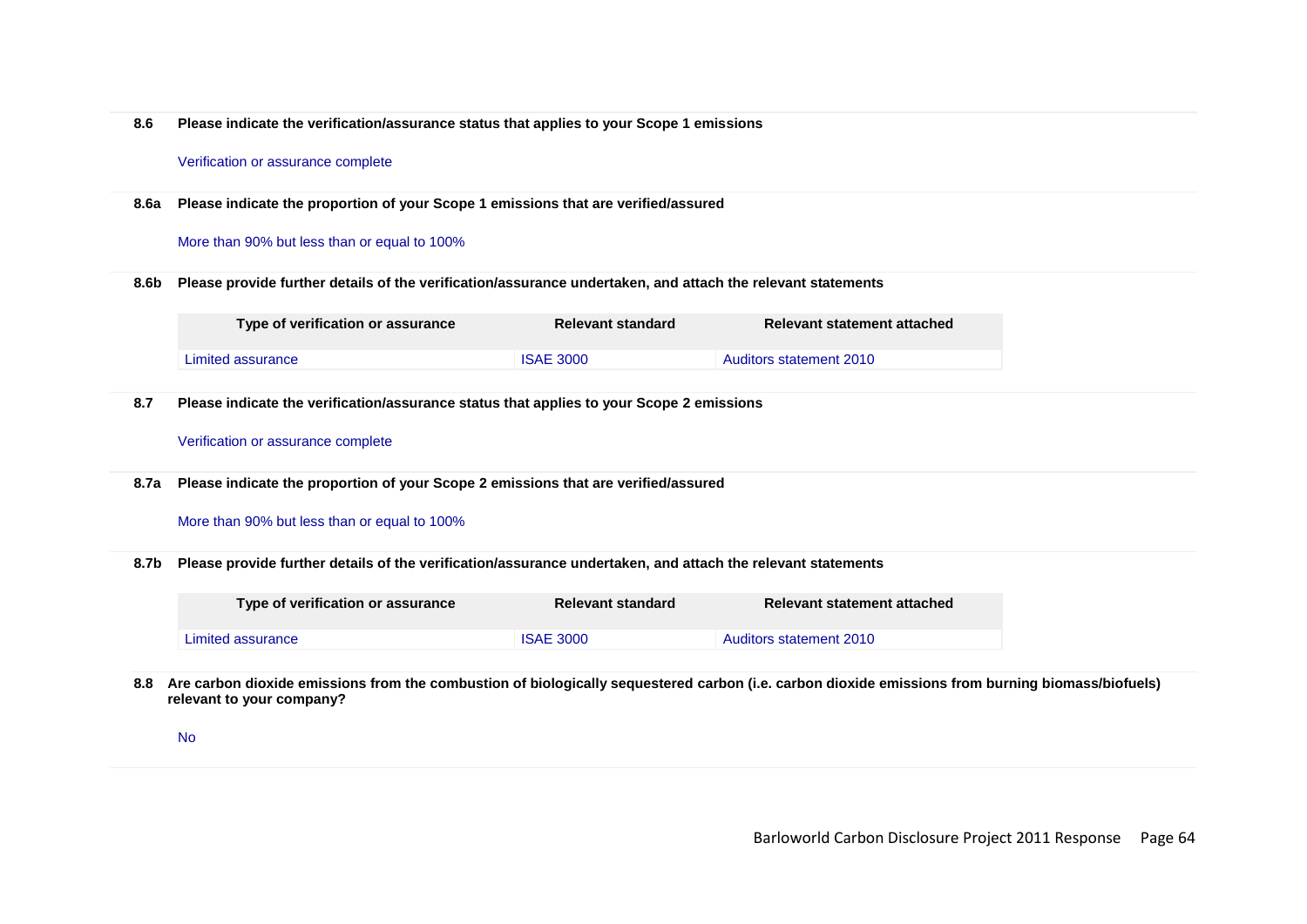#### **Attachments**

https://www.cdproject.net/Sites/2011/29/1529/Investor CDP 2011/Shared Documents/Attachments/InvestorCDP2011/8.EmissionsData(1Oct2009- 30Sep2010)/Auditors Statement 2010.pdf

## **Scope 1 Emissions Breakdown - (1 Oct 2009 - 30 Sep 2010)**

**9.1 Do you have Scope 1 emissions sources in more than one country or region (if covered by emissions regulation at a regional level)?**

## Yes

## **9.1a Please complete the table below**

| Scope 1 metric tonnes CO2e |
|----------------------------|
| 77 830                     |
| 7 3 9 5                    |
| 13 104                     |
| 2 5 7 4                    |
| 6 5 6 7                    |
| 1 3 9 4                    |
|                            |

**9.2 Please indicate which other Scope 1 emissions breakdowns you are able to provide (tick all that apply)**

 $\checkmark$  By business division

 $\checkmark$  By GHG type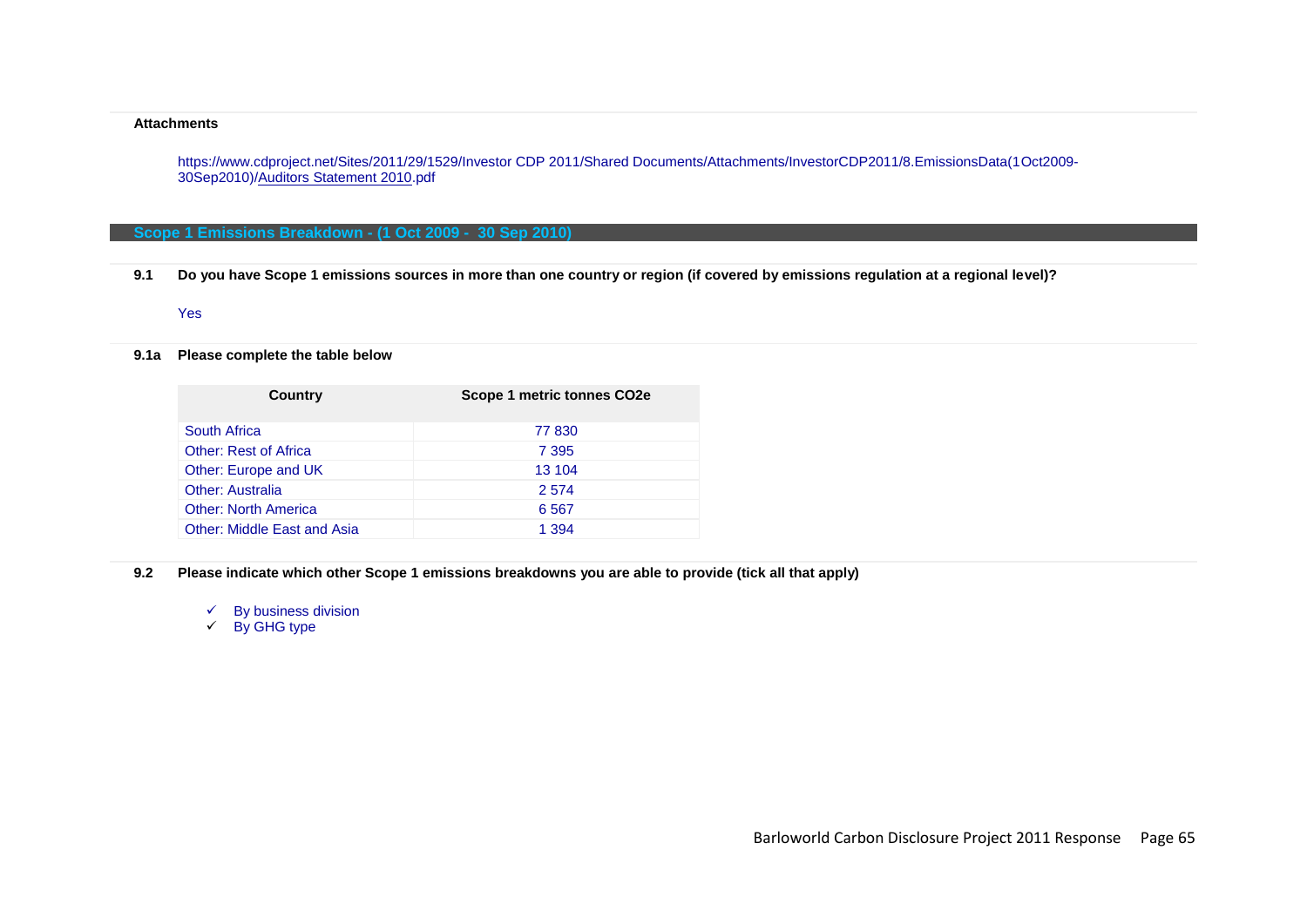# **9.2a Please break down your total gross global Scope 1 emissions by business division**

| <b>Business Division</b> | Scope 1 metric tonnes CO2e |
|--------------------------|----------------------------|
| Automotive               | 26 224                     |
| Equipment                | 23 503                     |
| Handling                 | 15 176                     |
| Logistics                | 43 918                     |
| Corporate                | 43                         |

## **9.2c Please break down your total gross global Scope 1 emissions by GHG type**

| <b>GHG type</b> | Scope 1 metric tonnes CO <sub>2</sub> e |
|-----------------|-----------------------------------------|
| CO <sub>2</sub> | 108 864                                 |

## **Scope 2 Emissions Breakdown - (1 Oct 2009 - 30 Sep 2010)**

**10.1 Do you have Scope 2 emissions sources in more than one country or region (if covered by emissions regulation at a regional level)?**

### Yes

**10.1a Please complete the table below**

| South Africa<br>72 319                      |  |
|---------------------------------------------|--|
| <b>Other: Rest of Africa</b><br>5 204       |  |
| Other: Europe and UK<br>7 614               |  |
| <b>Other: Australia</b><br>3 1 1 8          |  |
| <b>Other: North America</b><br>3 0 5 7      |  |
| <b>Other: Middle East and Asia</b><br>1 557 |  |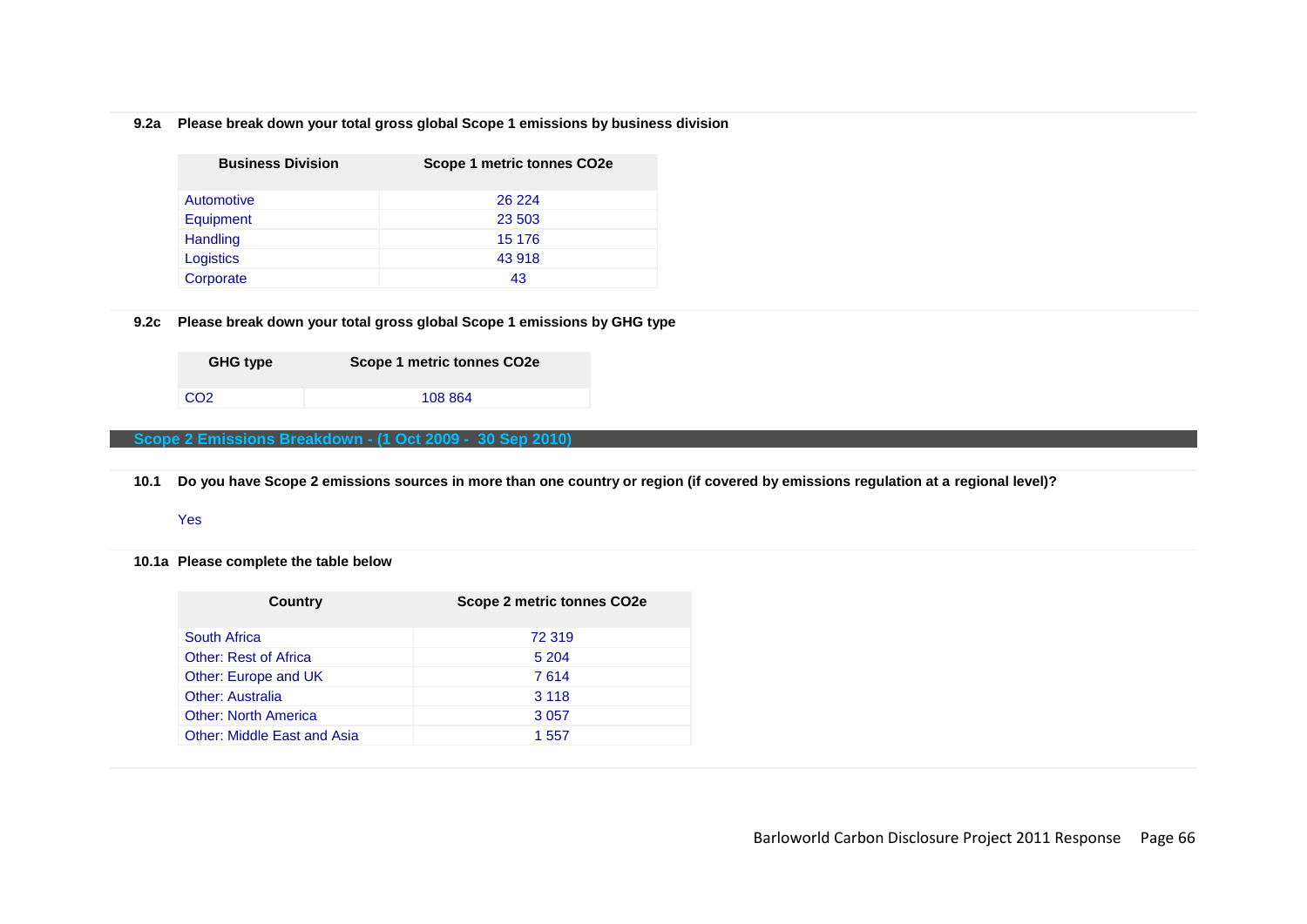**10.2 Please indicate which other Scope 2 emissions breakdowns you are able to provide (tick all that apply)**

### By business division

**10.2a Please break down your total gross global Scope 2 emissions by business division**

| <b>Business division</b> | Scope 2 metric tonnes CO2e |
|--------------------------|----------------------------|
| Automotive               | 52 332                     |
| Equipment                | 22 409                     |
| Handling                 | 6 2 3 9                    |
| Logistics                | 11 099                     |
| Corporate                | 790                        |

## **Emissions Scope 2 Contractual**

**11.1 Do you consider that the grid average factors used to report Scope 2 emissions in Question 8.3 reflect the contractual arrangements you have with electricity suppliers?**

Yes

**11.2 Has your organization retired any certificates, e.g. Renewable Energy Certificates, associated with zero or low carbon electricity within the reporting year or has this been done on your behalf?** 

No

#### **Energy**

**12.1 What percentage of your total operational spend in the reporting year was on energy?**

More than 0% but less than or equal to 5%

Barloworld Carbon Disclosure Project 2011 Response Page 67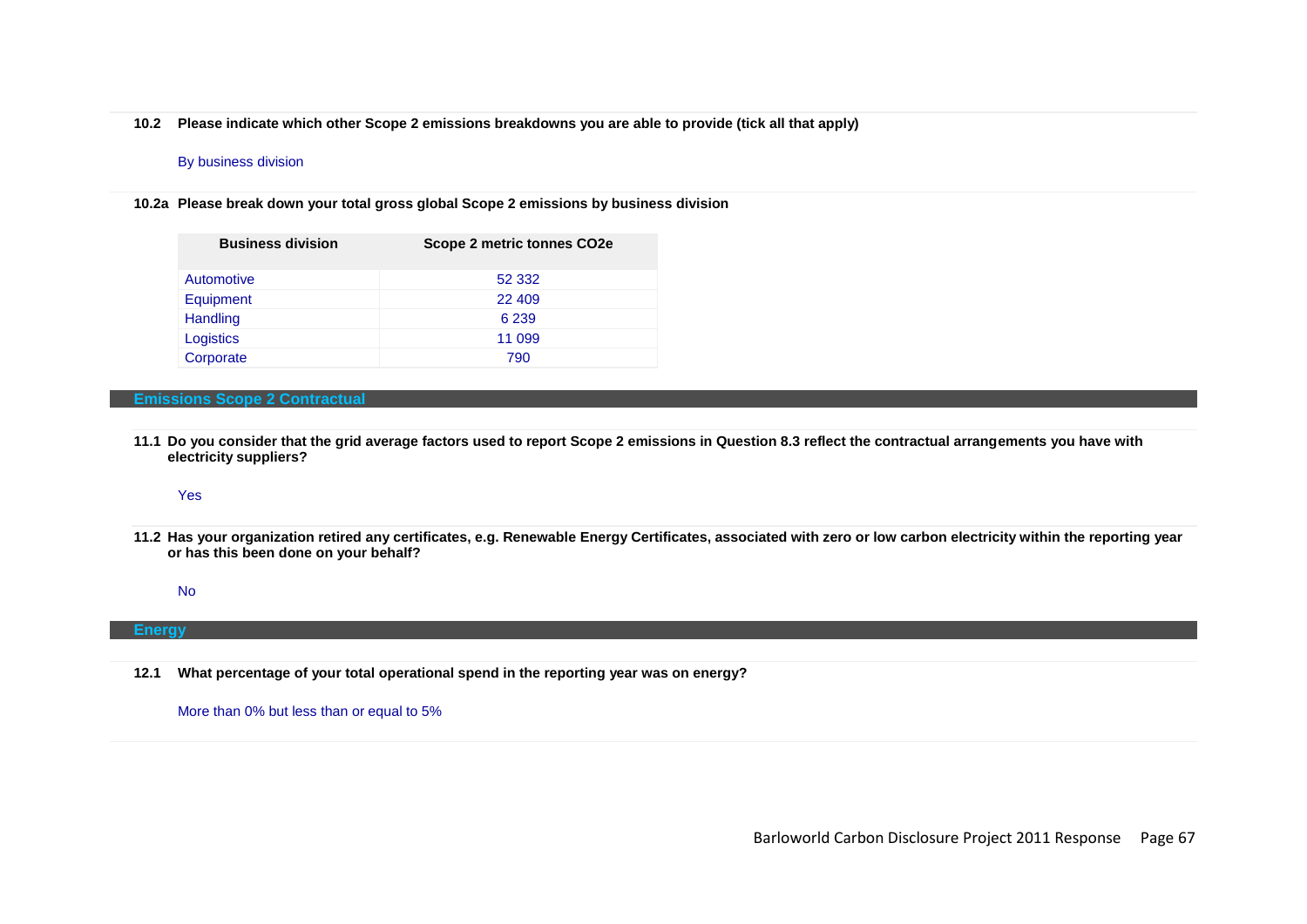**12.2 Please state how much fuel, electricity, heat, steam, and cooling in MWh your organization has consumed during the reporting year**

| <b>Energy type</b> | MWh     |
|--------------------|---------|
| Fuel               | 42 0221 |
| Electricity        | 89724   |
| Heat               | O       |
| <b>Steam</b>       | O       |
| Cooling            | ∩       |

## **12.3 Please complete the table by breaking down the total "Fuel" figure entered above by fuel type**

| <b>Fuels</b>                  | <b>MWh</b> |
|-------------------------------|------------|
| Other: Gas/Diesel oil         | 286 691    |
| Motor gasoline                | 124 182    |
| Liquefied petroleum gas (LPG) | 656        |
| Natural gas                   | 8692       |

## **Emissions Performance**

**13.1 How do your absolute emissions (Scope 1 and 2 combined) for the reporting year compare to the previous year?**

## Increased

## **13.1a Please complete the table**

| <b>Reason</b>                                                                                                                                                                                                                                                                                                                                                           | <b>Emissions</b><br>value<br>(percentage) | <b>Direction</b><br>of change | <b>Comment</b>                                                                                                                                                                                                                                                                                                                                              |
|-------------------------------------------------------------------------------------------------------------------------------------------------------------------------------------------------------------------------------------------------------------------------------------------------------------------------------------------------------------------------|-------------------------------------------|-------------------------------|-------------------------------------------------------------------------------------------------------------------------------------------------------------------------------------------------------------------------------------------------------------------------------------------------------------------------------------------------------------|
| Other: The group's MARSO approach to managing energy and emissions<br>efficiency improvement is being implemented. However, due to inelasticity<br>in certain base consumption levels across divisions, efficiency gains in<br>energy consumption, achievements against emissions and savings targets<br>across group are not expected to be linear on an annual basis. |                                           | Increase                      | It is anticipated that absolute emissions will improve with increased<br>levels of business activity and be positively affected by the group's<br>energy efficiency initiatives. Although emissions will increase over<br>target period, it will be at a lesser rate than a 'business as usual'<br>scenario due to group's aspirational efficiency targets. |

Barloworld Carbon Disclosure Project 2011 Response Page 68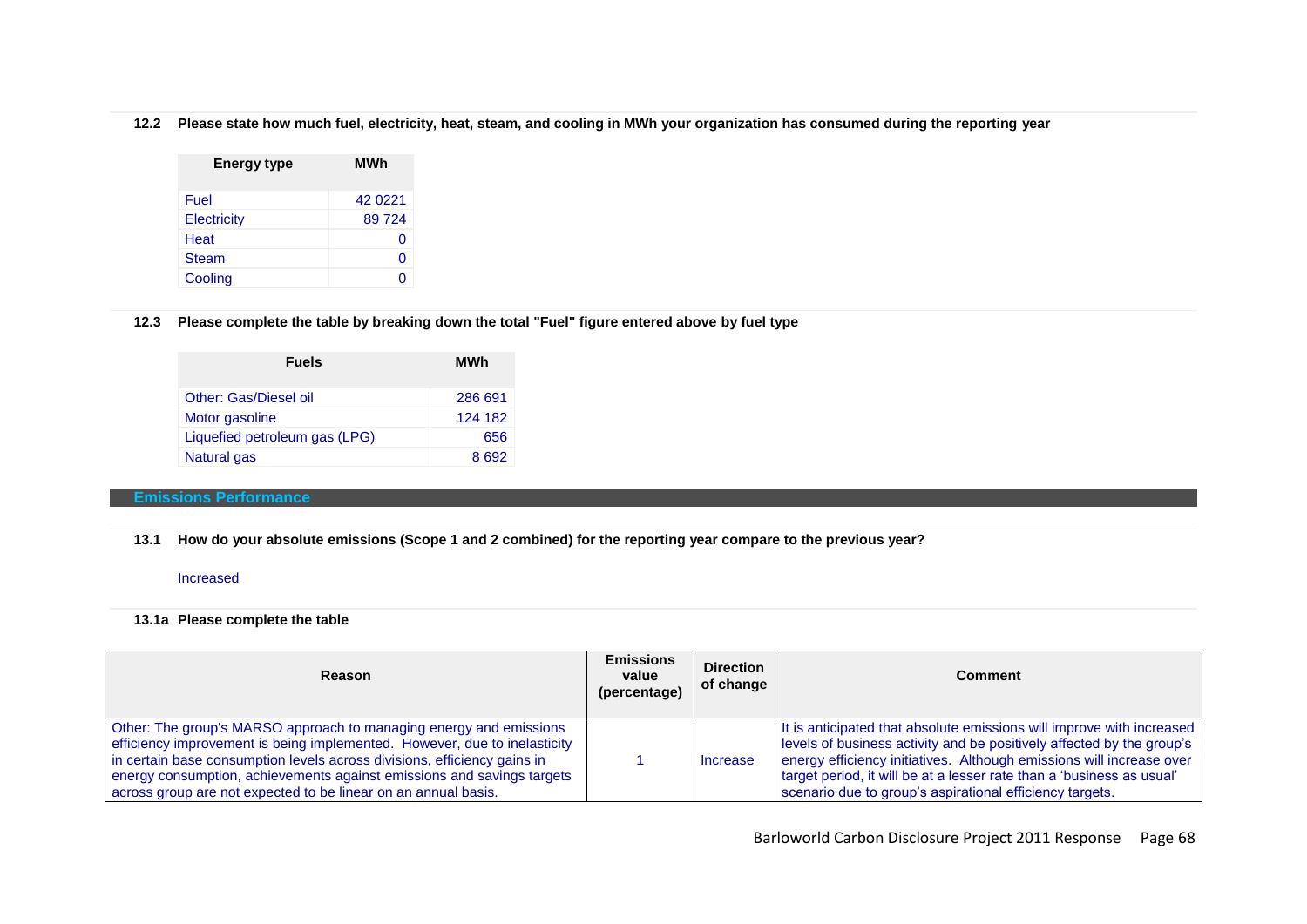## **13.2 Please describe your gross combined Scope 1 and 2 emissions for the reporting year in metric tonnes CO2e per unit currency total revenue**

| <b>Intensity</b><br>figure | Metric<br>numerator                | Metric<br>denominator | $%$ change<br>from<br>previous year | Direction of<br>change from<br>previous year | <b>Explanation</b>                                                                                                                                                                                                                                                             |
|----------------------------|------------------------------------|-----------------------|-------------------------------------|----------------------------------------------|--------------------------------------------------------------------------------------------------------------------------------------------------------------------------------------------------------------------------------------------------------------------------------|
| 4.9                        | metric tonnes<br>CO <sub>2</sub> e | unit total<br>revenue | 11.4                                | Increase                                     | Against a 10% decline in revenue, the marginal increase in group petrol and diesel<br>consumption, together with a 2.5% increase in electricity used resulted in increased<br>emissions intensities. Efforts to improve reporting have contributed to the increase in<br>part. |

## **13.3 Please describe your gross combined Scope 1 and 2 emissions for the reporting year in metric tonnes CO2e per full time equivalent (FTE) employee**

| <b>Intensity</b><br>figure | <b>Metric</b><br>numerator         | <b>Metric</b><br>denominator | % change<br>from previous<br>year | Direction of<br>change from<br>previous year | <b>Explanation</b>                                                                                                                                                                                                        |
|----------------------------|------------------------------------|------------------------------|-----------------------------------|----------------------------------------------|---------------------------------------------------------------------------------------------------------------------------------------------------------------------------------------------------------------------------|
| 11.1                       | metric tonnes<br>CO <sub>2</sub> e | <b>FTE Employee</b>          | 0.9                               | Increase                                     | Absolute group emissions increased by 1.3% and full-time employee numbers<br>increased by 0.3% 2010 over 2009, hence the increased intensity. Efforts to<br>I improve reporting have contributed to the increase in part. |

## **Emissions Trading**

## **14.1 Do you participate in any emission trading schemes?**

## No, but we anticipate doing so in the next two years

## **14.1b What is your strategy for complying with the schemes in which you participate or anticipate participating?**

BARLOWORLD has adopted a MARSO approach to managing its consumption of energy and emissions from fossil fuels: measure, avoid, reduce, switch energy sources if feasible and, finally, when and if appropriate, offset. Group companies that choose to become carbon neutral or which exceed local emission limits consider buying emissions credits from entities or projects which are able to stay below their own designated limits. Emissions trading will be considered to enable BARLOWORLD companies to meet their GHG targets cost-effectively, once all other MARSO approaches have been implemented. Emissions trading would be considered to reduce the overall cost of compliance with any emission constraints by taking advantage of differences in marginal abatement costs across different emission sources. Opportunities for cost savings would arguably be greatest when mitigation costs range widely among different sources covered by trading schemes.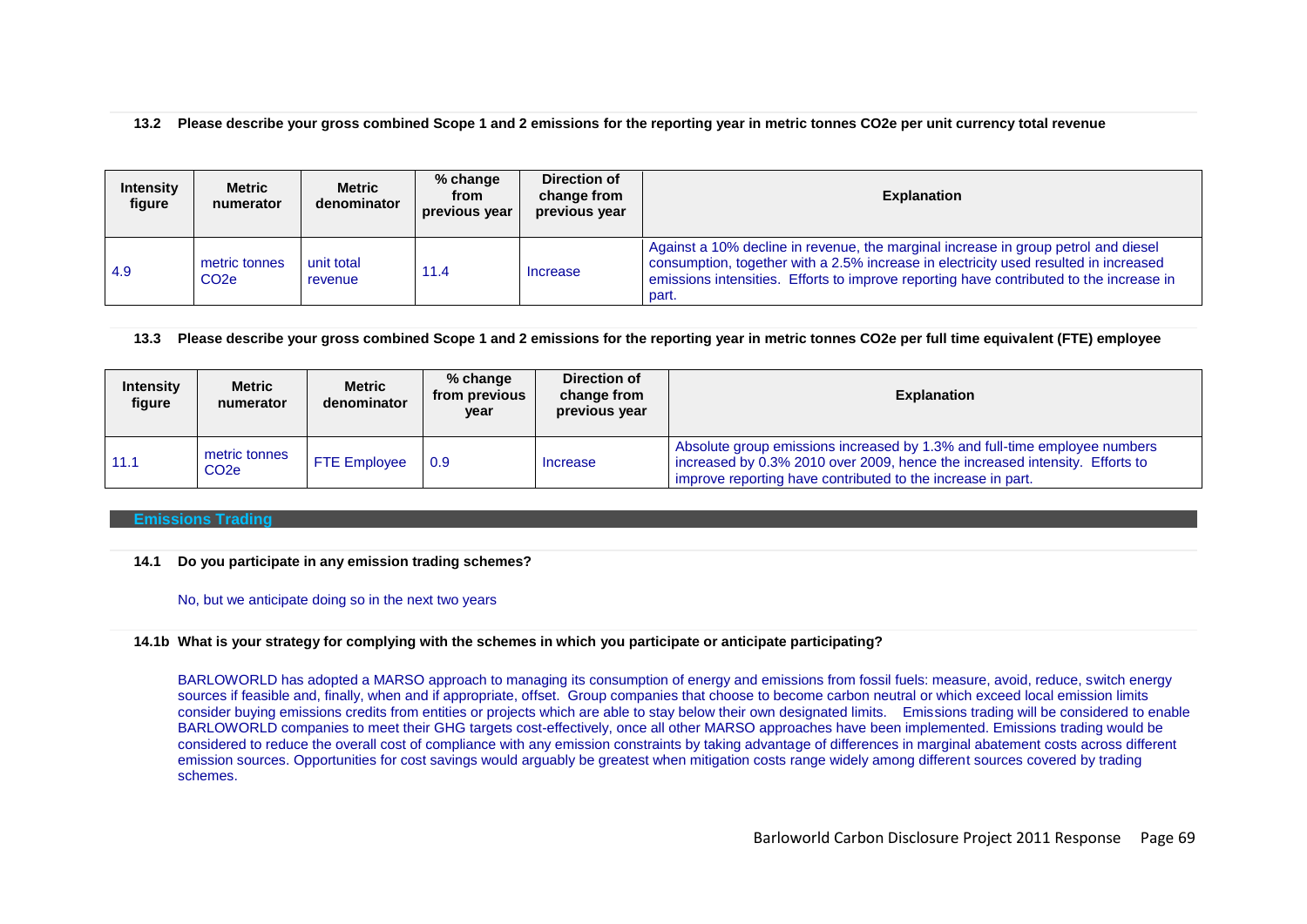**14.2 Has your company originated any project-based carbon credits or purchased any within the reporting period?**

## No

## **Scope 3 Emissions**

# **15.1 Please provide data on sources of Scope 3 emissions that are relevant to your organization**

| <b>Sources of Scope</b><br>3 emissions | metric<br>tonnes<br>CO <sub>2e</sub> | <b>Methodology</b>                                                                                                                                                                                                                                                                                                                                                                                                                                                                      | If you cannot provide a figure for emissions, please<br>describe them                                                                                                                                                                                                                                                                                                                                                                                                                                                                                                   |
|----------------------------------------|--------------------------------------|-----------------------------------------------------------------------------------------------------------------------------------------------------------------------------------------------------------------------------------------------------------------------------------------------------------------------------------------------------------------------------------------------------------------------------------------------------------------------------------------|-------------------------------------------------------------------------------------------------------------------------------------------------------------------------------------------------------------------------------------------------------------------------------------------------------------------------------------------------------------------------------------------------------------------------------------------------------------------------------------------------------------------------------------------------------------------------|
| Use of sold<br>products                | 94 453                               | These emissions are from the combustion of fossil fuels in the<br>use phase of the BARLOWORLD product. The emissions<br>would be estimated by multiplying an activity data (e.g. either<br>consumption of fuel or km travelled) by an appropriate<br>emission factor.                                                                                                                                                                                                                   | These emissions are associated with the use of the products of<br>BARLOWORLD. It is in accordance with the concept of product<br>stewardship to report on the emissions of the product use<br>phase. The emissions currently being reported are for the rental<br>days sold to Avis customers.                                                                                                                                                                                                                                                                          |
| <b>Business travel</b>                 | 3 1 2 0                              | The methodology followed to estimate the emissions involve<br>multiplying activity data for mode of transport (e.g. km<br>travelled) by an applicable emission factor for that mode of<br>transport (e.g. ton CO2/km). The modes of transport include<br>aircraft and automobiles. The GHG Protocol Initiative for<br>Scope 3 Accounting and Reporting Standard was used.                                                                                                               | The emissions associated with business travel include those<br>from the combustion of the fuels consumed in road and air<br>travel. Currently only air travel is reported.                                                                                                                                                                                                                                                                                                                                                                                              |
| <b>Employee</b><br>commuting           |                                      | These emissions would be estimated by multiplying activity<br>data (e.g. km travelled) by an emission factor (e.g. ton<br>CO2/km). Reasonable assumptions and extrapolation would<br>need to be used to do the estimation as BARLOWORLD is a<br>large organisation. The GHG Protocol Initiative for Scope 3<br>accounting and Reporting Standard would be used to<br>estimate the emissions from employee commuting.                                                                    | Employee commuting emissions include those associated with<br>the travel of employees between their homes and work from<br>employee-owned vehicles and public transport. These have not<br>been estimated to date.                                                                                                                                                                                                                                                                                                                                                      |
| <b>Supplier emissions</b>              |                                      | The methodology used to estimate these emissions would<br>involve allocating the suppliers' emissions to the purchased<br>product based on an appropriate unit. (e.g. if the supplier<br>emits 2,000 tons CO2 to produce 20 units of a product and<br>BARLOWORLD only purchase 5 units, BARLOWORLD's<br>Scope 3 emissions would be 2,000 tons CO2 $\times$ 5/20 = 500<br>tons CO2. The GHG Protocol Initiative for Scope 3 accounting<br>and Reporting Standard would be used for this. | These emissions principally include those resulting from the<br>combustion of fossil fuels (consumption of energy) by suppliers<br>in the manufacturing process of products purchased by<br>BARLOWORLD. The group has not yet quantified emissions<br>from its supply chain, but it appreciates that these could be<br>significant and is starting to consider carbon reporting and<br>management in the supply chain. BARLOWORLD would work<br>closely with principals to appropriately evolve this over time.<br>These are not currently being included in reporting. |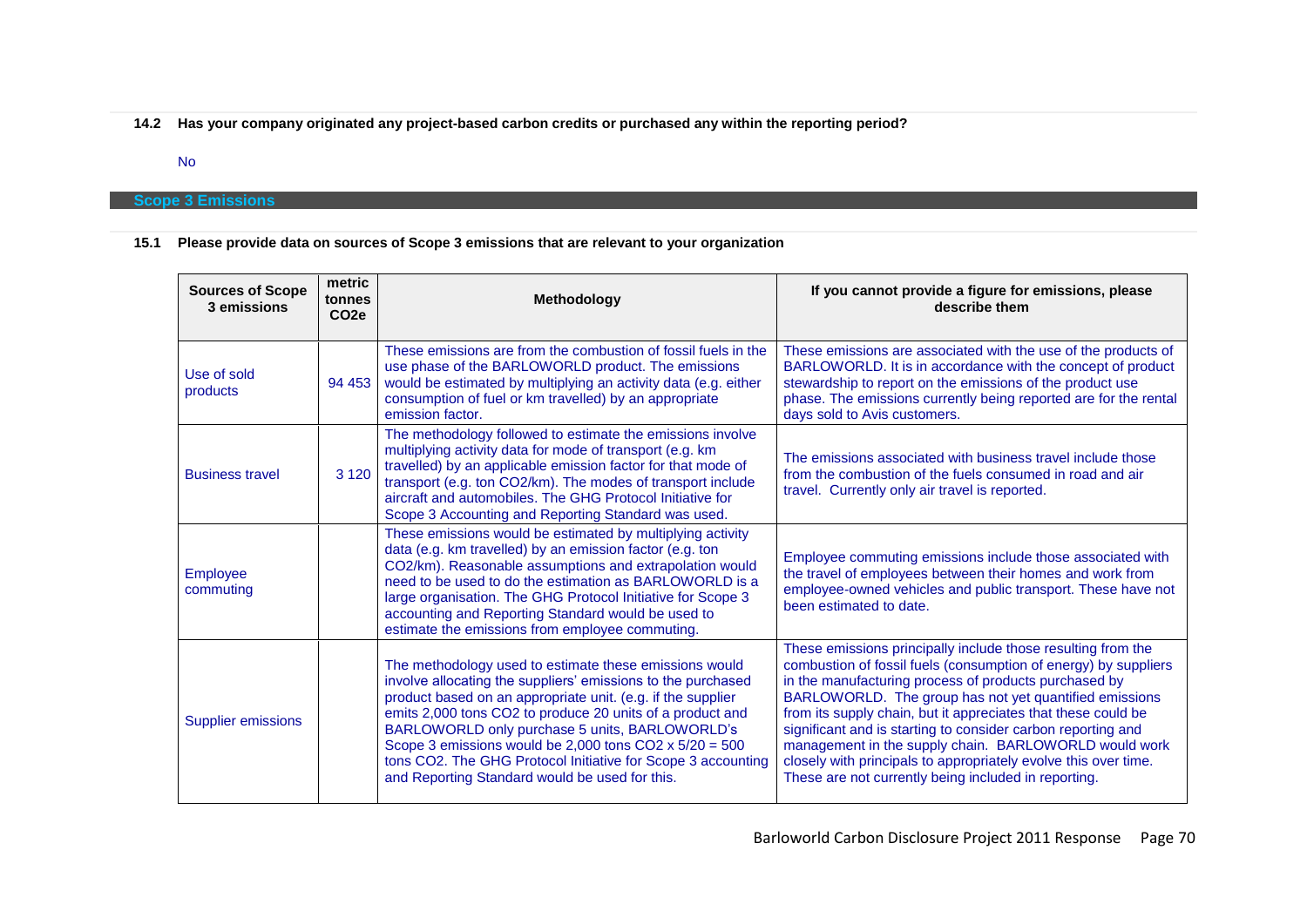| <b>Sources of Scope</b><br>3 emissions                                       | metric<br>tonnes<br>CO <sub>2e</sub> | Methodology                                                                                                                                                                                                                                                                                                                                                                                                                                                                                            | If you cannot provide a figure for emissions, please<br>describe them                                                                                                                                                                                                                                                                                                                                                                                                           |
|------------------------------------------------------------------------------|--------------------------------------|--------------------------------------------------------------------------------------------------------------------------------------------------------------------------------------------------------------------------------------------------------------------------------------------------------------------------------------------------------------------------------------------------------------------------------------------------------------------------------------------------------|---------------------------------------------------------------------------------------------------------------------------------------------------------------------------------------------------------------------------------------------------------------------------------------------------------------------------------------------------------------------------------------------------------------------------------------------------------------------------------|
| <b>Transportation and</b><br>distribution of sold<br>products                |                                      | The methodology used for the estimation of these emissions<br>would be either fuel-based or distance-based, depending on<br>the format of the available data. Fuel-based methodology<br>involves multiplying the fuel consumed by an appropriate<br>emission factor for the fuel type. The distance-based<br>methodology involves multiplying the distance travelled by an<br>appropriate emission factor. The GHG Protocol Initiative for<br>Scope 3 accounting and Reporting Standard would be used. | This includes emissions from the transportation of goods<br>purchased/acquired and sold by BARLOWORLD, e.g. the<br>transportation of equipment and vehicles from the factory or to<br>customers' sites. These emissions are not being quantified<br>currently, but it is anticipated that they may be significant.<br>BARLOWORLD is starting to consider carbon reporting and<br>management in upstream and downstream activities.                                              |
| <b>Leased assets</b><br>(upstream, not<br>included in Scope 1<br>or $2)$     |                                      | These emissions would be estimated by multiplying relevant<br>activity data by an emission factor.                                                                                                                                                                                                                                                                                                                                                                                                     | This refers to emissions associated with customer usage of<br>leased plant, vehicles and equipment. These have not been<br>estimated to date.                                                                                                                                                                                                                                                                                                                                   |
| Capital goods                                                                |                                      | The methodology used to estimate these emissions includes<br>multiplying an industry average life cycle emission factor per<br>unit of equipment with the number of units used by<br>BARLOWORLD. The GHG Protocol Initiative for Scope 3<br>accounting and Reporting Standard would be used.                                                                                                                                                                                                           | This refers to emissions associated with the manufacturing of<br>the capital equipment (e.g. vehicles) of BARLOWORLD which<br>the division uses to provide logistical service. This equipment<br>has an extended life so that it is properly regarded as fixed<br>assets. Emissions from this source have not yet been<br>quantified, but could be significant. BARLOWORLD is starting<br>to consider carbon reporting and management in upstream and<br>downstream activities. |
| End of life treatment<br>of sold products                                    |                                      |                                                                                                                                                                                                                                                                                                                                                                                                                                                                                                        | Not undertaken at present. Component Rebuilds extend life of<br>plant and equipment and mitigate such emissions                                                                                                                                                                                                                                                                                                                                                                 |
| Fuel- and energy-<br>related activities<br>(not included in<br>Scope 1 or 2) |                                      |                                                                                                                                                                                                                                                                                                                                                                                                                                                                                                        | This refers to emissions associated with plant, equipment and<br>vehicle rental activities. These have not been estimated to<br>date.                                                                                                                                                                                                                                                                                                                                           |
| Purchased goods<br>and services                                              |                                      | The methodology used to estimate these emissions would be<br>multiplying the applicable distance travelled by the applicable<br>emissions conversion factor.                                                                                                                                                                                                                                                                                                                                           | This refers to emissions associated with transportation of<br>products sold. These have not been estimated to date.                                                                                                                                                                                                                                                                                                                                                             |
| Franchises (not<br>included in Scope 1<br>or $2)$                            |                                      |                                                                                                                                                                                                                                                                                                                                                                                                                                                                                                        | Data from JV operations in Ivory Coast, Democratic Republic of<br>Congo, Siberia and Zimbabwe is not consolidated into financial<br>and non-financial reporting since these are not companies over<br>which BARLOWORLD exercises financial control.                                                                                                                                                                                                                             |
| Waste generated in<br>operations                                             |                                      | It is anticipated that the methodology used to estimate these<br>emissions would include multiplying the appropriate weight of<br>waste by the applicable emission factor.                                                                                                                                                                                                                                                                                                                             | This relates to the emissions generated in the group's waste<br>disposal activities. The group disposed of some 1 464 927 kgs<br>of solid waste during the period.                                                                                                                                                                                                                                                                                                              |